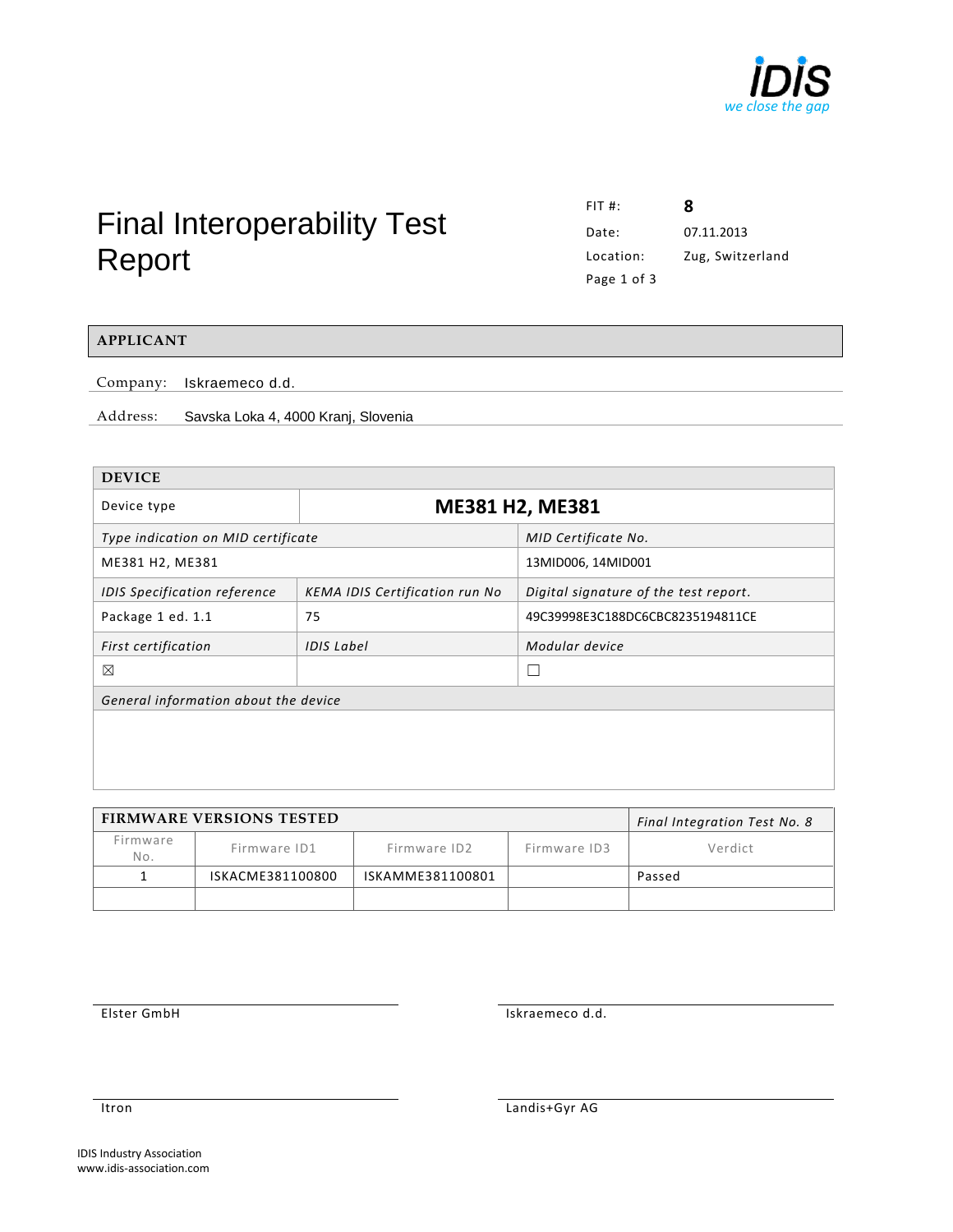

## *Fit #8 Device:ME381 H2, ME381 Zug, Switzerland, 07.11.2013 Page 2 of 3*

| <b>FIRMWARE VERSIONS HISTORY</b> |                  |                  |              | <b>Final Integration Test</b> |         |
|----------------------------------|------------------|------------------|--------------|-------------------------------|---------|
| Firmware No.                     | Firmware ID1     | Firmware ID2     | Firmware ID3 | No.                           | Verdict |
|                                  | ISKACME381100800 | ISKAMME381100801 |              |                               | Passed  |
|                                  |                  |                  |              |                               |         |
|                                  |                  |                  |              |                               |         |
|                                  |                  |                  |              |                               |         |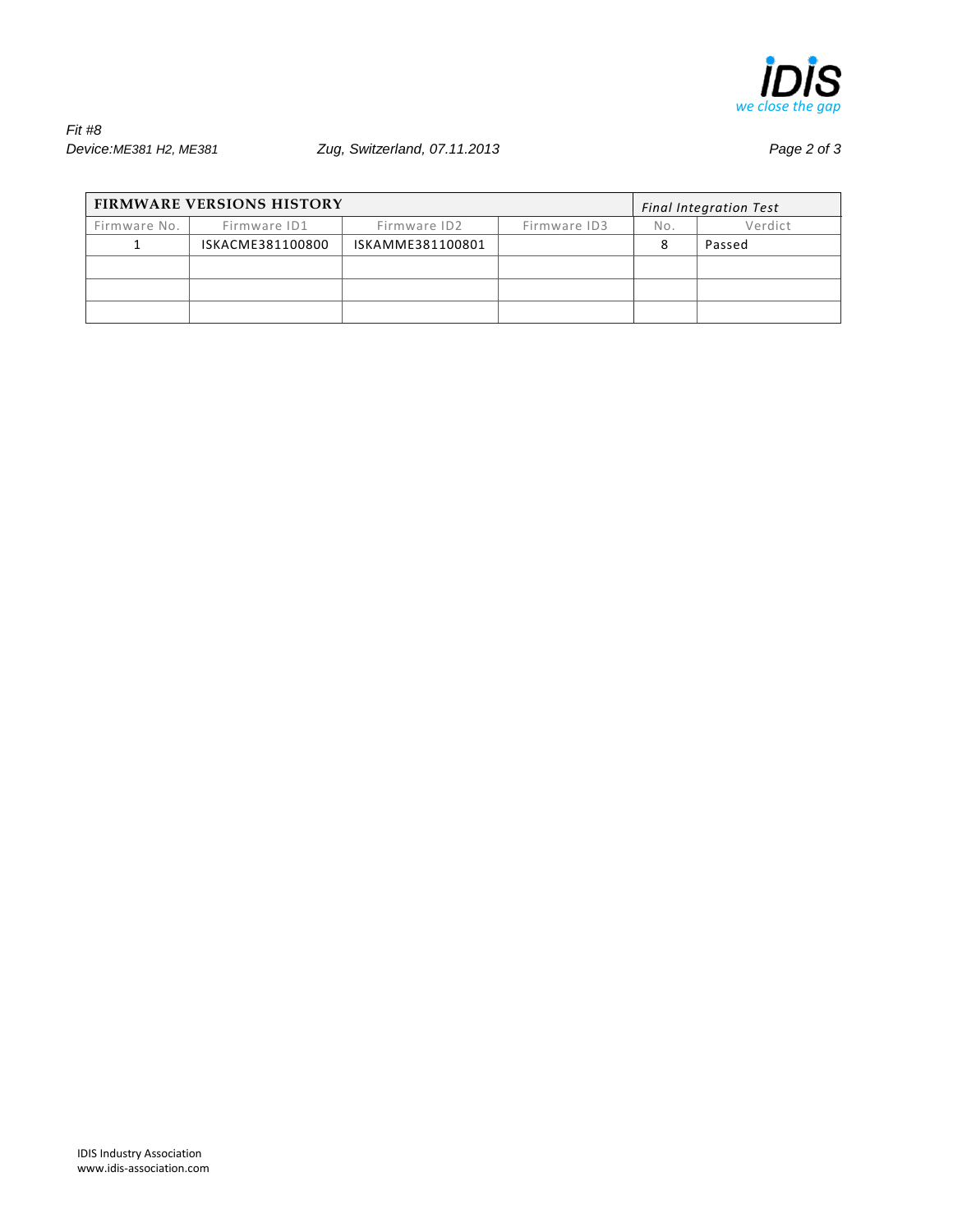

*Fit #8 Device:ME381 H2, ME381 Zug, Switzerland, 07.11.2013 Page 3 of 3*

| TEST REPORT - Firmware No. 1         |         |        |  |  |
|--------------------------------------|---------|--------|--|--|
| Test                                 | Verdict | Remark |  |  |
|                                      |         |        |  |  |
| Meter discovery and registering      | Passed  |        |  |  |
| M-Bus device discovery [Extension M] | Passed  |        |  |  |
| S-FSK related data                   | Passed  |        |  |  |
| All Device ID's                      | Passed  |        |  |  |
| SAP assignment                       | Passed  |        |  |  |
| COSEM logical device name            | Passed  |        |  |  |
| FW version and signature             | Passed  |        |  |  |
| Broadcast Date and time              | Passed  |        |  |  |
| <b>Broadcast Special Days Table</b>  | Passed  |        |  |  |
| Event logs                           | Passed  |        |  |  |
| Billing period data                  | Passed  |        |  |  |
| <b>Optical Port Connectivity</b>     | Passed  |        |  |  |
| Alarm Reporting                      | Passed  |        |  |  |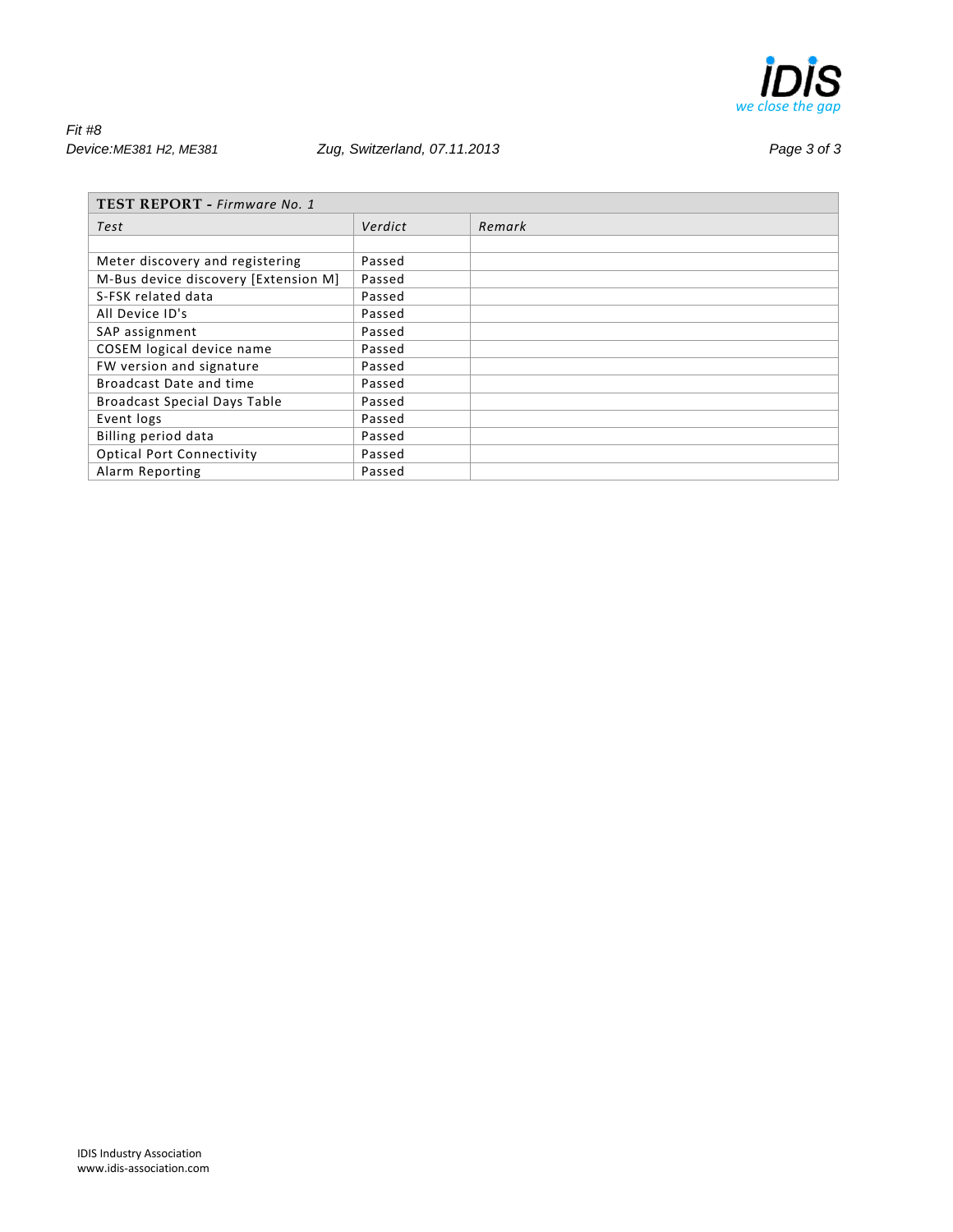```
********************************************************************************
IDIS Conformance test report
06-NOV-2013 18:22:42
iCTT Package 1, Edition 1.1, Revision 1 (209)
Licensed to: IDIS Assoc.
Tester: info@idis-association.com
********************************************************************************
******************
* Identification *
****************
Manufacturer = {
  Name = '\The Manufacturer'
  ThreeLettersId = '\ISK'
\mathfrak{r}DeviceUnderTest = {
  IDISDeviceType = 100
  IDISFunctionType = [EXTENSION_D, EXTENSION_L, EXTENSION_M]
  SerialNr = 51723919
 Type = 'ME381 H2'}
Active firmware version (1-0:0.2.0.255) = \ISKACME381100800
Active firmware version 1 (1-1:0.2.0.255) = \ISKAMME381100801
***********
* Summary *
**********
PASSED 198
FAILED 0
DISABLED 40
INAPPLICABLE 4
INCONCLUSIVE 0
FATAL 0
TOTAL 242
**********************************
Test Case 1 : Discovery, 1 item(s)
**********************************
   (1) Meter Discovery PASSED
********************************************
Test Case 2 : Connect and release, 4 item(s)
   ********************************************
   (1) Connect Public PASSED
   (2) Release Public PASSED
   (3) Connect Management PASSED
   (4) Release Management PASSED
*********************************************
Test Case 3 : Read S-FSK settings, 35 item(s)
*********************************************
   Mngmt Get S-FSK Phy&MAC setup 0-0:26.0.0.255 (@1933)
   (1) .logical_name PASSED
        <Data>
          <OctetString Value="00001A0000FF" />
        </Data>
   (2) .initiator_electrical_phase PASSED
        <Data>
         <Enum Value="00" />
        </Data>
   (3) .delta_electrical_phase PASSED
        <Data>
```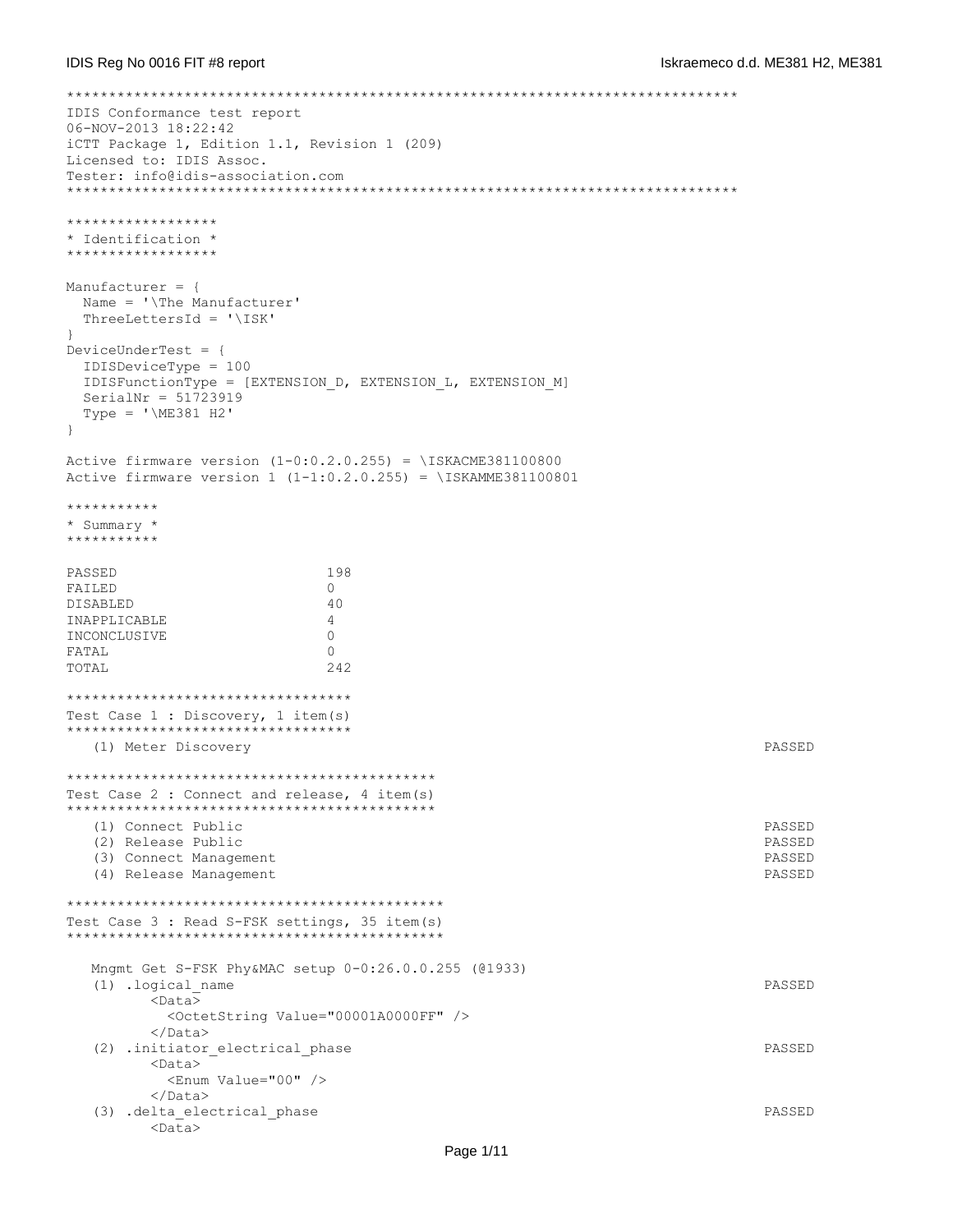| <enum value="01"></enum>                                       |        |
|----------------------------------------------------------------|--------|
| $\langle$ /Data>                                               |        |
| (4) .max_receiving_gain<br>$<$ Data $>$                        | PASSED |
| <unsigned value="2A"></unsigned>                               |        |
|                                                                |        |
| (5) .max transmitting gain                                     | PASSED |
| $<$ Data>                                                      |        |
| <unsigned value="00"></unsigned>                               |        |
| $\langle$ /Data>                                               | PASSED |
| (6) .search initiator gain<br><data></data>                    |        |
| <unsigned value="62"></unsigned>                               |        |
| $\langle$ Data>                                                |        |
| (7) .frequencies                                               | PASSED |
| <data></data>                                                  |        |
| <structure qty="0002"></structure>                             |        |
| <doublelongunsigned value="0000F744"></doublelongunsigned>     |        |
| <doublelongunsigned value="00012110"></doublelongunsigned><br> |        |
| $\langle$ /Data>                                               |        |
| (8) .mac address                                               | PASSED |
| <data></data>                                                  |        |
| <longunsigned value="0006"></longunsigned>                     |        |
|                                                                |        |
| (9) .mac_group_addresses                                       | PASSED |
| $<$ Data $>$<br><array qty="0005"></array>                     |        |
| <longunsigned value="0000"></longunsigned>                     |        |
| <longunsigned value="0000"></longunsigned>                     |        |
| <longunsigned value="0000"></longunsigned>                     |        |
| <longunsigned value="0000"></longunsigned>                     |        |
| <longunsigned value="0000"></longunsigned>                     |        |
| $\langle$ Array>                                               |        |
| $\langle$ /Data>                                               |        |
| (10) .repeater<br><data></data>                                | PASSED |
| <enum value="02"></enum>                                       |        |
| $\langle$ /Data>                                               |        |
| (11) .repeater_status                                          | PASSED |
| $<$ Data $>$                                                   |        |
| <bool value="00"></bool>                                       |        |
| $\langle$ /Data>                                               | PASSED |
| (12) .min delta credit<br><data></data>                        |        |
| <unsigned value="00"></unsigned>                               |        |
|                                                                |        |
| (13) .initiator mac address                                    | PASSED |
| $<$ Data $>$                                                   |        |
| <longunsigned value="0C00"></longunsigned>                     |        |
| $\langle$ /Data>                                               |        |
| (14) .synchronization locked<br>$<$ Data $>$                   | PASSED |
| <bool value="01"></bool>                                       |        |
| $\langle$ /Data>                                               |        |
| (15) .transmission speed                                       | PASSED |
| $<$ Data $>$                                                   |        |
| <enum value="03"></enum>                                       |        |
|                                                                |        |
| Mngmt Get S-FSK Active Initiator 0-0:26.1.0.255 (@1950)        |        |
| (16) .logical name                                             | PASSED |
| $<$ Data $>$                                                   |        |
| <octetstring value="00001A0100FF"></octetstring>               |        |
| $\langle$ /Data>                                               |        |
| (17) .active initiator                                         | PASSED |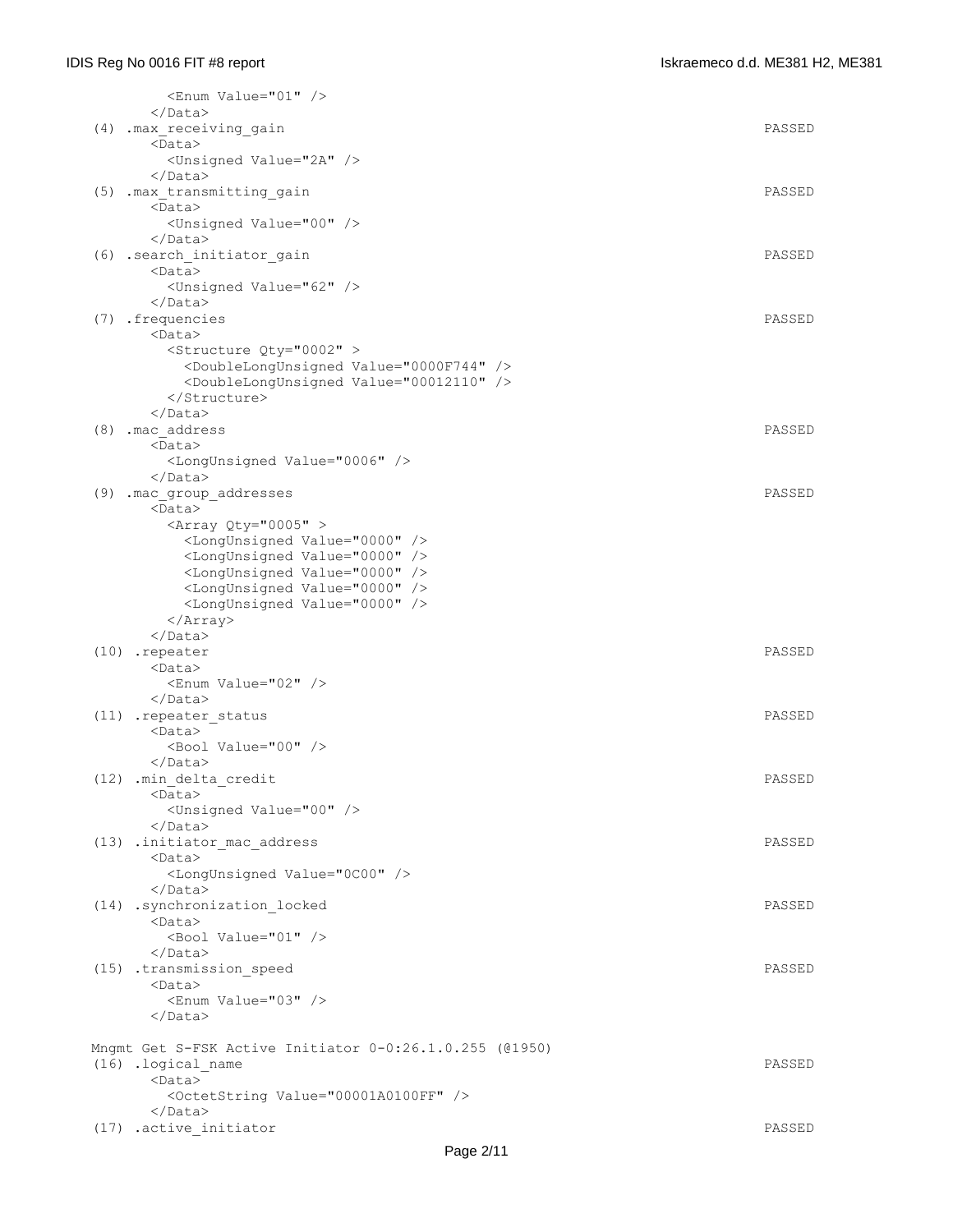| <data></data>                                                                                                            |        |
|--------------------------------------------------------------------------------------------------------------------------|--------|
| <structure qty="0003"></structure>                                                                                       |        |
| <octetstring value="4C475A1169000000"></octetstring>                                                                     |        |
| <longunsigned value="0C00"></longunsigned>                                                                               |        |
| <unsigned value="01"></unsigned>                                                                                         |        |
|                                                                                                                          |        |
| $\langle$ /Data>                                                                                                         |        |
| Mngmt Get S-FSK MAC synchronisation timeouts 0-0:26.2.0.255 (01955)                                                      |        |
| (18) .logical name                                                                                                       | PASSED |
| <data></data>                                                                                                            |        |
| <octetstring value="00001A0200FF"></octetstring>                                                                         |        |
|                                                                                                                          |        |
| (19) .search initiator timeout                                                                                           | PASSED |
| $<$ Data $>$                                                                                                             |        |
| <longunsigned value="0000"></longunsigned>                                                                               |        |
| $\langle$ Data>                                                                                                          |        |
| (20) .synchronization confirmation timeout                                                                               | PASSED |
| $<$ Data $>$                                                                                                             |        |
| <longunsigned value="0028"></longunsigned>                                                                               |        |
| $\langle$ /Data>                                                                                                         |        |
| (21) .timeout not addressed<br>$<$ Data $>$                                                                              | PASSED |
| <longunsigned value="02D0"></longunsigned>                                                                               |        |
| $\langle$ /Data>                                                                                                         |        |
| (22) .timeout_frame_not_OK                                                                                               | PASSED |
| $<$ Data $>$                                                                                                             |        |
| <longunsigned value="001E"></longunsigned>                                                                               |        |
| $\langle$ /Data>                                                                                                         |        |
|                                                                                                                          |        |
| Mngmt Get S-FSK MAC counters 0-0:26.3.0.255 (@1962)                                                                      |        |
| (23) .logical name                                                                                                       | PASSED |
| <data></data>                                                                                                            |        |
| <octetstring value="00001A0300FF"></octetstring>                                                                         |        |
| $\langle$ /Data>                                                                                                         | PASSED |
| (24) .synchronization register<br>$<$ Data $>$                                                                           |        |
| <array qty="0004"></array>                                                                                               |        |
| <structure qty="0002"></structure>                                                                                       |        |
| <longunsigned value="0C00"></longunsigned>                                                                               |        |
| <doublelongunsigned value="00000003"></doublelongunsigned>                                                               |        |
|                                                                                                                          |        |
| <structure qty="0002"></structure>                                                                                       |        |
| <longunsigned value="0000"></longunsigned>                                                                               |        |
| <doublelongunsigned value="00000000"></doublelongunsigned>                                                               |        |
|                                                                                                                          |        |
| <structure qty="0002"></structure>                                                                                       |        |
| <longunsigned value="0000"></longunsigned><br><doublelongunsigned value="00000000"></doublelongunsigned>                 |        |
|                                                                                                                          |        |
| <structure qty="0002"></structure>                                                                                       |        |
| <longunsigned value="0000"></longunsigned>                                                                               |        |
| <doublelongunsigned value="00000000"></doublelongunsigned>                                                               |        |
|                                                                                                                          |        |
| $\langle$ Array>                                                                                                         |        |
| $\langle$ /Data>                                                                                                         |        |
| (25) .desynchronization listing                                                                                          | PASSED |
| <data></data>                                                                                                            |        |
| <structure qty="0005"></structure>                                                                                       |        |
| <doublelongunsigned value="00000002"></doublelongunsigned><br><doublelongunsigned value="00000000"></doublelongunsigned> |        |
| <doublelongunsigned value="00000002"></doublelongunsigned>                                                               |        |
| <doublelongunsigned value="00000000"></doublelongunsigned>                                                               |        |
| <doublelongunsigned value="00000000"></doublelongunsigned>                                                               |        |
|                                                                                                                          |        |
|                                                                                                                          |        |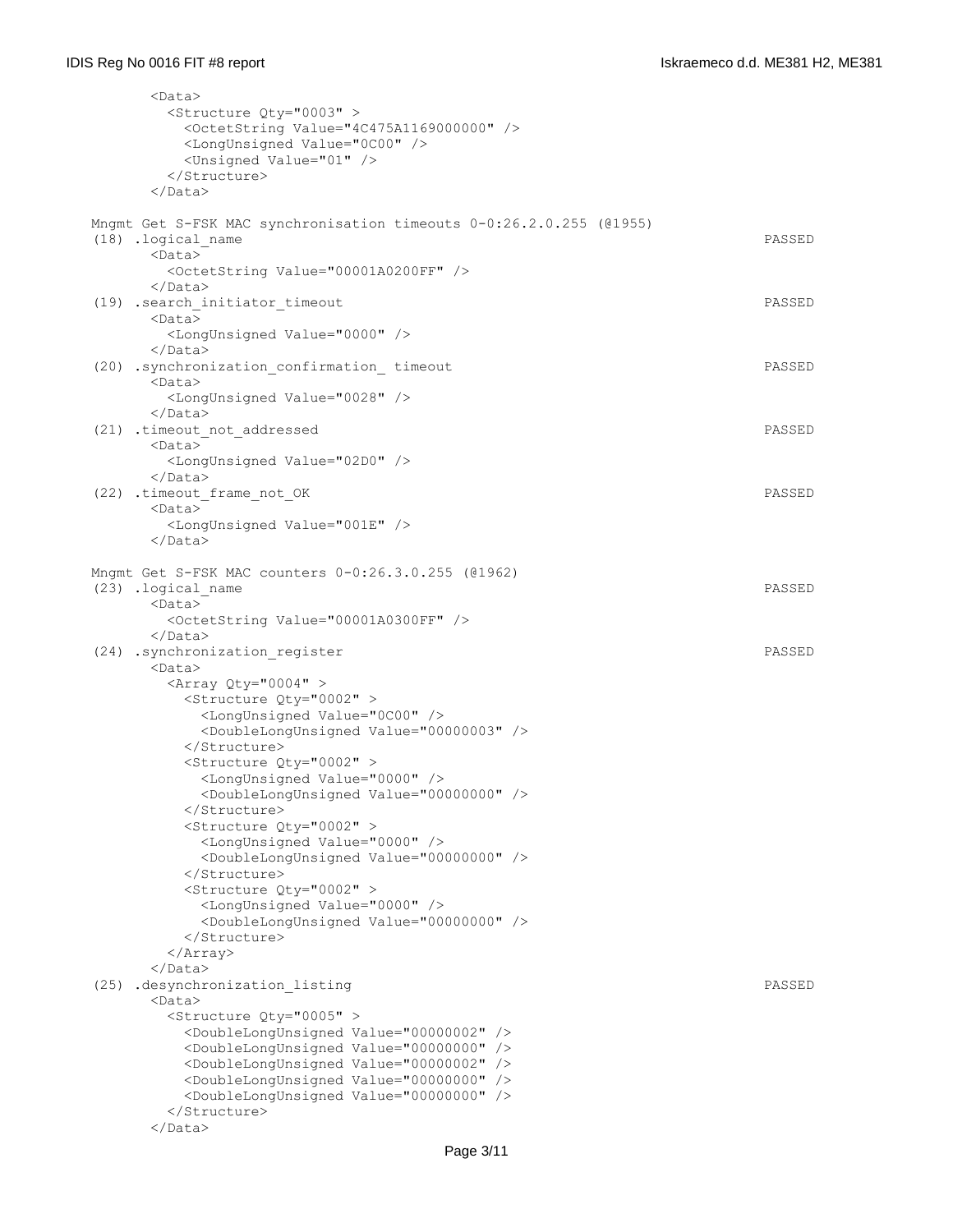| (26) .broadcast frames counter<br>$<$ Data $>$                  | PASSED |
|-----------------------------------------------------------------|--------|
| <array qty="0004"></array>                                      |        |
| <structure qty="0002"></structure>                              |        |
| <longunsigned value="0C00"></longunsigned>                      |        |
| <doublelongunsigned value="00000017"></doublelongunsigned>      |        |
|                                                                 |        |
|                                                                 |        |
| <structure qty="0002"></structure>                              |        |
| <longunsigned value="0000"></longunsigned>                      |        |
| <doublelongunsigned value="00000000"></doublelongunsigned>      |        |
|                                                                 |        |
| <structure qty="0002"></structure>                              |        |
| <longunsigned value="0000"></longunsigned>                      |        |
| <doublelongunsigned value="00000000"></doublelongunsigned><br>  |        |
| <structure qty="0002"></structure>                              |        |
|                                                                 |        |
| <longunsigned value="0000"></longunsigned>                      |        |
| <doublelongunsigned value="00000000"></doublelongunsigned><br>  |        |
| $\langle$ Array>                                                |        |
| $\langle$ /Data>                                                |        |
| (27) .repetitions counter                                       | PASSED |
| <data></data>                                                   |        |
| <doublelongunsigned value="00000000"></doublelongunsigned>      |        |
| $\langle$ /Data>                                                |        |
|                                                                 | PASSED |
| (28) .transmissions counter<br><data></data>                    |        |
| <doublelongunsigned value="00000029"></doublelongunsigned>      |        |
| $\langle$ /Data>                                                |        |
| (29) . CRC OK frames counter                                    | PASSED |
| <data></data>                                                   |        |
| <doublelongunsigned value="000000E2"></doublelongunsigned>      |        |
|                                                                 |        |
| (30) . CRC NOK frames counter                                   | PASSED |
| $<$ Data $>$                                                    |        |
| <doublelongunsigned value="00000000"></doublelongunsigned>      |        |
| $\langle$ /Data>                                                |        |
|                                                                 |        |
| Mngmt Get S-FSK IEC 61334-4-32 LLC Setup 0-0:26.5.0.255 (01973) |        |
| (31) .logical name                                              | PASSED |
| $<$ Data $>$                                                    |        |
| <octetstring value="00001A0500FF"></octetstring>                |        |
| $\langle$ /Data>                                                |        |
| (32) .max frame length                                          | PASSED |
| $<$ Data $>$                                                    |        |
| <unsigned value="F2"></unsigned>                                |        |
| $\langle$ /Data>                                                |        |
| (33) .reply status list                                         | PASSED |
| $<$ Data $>$                                                    |        |
| <array qty="0001"></array>                                      |        |
| <structure qty="0002"></structure>                              |        |
| <unsigned value="00"></unsigned>                                |        |
| <unsigned value="07"></unsigned>                                |        |
|                                                                 |        |
| $\langle$ Array>                                                |        |
| $\langle$ /Data>                                                |        |
|                                                                 |        |
| Mngmt Get S-FSK Reporting system list 0-0:26.6.0.255 (@1978)    |        |
| (34) .logical name                                              | PASSED |
| <data></data>                                                   |        |
| <octetstring value="00001A0600FF"></octetstring>                |        |
|                                                                 |        |
| (35) .reporting system list                                     | PASSED |
| <data></data>                                                   |        |
| <array qty="0005"></array>                                      |        |
| <octetstring value="\ELSep5P0"></octetstring>                   |        |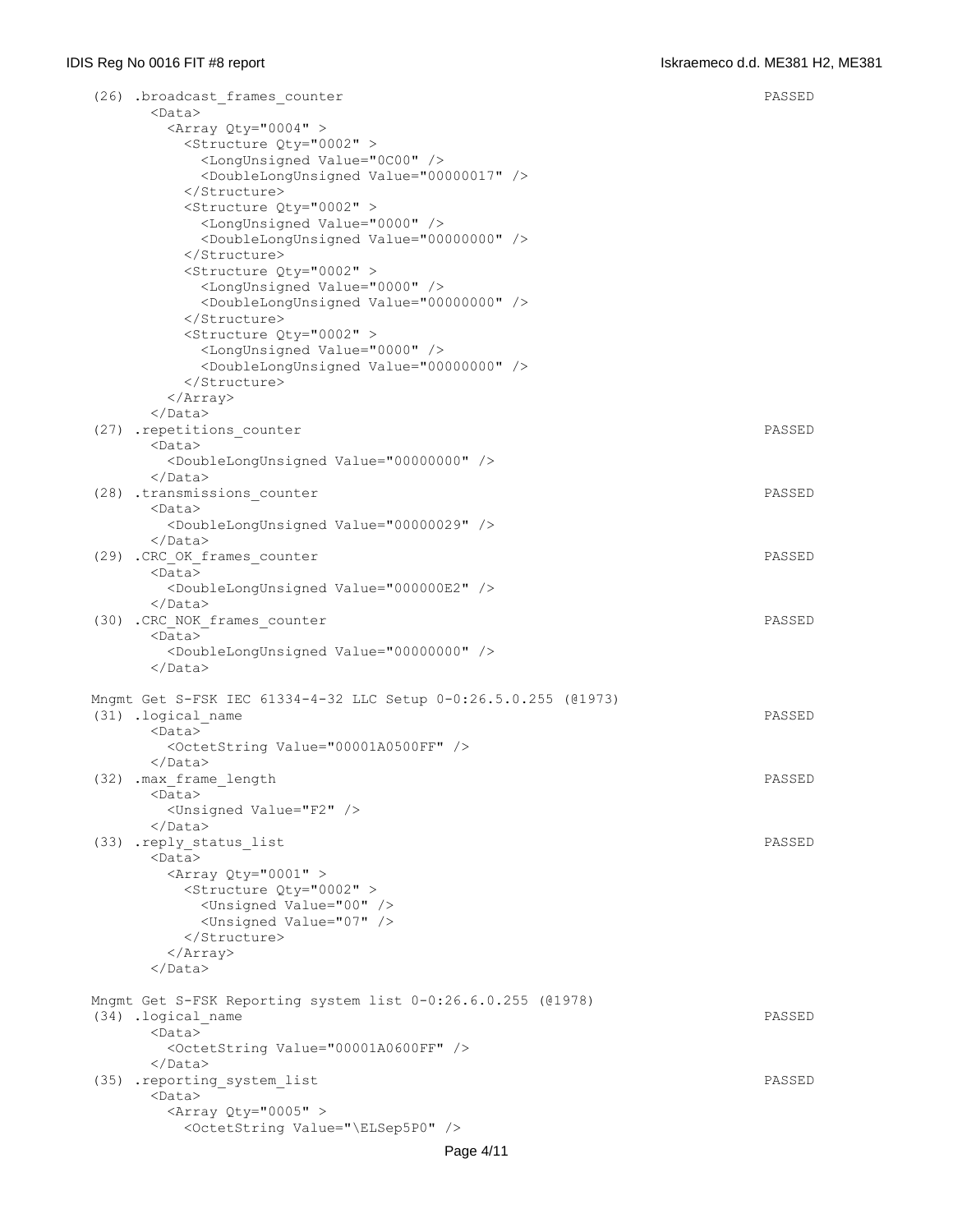| <octetstring value="454C5365704C896B"></octetstring><br><octetstring value="49534B6573153E90"></octetstring><br><octetstring value="454C536452172639"></octetstring><br><octetstring value="4C475A6570DBAAC5"></octetstring><br>$\langle$ Array><br> |        |
|------------------------------------------------------------------------------------------------------------------------------------------------------------------------------------------------------------------------------------------------------|--------|
| Test Case 4 : Read Device ID's, 12 item(s)                                                                                                                                                                                                           |        |
| Mngmt Get Device ID 1, manufacturing number 0-0:96.1.0.255 (046)<br>(1) .logical name<br>$<$ Data $>$                                                                                                                                                | PASSED |
| <octetstring value="0000600100FF"></octetstring><br>$\langle$ /Data><br>$(2)$ . value                                                                                                                                                                | PASSED |
| <data><br/><octetstring value="\51723919"></octetstring><br/><math>\langle</math>/Data&gt;</data>                                                                                                                                                    |        |
| Mngmt Get Device ID 2 0-0:96.1.1.255 (050)<br>(3) .logical name<br>$<$ Data $>$                                                                                                                                                                      | PASSED |
| <octetstring value="0000600101FF"></octetstring><br>$\langle$ /Data><br>$(4)$ . value                                                                                                                                                                | PASSED |
| <data><br/><octetstring value="\"></octetstring><br/><math>\langle</math>/Data&gt;</data>                                                                                                                                                            |        |
| Mngmt Get Device ID 3 0-0:96.1.2.255 (054)<br>(5) .logical name<br>$<$ Data $>$                                                                                                                                                                      | PASSED |
| <octetstring value="0000600102FF"></octetstring><br>$\langle$ /Data><br>$(6)$ . value<br><data></data>                                                                                                                                               | PASSED |
| <octetstring value="\"></octetstring><br>$\langle$ /Data>                                                                                                                                                                                            |        |
| Mngmt Get Device ID 4 0-0:96.1.3.255 (058)<br>(7) .logical name<br>$<$ Data $>$                                                                                                                                                                      | PASSED |
| <octetstring value="0000600103FF"></octetstring><br>$\langle$ /Data><br>$(8)$ . value                                                                                                                                                                | PASSED |
| $<$ Data $>$<br><octetstring value="\"></octetstring><br>$\langle$ /Data>                                                                                                                                                                            |        |
| Mngmt Get Device ID 5 0-0:96.1.4.255 (062)<br>(9) .logical name<br>$<$ Data $>$                                                                                                                                                                      | PASSED |
| <octetstring value="0000600104FF"></octetstring><br>$\langle$ /Data><br>$(10)$ .value                                                                                                                                                                | PASSED |
| <data><br/><octetstring value="\"></octetstring><br/></data>                                                                                                                                                                                         |        |
| Mngmt Get Device ID 6, IDIS certification number 0-0:96.1.5.255 (@66)<br>(11) .logical name<br>$<$ Data $>$                                                                                                                                          | PASSED |
| <octetstring value="0000600105FF"></octetstring><br>                                                                                                                                                                                                 |        |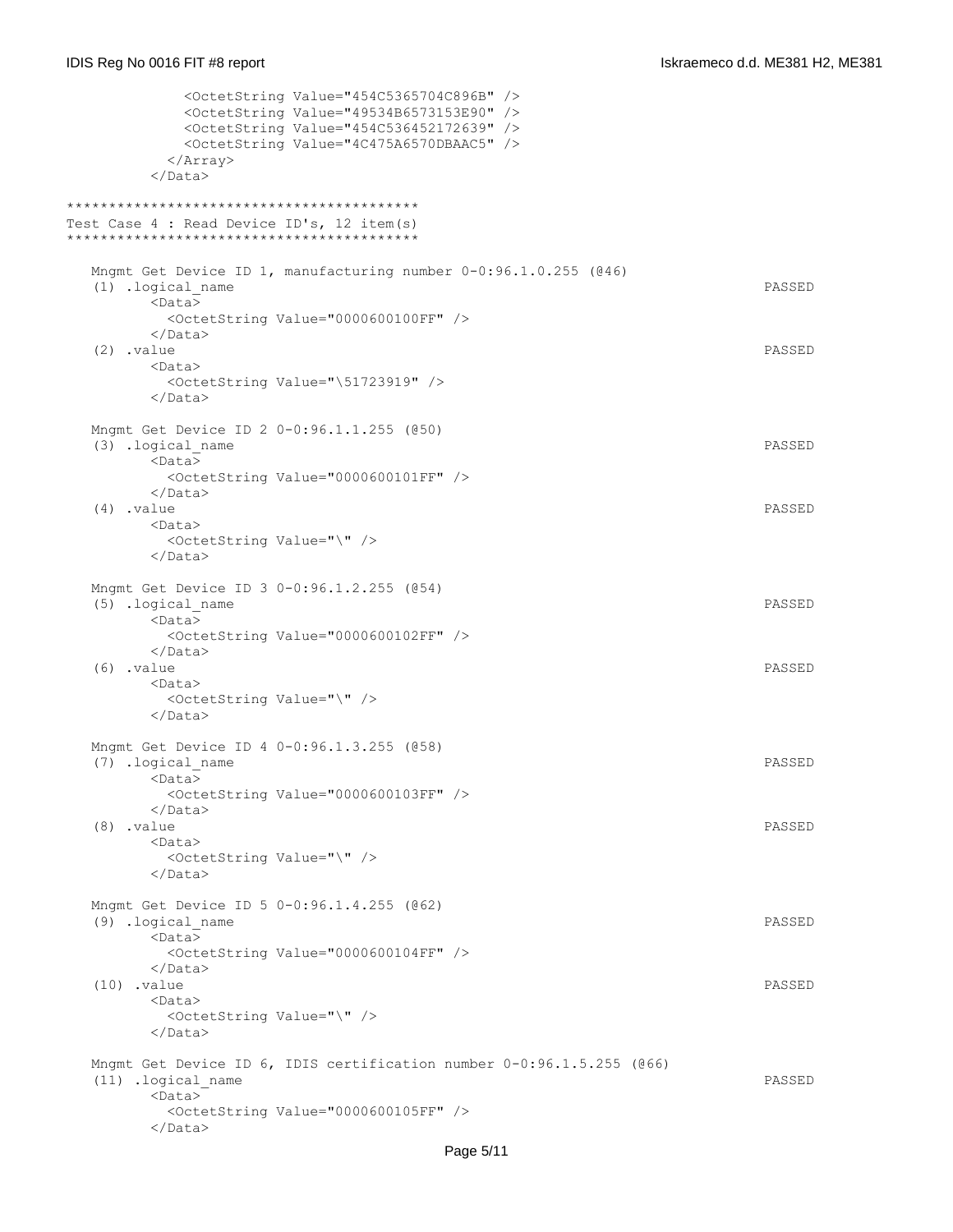```
 (12) .value PASSED
        <Data>
          <OctetString Value="\" />
       \langleData>
********************************************
Test Case 5 : Read SAP Assignment, 2 item(s)
********************************************
   Mngmt Get SAP Assignment 0-0:41.0.0.255 (@4)
   (1) .logical_name PASSED
        <Data>
          <OctetString Value="0000290000FF" />
        </Data>
  (2) .SAP assignment list PASSED
       <sub>Data</sub></sub>
         \langleArray Qty="0001" >
           <Structure Qty="0002" >
             <LongUnsigned Value="0001" />
             <OctetString Value="\ISK1000751723919" />
           </Structure>
          </Array>
        </Data>
*******************************************************
Test Case 6 : Read COSEM logical device name, 2 item(s)
*******************************************************
   Mngmt Get COSEM logical device name 0-0:42.0.0.255 (@42)
   (1) .logical_name PASSED
       <sub>Data</sub></sub>
          <OctetString Value="00002A0000FF" />
        </Data>
   (2) .value PASSED
        <Data>
          <OctetString Value="\ISK1000751723919" />
       \langleData>
************************************************
Test Case 7 : Read Active FW version, 12 item(s)
************************************************
   Mngmt Get Active firmware version 1-0:0.2.0.255 (@321)
   (1) .logical_name PASSED
        <Data>
          <OctetString Value="0100000200FF" />
        </Data>
 (2) .value PASSED
        <Data>
          <OctetString Value="\ISKACME381100800" />
        </Data>
   Mngmt Get Active firmware version signature 1-0:0.2.8.255 (@325)
   (3) .logical_name PASSED
        <Data>
          <OctetString Value="0100000208FF" />
        </Data>
   (4) .value PASSED
        <Data>
          <OctetString Value="C9CF586891FD55A8BA902634A5E911EF" />
        </Data>
   Mngmt Get Active firmware version 1 1-1:0.2.0.255 (@329)
   (5) .logical_name PASSED
        <Data>
          <OctetString Value="0101000200FF" />
```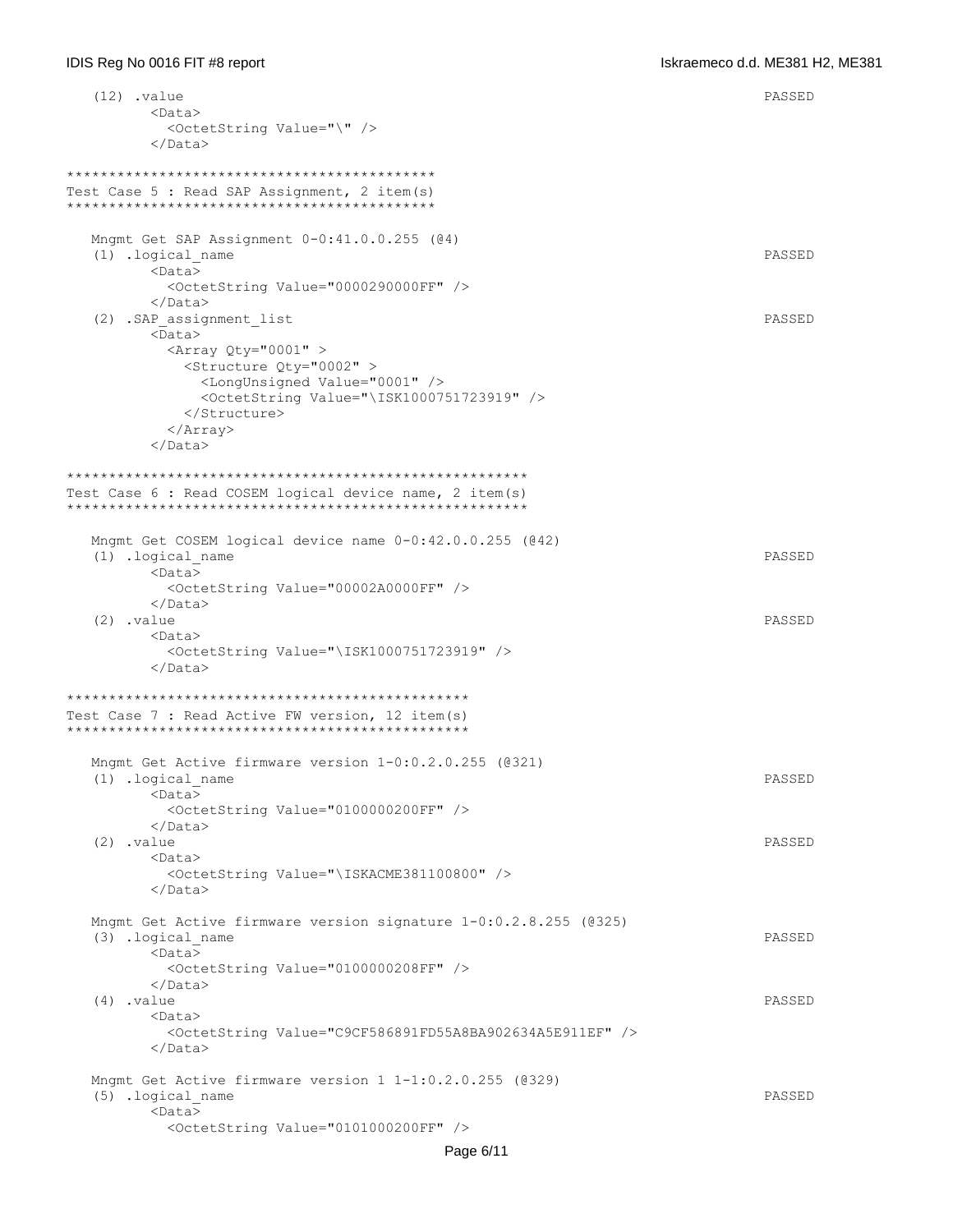| $(6)$ . value                                                              | PASSED       |
|----------------------------------------------------------------------------|--------------|
| $<$ Data $>$                                                               |              |
| <octetstring value="\ISKAMME381100801"></octetstring>                      |              |
|                                                                            |              |
| Mnqmt Get Active firmware version signature $1 \quad 1-1:0.2.8.255$ (@333) |              |
| (7) .logical name                                                          | PASSED       |
| $<$ Data $>$                                                               |              |
| <octetstring value="0101000208FF"></octetstring>                           |              |
|                                                                            |              |
| $(8)$ . value                                                              | PASSED       |
| <data></data>                                                              |              |
| <octetstring value="35F93CAB57A977155E4E1027028B1EC7"></octetstring><br>   |              |
| Mngmt Get Active firmware version $2 \t1-2:0.2.0.255$ (@337)               |              |
| (9) .logical name                                                          | INAPPLICABLE |
| Optional object is not implemented                                         |              |
| $(10)$ . value                                                             | INAPPLICABLE |
| Optional object is not implemented                                         |              |
| Mngmt Get Active firmware version signature 2 1-2:0.2.8.255 (@341)         |              |
| (11) .logical name                                                         | INAPPLICABLE |
| Optional object is not implemented                                         |              |
| $(12)$ . value                                                             | INAPPLICABLE |
| Optional object is not implemented                                         |              |
|                                                                            |              |
|                                                                            |              |
| Test Case 8 : Broadcast Clock <as cti="" in="" set="">, 1 item(s)</as>     |              |
|                                                                            |              |
|                                                                            |              |
| Pre Set Clock 0-0:1.0.0.255 (075)<br>$(1)$ .time                           | PASSED       |
| <data></data>                                                              |              |
| <octetstring value="07DC0101FF071D34FF8000FF"></octetstring>               |              |
| $\langle$ /Data>                                                           |              |
|                                                                            |              |
| ************************************                                       |              |
| Test Case 9 : Read Clock, 1 item(s)                                        |              |
| ************************************                                       |              |
|                                                                            |              |
| Mngmt Get Clock 0-0:1.0.0.255 (075)                                        |              |
| $(1)$ .time                                                                | PASSED       |
| <data></data>                                                              |              |
| <octetstring value="07DC010107071D3B00FFC400"></octetstring>               |              |
|                                                                            |              |
|                                                                            |              |
|                                                                            |              |
| Test Case 10 : Set Special Days Table $\langle$ as set in CTI>, 1 item(s)  |              |
| Mngmt Set Special Days Table $0-0:11.0.0.255$ (0113)                       |              |
| $(1)$ .entries                                                             | PASSED       |
| <data></data>                                                              |              |
| <array qty="001E"></array>                                                 |              |
| <structure qty="0003"></structure>                                         |              |
| <longunsigned value="0001"></longunsigned>                                 |              |
| <octetstring value="FFFF0101FF"></octetstring>                             |              |
| <unsigned value="02"></unsigned>                                           |              |
|                                                                            |              |
| <structure qty="0003"></structure>                                         |              |
| <longunsigned value="0001"></longunsigned>                                 |              |
| <octetstring value="FFFF0102FF"></octetstring>                             |              |
| <unsigned value="02"></unsigned>                                           |              |
|                                                                            |              |
|                                                                            |              |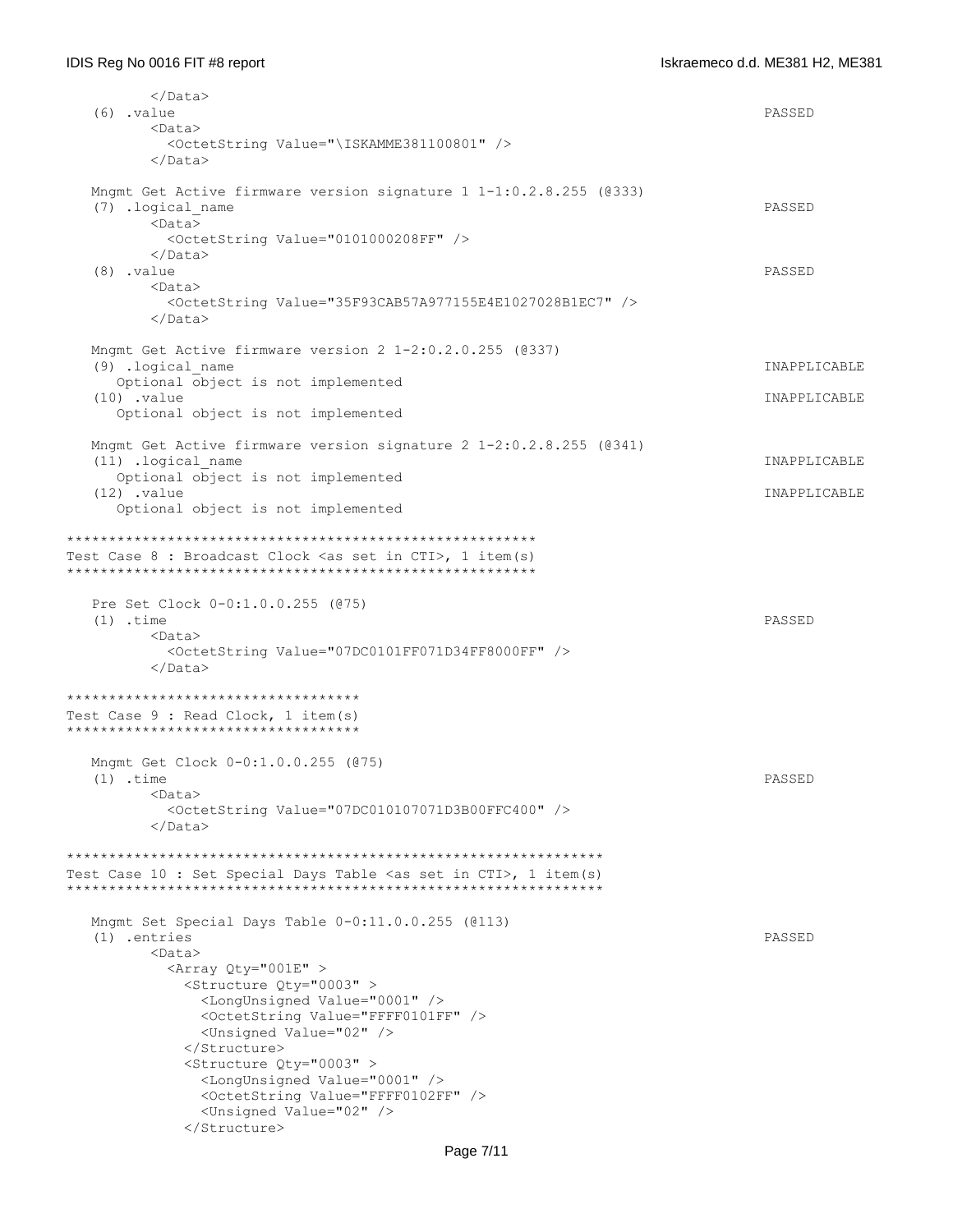<Structure Qty="0003" > <LongUnsigned Value="0001" /> <OctetString Value="FFFF0103FF" /> <Unsigned Value="02" /> </Structure> <Structure Qty="0003" > <LongUnsigned Value="0001" /> <OctetString Value="FFFF0104FF" /> <Unsigned Value="02" /> </Structure> <Structure Qty="0003" > <LongUnsigned Value="0001" /> <OctetString Value="FFFF0105FF" /> <Unsigned Value="02" /> </Structure> <Structure Qty="0003" > <LongUnsigned Value="0001" /> <OctetString Value="FFFF0106FF" /> <Unsigned Value="02" /> </Structure> <Structure Qty="0003" > <LongUnsigned Value="0001" /> <OctetString Value="FFFF0107FF" /> <Unsigned Value="02" /> </Structure> <Structure Qty="0003" > <LongUnsigned Value="0001" /> <OctetString Value="FFFF0108FF" /> <Unsigned Value="02" /> </Structure> <Structure Qty="0003" > <LongUnsigned Value="0001" /> <OctetString Value="FFFF0109FF" /> <Unsigned Value="02" /> </Structure> <Structure Qty="0003" > <LongUnsigned Value="0001" /> <OctetString Value="FFFF010AFF" /> <Unsigned Value="02" /> </Structure> <Structure Qty="0003" > <LongUnsigned Value="0001" /> <OctetString Value="FFFF0201FF" /> <Unsigned Value="02" /> </Structure> <Structure Qty="0003" > <LongUnsigned Value="0001" /> <OctetString Value="FFFF0202FF" /> <Unsigned Value="02" /> </Structure> <Structure Qty="0003" > <LongUnsigned Value="0001" /> <OctetString Value="FFFF0203FF" /> <Unsigned Value="02" /> </Structure> <Structure Qty="0003" > <LongUnsigned Value="0001" /> <OctetString Value="FFFF0204FF" /> <Unsigned Value="02" /> </Structure> <Structure Qty="0003" > <LongUnsigned Value="0001" /> <OctetString Value="FFFF0205FF" /> <Unsigned Value="02" /> </Structure> <Structure Qty="0003" >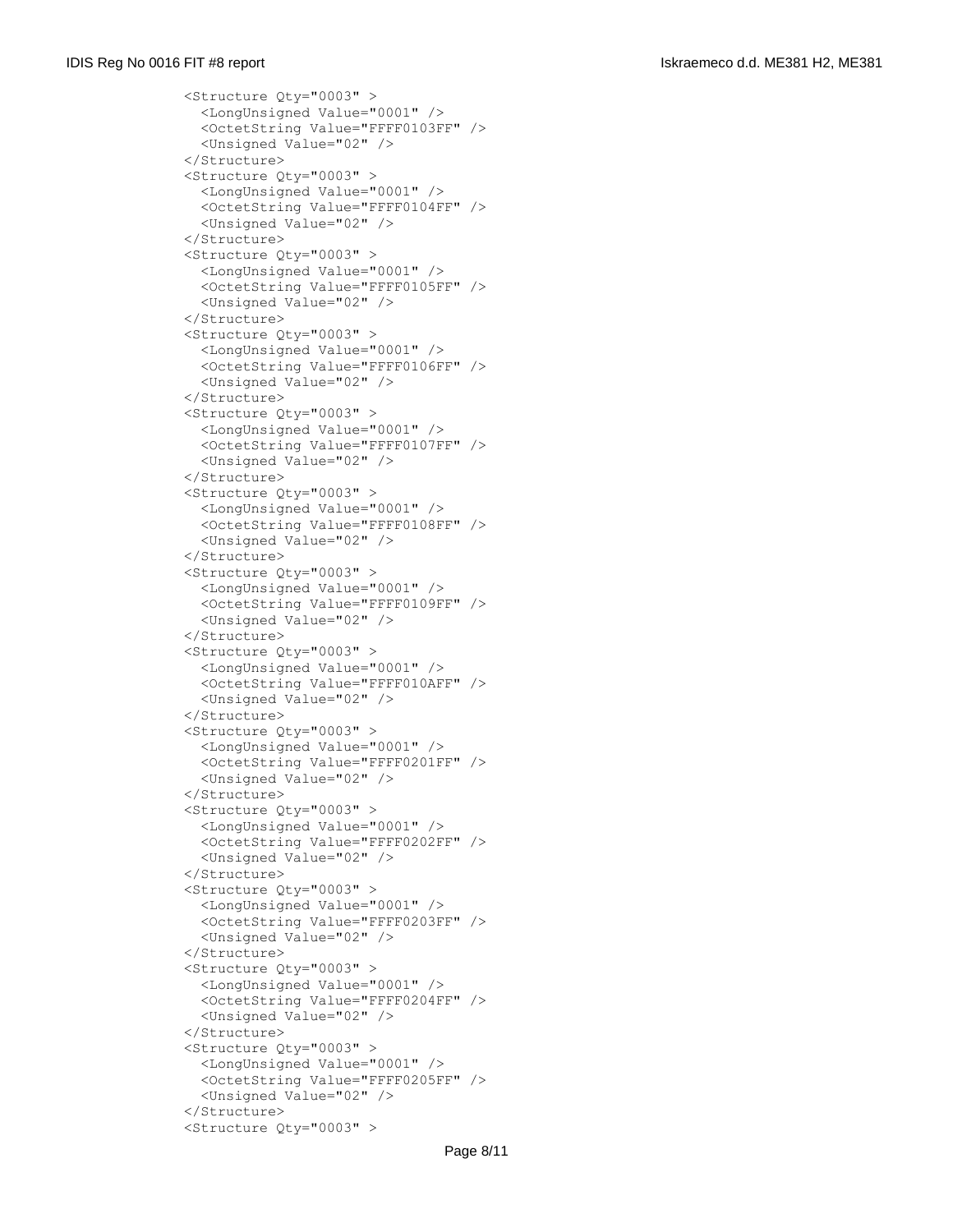<LongUnsigned Value="0001" /> <OctetString Value="FFFF0206FF" /> <Unsigned Value="02" /> </Structure> <Structure Qty="0003" > <LongUnsigned Value="0001" /> <OctetString Value="FFFF0207FF" /> <Unsigned Value="02" /> </Structure> <Structure Qty="0003" > <LongUnsigned Value="0001" /> <OctetString Value="FFFF0208FF" /> <Unsigned Value="02" /> </Structure> <Structure Qty="0003" > <LongUnsigned Value="0001" /> <OctetString Value="FFFF0209FF" /> <Unsigned Value="02" /> </Structure> <Structure Qty="0003" > <LongUnsigned Value="0001" /> <OctetString Value="FFFF020AFF" /> <Unsigned Value="02" /> </Structure> <Structure Qty="0003" > <LongUnsigned Value="0001" /> <OctetString Value="FFFF0301FF" /> <Unsigned Value="02" /> </Structure> <Structure Qty="0003" > <LongUnsigned Value="0001" /> <OctetString Value="FFFF0302FF" /> <Unsigned Value="02" /> </Structure> <Structure Qty="0003" > <LongUnsigned Value="0001" /> <OctetString Value="FFFF0303FF" /> <Unsigned Value="02" /> </Structure> <Structure Qty="0003" > <LongUnsigned Value="0001" /> <OctetString Value="FFFF0304FF" /> <Unsigned Value="02" /> </Structure> <Structure Qty="0003" > <LongUnsigned Value="0001" /> <OctetString Value="FFFF0305FF" /> <Unsigned Value="02" /> </Structure> <Structure Qty="0003" > <LongUnsigned Value="0001" /> <OctetString Value="FFFF0306FF" /> <Unsigned Value="02" /> </Structure> <Structure Qty="0003" > <LongUnsigned Value="0001" /> <OctetString Value="FFFF0307FF" /> <Unsigned Value="02" /> </Structure> <Structure Qty="0003" > <LongUnsigned Value="0001" /> <OctetString Value="FFFF0308FF" /> <Unsigned Value="02" /> </Structure> <Structure Qty="0003" > <LongUnsigned Value="0001" />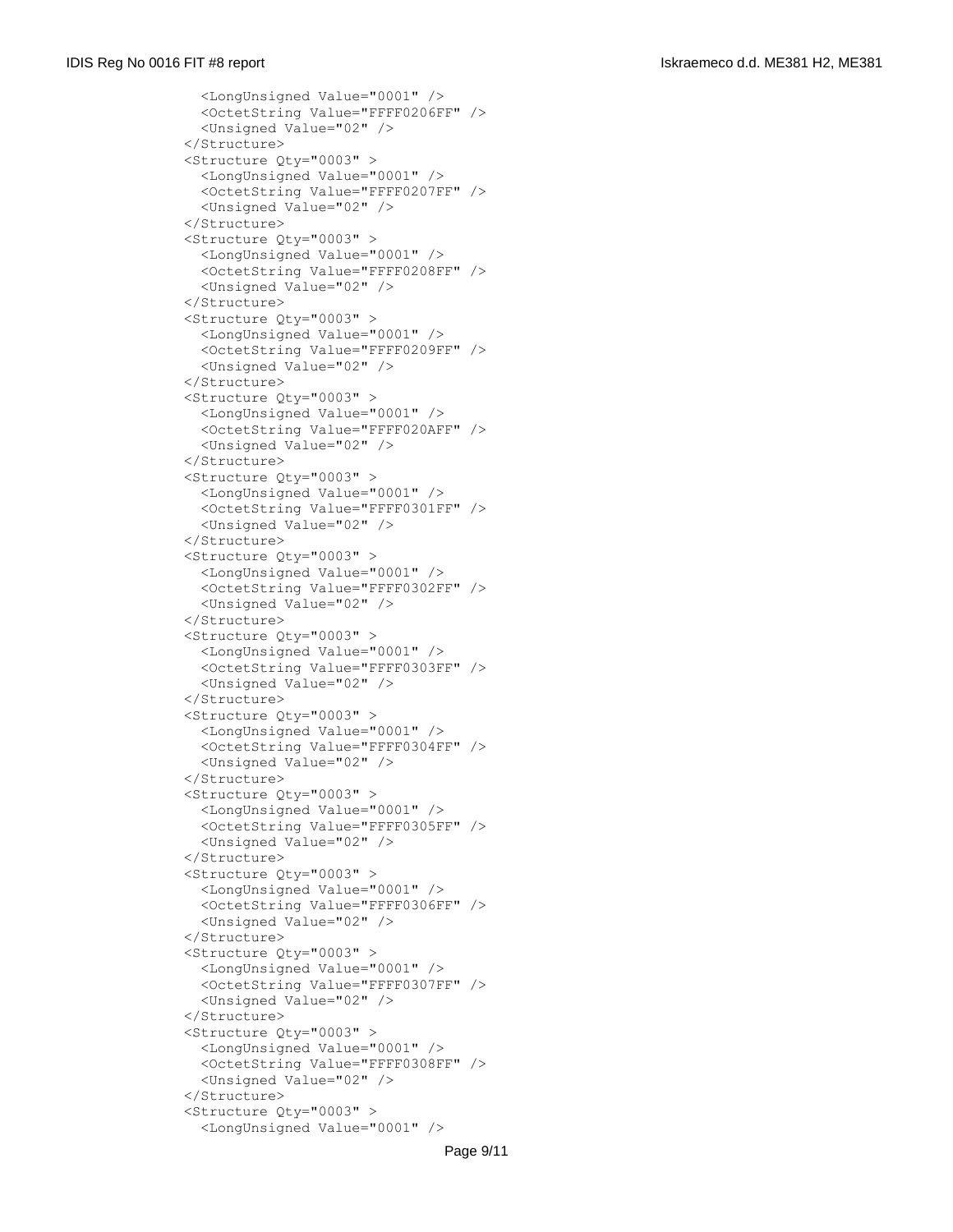```
 <OctetString Value="FFFF0309FF" />
                 <Unsigned Value="02" />
               </Structure>
               <Structure Qty="0003" >
                 <LongUnsigned Value="0001" />
                 <OctetString Value="FFFF030AFF" />
                 <Unsigned Value="02" />
               </Structure>
             </Array>
          \langle/Data>
*************************************************
Test Case 11 : Read Special Days Table, 1 item(s)
*************************************************
   Mngmt Get Special Days Table 0-0:11.0.0.255 (@113)
    (1) .entries PASSED
           <_Data>
             <Array Qty="001E" >
               <Structure Qty="0003" >
                 <LongUnsigned Value="0001" />
                 <OctetString Value="FFFF0101FF" />
                 <Unsigned Value="02" />
               </Structure>
               <Structure Qty="0003" >
                 <LongUnsigned Value="0001" />
                 <OctetString Value="FFFF0102FF" />
                 <Unsigned Value="02" />
               </Structure>
               <Structure Qty="0003" >
                 <LongUnsigned Value="0001" />
                 <OctetString Value="FFFF0103FF" />
                 <Unsigned Value="02" />
               </Structure>
               <Structure Qty="0003" >
                 <LongUnsigned Value="0001" />
                 <OctetString Value="FFFF0104FF" />
                 <Unsigned Value="02" />
               </Structure>
               <Structure Qty="0003" >
                 <LongUnsigned Value="0001" />
                <OctetString Value="FFFF0105FF" />
                 <Unsigned Value="02" />
               </Structure>
               <Structure Qty="0003" >
                 <LongUnsigned Value="0001" />
                 <OctetString Value="FFFF0106FF" />
                 <Unsigned Value="02" />
               </Structure>
               <Structure Qty="0003" >
                 <LongUnsigned Value="0001" />
                 <OctetString Value="FFFF0107FF" />
                 <Unsigned Value="02" />
               </Structure>
               <Structure Qty="0003" >
                 <LongUnsigned Value="0001" />
                 <OctetString Value="FFFF0108FF" />
                 <Unsigned Value="02" />
               </Structure>
               <Structure Qty="0003" >
                 <LongUnsigned Value="0001" />
                 <OctetString Value="FFFF0109FF" />
                 <Unsigned Value="02" />
               </Structure>
               <Structure Qty="0003" >
                 <LongUnsigned Value="0001" />
```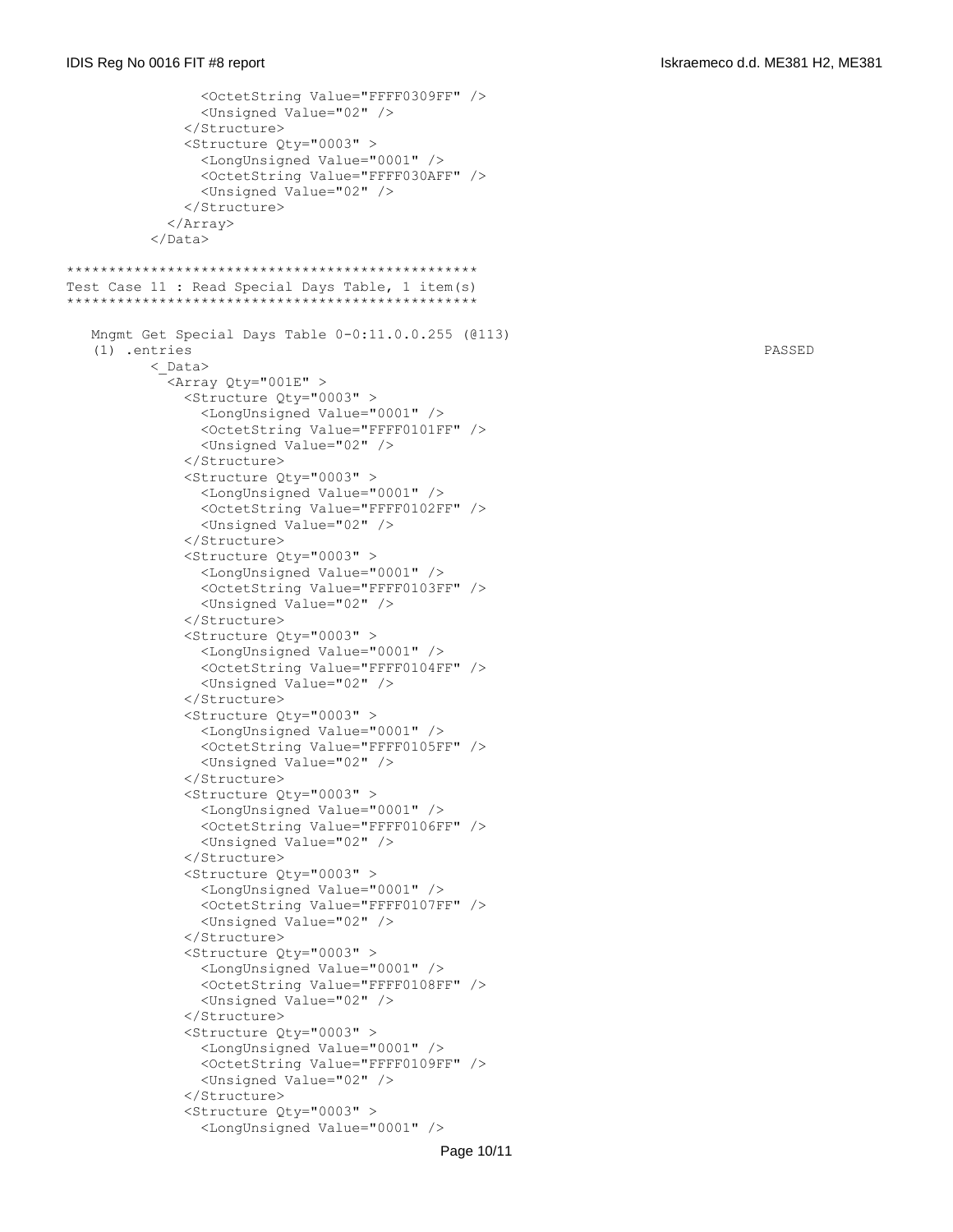<OctetString Value="FFFF010AFF" /> <Unsigned Value="02" /> </Structure> <Structure Qty="0003" > <LongUnsigned Value="0001" /> <OctetString Value="FFFF0201FF" /> <Unsigned Value="02" /> </Structure> <Structure Qty="0003" > <LongUnsigned Value="0001" /> <OctetString Value="FFFF0202FF" /> <Unsigned Value="02" /> </Structure> <Structure Qty="0003" > <LongUnsigned Value="0001" /> <OctetString Value="FFFF0203FF" /> <Unsigned Value="02" /> </Structure> <Structure Qty="0003" > <LongUnsigned Value="0001" /> <OctetString Value="FFFF0204FF" /> <Unsigned Value="02" /> </Structure> <Structure Qty="0003" > <LongUnsigned Value="0001" /> <OctetString Value="FFFF0205FF" /> <Unsigned Value="02" /> </Structure> <Structure Qty="0003" > <LongUnsigned Value="0001" /> <OctetString Value="FFFF0206FF" /> <Unsigned Value="02" /> </Structure> <Structure Qty="0003" > <LongUnsigned Value="0001" /> <OctetString Value="FFFF0207FF" /> <Unsigned Value="02" /> </Structure> <Structure Qty="0003" > <LongUnsigned Value="0001" /> <OctetString Value="FFFF0208FF" /> <Unsigned Value="02" /> </Structure> <Structure Qty="0003" > <LongUnsigned Value="0001" /> <OctetString Value="FFFF0209FF" /> <Unsigned Value="02" /> </Structure> <Structure Qty="0003" > <LongUnsigned Value="0001" /> <OctetString Value="FFFF020AFF" /> <Unsigned Value="02" /> </Structure> <Structure Qty="0003" > <LongUnsigned Value="0001" /> <OctetString Value="FFFF0301FF" /> <Unsigned Value="02" /> </Structure> <Structure Qty="0003" > <LongUnsigned Value="0001" /> <OctetString Value="FFFF0302FF" /> <Unsigned Value="02" /> </Structure> <Structure Qty="0003" > <LongUnsigned Value="0001" /> <OctetString Value="FFFF0303FF" />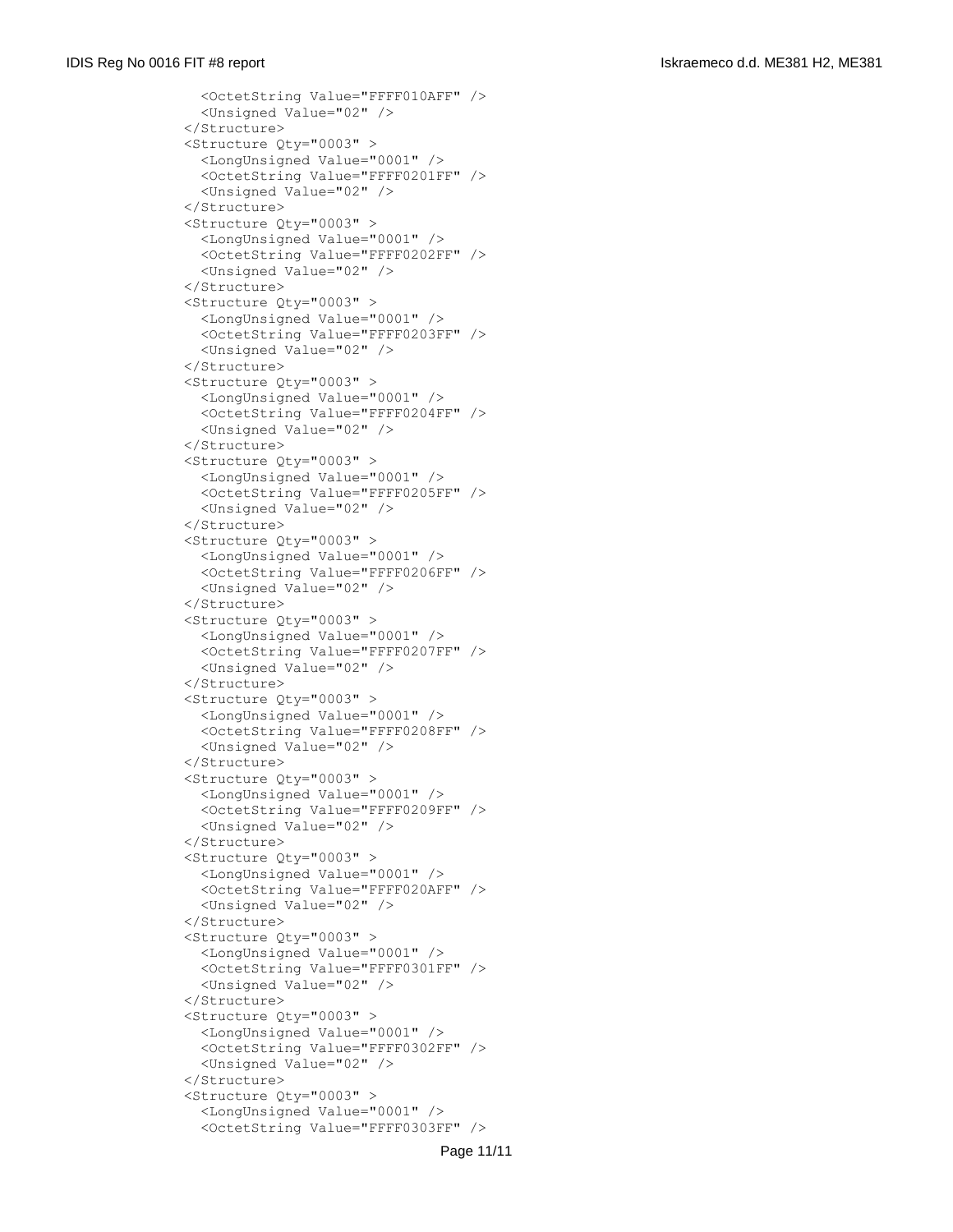```
 <Unsigned Value="02" />
               </Structure>
               <Structure Qty="0003" >
                 <LongUnsigned Value="0001" />
                 <OctetString Value="FFFF0304FF" />
                 <Unsigned Value="02" />
               </Structure>
               <Structure Qty="0003" >
                 <LongUnsigned Value="0001" />
                 <OctetString Value="FFFF0305FF" />
                 <Unsigned Value="02" />
               </Structure>
               <Structure Qty="0003" >
                 <LongUnsigned Value="0001" />
                 <OctetString Value="FFFF0306FF" />
                <Unsigned Value="02" />
               </Structure>
               <Structure Qty="0003" >
                 <LongUnsigned Value="0001" />
                 <OctetString Value="FFFF0307FF" />
                 <Unsigned Value="02" />
               </Structure>
               <Structure Qty="0003" >
                 <LongUnsigned Value="0001" />
                 <OctetString Value="FFFF0308FF" />
                 <Unsigned Value="02" />
               </Structure>
               <Structure Qty="0003" >
                 <LongUnsigned Value="0001" />
                 <OctetString Value="FFFF0309FF" />
                 <Unsigned Value="02" />
               </Structure>
               <Structure Qty="0003" >
                 <LongUnsigned Value="0001" />
                 <OctetString Value="FFFF030AFF" />
                 <Unsigned Value="02" />
               </Structure>
             </Array>
           </_Data>
************************************************
Test Case 12 : Read Event Log buffers, 4 item(s)
************************************************
   Mngmt Get Disconnector Control Log 0-0:99.98.2.255 (@181)
    (1) .buffer PASSED
     entries in use: 25
           <Data>
             <DoubleLongUnsigned Value="00000019" />
           </Data>
       capture_objects:
           <Data>
            \langleArray Qty="0002" >
               <Structure Qty="0004" >
                 <LongUnsigned Value="0008" />
                 <OctetString Value="0000010000FF" />
                 <Integer Value="02" />
                 <LongUnsigned Value="0000" />
               </Structure>
               <Structure Qty="0004" >
                 <LongUnsigned Value="0001" />
                 <OctetString Value="0000600B02FF" />
                 <Integer Value="02" />
                 <LongUnsigned Value="0000" />
               </Structure>
             </Array>
```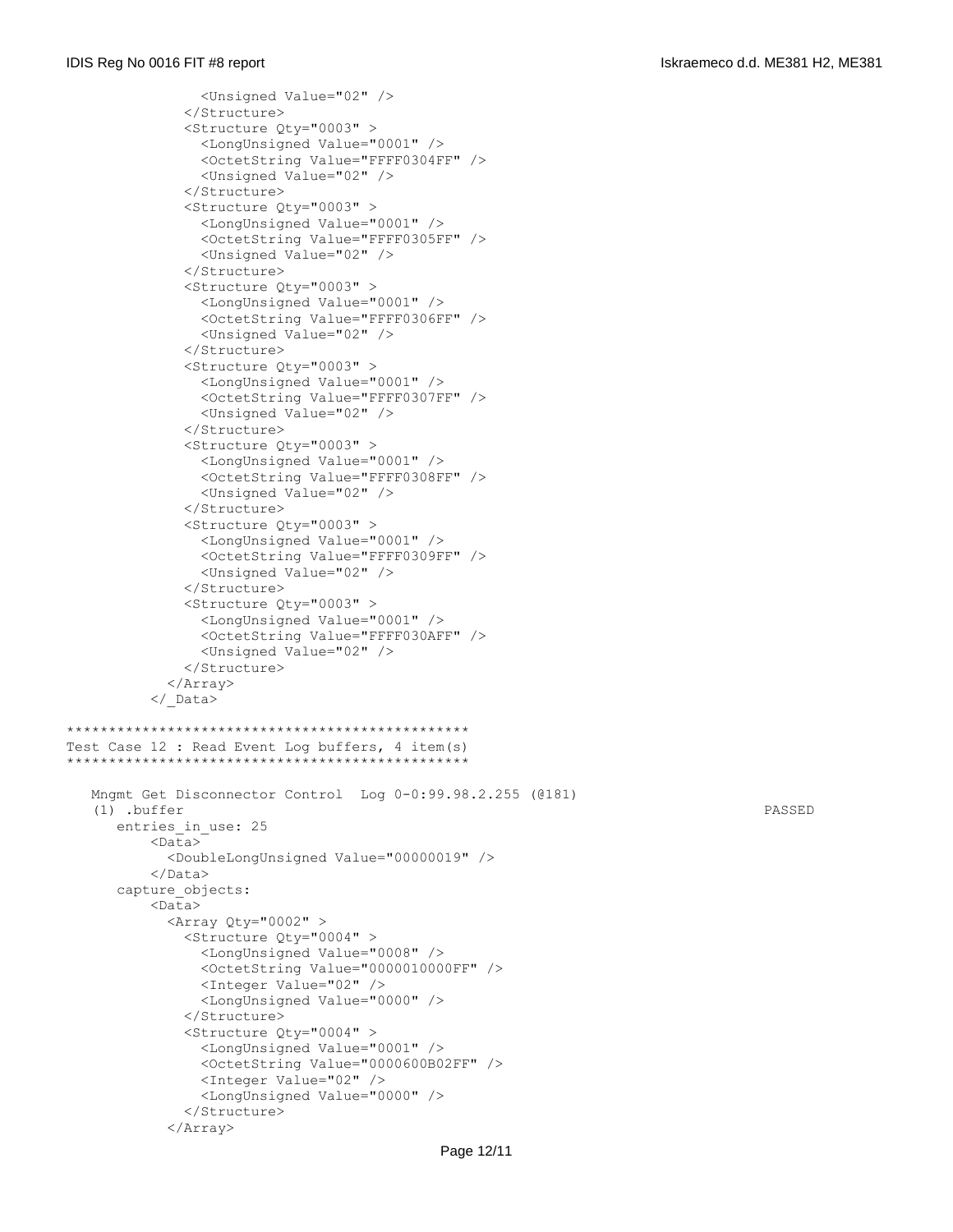```
\langle/Data>
 Buffer has 25 elements:
     <_Data>
       <Array Qty="0019" >
         <Structure Qty="0002" >
           <OctetString Value="07DD0A1E0311081D00FFC400" />
           <Enum Value="FF" />
         </Structure>
         <Structure Qty="0002" >
           <OctetString Value="07DD0A1E0311092500FFC400" />
           <Enum Value="3E" />
         </Structure>
         <Structure Qty="0002" >
           <OctetString Value="07DD0A1E0311092800FFC400" />
           <Enum Value="3F" />
         </Structure>
         <Structure Qty="0002" >
           <OctetString Value="07DD0A1E0311092A00FFC400" />
           <Enum Value="3E" />
         </Structure>
         <Structure Qty="0002" >
           <OctetString Value="07DD0A1E0311092D00FFC400" />
           <Enum Value="3F" />
         </Structure>
         <Structure Qty="0002" >
           <OctetString Value="07DB090306160F0400FF8880" />
           <Enum Value="3E" />
         </Structure>
         <Structure Qty="0002" >
           <OctetString Value="07DB090306160F1700FF8880" />
           <Enum Value="3F" />
         </Structure>
         <Structure Qty="0002" >
           <OctetString Value="07DB090306160F1700FF8880" />
           <Enum Value="3B" />
         </Structure>
         <Structure Qty="0002" >
           <OctetString Value="07DB090306160F2E00FF8880" />
           <Enum Value="3E" />
         </Structure>
         <Structure Qty="0002" >
           <OctetString Value="07DB09030616100600FF8880" />
           <Enum Value="3F" />
         </Structure>
         <Structure Qty="0002" >
           <OctetString Value="07DB09030616101E00FF8880" />
           <Enum Value="3E" />
         </Structure>
         <Structure Qty="0002" >
           <OctetString Value="07DB09030616103400FF8880" />
           <Enum Value="3F" />
         </Structure>
         <Structure Qty="0002" >
           <OctetString Value="07DB09030616103400FF8880" />
           <Enum Value="3B" />
         </Structure>
         <Structure Qty="0002" >
           <OctetString Value="07DB09030616110E00FF8880" />
           <Enum Value="3E" />
         </Structure>
         <Structure Qty="0002" >
           <OctetString Value="07DB09030616112200FF8880" />
           <Enum Value="3F" />
         </Structure>
         <Structure Qty="0002" >
           <OctetString Value="07DB09030616113800FF8880" />
```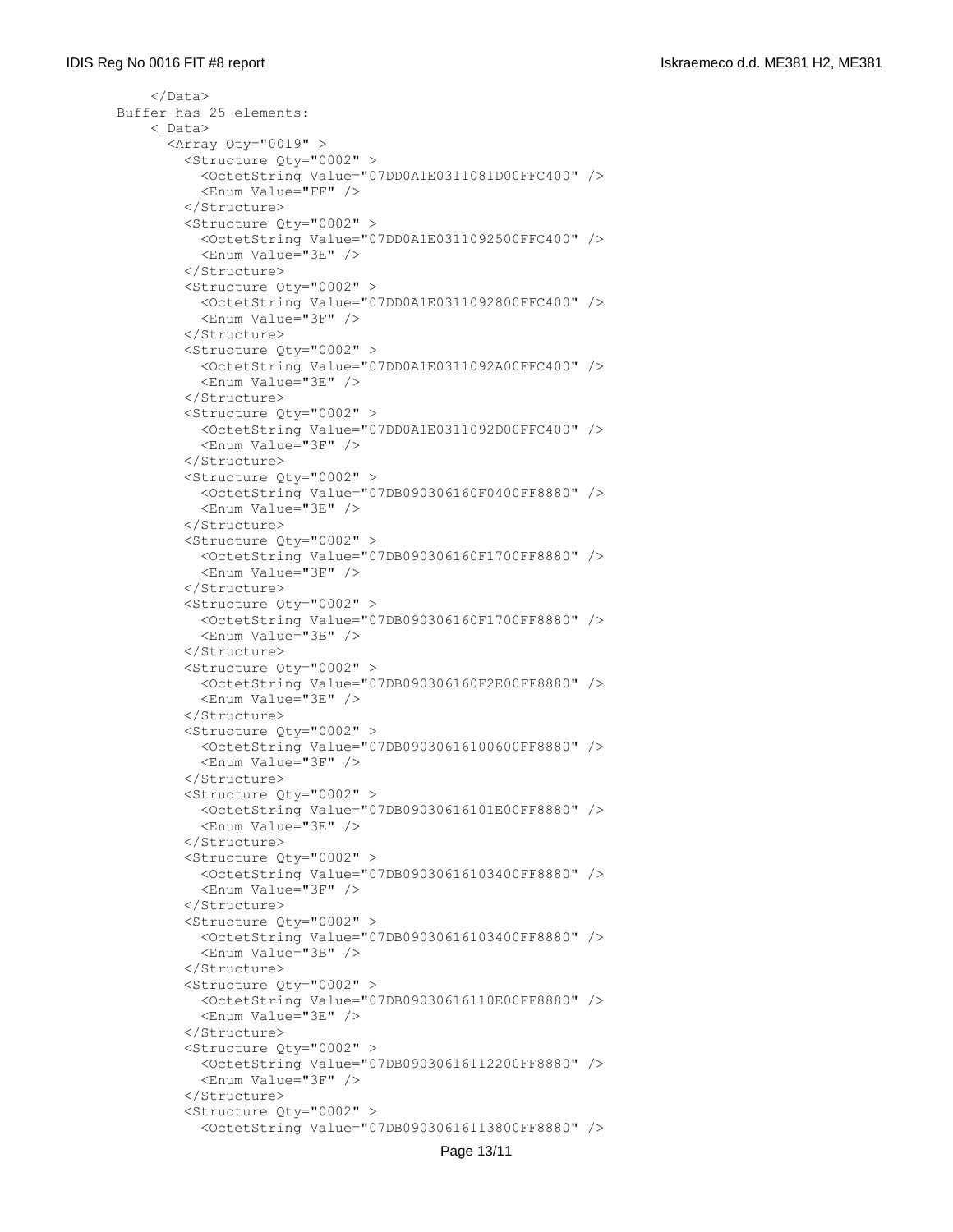```
 <Enum Value="3E" />
            </Structure>
            <Structure Qty="0002" >
              <OctetString Value="07DB09030616120F00FF8880" />
              <Enum Value="3F" />
            </Structure>
            <Structure Qty="0002" >
              <OctetString Value="07DB09030616120F00FF8880" />
              <Enum Value="3B" />
            </Structure>
            <Structure Qty="0002" >
              <OctetString Value="07DB09030616122700FF8880" />
              <Enum Value="3E" />
            </Structure>
            <Structure Qty="0002" >
              <OctetString Value="07DB09030616123B00FF8880" />
              <Enum Value="3F" />
            </Structure>
            <Structure Qty="0002" >
              <OctetString Value="07DB09030616123B00FF8880" />
              <Enum Value="3B" />
            </Structure>
            <Structure Qty="0002" >
              <OctetString Value="07DB09030616183A00FF8880" />
              <Enum Value="3E" />
            </Structure>
            <Structure Qty="0002" >
              <OctetString Value="07DB09030616190600FF8880" />
              <Enum Value="3F" />
            </Structure>
            <Structure Qty="0002" >
              <OctetString Value="07DD0B01050C050000FFC400" />
              <Enum Value="40" />
            </Structure>
            <Structure Qty="0002" >
              <OctetString Value="07DD0B01050C0A0000FFC400" />
              <Enum Value="45" />
            </Structure>
          </Array>
        </_Data>
   Earliest date: 03-SEP-2011 22:15:04, latest date: 01-NOV-2013 12:10:00
   Middle date: 03-SEP-2011 22:16:52
 Mngmt Get Standard Event Log 0-0:99.98.0.255 (@261)
 (2) .buffer PASSED
   entries_in_use: 100
        <Data>
          <DoubleLongUnsigned Value="00000064" />
        </Data>
    capture_objects:
        <Data>
         \langleArray Qty="0002" >
            <Structure Qty="0004" >
              <LongUnsigned Value="0008" />
              <OctetString Value="0000010000FF" />
              <Integer Value="02" />
              <LongUnsigned Value="0000" />
            </Structure>
            <Structure Qty="0004" >
              <LongUnsigned Value="0001" />
              <OctetString Value="0000600B00FF" />
              <Integer Value="02" />
              <LongUnsigned Value="0000" />
            </Structure>
          </Array>
       \langleData>
```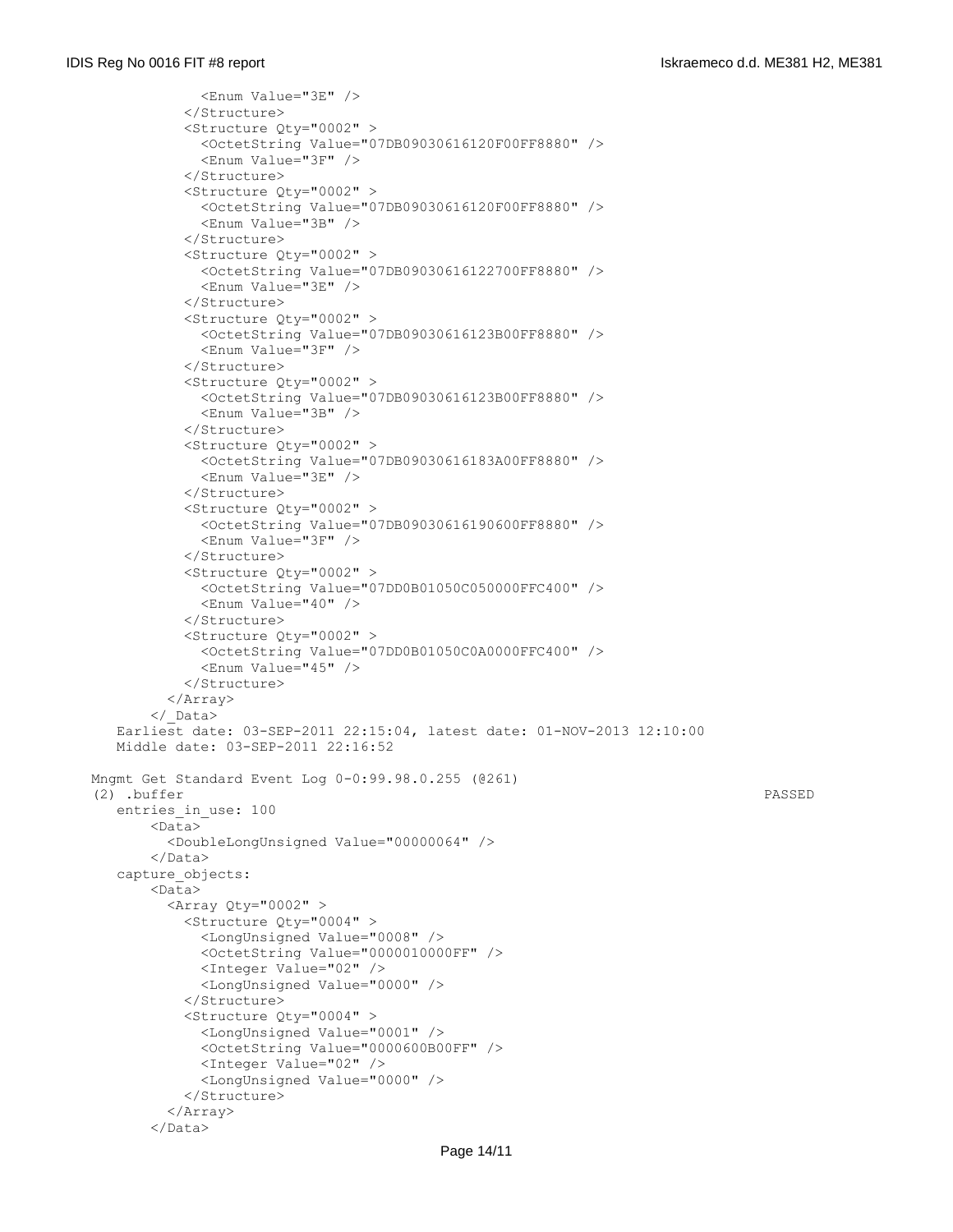```
 Buffer has 100 elements:
     <_Data>
      \langleArray Qty="0064" >
         <Structure Qty="0002" >
           <OctetString Value="07DB0903060C010400FF8880" />
           <Enum Value="2F" />
         </Structure>
         <Structure Qty="0002" >
           <OctetString Value="07DB0903060C011B00FF8880" />
           <Enum Value="04" />
         </Structure>
         <Structure Qty="0002" >
           <OctetString Value="07DB09030616182500FF8880" />
           <Enum Value="05" />
         </Structure>
         <Structure Qty="0002" >
           <OctetString Value="07DB09030616182600FF8880" />
           <Enum Value="13" />
         </Structure>
         <Structure Qty="0002" >
           <OctetString Value="07DB09030616182600FF8880" />
           <Enum Value="2F" />
         </Structure>
         <Structure Qty="0002" >
           <OctetString Value="07DB09030616182C00FF8880" />
           <Enum Value="E7" />
         </Structure>
         <Structure Qty="0002" >
           <OctetString Value="07DB09030616183500FF8880" />
           <Enum Value="2F" />
         </Structure>
         <Structure Qty="0002" >
           <OctetString Value="07DB09030616190E00FF8880" />
           <Enum Value="2F" />
         </Structure>
         <Structure Qty="0002" >
           <OctetString Value="07DB09030616191400FF8880" />
           <Enum Value="04" />
         </Structure>
         <Structure Qty="0002" >
           <OctetString Value="07DD0B01050C000000FFC400" />
          <Enum Value="E7" />
         </Structure>
         <Structure Qty="0002" >
           <OctetString Value="07DD0B01050C000000FFC400" />
           <Enum Value="05" />
         </Structure>
         <Structure Qty="0002" >
           <OctetString Value="07DD0B01050C000100FFC400" />
           <Enum Value="2F" />
         </Structure>
         <Structure Qty="0002" >
           <OctetString Value="07DD0B01050C000400FFC400" />
           <Enum Value="04" />
         </Structure>
         <Structure Qty="0002" >
           <OctetString Value="07DD0B01050C043700FFC400" />
           <Enum Value="05" />
         </Structure>
         <Structure Qty="0002" >
           <OctetString Value="07DD0B01050C051100FFC400" />
           <Enum Value="2F" />
         </Structure>
         <Structure Qty="0002" >
           <OctetString Value="07DD0B01050C051500FFC400" />
           <Enum Value="04" />
```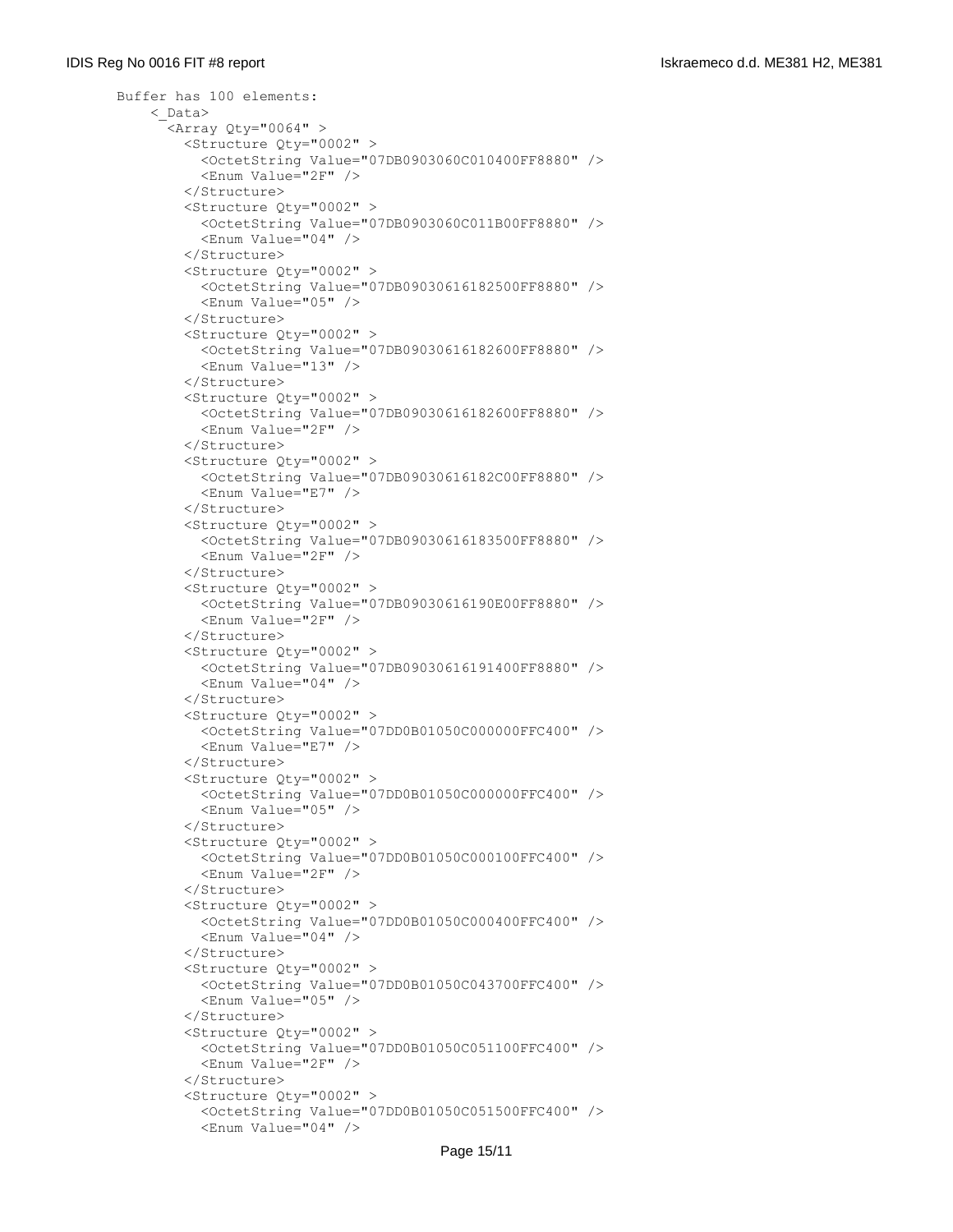```
 </Structure>
 <Structure Qty="0002" >
   <OctetString Value="07DD0B01050C093700FFC400" />
   <Enum Value="05" />
 </Structure>
 <Structure Qty="0002" >
   <OctetString Value="07DD0B01050C0A1100FFC400" />
   <Enum Value="04" />
 </Structure>
 <Structure Qty="0002" >
   <OctetString Value="07DB090306161A0B00FF8880" />
   <Enum Value="E7" />
 </Structure>
 <Structure Qty="0002" >
   <OctetString Value="07DB090306161A0B00FF8880" />
  <Enum Value="05" />
 </Structure>
 <Structure Qty="0002" >
   <OctetString Value="07DB090306161A1100FF8880" />
   <Enum Value="2F" />
 </Structure>
 <Structure Qty="0002" >
   <OctetString Value="07DB09030616200500FF8880" />
   <Enum Value="2F" />
 </Structure>
 <Structure Qty="0002" >
   <OctetString Value="07DB09030616200D00FF8880" />
   <Enum Value="13" />
 </Structure>
 <Structure Qty="0002" >
   <OctetString Value="07DB09030616200D00FF8880" />
   <Enum Value="2F" />
 </Structure>
 <Structure Qty="0002" >
   <OctetString Value="07DB09030616202F00FF8880" />
   <Enum Value="2F" />
 </Structure>
 <Structure Qty="0002" >
   <OctetString Value="07DB09030616203B00FF8880" />
   <Enum Value="2F" />
 </Structure>
 <Structure Qty="0002" >
   <OctetString Value="07DB09030616210600FF8880" />
   <Enum Value="13" />
 </Structure>
 <Structure Qty="0002" >
   <OctetString Value="07DB09030616210600FF8880" />
   <Enum Value="2F" />
 </Structure>
 <Structure Qty="0002" >
   <OctetString Value="07DB09030616212A00FF8880" />
   <Enum Value="2F" />
 </Structure>
 <Structure Qty="0002" >
   <OctetString Value="07DB09030616213600FF8880" />
   <Enum Value="2F" />
 </Structure>
 <Structure Qty="0002" >
   <OctetString Value="07DB09030616220200FF8880" />
   <Enum Value="13" />
 </Structure>
 <Structure Qty="0002" >
   <OctetString Value="07DB09030616220200FF8880" />
   <Enum Value="2F" />
 </Structure>
 <Structure Qty="0002" >
```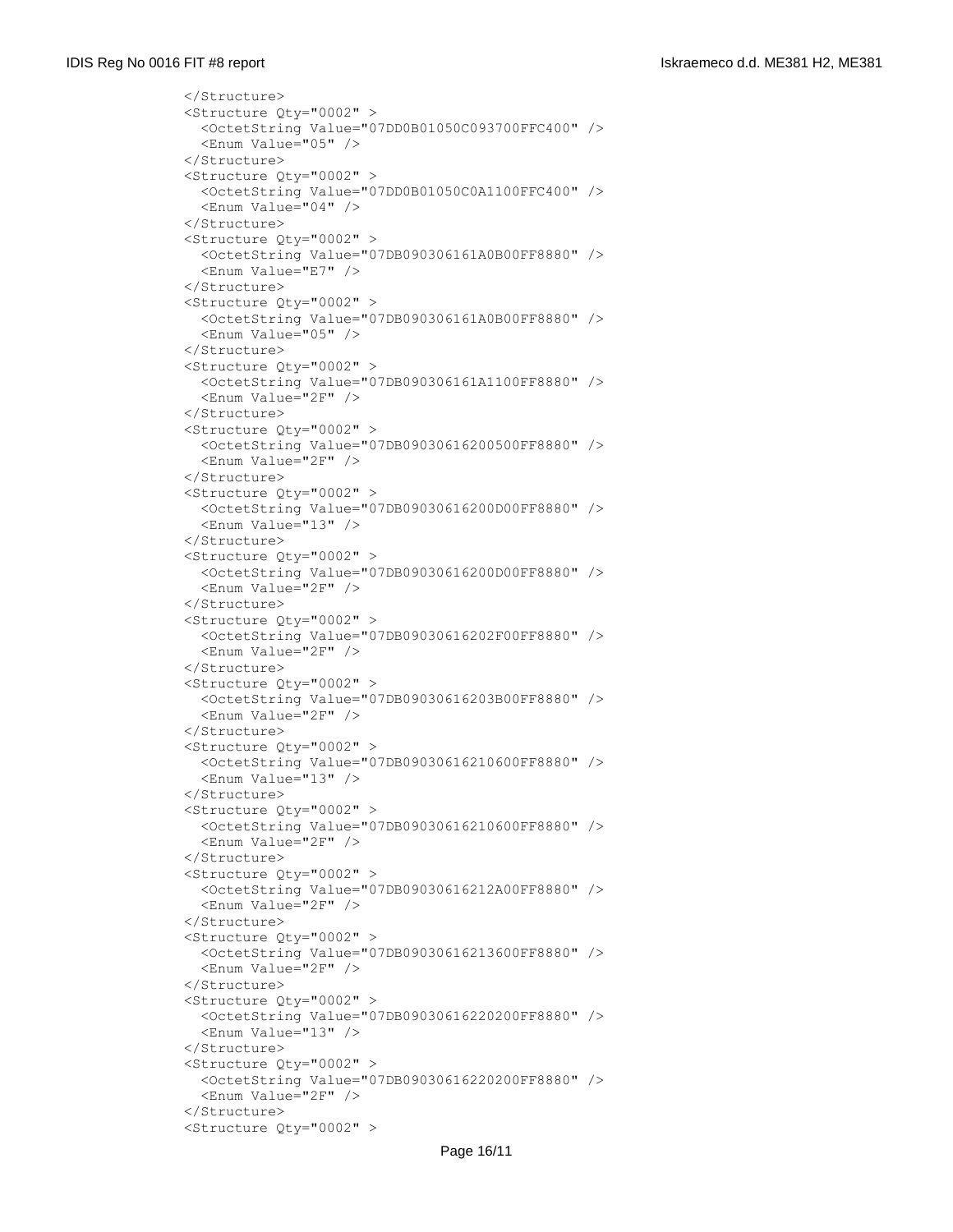```
 <OctetString Value="07DB09030616230F00FF8880" />
   <Enum Value="2F" />
 </Structure>
 <Structure Qty="0002" >
   <OctetString Value="07DB09030616232100FF8880" />
   <Enum Value="13" />
 </Structure>
 <Structure Qty="0002" >
   <OctetString Value="07DB09030616232100FF8880" />
   <Enum Value="2F" />
 </Structure>
 <Structure Qty="0002" >
   <OctetString Value="07DB09030616240F00FF8880" />
   <Enum Value="13" />
 </Structure>
 <Structure Qty="0002" >
   <OctetString Value="07DB09030616240F00FF8880" />
   <Enum Value="2F" />
 </Structure>
 <Structure Qty="0002" >
   <OctetString Value="07DB09030616243B00FF8880" />
   <Enum Value="30" />
 </Structure>
 <Structure Qty="0002" >
   <OctetString Value="07DB09030616250700FF8880" />
   <Enum Value="30" />
 </Structure>
 <Structure Qty="0002" >
   <OctetString Value="07DB09030616251200FF8880" />
   <Enum Value="13" />
 </Structure>
 <Structure Qty="0002" >
   <OctetString Value="07DB09030616251200FF8880" />
   <Enum Value="2F" />
 </Structure>
 <Structure Qty="0002" >
   <OctetString Value="07DB09030616251400FF8880" />
   <Enum Value="30" />
 </Structure>
 <Structure Qty="0002" >
   <OctetString Value="07DB09030616252B00FF8880" />
  <Enum Value="13" />
 </Structure>
 <Structure Qty="0002" >
   <OctetString Value="07DB09030616252B00FF8880" />
   <Enum Value="2F" />
 </Structure>
 <Structure Qty="0002" >
   <OctetString Value="07DB09030616260000FF8880" />
   <Enum Value="30" />
 </Structure>
 <Structure Qty="0002" >
   <OctetString Value="07DB09030616260E00FF8880" />
   <Enum Value="30" />
 </Structure>
 <Structure Qty="0002" >
   <OctetString Value="07DB09030616261400FF8880" />
   <Enum Value="30" />
 </Structure>
 <Structure Qty="0002" >
   <OctetString Value="07DB09030616262200FF8880" />
   <Enum Value="30" />
 </Structure>
 <Structure Qty="0002" >
   <OctetString Value="07DB09030616262200FF8880" />
   <Enum Value="30" />
```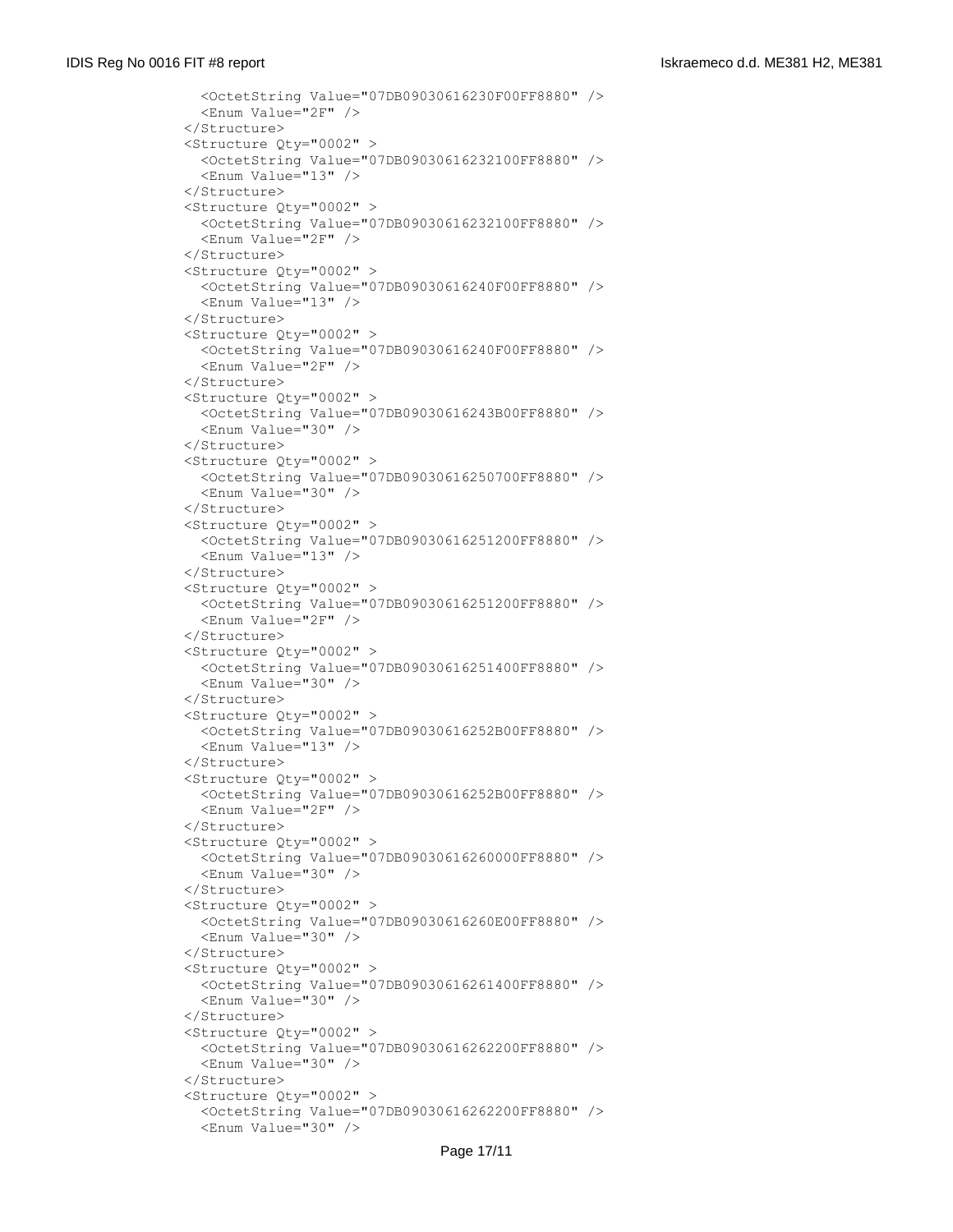```
 </Structure>
 <Structure Qty="0002" >
   <OctetString Value="07DB09030616262200FF8880" />
   <Enum Value="30" />
 </Structure>
 <Structure Qty="0002" >
   <OctetString Value="07DB09030616262600FF8880" />
   <Enum Value="13" />
 </Structure>
 <Structure Qty="0002" >
   <OctetString Value="07DB09030616262600FF8880" />
   <Enum Value="2F" />
 </Structure>
 <Structure Qty="0002" >
   <OctetString Value="07DB09030616263500FF8880" />
  <Enum Value="30" />
 </Structure>
 <Structure Qty="0002" >
   <OctetString Value="07DB09030616263500FF8880" />
   <Enum Value="30" />
 </Structure>
 <Structure Qty="0002" >
   <OctetString Value="07DB09030616263500FF8880" />
   <Enum Value="30" />
 </Structure>
 <Structure Qty="0002" >
   <OctetString Value="07DB09030616283200FF8880" />
   <Enum Value="2F" />
 </Structure>
 <Structure Qty="0002" >
   <OctetString Value="07DB09030616290E00FF8880" />
   <Enum Value="33" />
 </Structure>
 <Structure Qty="0002" >
   <OctetString Value="07DB09030616291000FF8880" />
   <Enum Value="2F" />
 </Structure>
 <Structure Qty="0002" >
   <OctetString Value="07DB09040700182500FF8880" />
   <Enum Value="11" />
 </Structure>
 <Structure Qty="0002" >
   <OctetString Value="07DB09040700183600FF8880" />
   <Enum Value="12" />
 </Structure>
 <Structure Qty="0002" >
   <OctetString Value="07DB09040700191400FF8880" />
   <Enum Value="2F" />
 </Structure>
 <Structure Qty="0002" >
   <OctetString Value="07DB09040702083600FF8880" />
   <Enum Value="11" />
 </Structure>
 <Structure Qty="0002" >
   <OctetString Value="07DB09040702090600FF8880" />
   <Enum Value="2F" />
 </Structure>
 <Structure Qty="0002" >
   <OctetString Value="07DB090407020A0000FF8880" />
   <Enum Value="12" />
 </Structure>
 <Structure Qty="0002" >
   <OctetString Value="07DB09040713133000FF8880" />
   <Enum Value="01" />
 </Structure>
 <Structure Qty="0002" >
```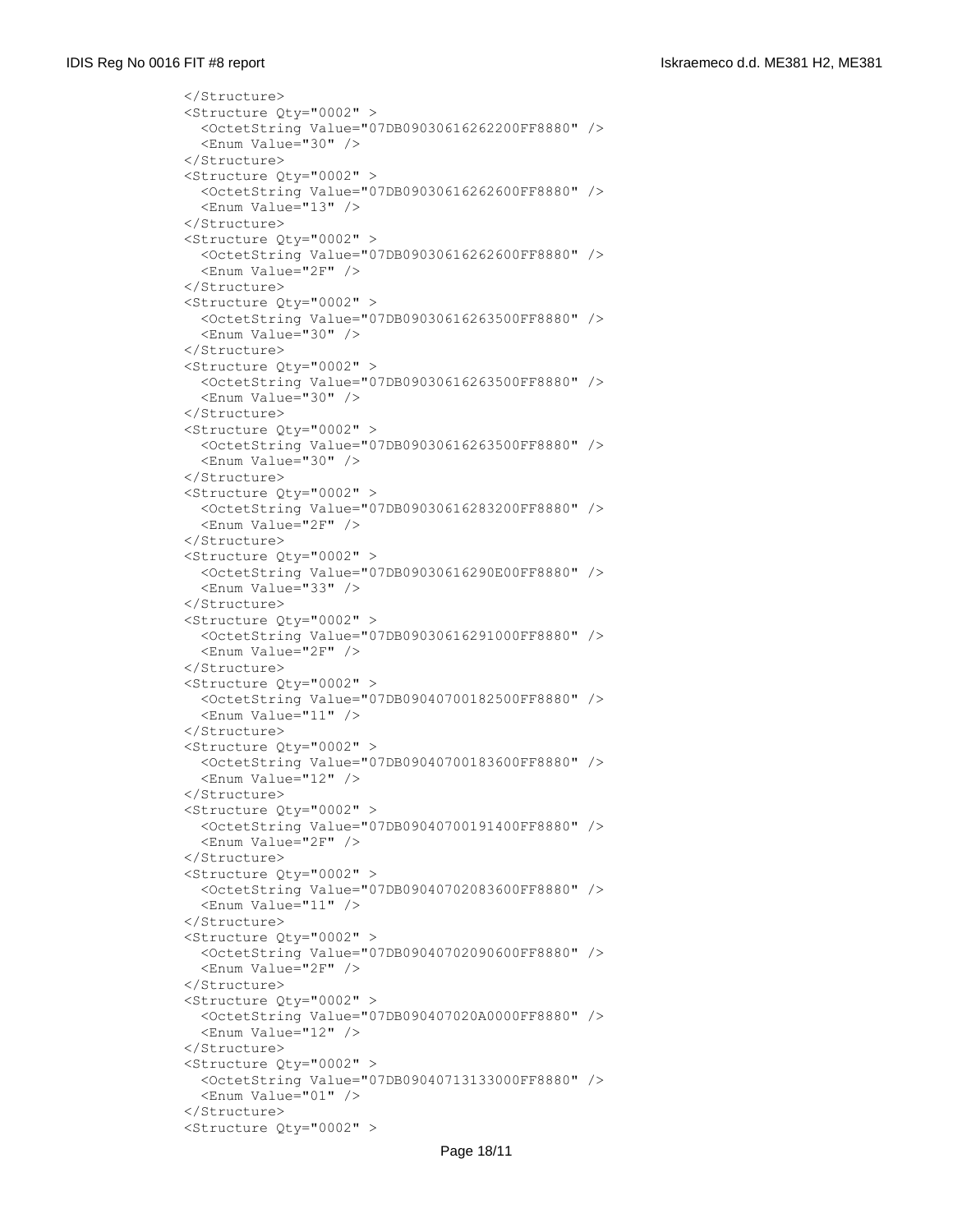```
 <OctetString Value="07DB09080410093300FF8880" />
   <Enum Value="02" />
 </Structure>
 <Structure Qty="0002" >
   <OctetString Value="07DB090804100B0A00FF8880" />
   <Enum Value="2F" />
 </Structure>
 <Structure Qty="0002" >
   <OctetString Value="07DB090804100B1900FF8880" />
   <Enum Value="01" />
 </Structure>
 <Structure Qty="0002" >
   <OctetString Value="07DB090804100C2F00FF8880" />
   <Enum Value="02" />
 </Structure>
 <Structure Qty="0002" >
   <OctetString Value="07DB090804100F2800FF8880" />
   <Enum Value="04" />
 </Structure>
 <Structure Qty="0002" >
   <OctetString Value="07DD0B06030A0E1300FFC400" />
   <Enum Value="E7" />
 </Structure>
 <Structure Qty="0002" >
   <OctetString Value="07DD0B06030A0E1300FFC400" />
   <Enum Value="05" />
 </Structure>
 <Structure Qty="0002" >
   <OctetString Value="07DD0B06030A113500FFC400" />
   <Enum Value="01" />
 </Structure>
 <Structure Qty="0002" >
   <OctetString Value="07DD0B06030A121900FFC400" />
   <Enum Value="02" />
 </Structure>
 <Structure Qty="0002" >
   <OctetString Value="07DD0B06030A251900FFC400" />
   <Enum Value="04" />
 </Structure>
 <Structure Qty="0002" >
   <OctetString Value="07DC010107071D3400FFC400" />
  <Enum Value="E7" />
 </Structure>
 <Structure Qty="0002" >
   <OctetString Value="07DC010107071D3400FFC400" />
   <Enum Value="05" />
 </Structure>
 <Structure Qty="0002" >
   <OctetString Value="07DC010107071E0200FFC400" />
   <Enum Value="2F" />
 </Structure>
 <Structure Qty="0002" >
   <OctetString Value="07DC010107071E0800FFC400" />
   <Enum Value="2F" />
 </Structure>
 <Structure Qty="0002" >
   <OctetString Value="07DC010107071E0E00FFC400" />
   <Enum Value="2F" />
 </Structure>
 <Structure Qty="0002" >
   <OctetString Value="07DC01010709000500FFC400" />
   <Enum Value="E6" />
 </Structure>
 <Structure Qty="0002" >
   <OctetString Value="07DC01010709000A00FFC400" />
   <Enum Value="E6" />
```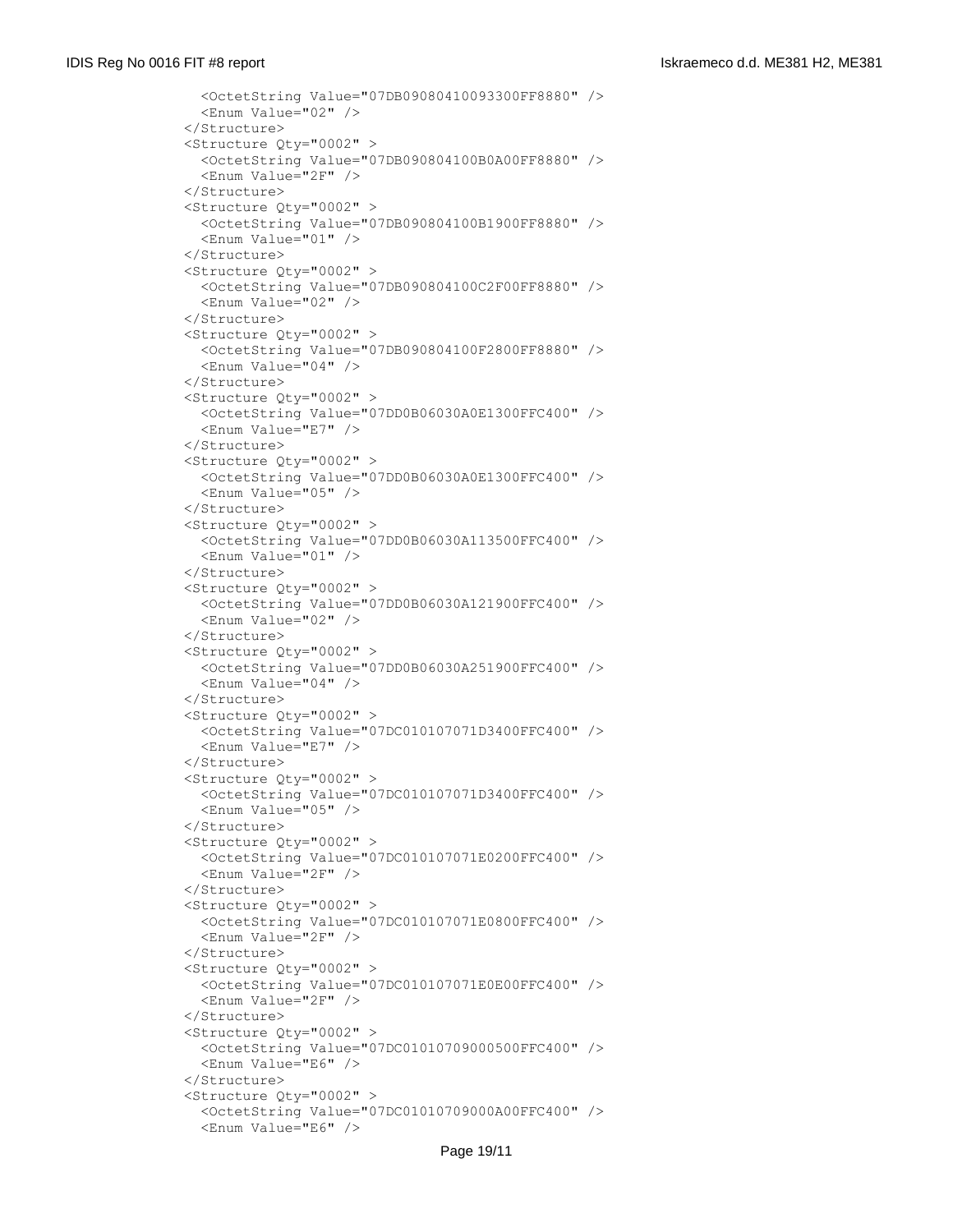```
 </Structure>
 <Structure Qty="0002" >
   <OctetString Value="07DC01010709001000FFC400" />
   <Enum Value="E6" />
 </Structure>
 <Structure Qty="0002" >
   <OctetString Value="07DC01010709001500FFC400" />
   <Enum Value="E6" />
 </Structure>
 <Structure Qty="0002" >
   <OctetString Value="07DC0101070B162800FFC400" />
   <Enum Value="01" />
 </Structure>
 <Structure Qty="0002" >
   <OctetString Value="07DC0101070B171200FFC400" />
  <Enum Value="02" />
 </Structure>
 <Structure Qty="0002" >
   <OctetString Value="07DC0101070B1B0800FFC400" />
   <Enum Value="01" />
 </Structure>
 <Structure Qty="0002" >
   <OctetString Value="07DC0101070B1B0B00FFC400" />
   <Enum Value="02" />
 </Structure>
 <Structure Qty="0002" >
   <OctetString Value="07DC0101070B1D1800FFC400" />
   <Enum Value="01" />
 </Structure>
 <Structure Qty="0002" >
   <OctetString Value="07DC0101070B230F00FFC400" />
   <Enum Value="02" />
 </Structure>
 <Structure Qty="0002" >
   <OctetString Value="07DC0101070C203000FFC400" />
   <Enum Value="04" />
 </Structure>
 <Structure Qty="0002" >
   <OctetString Value="07DC010107071D3400FFC400" />
   <Enum Value="05" />
 </Structure>
 <Structure Qty="0002" >
   <OctetString Value="07DC010107071E0A00FFC400" />
   <Enum Value="2F" />
 </Structure>
 <Structure Qty="0002" >
   <OctetString Value="07DC010107071E1600FFC400" />
   <Enum Value="2F" />
 </Structure>
 <Structure Qty="0002" >
   <OctetString Value="07DC010107071E1F00FFC400" />
   <Enum Value="2F" />
 </Structure>
 <Structure Qty="0002" >
   <OctetString Value="07DC0101070A130E00FFC400" />
   <Enum Value="04" />
 </Structure>
 <Structure Qty="0002" >
   <OctetString Value="07DC010107071D3400FFC400" />
   <Enum Value="05" />
 </Structure>
 <Structure Qty="0002" >
   <OctetString Value="07DC010107071E0600FFC400" />
   <Enum Value="2F" />
 </Structure>
 <Structure Qty="0002" >
```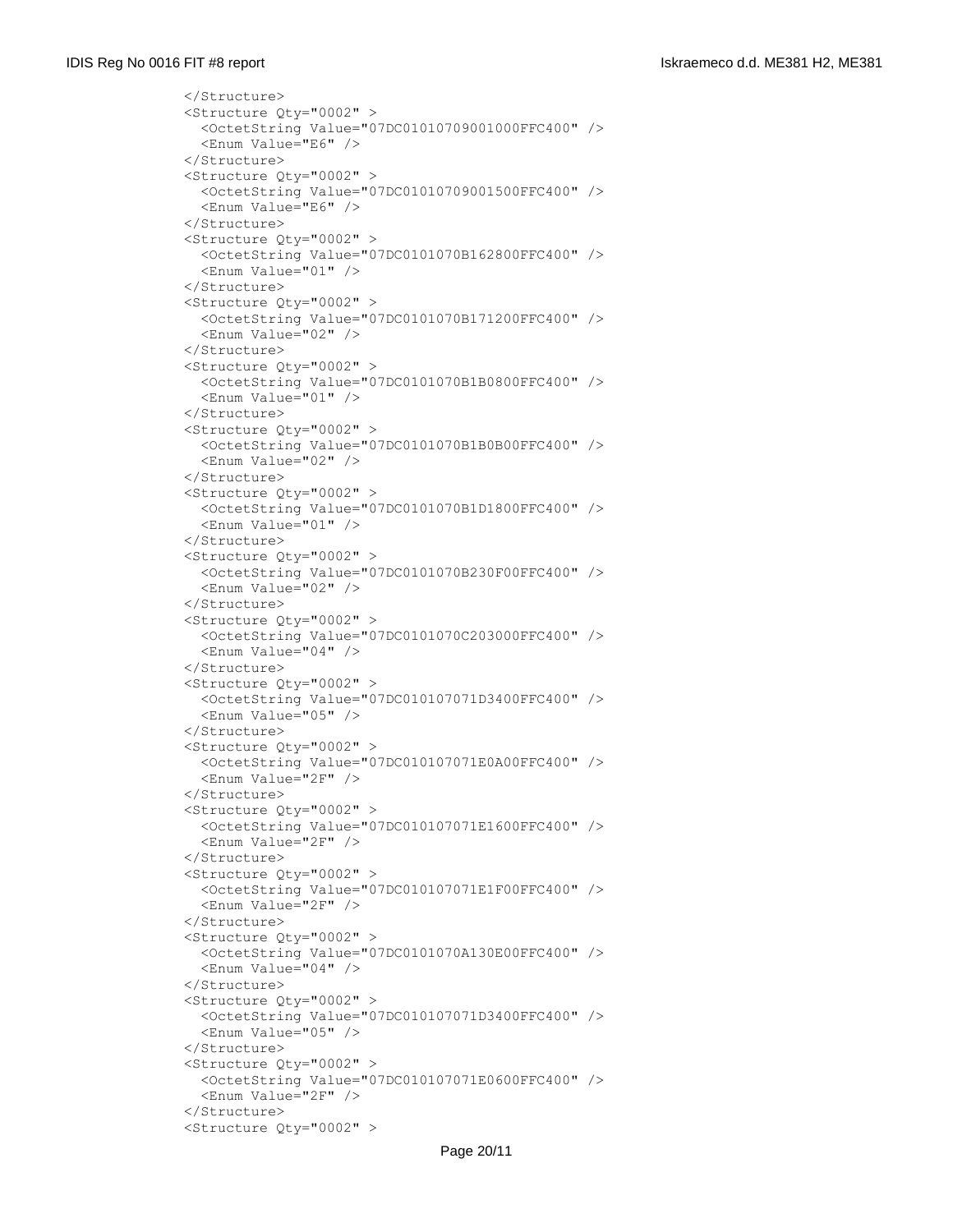```
 <OctetString Value="07DC010107071E0F00FFC400" />
              <Enum Value="2F" />
            </Structure>
            <Structure Qty="0002" >
              <OctetString Value="07DC010107071E1B00FFC400" />
              <Enum Value="2F" />
            </Structure>
          </Array>
        </_Data>
    Earliest date: 03-SEP-2011 12:01:04, latest date: 06-NOV-2013 10:37:25
    Middle date: 03-SEP-2011 22:38:38
 Mngmt Get Fraud Detection Log 0-0:99.98.1.255 (@276)
 (3) .buffer PASSED
   entries in use: 16
       \overline{\text{L}} <DoubleLongUnsigned Value="00000010" />
        </Data>
    capture_objects:
        <Data>
         \langleArray Qty="0002" >
            <Structure Qty="0004" >
              <LongUnsigned Value="0008" />
              <OctetString Value="0000010000FF" />
              <Integer Value="02" />
              <LongUnsigned Value="0000" />
            </Structure>
            <Structure Qty="0004" >
              <LongUnsigned Value="0001" />
              <OctetString Value="0000600B01FF" />
              <Integer Value="02" />
              <LongUnsigned Value="0000" />
            </Structure>
          </Array>
        </Data>
    Buffer has 16 elements:
        <_Data>
         \langleArray Qty="0010" >
            <Structure Qty="0002" >
              <OctetString Value="07DD0A1E0311081D00FFC400" />
              <Enum Value="FF" />
            </Structure>
            <Structure Qty="0002" >
              <OctetString Value="07DB090205000C0A00FF8880" />
              <Enum Value="28" />
            </Structure>
            <Structure Qty="0002" >
              <OctetString Value="07DB090205000C2500FF8880" />
              <Enum Value="28" />
            </Structure>
            <Structure Qty="0002" >
              <OctetString Value="07DB090205000E1000FF8880" />
              <Enum Value="28" />
            </Structure>
            <Structure Qty="0002" >
              <OctetString Value="07DB090205000F0300FF8880" />
              <Enum Value="28" />
            </Structure>
            <Structure Qty="0002" >
              <OctetString Value="07DB090205000F1000FF8880" />
              <Enum Value="28" />
            </Structure>
            <Structure Qty="0002" >
              <OctetString Value="07DB09020500120400FF8880" />
              <Enum Value="2C" />
            </Structure>
```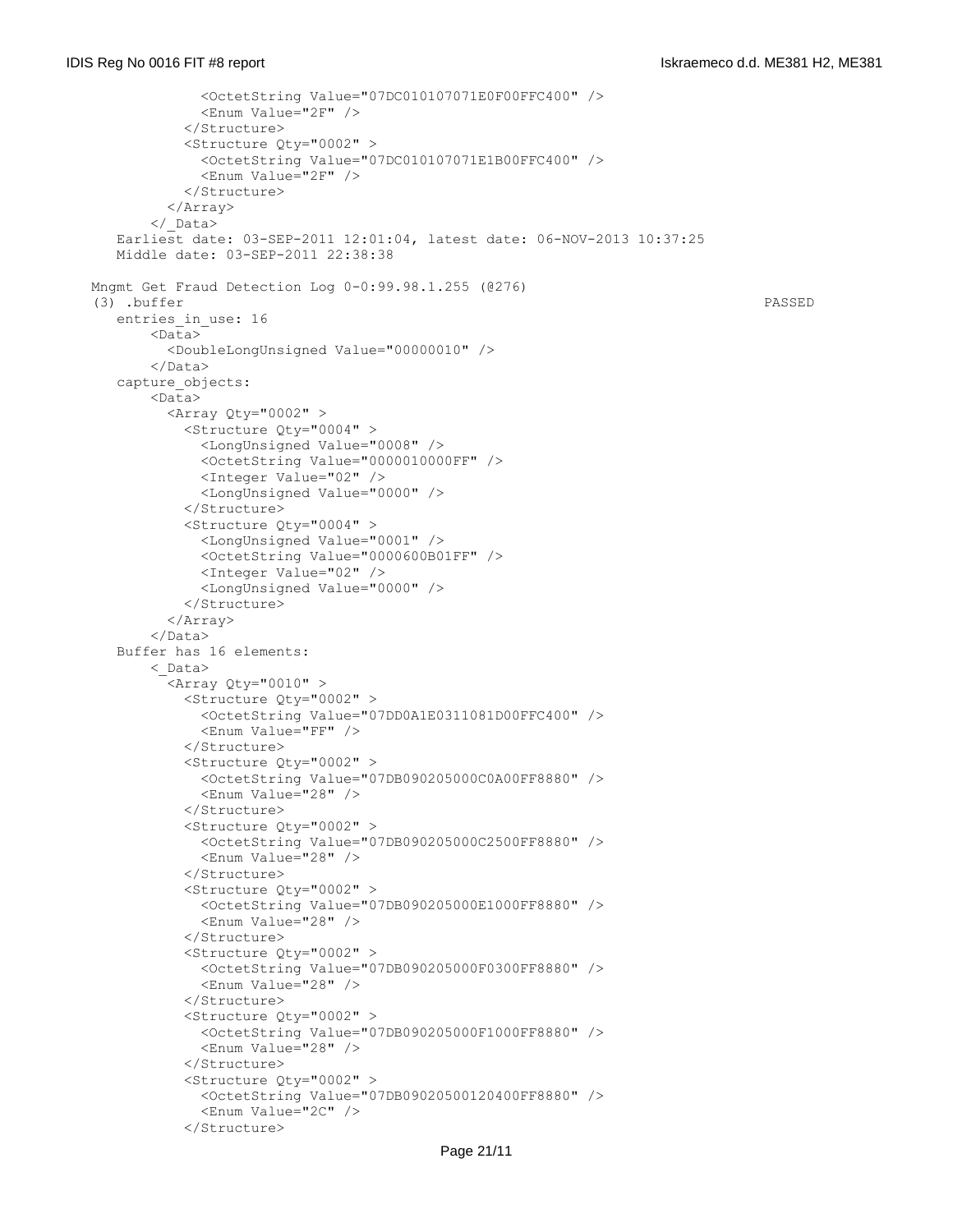```
 <Structure Qty="0002" >
              <OctetString Value="07DB09030614191700FF8880" />
              <Enum Value="2C" />
            </Structure>
            <Structure Qty="0002" >
              <OctetString Value="07DB090306141D1C00FF8880" />
              <Enum Value="28" />
            </Structure>
            <Structure Qty="0002" >
              <OctetString Value="07DB090306141D1C00FF8880" />
              <Enum Value="2C" />
            </Structure>
            <Structure Qty="0002" >
              <OctetString Value="07DB09030614263000FF8880" />
              <Enum Value="2C" />
            </Structure>
            <Structure Qty="0002" >
              <OctetString Value="07DB09030616231D00FF8880" />
              <Enum Value="32" />
            </Structure>
            <Structure Qty="0002" >
              <OctetString Value="07DB09080410093400FF8880" />
              <Enum Value="28" />
            </Structure>
            <Structure Qty="0002" >
              <OctetString Value="07DB09080410093400FF8880" />
              <Enum Value="2C" />
            </Structure>
            <Structure Qty="0002" >
              <OctetString Value="07DC010107080D2B00FFC400" />
              <Enum Value="28" />
            </Structure>
            <Structure Qty="0002" >
              <OctetString Value="07DC010107073A2700FFC400" />
              <Enum Value="28" />
            </Structure>
          </Array>
        </_Data>
   Earliest date: 02-SEP-2011 00:12:10, latest date: 30-OCT-2013 17:08:29
   Middle date: 03-SEP-2011 20:29:28
 Mngmt Get Power Quality Log 0-0:99.98.4.255 (@1249)
 (4) .buffer PASSED
   entries_in_use: 21
        <Data>
         <DoubleLongUnsigned Value="00000015" />
        </Data>
    capture_objects:
        <Data>
          <Array Qty="0002" >
            <Structure Qty="0004" >
              <LongUnsigned Value="0008" />
              <OctetString Value="0000010000FF" />
              <Integer Value="02" />
              <LongUnsigned Value="0000" />
            </Structure>
            <Structure Qty="0004" >
              <LongUnsigned Value="0001" />
              <OctetString Value="0000600B04FF" />
              <Integer Value="02" />
              <LongUnsigned Value="0000" />
            </Structure>
          </Array>
       \langleData>
    Buffer has 21 elements:
        <_Data>
```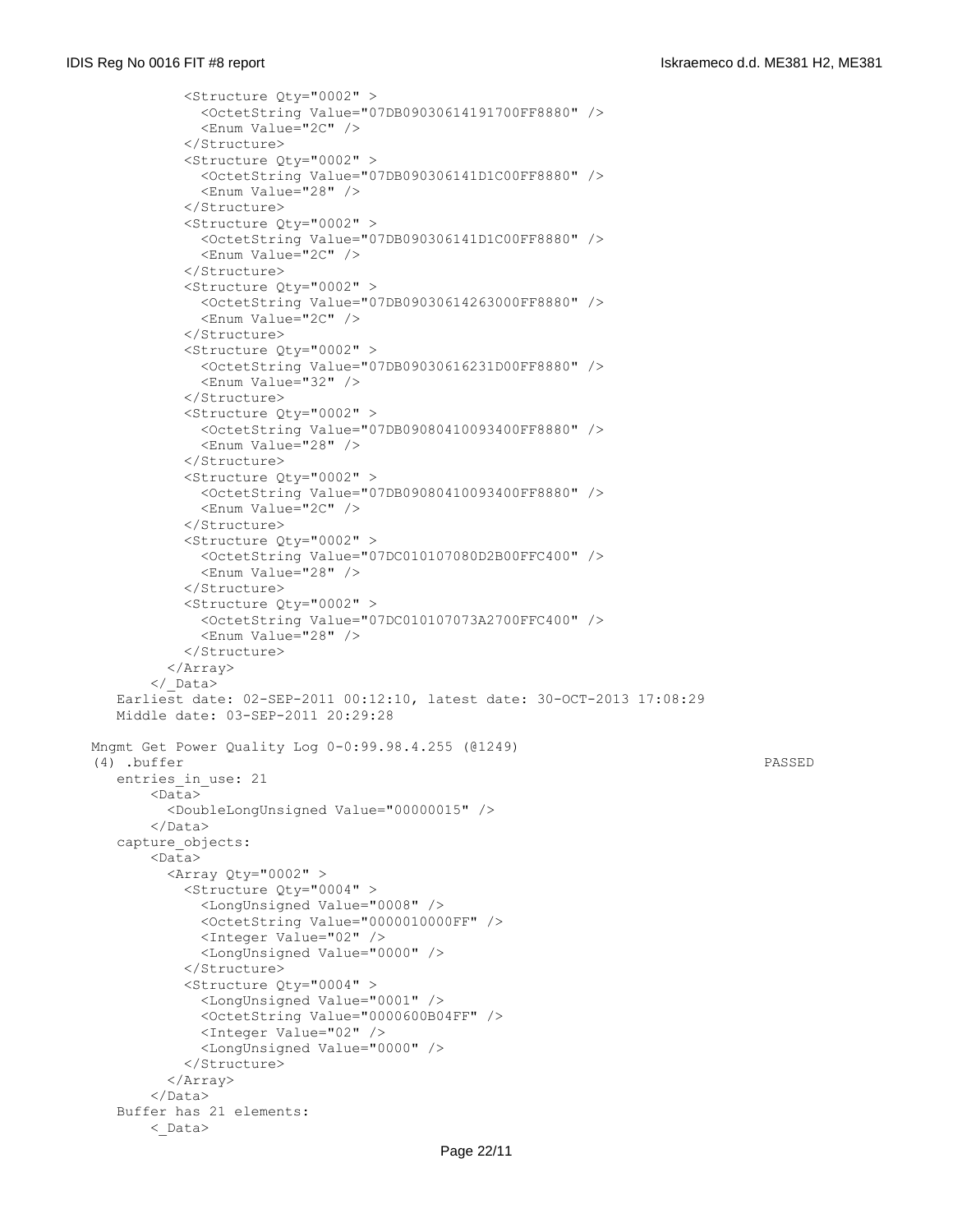```
\langleArray Qty="0015" >
   <Structure Qty="0002" >
     <OctetString Value="07DD0A1E0311081D00FFC400" />
     <Enum Value="FF" />
   </Structure>
   <Structure Qty="0002" >
     <OctetString Value="07DB09020500050A00FF8880" />
     <Enum Value="52" />
   </Structure>
   <Structure Qty="0002" >
     <OctetString Value="07DB09020500050A00FF8880" />
     <Enum Value="55" />
   </Structure>
   <Structure Qty="0002" >
     <OctetString Value="07DB090205000B3A00FF8880" />
    <Enum Value="52" />
   </Structure>
   <Structure Qty="0002" >
     <OctetString Value="07DB090205000B3A00FF8880" />
     <Enum Value="55" />
   </Structure>
   <Structure Qty="0002" >
     <OctetString Value="07DB090205000D3200FF8880" />
     <Enum Value="52" />
   </Structure>
   <Structure Qty="0002" >
     <OctetString Value="07DB090205000D3200FF8880" />
     <Enum Value="55" />
   </Structure>
   <Structure Qty="0002" >
     <OctetString Value="07DB090205000D3700FF8880" />
     <Enum Value="4C" />
   </Structure>
   <Structure Qty="0002" >
     <OctetString Value="07DB090205000D3700FF8880" />
     <Enum Value="55" />
   </Structure>
   <Structure Qty="0002" >
     <OctetString Value="07DB09030614191700FF8880" />
     <Enum Value="52" />
   </Structure>
   <Structure Qty="0002" >
     <OctetString Value="07DB09030614191700FF8880" />
     <Enum Value="55" />
   </Structure>
   <Structure Qty="0002" >
     <OctetString Value="07DB09030614263000FF8880" />
     <Enum Value="52" />
   </Structure>
   <Structure Qty="0002" >
     <OctetString Value="07DB09030614263000FF8880" />
     <Enum Value="55" />
   </Structure>
   <Structure Qty="0002" >
     <OctetString Value="07DB09080410093400FF8880" />
     <Enum Value="52" />
   </Structure>
   <Structure Qty="0002" >
     <OctetString Value="07DB09080410093400FF8880" />
     <Enum Value="55" />
   </Structure>
   <Structure Qty="0002" >
     <OctetString Value="07DB090804100C3000FF8880" />
     <Enum Value="52" />
   </Structure>
   <Structure Qty="0002" >
```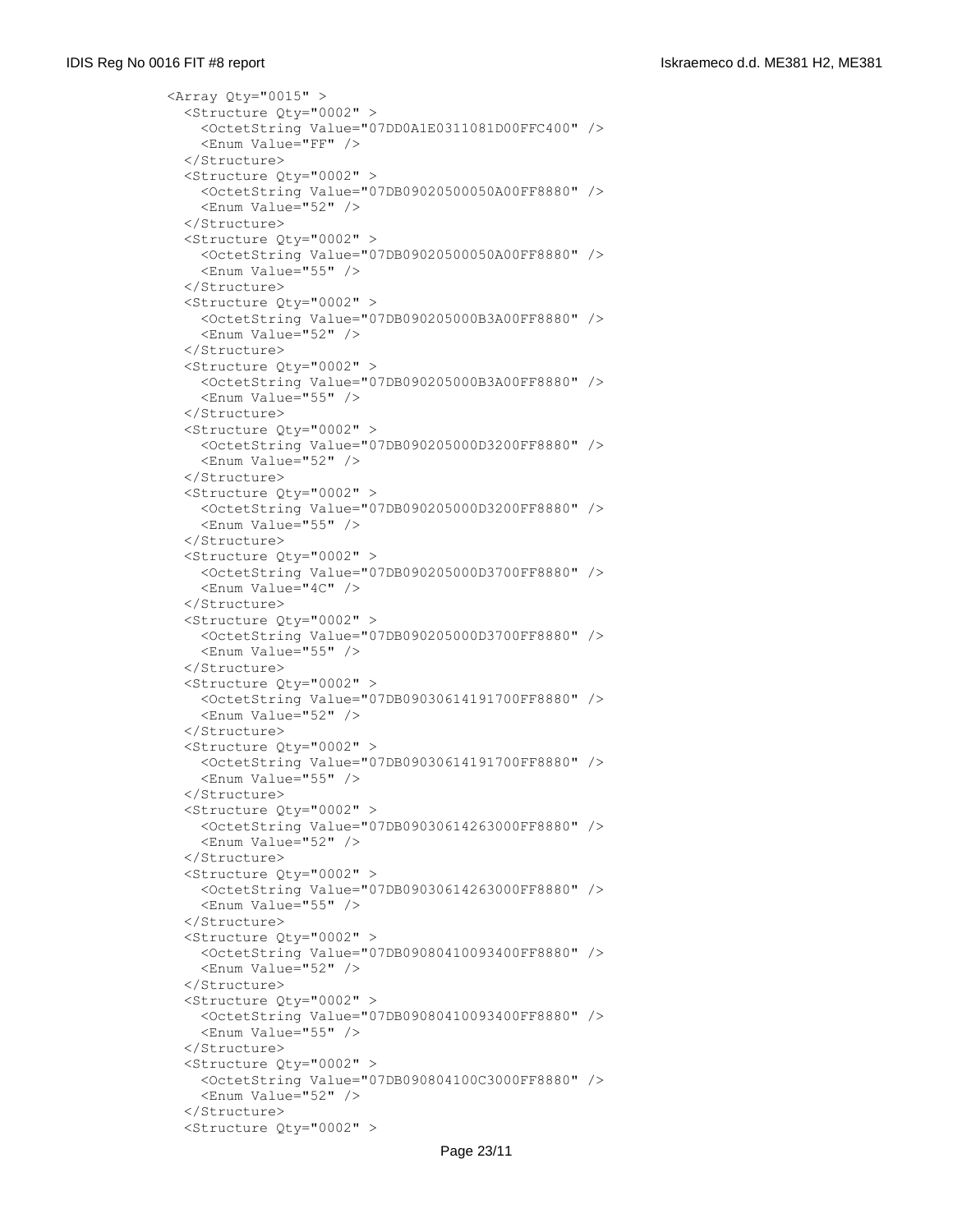```
 <OctetString Value="07DB090804100C3000FF8880" />
                 <Enum Value="55" />
               </Structure>
               <Structure Qty="0002" >
                 <OctetString Value="07DD0B06030A121B00FFC400" />
                 <Enum Value="52" />
               </Structure>
               <Structure Qty="0002" >
                 <OctetString Value="07DD0B06030A121B00FFC400" />
                 <Enum Value="55" />
               </Structure>
               <Structure Qty="0002" >
                 <OctetString Value="07DC0101070B171300FFC400" />
                 <Enum Value="52" />
               </Structure>
               <Structure Qty="0002" >
                 <OctetString Value="07DC0101070B171300FFC400" />
                 <Enum Value="55" />
               </Structure>
             </Array>
           </_Data>
      Earliest date: 02-SEP-2011 00:05:10, latest date: 06-NOV-2013 10:18:27
      Middle date: 03-SEP-2011 20:25:23
**************************************************************
Test Case 13 : Read Data of Billing Period 1 buffer, 1 item(s)
**************************************************************
   Mngmt Get Data of billing period 1 0-0:98.1.0.255 (@146)
    (1) .buffer PASSED
     entries in_use: 12
          <Data> <DoubleLongUnsigned Value="0000000C" />
           </Data>
       capture_objects:
           <Data>
            \langleArray Qty="0003" >
               <Structure Qty="0004" >
                 <LongUnsigned Value="0008" />
                 <OctetString Value="0000010000FF" />
                 <Integer Value="02" />
                <LongUnsigned Value="0000" />
               </Structure>
               <Structure Qty="0004" >
                 <LongUnsigned Value="0003" />
                 <OctetString Value="0100010801FF" />
                 <Integer Value="02" />
                 <LongUnsigned Value="0000" />
               </Structure>
               <Structure Qty="0004" >
                 <LongUnsigned Value="0003" />
                 <OctetString Value="0100010802FF" />
                 <Integer Value="02" />
                 <LongUnsigned Value="0000" />
               </Structure>
             </Array>
          \langleData>
      Buffer has 12 elements:
           <_Data>
             <Array Qty="000C" >
               <Structure Qty="0003" >
                 <OctetString Value="07DD0A1E0311092400FFC400" />
                 <DoubleLongUnsigned Value="00000000" />
                 <DoubleLongUnsigned Value="00000000" />
               </Structure>
               <Structure Qty="0003" >
```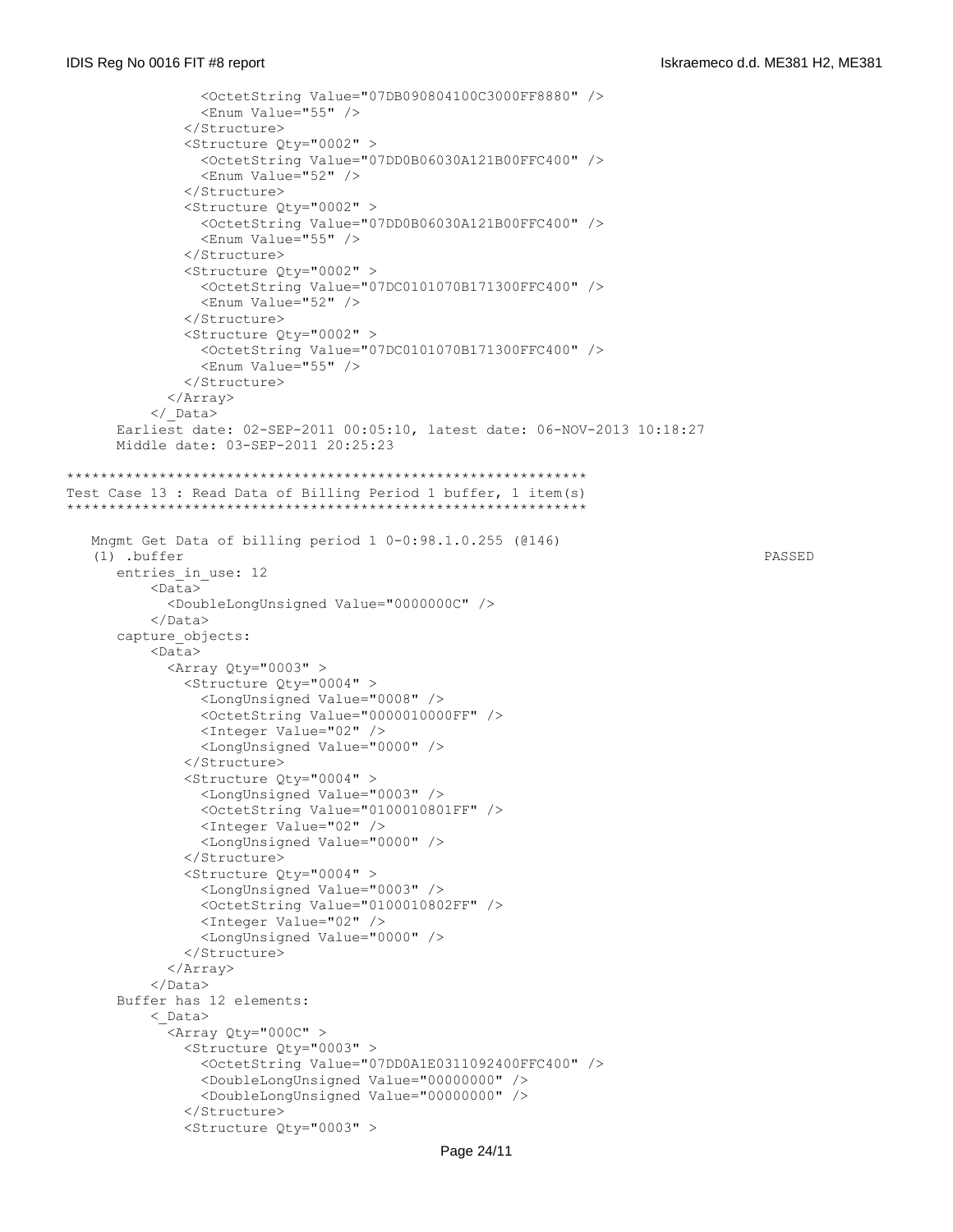```
 <OctetString Value="07DD0A1E0311092500FFC400" />
                 <DoubleLongUnsigned Value="00000000" />
                 <DoubleLongUnsigned Value="00000000" />
               </Structure>
               <Structure Qty="0003" >
                 <OctetString Value="07DD0A1E0311092500FFC400" />
                 <DoubleLongUnsigned Value="00000000" />
                 <DoubleLongUnsigned Value="00000000" />
               </Structure>
               <Structure Qty="0003" >
                 <OctetString Value="07DD0A1E0311092500FFC400" />
                 <DoubleLongUnsigned Value="00000000" />
                 <DoubleLongUnsigned Value="00000000" />
               </Structure>
               <Structure Qty="0003" >
                 <OctetString Value="07DD0A1E0311092500FFC400" />
                 <DoubleLongUnsigned Value="00000000" />
                 <DoubleLongUnsigned Value="00000000" />
               </Structure>
               <Structure Qty="0003" >
                 <OctetString Value="07DD0B010500000000FFC400" />
                 <DoubleLongUnsigned Value="00000000" />
                 <DoubleLongUnsigned Value="00000000" />
               </Structure>
               <Structure Qty="0003" >
                 <OctetString Value="07DB09010400000000FF8880" />
                 <DoubleLongUnsigned Value="00000000" />
                 <DoubleLongUnsigned Value="00000000" />
               </Structure>
               <Structure Qty="0003" >
                 <OctetString Value="07DB09030616182C00FF8880" />
                 <DoubleLongUnsigned Value="00000000" />
                 <DoubleLongUnsigned Value="00000000" />
               </Structure>
               <Structure Qty="0003" >
                 <OctetString Value="07DB0A010600000000FF8880" />
                 <DoubleLongUnsigned Value="00000000" />
                 <DoubleLongUnsigned Value="00000000" />
               </Structure>
               <Structure Qty="0003" >
                 <OctetString Value="07DD0C010700000000FFC400" />
                <DoubleLongUnsigned Value="00000000" />
                 <DoubleLongUnsigned Value="00000000" />
               </Structure>
               <Structure Qty="0003" >
                 <OctetString Value="07DB0A010600000000FF8880" />
                 <DoubleLongUnsigned Value="00000000" />
                 <DoubleLongUnsigned Value="00000000" />
               </Structure>
               <Structure Qty="0003" >
                 <OctetString Value="07DD0C010700000000FFC400" />
                 <DoubleLongUnsigned Value="00000000" />
                 <DoubleLongUnsigned Value="00000000" />
               </Structure>
             </Array>
           </_Data>
       Earliest date: 01-SEP-2011 00:00:00, latest date: 01-DEC-2013 00:00:00
      Middle date: 01-SEP-2011 00:00:00
***********************************************
Test Case 14 : MBUS Libra Ref test, 130 item(s)
***********************************************
   Mngmt Get M-Bus client channel 1 0-1:24.1.0.255 (@1483)
    (1) .mbus_port_reference PASSED
          <Data>
```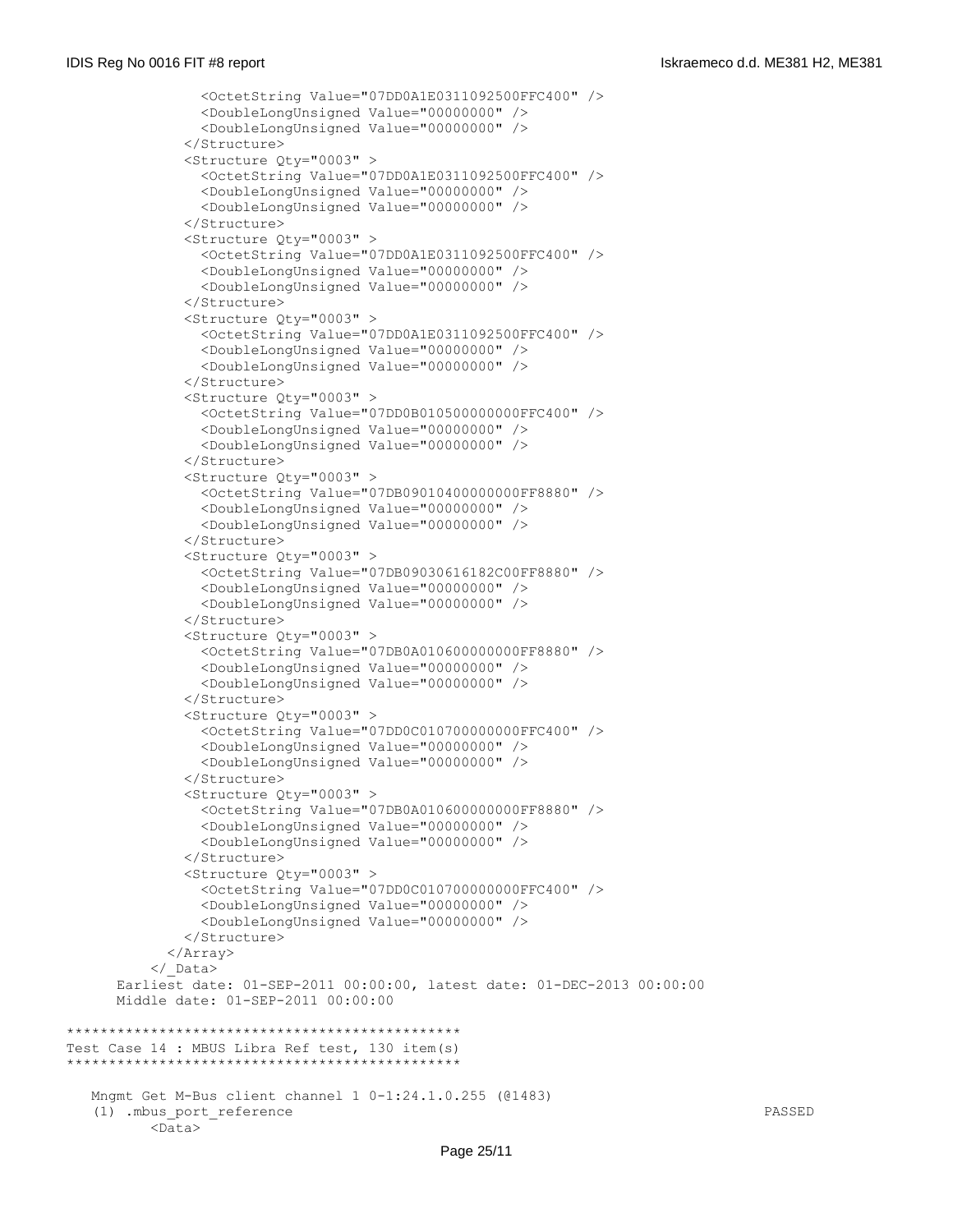| <octetstring value="0000180600FF"></octetstring>                                   |        |
|------------------------------------------------------------------------------------|--------|
| $\langle$ /Data>                                                                   |        |
| (2) .capture definition                                                            | PASSED |
| $<$ Data $>$                                                                       |        |
| <array qty="0004"></array>                                                         |        |
| <structure qty="0002"></structure>                                                 |        |
| <octetstring value="\L"></octetstring><br><octetstring value="933A"></octetstring> |        |
|                                                                                    |        |
| <structure qty="0002"></structure>                                                 |        |
| <octetstring value="\L"></octetstring>                                             |        |
| <octetstring value="13"></octetstring>                                             |        |
|                                                                                    |        |
| <structure qty="0002"></structure>                                                 |        |
| <octetstring value="0000000000000000"></octetstring>                               |        |
| <octetstring value="0000000000000000"></octetstring>                               |        |
|                                                                                    |        |
| <structure qty="0002"></structure>                                                 |        |
| <octetstring value="0000000000000000"></octetstring>                               |        |
| <octetstring value="0000000000000000"></octetstring>                               |        |
|                                                                                    |        |
| $\langle$ Array>                                                                   |        |
|                                                                                    |        |
| (3) .capture period                                                                | PASSED |
| $<$ Data $>$                                                                       |        |
| <doublelongunsigned value="00000E10"></doublelongunsigned>                         |        |
| $\langle$ /Data>                                                                   |        |
| (4) .primary address                                                               | PASSED |
| $<$ Data>                                                                          |        |
| <unsigned value="01"></unsigned>                                                   |        |
| $\langle$ /Data>                                                                   |        |
| (5) .identification_number                                                         | PASSED |
| <data></data>                                                                      |        |
| <doublelongunsigned value="0002D277"></doublelongunsigned>                         |        |
| $\langle$ /Data>                                                                   |        |
| (6) .manufacturer id                                                               | PASSED |
| <data></data>                                                                      |        |
| <longunsigned value="19AC"></longunsigned><br>$\langle$ /Data>                     |        |
| (7) .version                                                                       | PASSED |
| <data></data>                                                                      |        |
| <unsigned value="02"></unsigned>                                                   |        |
| $\langle$ /Data>                                                                   |        |
| (8) .device type                                                                   | PASSED |
| $<$ Data $>$                                                                       |        |
| <unsigned value="03"></unsigned>                                                   |        |
| $\langle$ /Data>                                                                   |        |
| (9) .access number                                                                 | PASSED |
| $<$ Data $>$                                                                       |        |
| <unsigned value="D9"></unsigned>                                                   |        |
| $\langle$ /Data>                                                                   |        |
| $(10)$ . status                                                                    | PASSED |
| <data></data>                                                                      |        |
| <unsigned value="40"></unsigned>                                                   |        |
| $\langle$ /Data>                                                                   |        |
| $(11)$ .alarm                                                                      | PASSED |
| <data></data>                                                                      |        |
| <unsigned value="00"></unsigned>                                                   |        |
|                                                                                    |        |
|                                                                                    |        |
| Mngmt Get M-Bus client channel 2 0-2:24.1.0.255 (@1505)                            |        |
| (12) .mbus port reference                                                          | PASSED |
| <data></data>                                                                      |        |
| <octetstring value="0000180600FF"></octetstring><br>$\langle$ /Data>               |        |
|                                                                                    | PASSED |
| (13) .capture definition                                                           |        |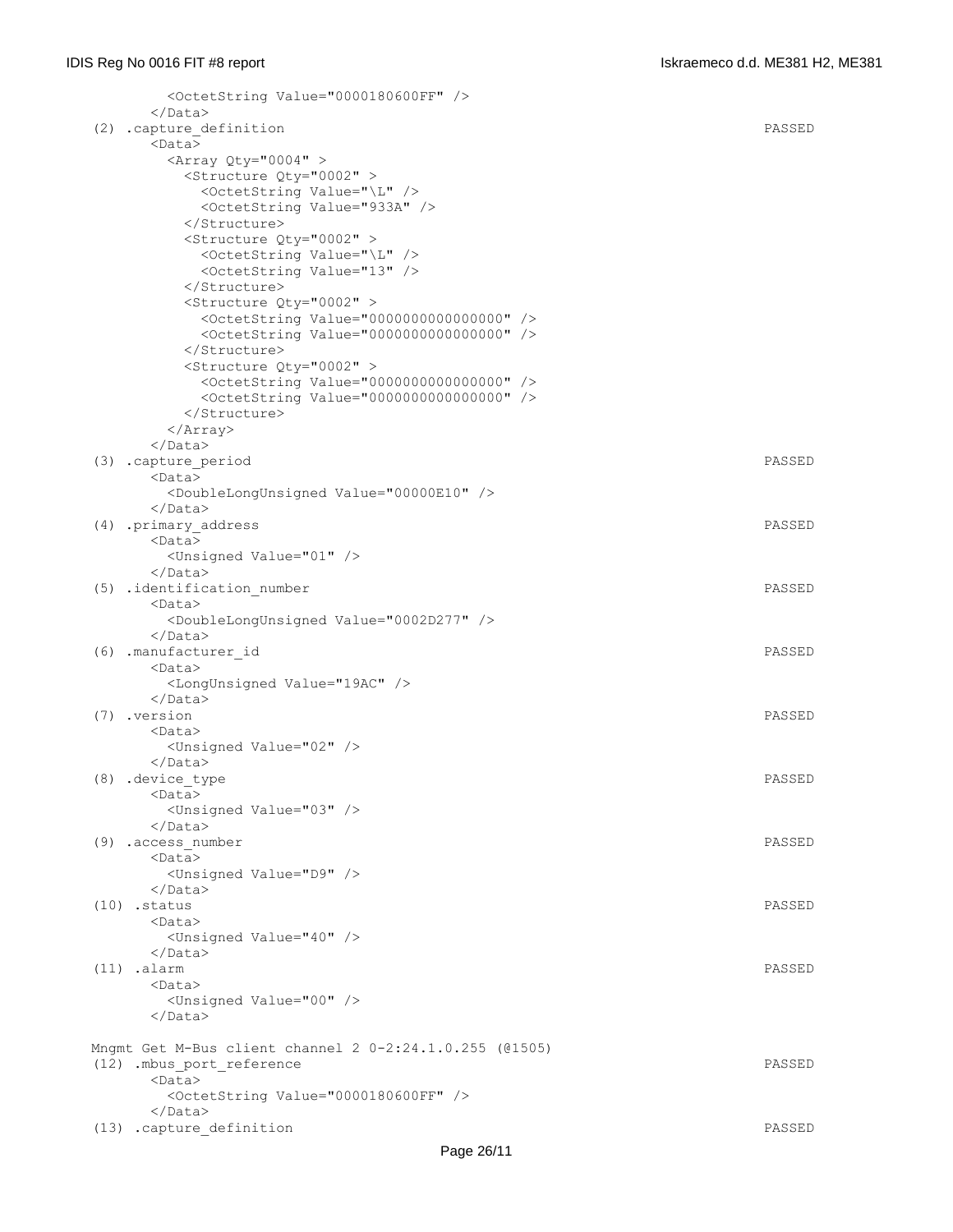| <data></data>                                                                                                |        |
|--------------------------------------------------------------------------------------------------------------|--------|
| <array qty="0004"></array>                                                                                   |        |
| <structure qty="0002"></structure>                                                                           |        |
| <octetstring value="\L"></octetstring>                                                                       |        |
| <octetstring value="933A"></octetstring>                                                                     |        |
|                                                                                                              |        |
| <structure qty="0002"></structure>                                                                           |        |
| <octetstring value="\L"></octetstring>                                                                       |        |
| <octetstring value="13"></octetstring>                                                                       |        |
|                                                                                                              |        |
| <structure qty="0002"></structure>                                                                           |        |
| <octetstring value="0000000000000000"></octetstring>                                                         |        |
| <octetstring value="0000000000000000"></octetstring>                                                         |        |
|                                                                                                              |        |
| <structure oty="0002"></structure>                                                                           |        |
| <octetstring value="0000000000000000"></octetstring><br><octetstring value="0000000000000000"></octetstring> |        |
|                                                                                                              |        |
| $\langle$ Array>                                                                                             |        |
| $\langle$ /Data>                                                                                             |        |
| (14) .capture period                                                                                         | PASSED |
| $<$ Data $>$                                                                                                 |        |
| <doublelongunsigned value="00000E10"></doublelongunsigned>                                                   |        |
| $\langle$ /Data>                                                                                             |        |
| (15) .primary address                                                                                        | PASSED |
| <data></data>                                                                                                |        |
| <unsigned value="02"></unsigned>                                                                             |        |
| $\langle$ /Data>                                                                                             |        |
| (16) .identification number                                                                                  | PASSED |
| <data></data>                                                                                                |        |
| <doublelongunsigned value="0002D278"></doublelongunsigned>                                                   |        |
|                                                                                                              |        |
| (17) .manufacturer id                                                                                        | PASSED |
| <data></data>                                                                                                |        |
| <longunsigned value="19AC"></longunsigned>                                                                   |        |
| $\langle$ /Data>                                                                                             |        |
| $(18)$ . version                                                                                             | PASSED |
| <data><br/><unsigned value="02"></unsigned></data>                                                           |        |
| $\langle$ /Data>                                                                                             |        |
| (19) .device type                                                                                            | PASSED |
| $<$ Data $>$                                                                                                 |        |
| <unsigned value="03"></unsigned>                                                                             |        |
| $\langle$ /Data>                                                                                             |        |
| (20) .access number                                                                                          | PASSED |
| <data></data>                                                                                                |        |
| <unsigned value="06"></unsigned>                                                                             |        |
| $\langle$ /Data>                                                                                             |        |
| $(21)$ . status                                                                                              | PASSED |
| <data></data>                                                                                                |        |
| <unsigned value="40"></unsigned>                                                                             |        |
| $\langle$ /Data>                                                                                             |        |
| $(22)$ .alarm                                                                                                | PASSED |
| $<$ Data $>$                                                                                                 |        |
| <unsigned value="00"></unsigned>                                                                             |        |
| $\langle$ /Data>                                                                                             |        |
|                                                                                                              |        |
| Mngmt Get M-Bus client channel 3 0-3:24.1.0.255 (@1527)                                                      |        |
| (23) .mbus port reference<br><data></data>                                                                   | PASSED |
| <octetstring value="0000180600FF"></octetstring>                                                             |        |
|                                                                                                              |        |
| (24) .capture definition                                                                                     | PASSED |
| $<$ Data $>$                                                                                                 |        |
| $\langle$ Array Qty="0004" >                                                                                 |        |
| <structure qty="0002"></structure>                                                                           |        |
|                                                                                                              |        |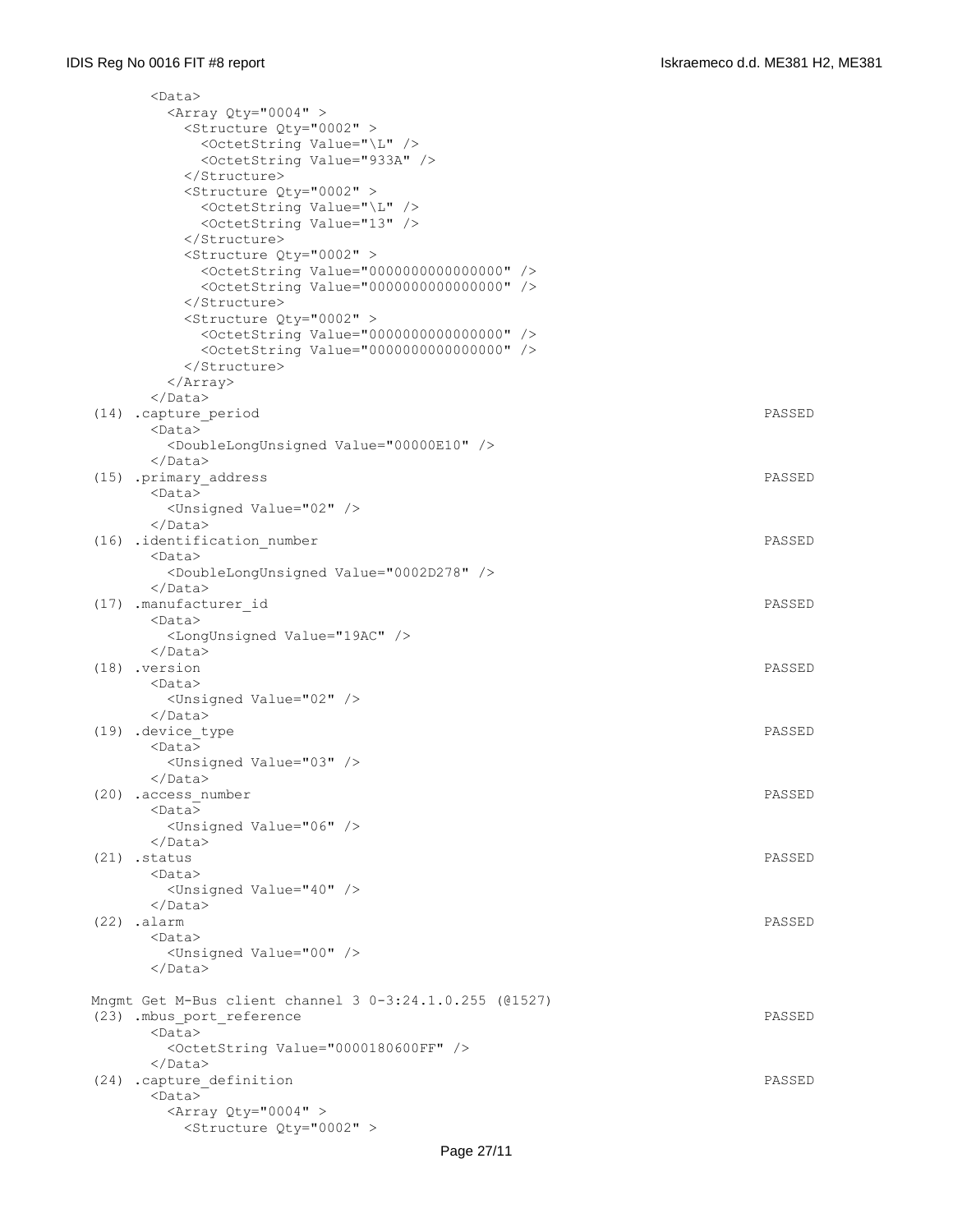| <octetstring value="\L"></octetstring>                     |               |
|------------------------------------------------------------|---------------|
| <octetstring value="933A"></octetstring>                   |               |
|                                                            |               |
| <structure qty="0002"></structure>                         |               |
| <octetstring value="\L"></octetstring>                     |               |
| <octetstring value="13"></octetstring>                     |               |
|                                                            |               |
| <structure qty="0002"></structure>                         |               |
| <octetstring value="0000000000000000"></octetstring>       |               |
| <octetstring value="0000000000000000"></octetstring>       |               |
| <br><structure qty="0002"></structure>                     |               |
| <octetstring value="0000000000000000"></octetstring>       |               |
| <octetstring value="0000000000000000"></octetstring>       |               |
|                                                            |               |
| $\langle$ Array>                                           |               |
| $\langle$ /Data>                                           |               |
| (25) .capture period                                       | PASSED        |
| $<$ Data $>$                                               |               |
| <doublelongunsigned value="00000E10"></doublelongunsigned> |               |
| $\langle$ /Data>                                           |               |
| (26) .primary address                                      | PASSED        |
| $<$ Data $>$                                               |               |
| <unsigned value="03"></unsigned>                           |               |
|                                                            |               |
| (27) .identification number                                | PASSED        |
| $<$ Data $>$                                               |               |
| <doublelongunsigned value="0002D279"></doublelongunsigned> |               |
| $\langle$ /Data>                                           |               |
| (28) .manufacturer id                                      | PASSED        |
| $<$ Data $>$                                               |               |
| <longunsigned value="19AC"></longunsigned>                 |               |
| <br>(29) .version                                          | PASSED        |
| <data></data>                                              |               |
| <unsigned value="02"></unsigned>                           |               |
| $\langle$ /Data>                                           |               |
| (30) .device type                                          | PASSED        |
| $<$ Data $>$                                               |               |
| <unsigned value="03"></unsigned>                           |               |
| $\langle$ /Data>                                           |               |
| (31) .access number                                        | PASSED        |
| <data></data>                                              |               |
| <unsigned value="07"></unsigned>                           |               |
|                                                            |               |
| $(32)$ .status                                             | PASSED        |
| $<$ Data $>$                                               |               |
| <unsigned value="40"></unsigned>                           |               |
| $\langle$ /Data>                                           |               |
| $(33)$ .alarm<br>$<$ Data $>$                              | PASSED        |
| <unsigned value="00"></unsigned>                           |               |
| $\langle$ /Data>                                           |               |
|                                                            |               |
| Mngmt Get M-Bus client channel 4 0-4:24.1.0.255 (@1549)    |               |
| (34) .mbus port reference                                  | <b>PASSED</b> |
| $<$ Data $>$                                               |               |
| <octetstring value="0000180600FF"></octetstring>           |               |
|                                                            |               |
| (35) .capture definition                                   | PASSED        |
| <data></data>                                              |               |
| <array qty="0004"></array>                                 |               |
| <structure qty="0002"></structure>                         |               |
| <octetstring value="\L"></octetstring>                     |               |
| <octetstring value="933A"></octetstring>                   |               |
|                                                            |               |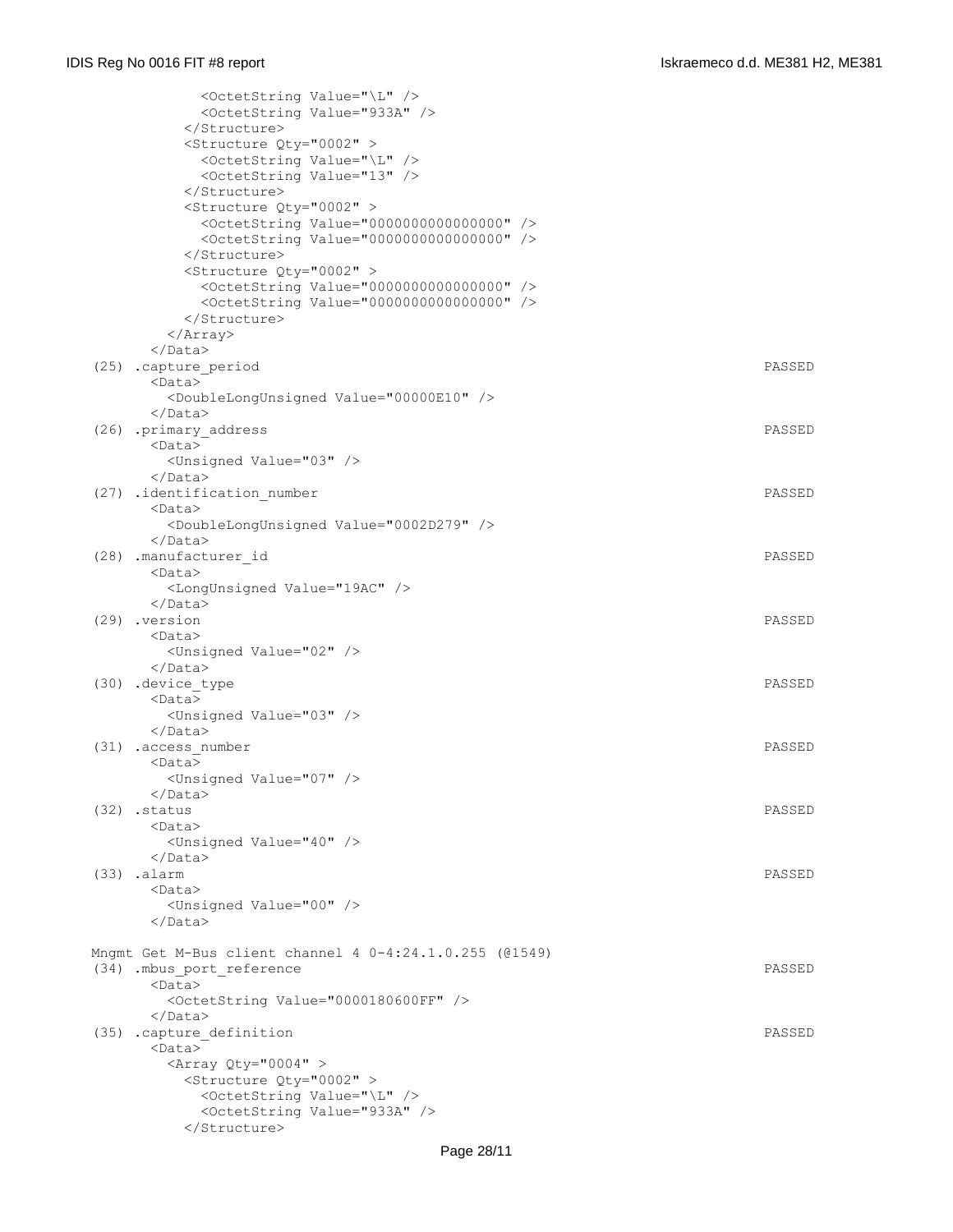| <structure qty="0002"><br/><octetstring value="\L"></octetstring><br/><octetstring value="13"></octetstring></structure>                                 |        |
|----------------------------------------------------------------------------------------------------------------------------------------------------------|--------|
| <br><structure qty="0002"><br/><octetstring value="0000000000000000"></octetstring><br/><octetstring value="0000000000000000"></octetstring></structure> |        |
| <br><structure qty="0002"><br/><octetstring value="0000000000000000"></octetstring></structure>                                                          |        |
| <octetstring value="0000000000000000"></octetstring><br><br>$\langle$ Array>                                                                             |        |
| $\langle$ /Data><br>(36) .capture period<br>$<$ Data $>$                                                                                                 | PASSED |
| <doublelongunsigned value="00000E10"></doublelongunsigned><br>$\langle$ /Data>                                                                           |        |
| (37) .primary address<br>$<$ Data $>$<br><unsigned value="04"></unsigned>                                                                                | PASSED |
| $\langle$ /Data><br>(38) .identification number<br><data></data>                                                                                         | PASSED |
| <doublelongunsigned value="0002D27A"></doublelongunsigned><br>$\langle$ /Data><br>(39) .manufacturer id                                                  | PASSED |
| <data><br/><longunsigned value="19AC"></longunsigned></data>                                                                                             |        |
| $\langle$ /Data><br>(40) .version<br><data></data>                                                                                                       | PASSED |
| <unsigned value="02"></unsigned><br>$\langle$ /Data><br>(41) .device_type                                                                                | PASSED |
| $<$ Data $>$<br><unsigned value="03"></unsigned>                                                                                                         |        |
| $\langle$ /Data><br>(42) .access number<br>$<$ Data $>$                                                                                                  | PASSED |
| <unsigned value="0C"></unsigned><br>$\langle$ /Data>                                                                                                     |        |
| (43) .status<br><data><br/><unsigned value="40"></unsigned></data>                                                                                       | PASSED |
| $\langle$ /Data><br>$(44)$ .alarm<br>$<$ Data $>$                                                                                                        | PASSED |
| <unsigned value="00"></unsigned><br>$\langle$ /Data>                                                                                                     |        |
| Mngmt Get M-Bus Value channel 1, instance $1 \t0-1:24.2.1.255$ (01571)<br>$(45)$ .value                                                                  | PASSED |
| <data><br/><doublelongunsigned value="05F5DD54"></doublelongunsigned><br/></data>                                                                        |        |
| (46) .scaler unit<br>$<$ Data $>$                                                                                                                        | PASSED |
| <structure qty="0002"><br/><integer value="FD"></integer><br/><enum value="0D"></enum></structure>                                                       |        |
| <br>$\langle$ /Data>                                                                                                                                     |        |
| $(47)$ . status                                                                                                                                          | PASSED |
| <data></data>                                                                                                                                            |        |
| <unsigned value="00"></unsigned>                                                                                                                         |        |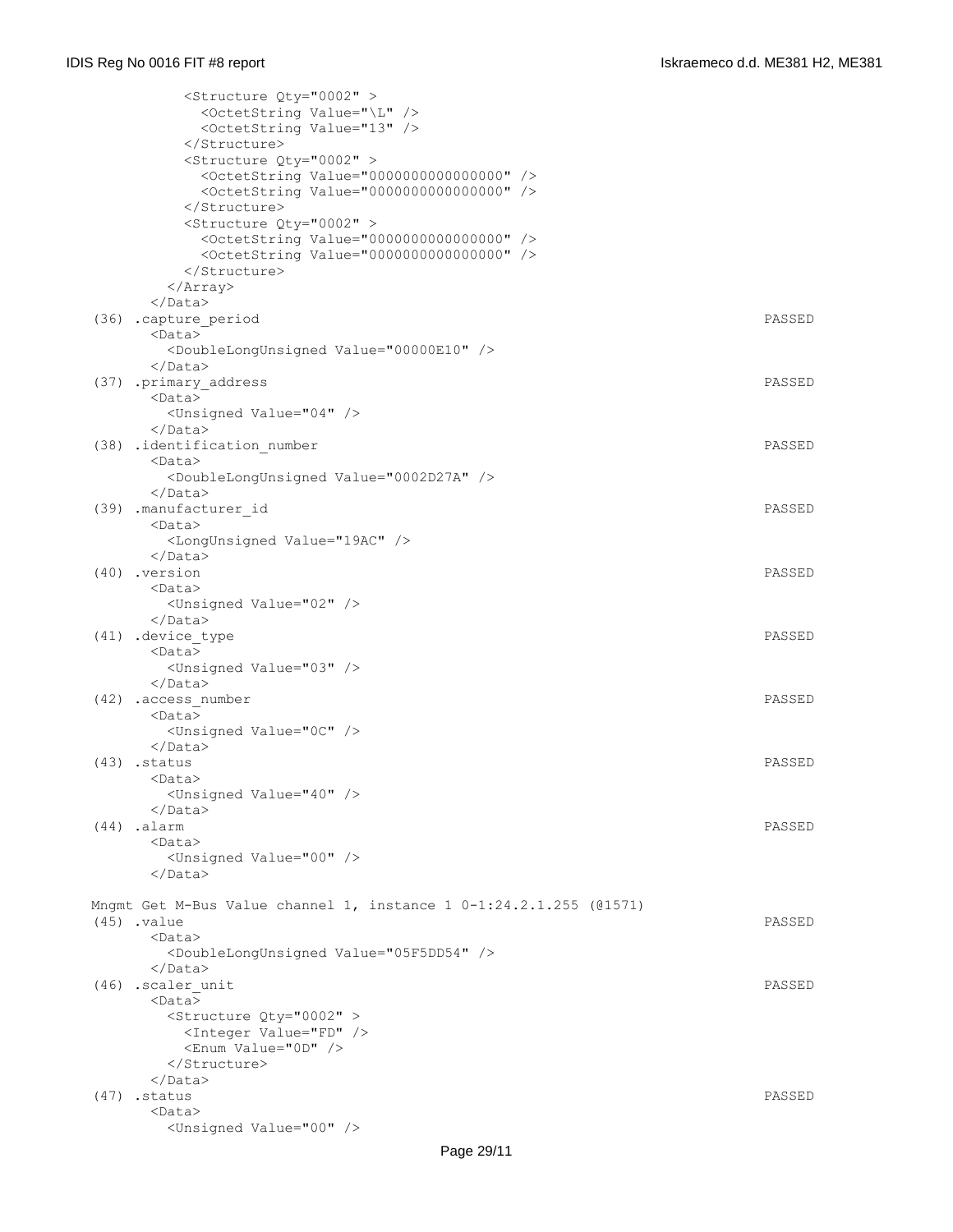</Data>

| Mngmt Get M-Bus Value channel 1, instance 2 0-1:24.2.2.255 (@1579)<br>$(49)$ . value<br><data></data> | PASSED |
|-------------------------------------------------------------------------------------------------------|--------|
| <doublelongunsigned value="000004E6"></doublelongunsigned><br>$\langle$ /Data>                        |        |
| (50) .scaler unit                                                                                     | PASSED |
| $<$ Data>                                                                                             |        |
| <structure qty="0002"><br/><integer value="FD"></integer></structure>                                 |        |
| <enum value="0E"></enum>                                                                              |        |
|                                                                                                       |        |
| $\langle$ /Data>                                                                                      |        |
| $(51)$ . status                                                                                       | PASSED |
| $<$ Data $>$                                                                                          |        |
| <unsigned value="00"></unsigned><br>$\langle$ /Data>                                                  |        |
| Mngmt Get M-Bus Value channel 2, instance 1 0-2:24.2.1.255 (@1603)                                    |        |
| $(61)$ . value                                                                                        | PASSED |
| $<$ Data $>$                                                                                          |        |
| <doublelongunsigned value="05F5DD1B"></doublelongunsigned>                                            |        |
|                                                                                                       |        |
| (62) .scaler unit                                                                                     | PASSED |
| $<$ Data $>$<br><structure qty="0002"></structure>                                                    |        |
| <integer value="FD"></integer>                                                                        |        |
| <enum value="0D"></enum>                                                                              |        |
|                                                                                                       |        |
| $\langle$ /Data>                                                                                      |        |
| $(63)$ .status                                                                                        | PASSED |
| $<$ Data $>$<br><unsigned value="00"></unsigned>                                                      |        |
| $\langle$ /Data>                                                                                      |        |
| Mngmt Get M-Bus Value channel 2, instance 2 0-2:24.2.2.255 (@1611)                                    |        |
| $(65)$ . value                                                                                        | PASSED |
| <data></data>                                                                                         |        |
| <doublelongunsigned value="000004BA"></doublelongunsigned>                                            |        |
| $\langle$ /Data>                                                                                      |        |
| (66) .scaler unit<br>$<$ Data $>$                                                                     | PASSED |
| <structure qty="0002"></structure>                                                                    |        |
| <integer value="FD"></integer>                                                                        |        |
| <enum value="0E"></enum>                                                                              |        |
|                                                                                                       |        |
| $\langle$ /Data>                                                                                      |        |
| $(67)$ .status<br>$<$ Data $>$                                                                        | PASSED |
| <unsigned value="00"></unsigned>                                                                      |        |
| $\langle$ /Data>                                                                                      |        |
| Mngmt Get M-Bus Value channel 3, instance 1 0-3:24.2.1.255 (@1635)                                    |        |
| $(77)$ . value                                                                                        | PASSED |
| <data></data>                                                                                         |        |
| <doublelongunsigned value="05F5DD21"></doublelongunsigned>                                            |        |
| $\langle$ /Data>                                                                                      |        |
| (78) .scaler unit<br>$<$ Data $>$                                                                     | PASSED |
| <structure qty="0002"></structure>                                                                    |        |
| <integer value="FD"></integer>                                                                        |        |
| <enum value="0D"></enum>                                                                              |        |
|                                                                                                       |        |
| $\langle$ /Data>                                                                                      |        |
| $(79)$ . status                                                                                       | PASSED |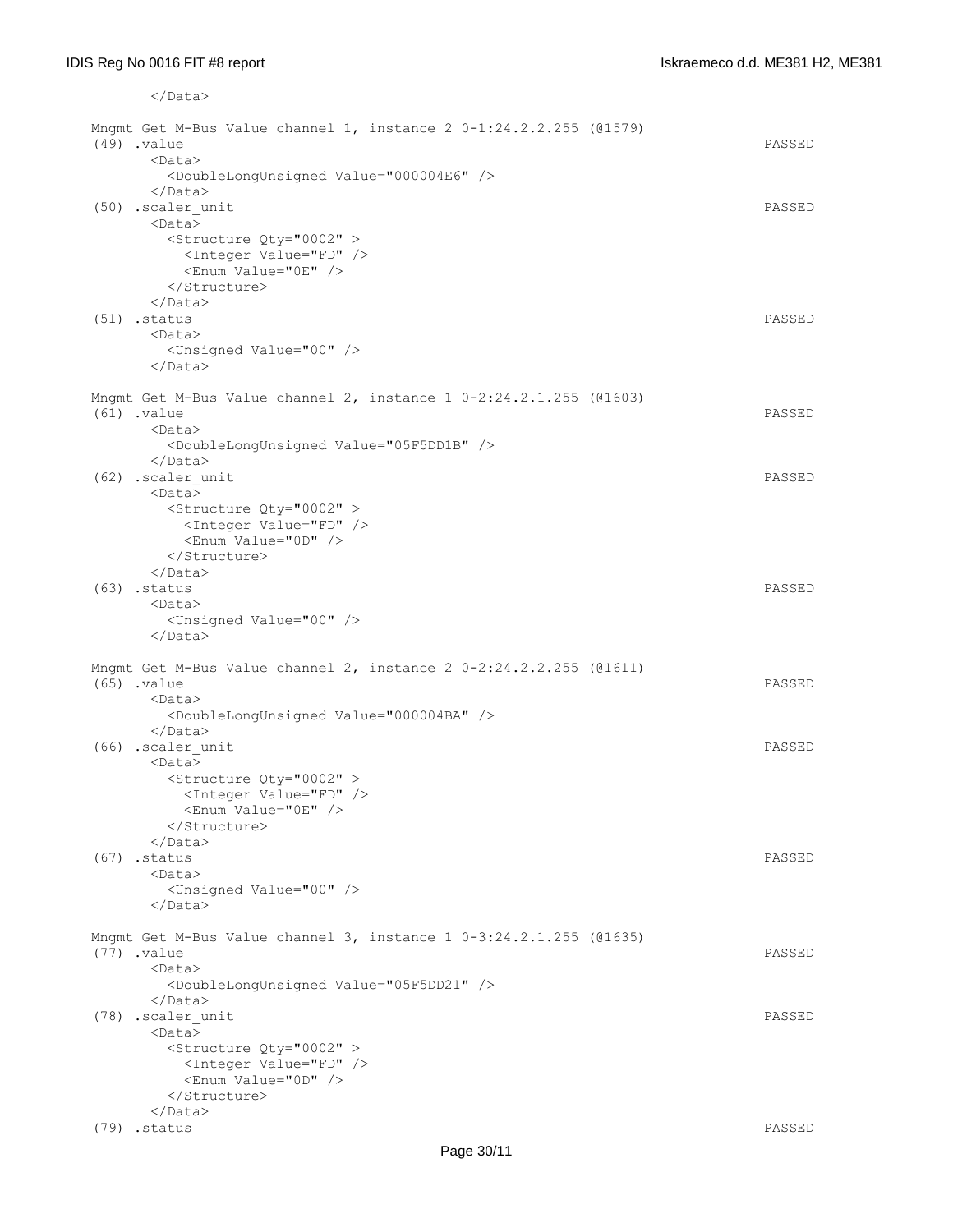| <data></data>                                                              |        |
|----------------------------------------------------------------------------|--------|
| <unsigned value="00"></unsigned>                                           |        |
| $\langle$ /Data>                                                           |        |
| Mngmt Get M-Bus Value channel 3, instance $2\ 0-3:24.2.2.255$ (@1643)      |        |
| $(81)$ . value                                                             | PASSED |
| <data></data>                                                              |        |
| <doublelongunsigned value="000004C2"></doublelongunsigned>                 |        |
| $\langle$ /Data>                                                           |        |
| (82) .scaler unit                                                          | PASSED |
| $<$ Data $>$                                                               |        |
| <structure qty="0002"></structure>                                         |        |
| <integer value="FD"></integer>                                             |        |
| <enum value="0E"></enum>                                                   |        |
| <br>$\langle$ /Data>                                                       |        |
| $(83)$ . status                                                            | PASSED |
| $<$ Data $>$                                                               |        |
| <unsigned value="00"></unsigned>                                           |        |
| $\langle$ /Data>                                                           |        |
|                                                                            |        |
| Mngmt Get M-Bus Value channel 4, instance 1 0-4:24.2.1.255 (@1667)         |        |
| $(93)$ . value                                                             | PASSED |
| $<$ Data $>$<br><doublelongunsigned value="05F5DD18"></doublelongunsigned> |        |
| $\langle$ /Data>                                                           |        |
| (94) .scaler unit                                                          | PASSED |
| $<$ Data>                                                                  |        |
| <structure qty="0002"></structure>                                         |        |
| <integer value="FD"></integer>                                             |        |
| <enum value="0D"></enum>                                                   |        |
|                                                                            |        |
| $\langle$ /Data><br>$(95)$ . status                                        | PASSED |
| <data></data>                                                              |        |
| <unsigned value="00"></unsigned>                                           |        |
| $\langle$ /Data>                                                           |        |
|                                                                            |        |
| Mngmt Get M-Bus Value channel 4, instance $2\ 0-4:24.2.2.255$ (@1675)      |        |
| $(97)$ . value                                                             | PASSED |
| $<$ Data $>$<br><doublelongunsigned value="000004AF"></doublelongunsigned> |        |
| $\langle$ /Data>                                                           |        |
| (98) .scaler unit                                                          | PASSED |
| <data></data>                                                              |        |
| <structure qty="0002"></structure>                                         |        |
| <integer value="FD"></integer>                                             |        |
| <enum value="0E"></enum>                                                   |        |
|                                                                            |        |
| $\langle$ /Data>                                                           |        |
| $(99)$ . status                                                            | PASSED |
| <data><br/><unsigned value="00"></unsigned></data>                         |        |
| $\langle$ /Data>                                                           |        |
|                                                                            |        |
| Mngmt Get M-Bus Device ID 1 channel 1 0-1:96.1.0.255 (@1699)               |        |
| $(109)$ .value                                                             | PASSED |
| <data></data>                                                              |        |
| <octetstring value="\00000540018495112"></octetstring>                     |        |
| $\langle$ /Data>                                                           |        |
| Mngmt Get M-Bus Device ID 1 channel 2 0-2:96.1.0.255 (@1703)               |        |
| $(110)$ .value                                                             | PASSED |
| <data></data>                                                              |        |
| <octetstring value="\00000540018495212"></octetstring>                     |        |
| $\langle$ /Data>                                                           |        |

### Page 31/11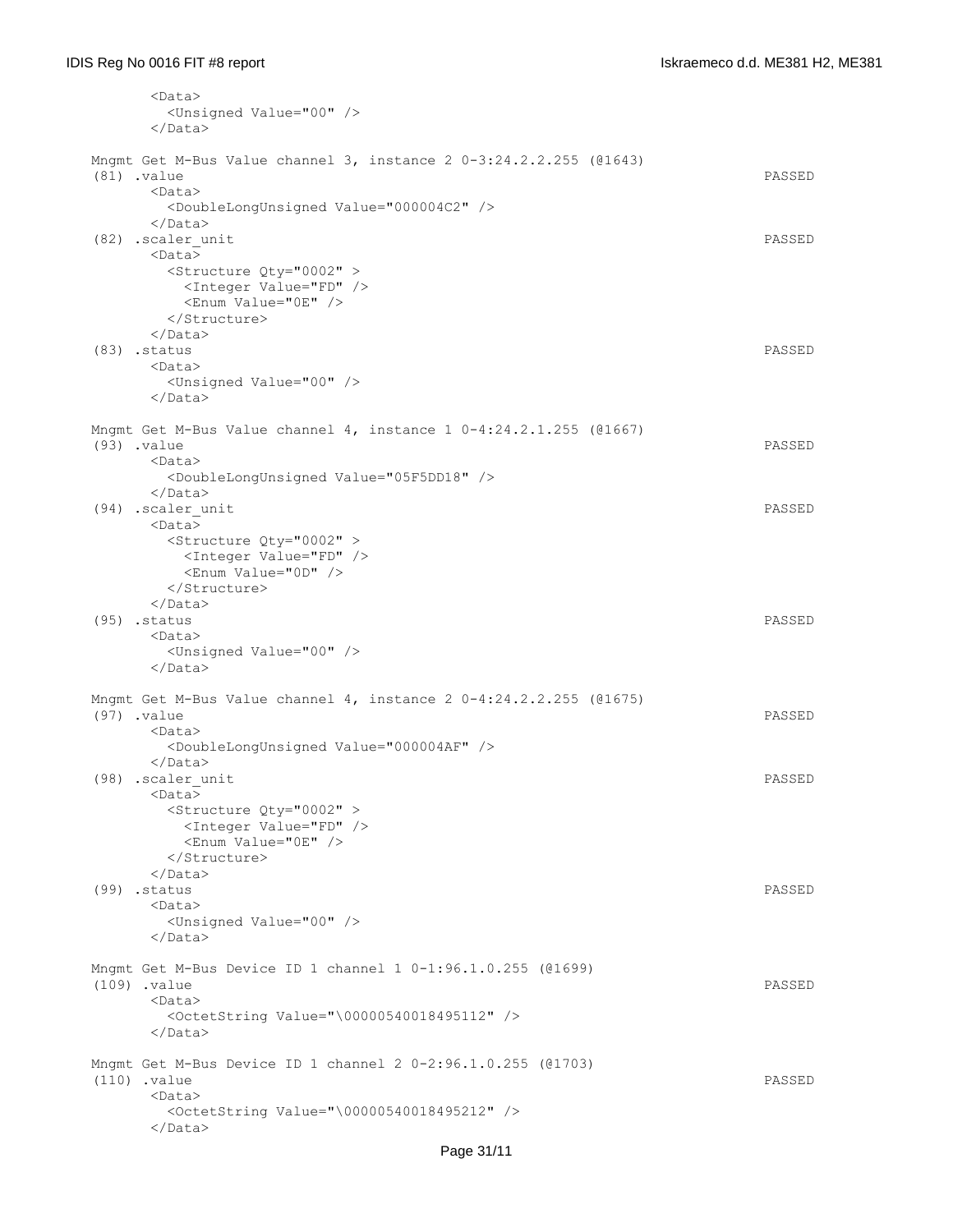```
 Mngmt Get M-Bus Device ID 1 channel 3 0-3:96.1.0.255 (@1707)
 (111) .value PASSED
      <Data>
         <OctetString Value="\00000540018495312" />
       </Data>
 Mngmt Get M-Bus Device ID 1 channel 4 0-4:96.1.0.255 (@1711)
 (112) .value PASSED
      <Data>
         <OctetString Value="\00000540018495412" />
       </Data>
 Mngmt Get M-Bus Master Load profile for channel 1 0-1:24.3.0.255 (@1747)
 (113) .buffer PASSED
  entries in use: 65
      \langleData\rangle <DoubleLongUnsigned Value="00000041" />
       </Data>
    capture_objects:
       <Data>
        \langleArray Qty="0003" >
           <Structure Qty="0004" >
             <LongUnsigned Value="0008" />
             <OctetString Value="0000010000FF" />
             <Integer Value="02" />
             <LongUnsigned Value="0000" />
           </Structure>
           <Structure Qty="0004" >
             <LongUnsigned Value="0001" />
             <OctetString Value="0001600A03FF" />
             <Integer Value="02" />
             <LongUnsigned Value="0000" />
           </Structure>
           <Structure Qty="0004" >
             <LongUnsigned Value="0004" />
             <OctetString Value="0001180201FF" />
             <Integer Value="02" />
             <LongUnsigned Value="0000" />
           </Structure>
         </Array>
      \langleData>
   Buffer has 65 elements:
       <_Data>
        \langleArray Qty="0041" >
           <Structure Qty="0003" >
             <OctetString Value="07DB08020201000000FF8880" />
             <Unsigned Value="08" />
             <DoubleLongUnsigned Value="00000000" />
           </Structure>
           <Structure Qty="0003" >
             <OctetString Value="07DB08020200000000FF8880" />
             <Unsigned Value="08" />
             <DoubleLongUnsigned Value="00000000" />
           </Structure>
           <Structure Qty="0003" >
             <NullData />
             <Unsigned Value="28" />
             <DoubleLongUnsigned Value="00000000" />
           </Structure>
           <Structure Qty="0003" >
             <OctetString Value="07DB08040400000000FF8880" />
             <Unsigned Value="28" />
             <DoubleLongUnsigned Value="00000000" />
           </Structure>
           <Structure Qty="0003" >
```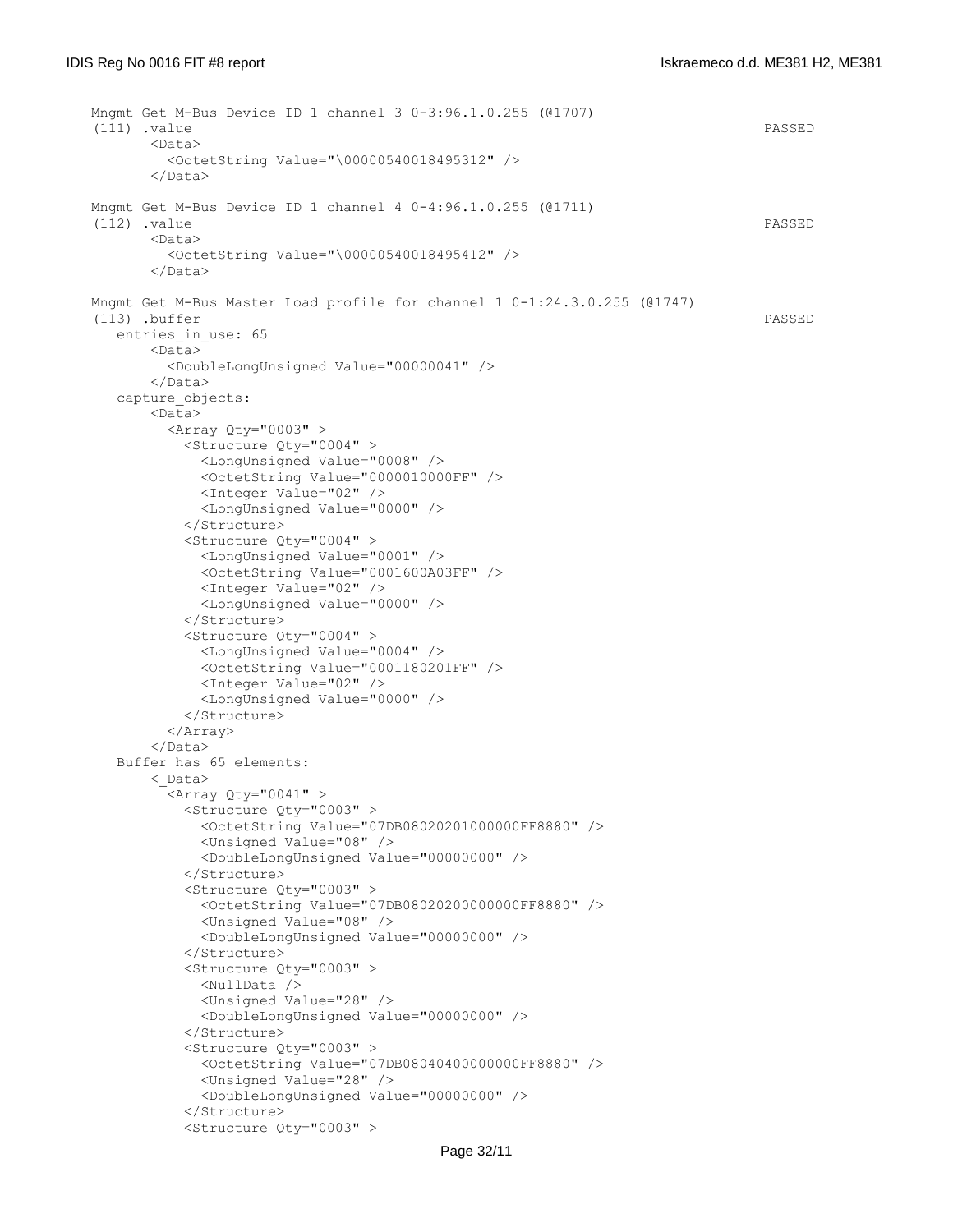```
 <NullData />
   <Unsigned Value="28" />
   <DoubleLongUnsigned Value="00000000" />
 </Structure>
 <Structure Qty="0003" >
   <OctetString Value="07DB08050500000000FF8880" />
  <Unsigned Value="28" />
   <DoubleLongUnsigned Value="00000000" />
 </Structure>
 <Structure Qty="0003" >
   <NullData />
   <Unsigned Value="28" />
   <DoubleLongUnsigned Value="00000000" />
 </Structure>
 <Structure Qty="0003" >
   <OctetString Value="07DB08070700000000FF8880" />
  <Unsigned Value="28" />
   <DoubleLongUnsigned Value="00000000" />
 </Structure>
 <Structure Qty="0003" >
   <NullData />
   <Unsigned Value="28" />
   <DoubleLongUnsigned Value="00000000" />
 </Structure>
 <Structure Qty="0003" >
   <OctetString Value="07DB08090200000000FF8880" />
   <Unsigned Value="28" />
   <DoubleLongUnsigned Value="00000000" />
 </Structure>
 <Structure Qty="0003" >
  <NullData />
  <Unsigned Value="28" />
   <DoubleLongUnsigned Value="00000000" />
 </Structure>
 <Structure Qty="0003" >
   <OctetString Value="07DB080A0300000000FF8880" />
   <Unsigned Value="28" />
   <DoubleLongUnsigned Value="00000000" />
 </Structure>
 <Structure Qty="0003" >
   <NullData />
  <Unsigned Value="28" />
   <DoubleLongUnsigned Value="00000000" />
 </Structure>
 <Structure Qty="0003" >
   <OctetString Value="07DB09020500000000FF8880" />
   <Unsigned Value="28" />
   <DoubleLongUnsigned Value="00000000" />
 </Structure>
 <Structure Qty="0003" >
   <NullData />
   <Unsigned Value="88" />
   <DoubleLongUnsigned Value="00000000" />
 </Structure>
 <Structure Qty="0003" >
   <OctetString Value="07DB09030615000000FF8880" />
   <Unsigned Value="88" />
   <DoubleLongUnsigned Value="00000000" />
 </Structure>
 <Structure Qty="0003" >
   <NullData />
   <Unsigned Value="08" />
   <DoubleLongUnsigned Value="00000000" />
 </Structure>
 <Structure Qty="0003" >
   <NullData />
```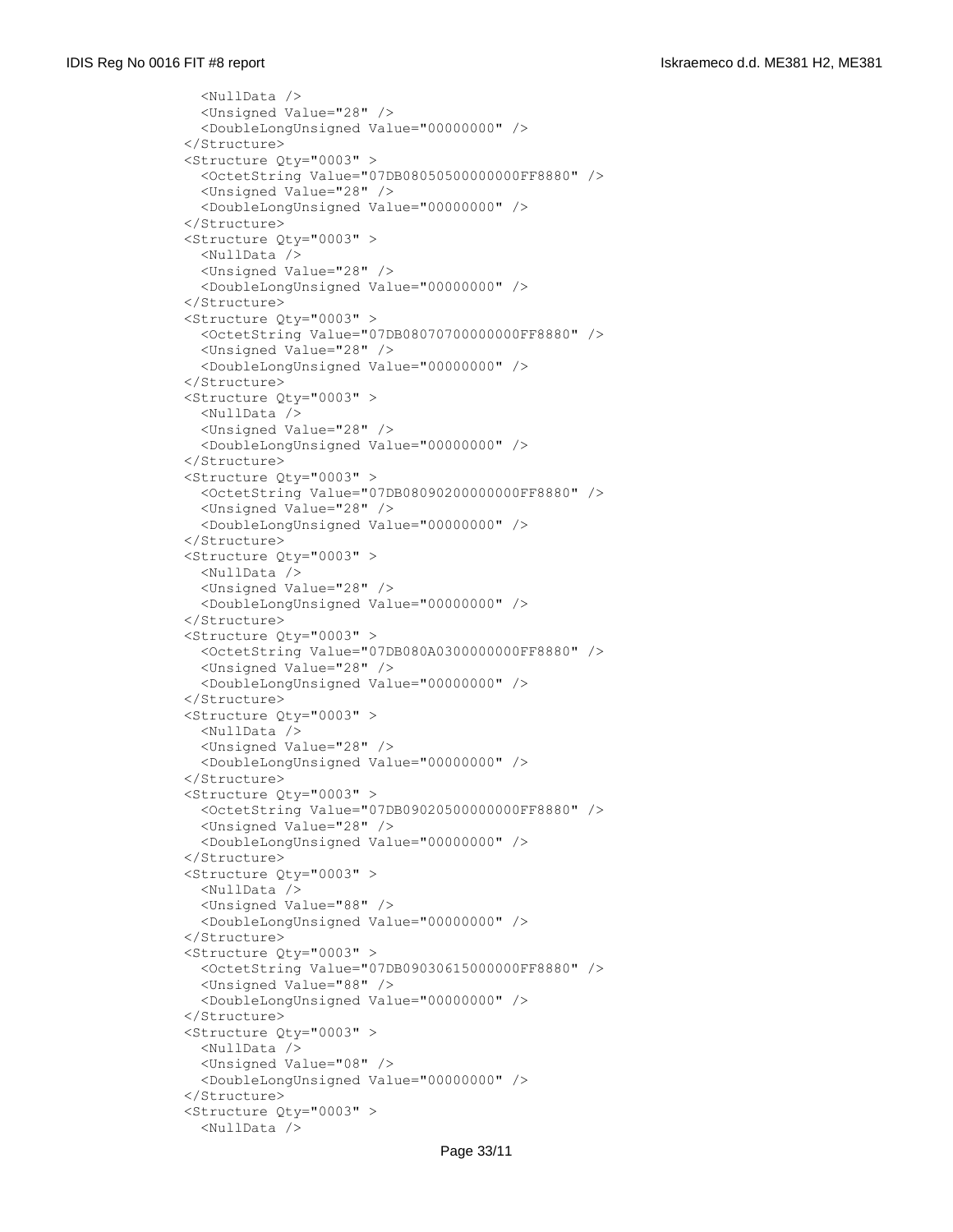```
 <Unsigned Value="28" />
   <DoubleLongUnsigned Value="00000000" />
 </Structure>
 <Structure Qty="0003" >
   <OctetString Value="07DB09030616000000FF8880" />
   <Unsigned Value="28" />
   <DoubleLongUnsigned Value="00000000" />
 </Structure>
 <Structure Qty="0003" >
   <NullData />
   <Unsigned Value="28" />
   <DoubleLongUnsigned Value="00000000" />
 </Structure>
 <Structure Qty="0003" >
   <OctetString Value="07DB09030600000000FF8880" />
   <Unsigned Value="08" />
   <DoubleLongUnsigned Value="00000000" />
 </Structure>
 <Structure Qty="0003" >
   <NullData />
   <Unsigned Value="28" />
   <DoubleLongUnsigned Value="00000000" />
 </Structure>
 <Structure Qty="0003" >
   <OctetString Value="07DB09030604000000FF8880" />
   <Unsigned Value="08" />
   <DoubleLongUnsigned Value="00000000" />
 </Structure>
 <Structure Qty="0003" >
   <NullData />
   <Unsigned Value="28" />
   <DoubleLongUnsigned Value="00000000" />
 </Structure>
 <Structure Qty="0003" >
   <OctetString Value="07DB09030608000000FF8880" />
   <Unsigned Value="08" />
   <DoubleLongUnsigned Value="00000000" />
 </Structure>
 <Structure Qty="0003" >
   <NullData />
   <Unsigned Value="28" />
  <DoubleLongUnsigned Value="00000000" />
 </Structure>
 <Structure Qty="0003" >
   <OctetString Value="07DB0903060C000000FF8880" />
  <Unsigned Value="08" />
   <DoubleLongUnsigned Value="00000000" />
 </Structure>
 <Structure Qty="0003" >
   <NullData />
   <Unsigned Value="28" />
   <DoubleLongUnsigned Value="00000000" />
 </Structure>
 <Structure Qty="0003" >
   <OctetString Value="07DB09030617000000FF8880" />
   <Unsigned Value="28" />
   <DoubleLongUnsigned Value="00000000" />
 </Structure>
 <Structure Qty="0003" >
   <OctetString Value="07DD0B01050C000000FFC400" />
   <Unsigned Value="00" />
   <DoubleLongUnsigned Value="00000000" />
 </Structure>
 <Structure Qty="0003" >
   <NullData />
   <Unsigned Value="20" />
```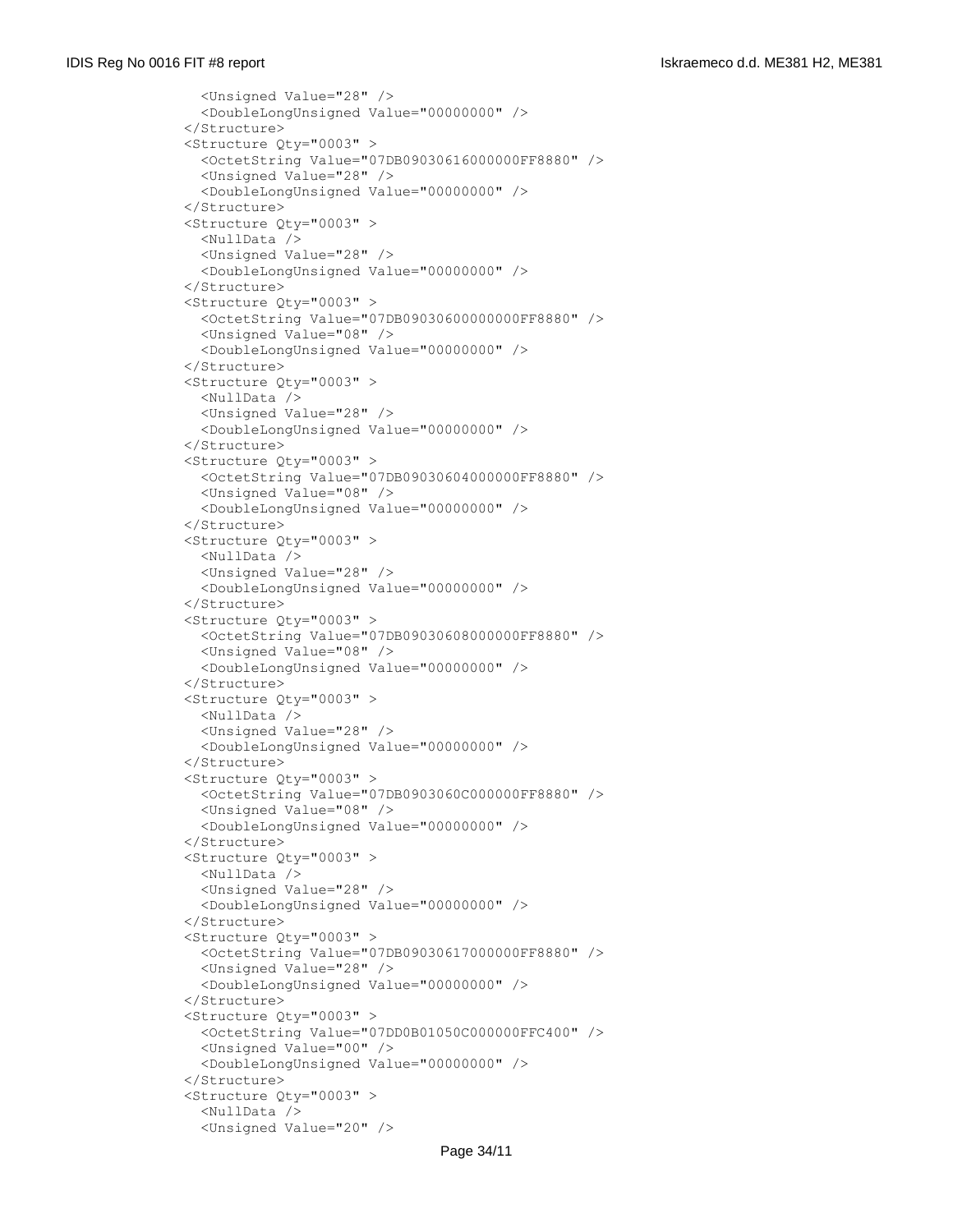```
 <DoubleLongUnsigned Value="00000000" />
 </Structure>
 <Structure Qty="0003" >
   <OctetString Value="07DB09030617000000FF8880" />
   <Unsigned Value="28" />
   <DoubleLongUnsigned Value="00000000" />
 </Structure>
 <Structure Qty="0003" >
   <NullData />
   <Unsigned Value="08" />
   <DoubleLongUnsigned Value="00000000" />
 </Structure>
 <Structure Qty="0003" >
   <NullData />
   <Unsigned Value="08" />
  <DoubleLongUnsigned Value="00000000" />
 </Structure>
 <Structure Qty="0003" >
   <NullData />
   <Unsigned Value="08" />
   <DoubleLongUnsigned Value="00000000" />
 </Structure>
 <Structure Qty="0003" >
   <NullData />
   <Unsigned Value="08" />
   <DoubleLongUnsigned Value="00000000" />
 </Structure>
 <Structure Qty="0003" >
   <NullData />
   <Unsigned Value="08" />
   <DoubleLongUnsigned Value="00000000" />
 </Structure>
 <Structure Qty="0003" >
   <NullData />
   <Unsigned Value="08" />
   <DoubleLongUnsigned Value="00000000" />
 </Structure>
 <Structure Qty="0003" >
   <NullData />
   <Unsigned Value="08" />
   <DoubleLongUnsigned Value="00000000" />
 </Structure>
 <Structure Qty="0003" >
   <NullData />
   <Unsigned Value="08" />
   <DoubleLongUnsigned Value="00000000" />
 </Structure>
 <Structure Qty="0003" >
   <NullData />
   <Unsigned Value="08" />
   <DoubleLongUnsigned Value="00000000" />
 </Structure>
 <Structure Qty="0003" >
   <NullData />
   <Unsigned Value="08" />
   <DoubleLongUnsigned Value="00000000" />
 </Structure>
 <Structure Qty="0003" >
   <NullData />
   <Unsigned Value="08" />
   <DoubleLongUnsigned Value="00000000" />
 </Structure>
 <Structure Qty="0003" >
   <NullData />
   <Unsigned Value="08" />
   <DoubleLongUnsigned Value="00000000" />
```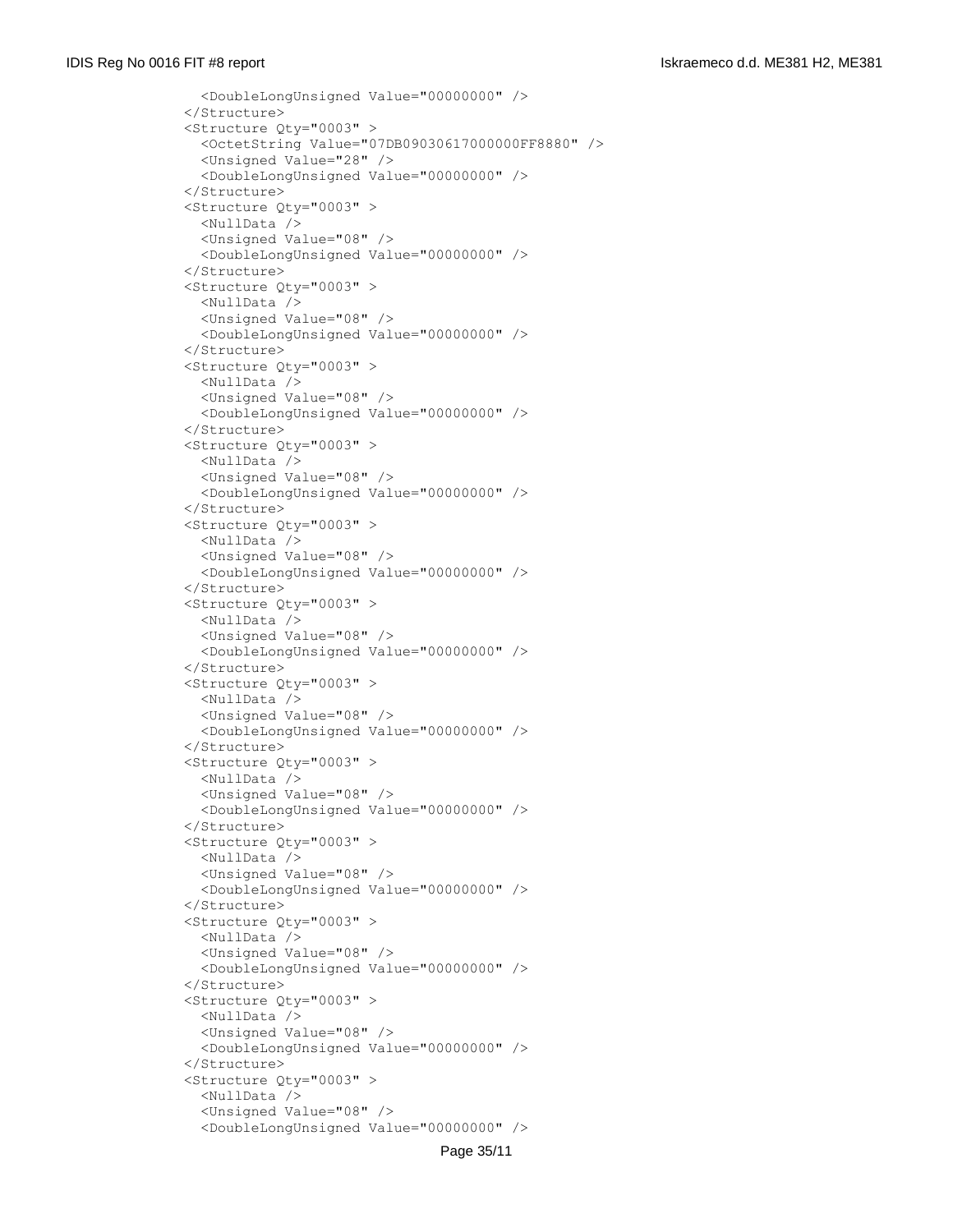```
 </Structure>
 <Structure Qty="0003" >
  <NullData />
   <Unsigned Value="08" />
   <DoubleLongUnsigned Value="00000000" />
 </Structure>
 <Structure Qty="0003" >
  <NullData />
   <Unsigned Value="08" />
   <DoubleLongUnsigned Value="00000000" />
 </Structure>
 <Structure Qty="0003" >
   <NullData />
   <Unsigned Value="08" />
   <DoubleLongUnsigned Value="00000000" />
 </Structure>
 <Structure Qty="0003" >
   <NullData />
   <Unsigned Value="08" />
   <DoubleLongUnsigned Value="00000000" />
 </Structure>
 <Structure Qty="0003" >
   <NullData />
   <Unsigned Value="08" />
   <DoubleLongUnsigned Value="00000000" />
 </Structure>
 <Structure Qty="0003" >
   <NullData />
   <Unsigned Value="08" />
   <DoubleLongUnsigned Value="00000000" />
 </Structure>
 <Structure Qty="0003" >
  <NullData />
  <Unsigned Value="08" />
   <DoubleLongUnsigned Value="00000000" />
 </Structure>
 <Structure Qty="0003" >
   <NullData />
   <Unsigned Value="08" />
   <DoubleLongUnsigned Value="00000000" />
 </Structure>
 <Structure Qty="0003" >
   <NullData />
   <Unsigned Value="88" />
   <DoubleLongUnsigned Value="00000000" />
 </Structure>
 <Structure Qty="0003" >
   <OctetString Value="07DB09080411000000FF8880" />
   <Unsigned Value="A8" />
   <DoubleLongUnsigned Value="05F5DD1B" />
 </Structure>
 <Structure Qty="0003" >
   <OctetString Value="07DD0B06030B000000FFC400" />
   <Unsigned Value="A0" />
   <DoubleLongUnsigned Value="05F5DD1B" />
 </Structure>
 <Structure Qty="0003" >
   <OctetString Value="07DC01010708000000FFC400" />
   <Unsigned Value="20" />
   <DoubleLongUnsigned Value="05F5DD1B" />
 </Structure>
 <Structure Qty="0003" >
   <NullData />
   <Unsigned Value="00" />
   <DoubleLongUnsigned Value="05F5DD1B" />
 </Structure>
```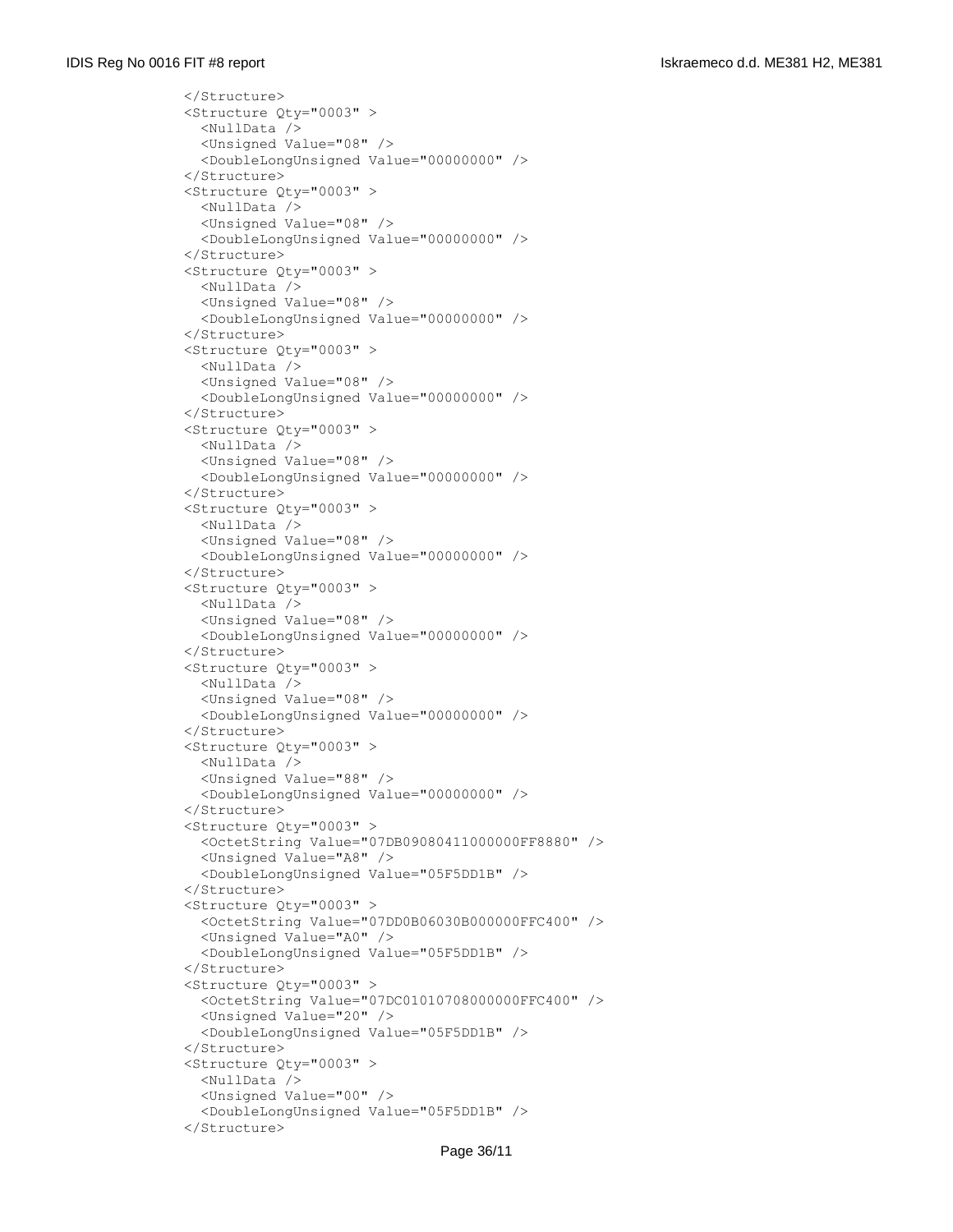```
 <Structure Qty="0003" >
             <NullData />
              <Unsigned Value="00" />
              <DoubleLongUnsigned Value="05F5DD1B" />
            </Structure>
            <Structure Qty="0003" >
              <NullData />
              <Unsigned Value="00" />
              <DoubleLongUnsigned Value="05F5DD1B" />
            </Structure>
            <Structure Qty="0003" >
              <NullData />
              <Unsigned Value="80" />
              <DoubleLongUnsigned Value="05F5DD1B" />
            </Structure>
            <Structure Qty="0003" >
              <NullData />
              <Unsigned Value="20" />
              <DoubleLongUnsigned Value="05F5DD1B" />
            </Structure>
            <Structure Qty="0003" >
             <OctetString Value="07DC01010708000000FFC400" />
              <Unsigned Value="20" />
              <DoubleLongUnsigned Value="05F5DD1B" />
            </Structure>
            <Structure Qty="0003" >
              <NullData />
              <Unsigned Value="00" />
              <DoubleLongUnsigned Value="05F5DD1B" />
            </Structure>
            <Structure Qty="0003" >
              <NullData />
              <Unsigned Value="00" />
              <DoubleLongUnsigned Value="05F5DD1B" />
            </Structure>
           <Structure Qty="0003" >
             <NullData />
              <Unsigned Value="20" />
              <DoubleLongUnsigned Value="05F5DD54" />
            </Structure>
         </Array>
        </_Data>
   Earliest date: 02-AUG-2011 00:00:00, latest date: 06-NOV-2013 11:00:00
   Middle date: 08-SEP-2011 17:00:00
 (114) .capture_objects PASSED
        <Data>
         \langleArray Qty="0003" >
            <Structure Qty="0004" >
             <LongUnsigned Value="0008" />
              <OctetString Value="0000010000FF" />
              <Integer Value="02" />
              <LongUnsigned Value="0000" />
            </Structure>
            <Structure Qty="0004" >
              <LongUnsigned Value="0001" />
              <OctetString Value="0001600A03FF" />
              <Integer Value="02" />
              <LongUnsigned Value="0000" />
            </Structure>
            <Structure Qty="0004" >
              <LongUnsigned Value="0004" />
              <OctetString Value="0001180201FF" />
              <Integer Value="02" />
              <LongUnsigned Value="0000" />
            </Structure>
          </Array>
```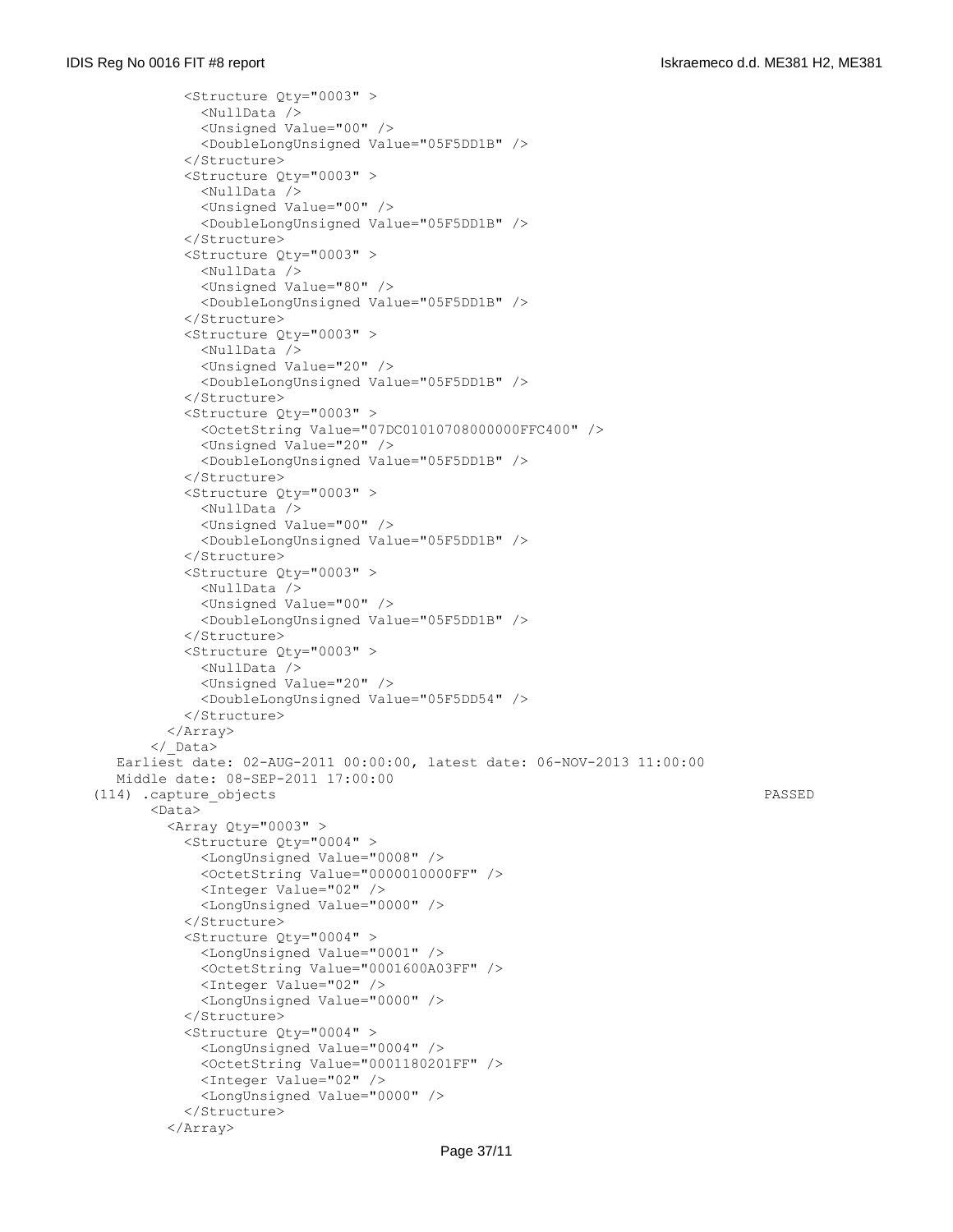```
 </Data>
 (115) .capture_period PASSED
       <Data>
         <DoubleLongUnsigned Value="00000E10" />
      \langleData>
(116) .entries in use PASSED
       <Data>
         <DoubleLongUnsigned Value="00000041" />
       </Data>
 Mngmt Get M-Bus Master Load profile for channel 2 0-2:24.3.0.255 (@1758)
 (117) .buffer PASSED
    entries_in_use: 65
       <Data>
         <DoubleLongUnsigned Value="00000041" />
       </Data>
    capture_objects:
      \overline{\text{C}_{\text{Data}}} <Array Qty="0003" >
           <Structure Qty="0004" >
             <LongUnsigned Value="0008" />
             <OctetString Value="0000010000FF" />
             <Integer Value="02" />
             <LongUnsigned Value="0000" />
           </Structure>
           <Structure Qty="0004" >
             <LongUnsigned Value="0001" />
             <OctetString Value="0002600A03FF" />
             <Integer Value="02" />
             <LongUnsigned Value="0000" />
           </Structure>
           <Structure Qty="0004" >
             <LongUnsigned Value="0004" />
             <OctetString Value="0002180201FF" />
             <Integer Value="02" />
             <LongUnsigned Value="0000" />
           </Structure>
         </Array>
       </Data>
   Buffer has 65 elements:
        <_Data>
        \langleArray Qty="0041" >
           <Structure Qty="0003" >
             <OctetString Value="07DB08020201000000FF8880" />
             <Unsigned Value="08" />
             <DoubleLongUnsigned Value="00000000" />
           </Structure>
           <Structure Qty="0003" >
             <OctetString Value="07DB08020200000000FF8880" />
             <Unsigned Value="08" />
             <DoubleLongUnsigned Value="00000000" />
           </Structure>
           <Structure Qty="0003" >
             <NullData />
             <Unsigned Value="28" />
             <DoubleLongUnsigned Value="00000000" />
           </Structure>
           <Structure Qty="0003" >
             <OctetString Value="07DB08040400000000FF8880" />
             <Unsigned Value="28" />
             <DoubleLongUnsigned Value="00000000" />
           </Structure>
           <Structure Qty="0003" >
             <NullData />
             <Unsigned Value="28" />
             <DoubleLongUnsigned Value="00000000" />
```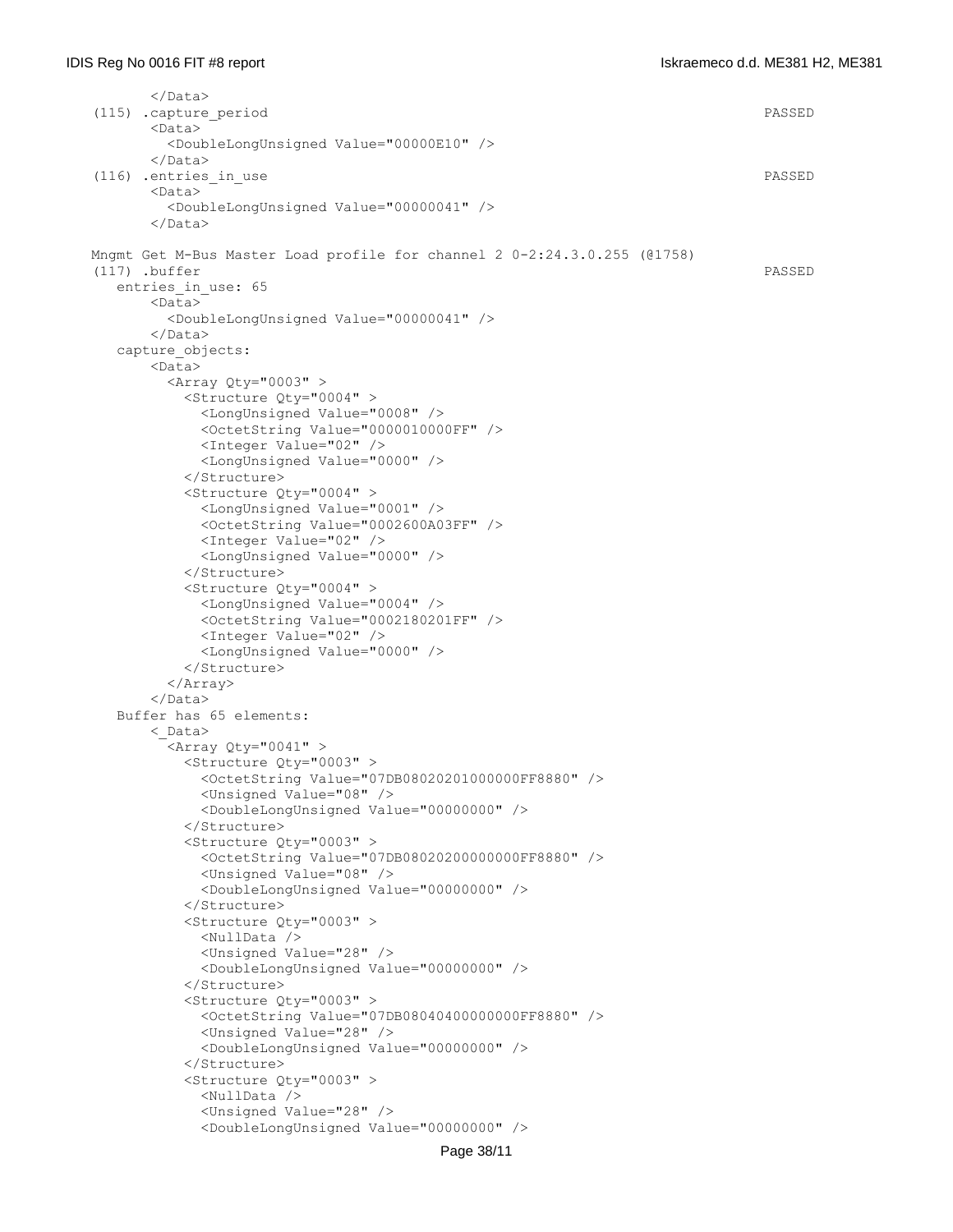```
 </Structure>
 <Structure Qty="0003" >
   <OctetString Value="07DB08050500000000FF8880" />
   <Unsigned Value="28" />
   <DoubleLongUnsigned Value="00000000" />
 </Structure>
 <Structure Qty="0003" >
   <NullData />
   <Unsigned Value="28" />
   <DoubleLongUnsigned Value="00000000" />
 </Structure>
 <Structure Qty="0003" >
   <OctetString Value="07DB08070700000000FF8880" />
   <Unsigned Value="28" />
   <DoubleLongUnsigned Value="00000000" />
 </Structure>
 <Structure Qty="0003" >
   <NullData />
   <Unsigned Value="28" />
   <DoubleLongUnsigned Value="00000000" />
 </Structure>
 <Structure Qty="0003" >
   <OctetString Value="07DB08090200000000FF8880" />
   <Unsigned Value="28" />
   <DoubleLongUnsigned Value="00000000" />
 </Structure>
 <Structure Qty="0003" >
   <NullData />
   <Unsigned Value="28" />
   <DoubleLongUnsigned Value="00000000" />
 </Structure>
 <Structure Qty="0003" >
  <OctetString Value="07DB080A0300000000FF8880" />
   <Unsigned Value="28" />
   <DoubleLongUnsigned Value="00000000" />
 </Structure>
 <Structure Qty="0003" >
   <NullData />
   <Unsigned Value="28" />
   <DoubleLongUnsigned Value="00000000" />
 </Structure>
 <Structure Qty="0003" >
   <OctetString Value="07DB09020500000000FF8880" />
   <Unsigned Value="28" />
   <DoubleLongUnsigned Value="00000000" />
 </Structure>
 <Structure Qty="0003" >
   <NullData />
   <Unsigned Value="88" />
   <DoubleLongUnsigned Value="00000000" />
 </Structure>
 <Structure Qty="0003" >
   <OctetString Value="07DB09030615000000FF8880" />
   <Unsigned Value="88" />
   <DoubleLongUnsigned Value="00000000" />
 </Structure>
 <Structure Qty="0003" >
   <NullData />
   <Unsigned Value="08" />
   <DoubleLongUnsigned Value="00000000" />
 </Structure>
 <Structure Qty="0003" >
   <NullData />
   <Unsigned Value="28" />
   <DoubleLongUnsigned Value="00000000" />
 </Structure>
```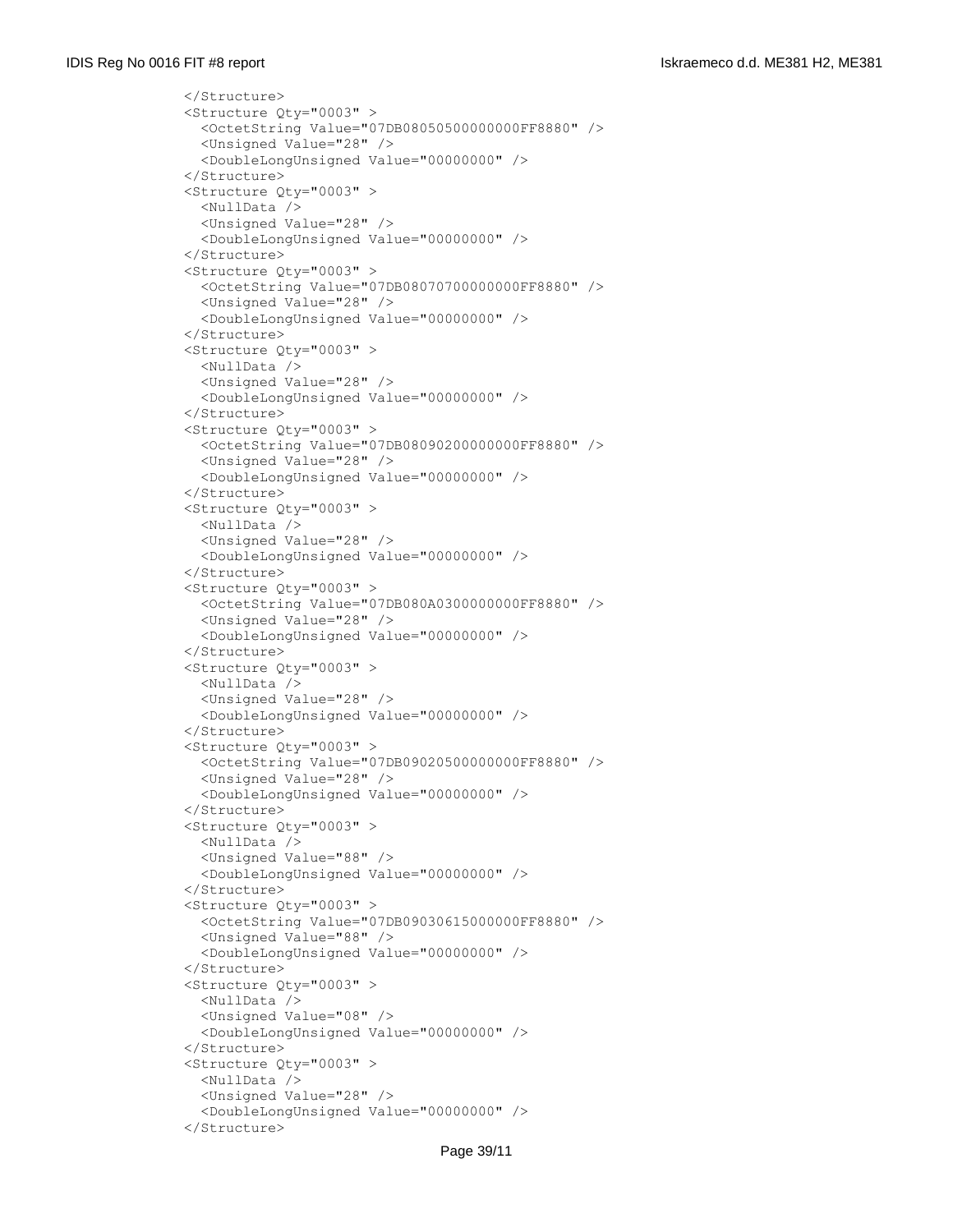```
 <Structure Qty="0003" >
   <OctetString Value="07DB09030616000000FF8880" />
   <Unsigned Value="28" />
   <DoubleLongUnsigned Value="00000000" />
 </Structure>
 <Structure Qty="0003" >
   <NullData />
   <Unsigned Value="28" />
   <DoubleLongUnsigned Value="00000000" />
 </Structure>
 <Structure Qty="0003" >
   <OctetString Value="07DB09030600000000FF8880" />
   <Unsigned Value="08" />
   <DoubleLongUnsigned Value="00000000" />
 </Structure>
 <Structure Qty="0003" >
   <NullData />
   <Unsigned Value="28" />
   <DoubleLongUnsigned Value="00000000" />
 </Structure>
 <Structure Qty="0003" >
   <OctetString Value="07DB09030604000000FF8880" />
   <Unsigned Value="08" />
   <DoubleLongUnsigned Value="00000000" />
 </Structure>
 <Structure Qty="0003" >
   <NullData />
   <Unsigned Value="28" />
   <DoubleLongUnsigned Value="00000000" />
 </Structure>
 <Structure Qty="0003" >
   <OctetString Value="07DB09030608000000FF8880" />
   <Unsigned Value="08" />
   <DoubleLongUnsigned Value="00000000" />
 </Structure>
 <Structure Qty="0003" >
  <NullData />
   <Unsigned Value="28" />
   <DoubleLongUnsigned Value="00000000" />
 </Structure>
 <Structure Qty="0003" >
   <OctetString Value="07DB0903060C000000FF8880" />
   <Unsigned Value="08" />
   <DoubleLongUnsigned Value="00000000" />
 </Structure>
 <Structure Qty="0003" >
   <NullData />
   <Unsigned Value="28" />
   <DoubleLongUnsigned Value="00000000" />
 </Structure>
 <Structure Qty="0003" >
   <OctetString Value="07DB09030617000000FF8880" />
   <Unsigned Value="28" />
   <DoubleLongUnsigned Value="00000000" />
 </Structure>
 <Structure Qty="0003" >
   <OctetString Value="07DD0B01050C000000FFC400" />
   <Unsigned Value="00" />
   <DoubleLongUnsigned Value="00000000" />
 </Structure>
 <Structure Qty="0003" >
  <NullData />
   <Unsigned Value="20" />
   <DoubleLongUnsigned Value="00000000" />
 </Structure>
 <Structure Qty="0003" >
```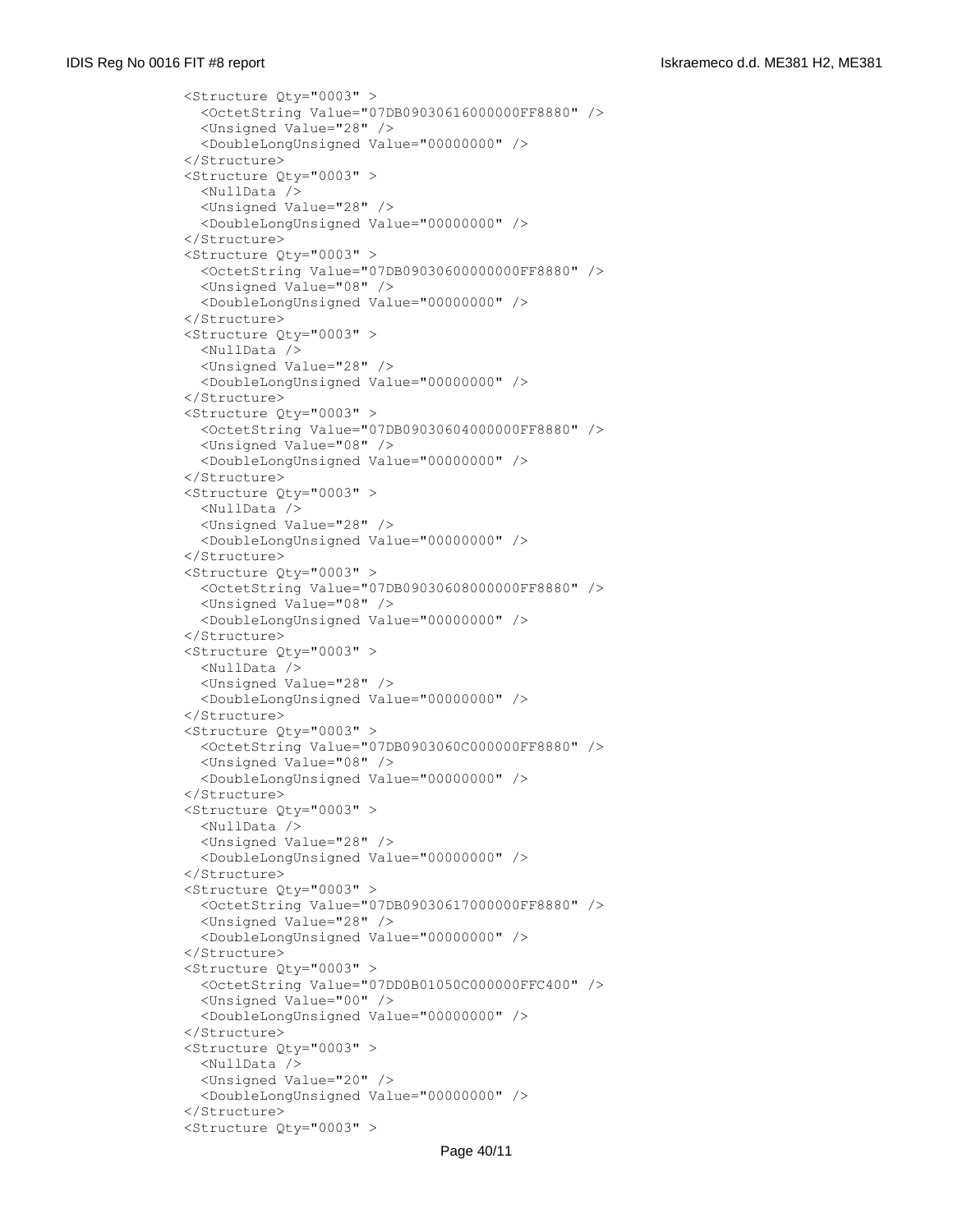```
 <OctetString Value="07DB09030617000000FF8880" />
   <Unsigned Value="28" />
   <DoubleLongUnsigned Value="00000000" />
 </Structure>
 <Structure Qty="0003" >
  <NullData />
  <Unsigned Value="08" />
   <DoubleLongUnsigned Value="00000000" />
 </Structure>
 <Structure Qty="0003" >
   <NullData />
   <Unsigned Value="08" />
   <DoubleLongUnsigned Value="00000000" />
 </Structure>
 <Structure Qty="0003" >
  <NullData />
  <Unsigned Value="08" />
  <DoubleLongUnsigned Value="00000000" />
 </Structure>
 <Structure Qty="0003" >
  <NullData />
   <Unsigned Value="08" />
   <DoubleLongUnsigned Value="00000000" />
 </Structure>
 <Structure Qty="0003" >
   <NullData />
   <Unsigned Value="08" />
   <DoubleLongUnsigned Value="00000000" />
 </Structure>
 <Structure Qty="0003" >
  <NullData />
  <Unsigned Value="08" />
   <DoubleLongUnsigned Value="00000000" />
 </Structure>
 <Structure Qty="0003" >
   <NullData />
   <Unsigned Value="08" />
   <DoubleLongUnsigned Value="00000000" />
 </Structure>
 <Structure Qty="0003" >
   <NullData />
  <Unsigned Value="08" />
   <DoubleLongUnsigned Value="00000000" />
 </Structure>
 <Structure Qty="0003" >
   <NullData />
   <Unsigned Value="08" />
   <DoubleLongUnsigned Value="00000000" />
 </Structure>
 <Structure Qty="0003" >
   <NullData />
   <Unsigned Value="08" />
   <DoubleLongUnsigned Value="00000000" />
 </Structure>
 <Structure Qty="0003" >
   <NullData />
   <Unsigned Value="08" />
   <DoubleLongUnsigned Value="00000000" />
 </Structure>
 <Structure Qty="0003" >
   <NullData />
  <Unsigned Value="08" />
   <DoubleLongUnsigned Value="00000000" />
 </Structure>
 <Structure Qty="0003" >
   <NullData />
```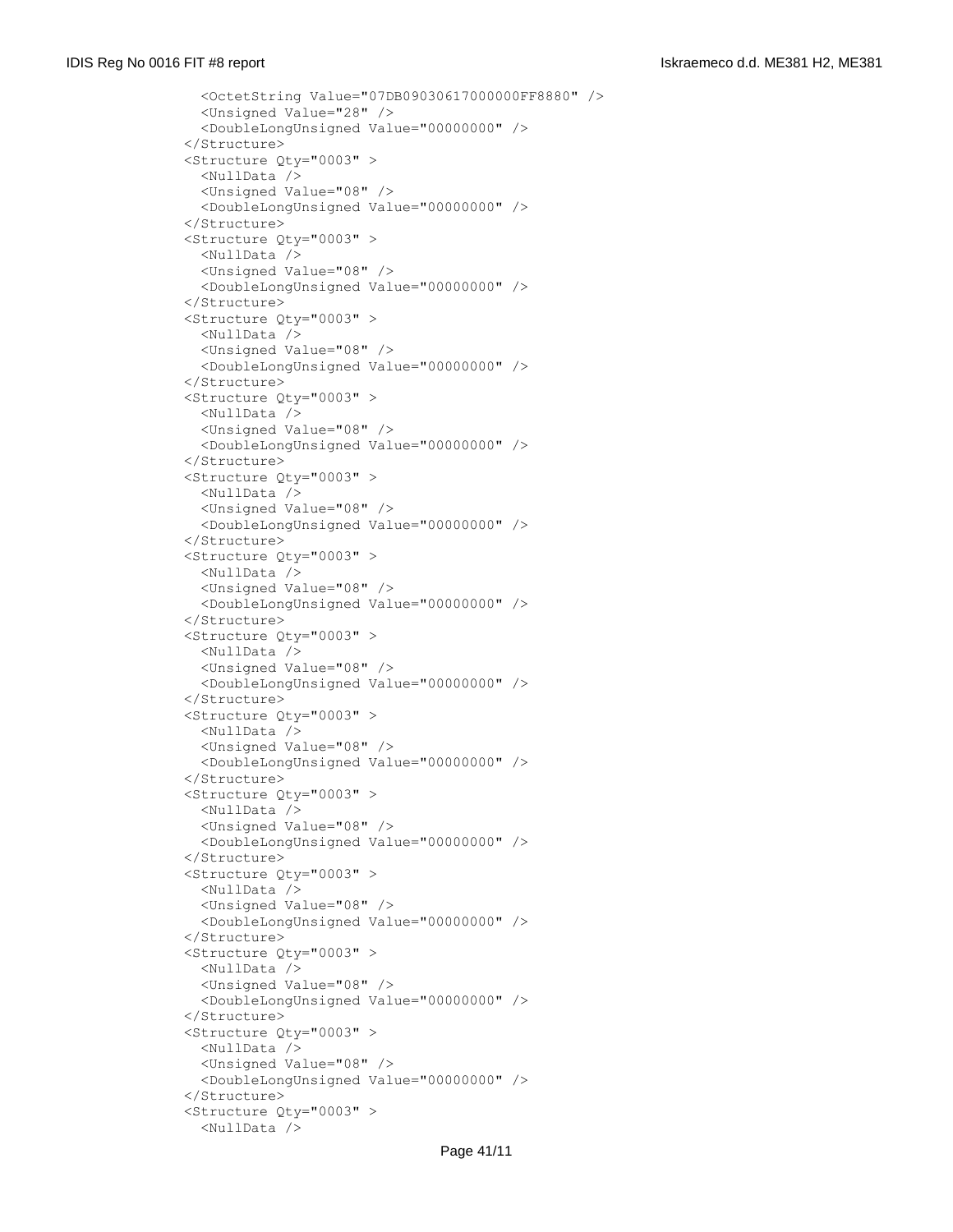```
 <Unsigned Value="08" />
   <DoubleLongUnsigned Value="00000000" />
 </Structure>
 <Structure Qty="0003" >
   <NullData />
   <Unsigned Value="08" />
   <DoubleLongUnsigned Value="00000000" />
 </Structure>
 <Structure Qty="0003" >
   <NullData />
   <Unsigned Value="08" />
   <DoubleLongUnsigned Value="00000000" />
 </Structure>
 <Structure Qty="0003" >
   <NullData />
  <Unsigned Value="08" />
   <DoubleLongUnsigned Value="00000000" />
 </Structure>
 <Structure Qty="0003" >
   <NullData />
   <Unsigned Value="08" />
   <DoubleLongUnsigned Value="00000000" />
 </Structure>
 <Structure Qty="0003" >
   <NullData />
   <Unsigned Value="08" />
   <DoubleLongUnsigned Value="00000000" />
 </Structure>
 <Structure Qty="0003" >
   <NullData />
   <Unsigned Value="08" />
   <DoubleLongUnsigned Value="00000000" />
 </Structure>
 <Structure Qty="0003" >
  <NullData />
   <Unsigned Value="08" />
   <DoubleLongUnsigned Value="00000000" />
 </Structure>
 <Structure Qty="0003" >
   <NullData />
   <Unsigned Value="88" />
  <DoubleLongUnsigned Value="00000000" />
 </Structure>
 <Structure Qty="0003" >
   <OctetString Value="07DB09080411000000FF8880" />
   <Unsigned Value="A8" />
   <DoubleLongUnsigned Value="05F5DD18" />
 </Structure>
 <Structure Qty="0003" >
   <OctetString Value="07DD0B06030B000000FFC400" />
   <Unsigned Value="A0" />
   <DoubleLongUnsigned Value="05F5DD18" />
 </Structure>
 <Structure Qty="0003" >
   <OctetString Value="07DC01010708000000FFC400" />
   <Unsigned Value="20" />
   <DoubleLongUnsigned Value="05F5DD18" />
 </Structure>
 <Structure Qty="0003" >
   <NullData />
   <Unsigned Value="00" />
   <DoubleLongUnsigned Value="05F5DD18" />
 </Structure>
 <Structure Qty="0003" >
   <NullData />
   <Unsigned Value="00" />
```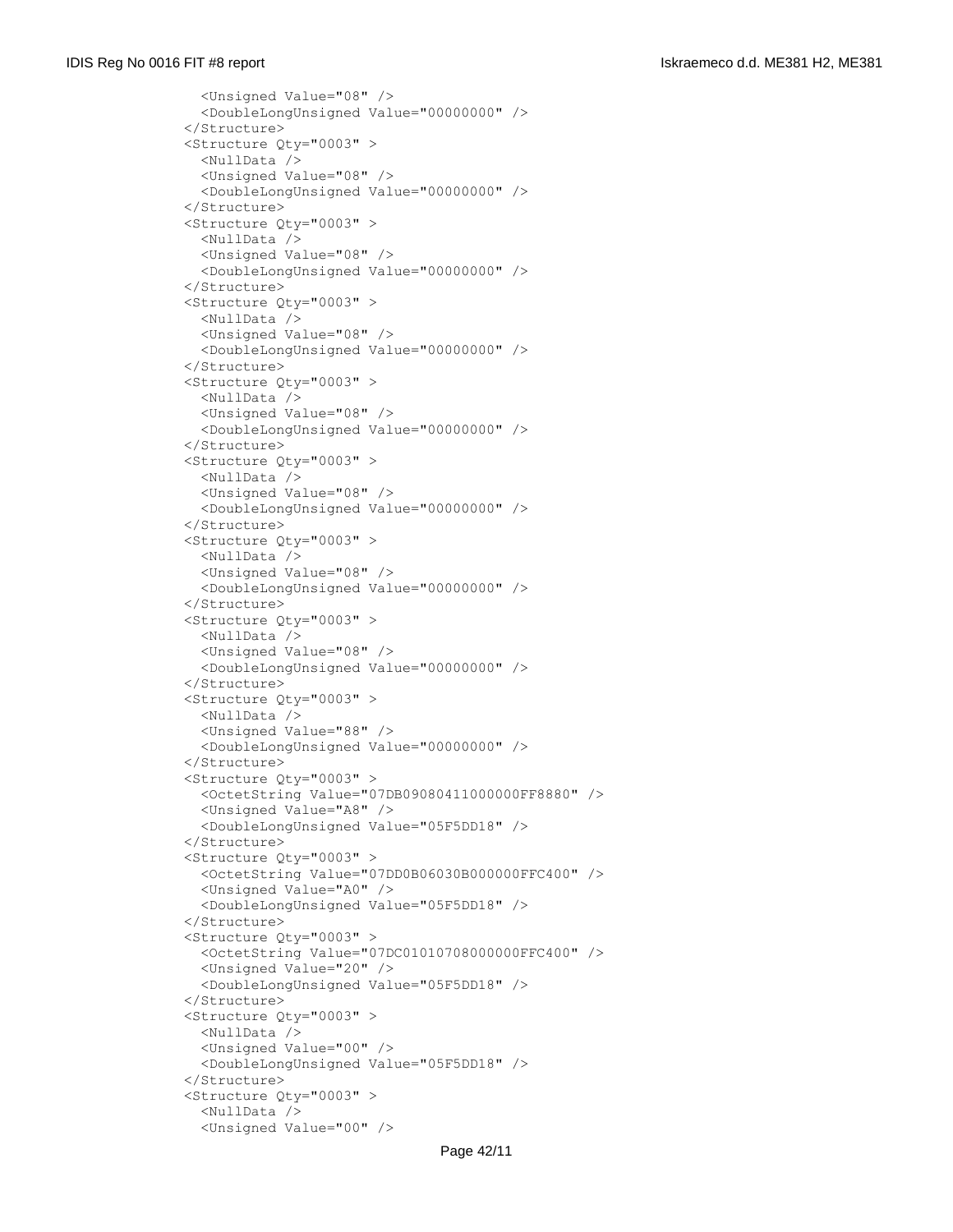```
 <DoubleLongUnsigned Value="05F5DD18" />
           </Structure>
           <Structure Qty="0003" >
             <NullData />
             <Unsigned Value="00" />
             <DoubleLongUnsigned Value="05F5DD18" />
           </Structure>
           <Structure Qty="0003" >
             <NullData />
             <Unsigned Value="80" />
             <DoubleLongUnsigned Value="05F5DD18" />
           </Structure>
           <Structure Qty="0003" >
             <NullData />
             <Unsigned Value="20" />
            <DoubleLongUnsigned Value="05F5DD18" />
           </Structure>
           <Structure Qty="0003" >
             <OctetString Value="07DC01010708000000FFC400" />
             <Unsigned Value="20" />
             <DoubleLongUnsigned Value="05F5DD18" />
           </Structure>
           <Structure Qty="0003" >
             <NullData />
             <Unsigned Value="00" />
             <DoubleLongUnsigned Value="05F5DD18" />
           </Structure>
           <Structure Qty="0003" >
             <NullData />
             <Unsigned Value="00" />
             <DoubleLongUnsigned Value="05F5DD18" />
           </Structure>
           <Structure Qty="0003" >
             <NullData />
             <Unsigned Value="20" />
             <DoubleLongUnsigned Value="05F5DD1B" />
           </Structure>
         </Array>
       </_Data>
   Earliest date: 02-AUG-2011 00:00:00, latest date: 06-NOV-2013 11:00:00
   Middle date: 08-SEP-2011 17:00:00
 (118) .capture_objects PASSED
       <Data>
        \langleArray Qty="0003" >
           <Structure Qty="0004" >
             <LongUnsigned Value="0008" />
             <OctetString Value="0000010000FF" />
             <Integer Value="02" />
             <LongUnsigned Value="0000" />
           </Structure>
           <Structure Qty="0004" >
             <LongUnsigned Value="0001" />
             <OctetString Value="0002600A03FF" />
             <Integer Value="02" />
             <LongUnsigned Value="0000" />
           </Structure>
           <Structure Qty="0004" >
             <LongUnsigned Value="0004" />
             <OctetString Value="0002180201FF" />
             <Integer Value="02" />
             <LongUnsigned Value="0000" />
           </Structure>
         </Array>
       </Data>
 (119) .capture_period PASSED
       <Data>
```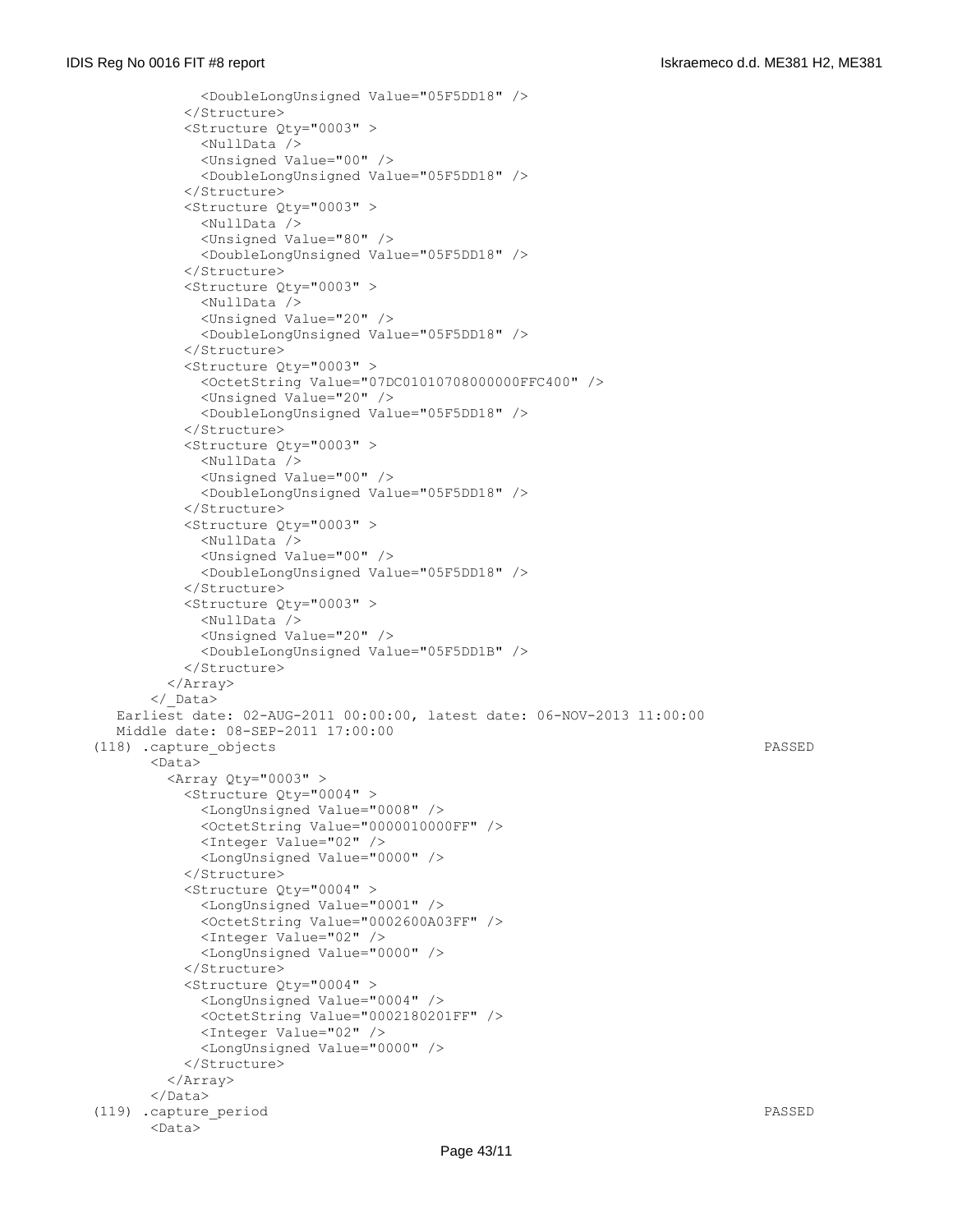```
 <DoubleLongUnsigned Value="00000E10" />
       \langleData>
 (120) .entries_in_use PASSED
       <Data>
          <DoubleLongUnsigned Value="00000041" />
        </Data>
 Mngmt Get M-Bus Master Load profile for channel 3 0-3:24.3.0.255 (@1769)
(121) .buffer PASSED
   entries_in_use: 65
       \langleData>
          <DoubleLongUnsigned Value="00000041" />
        </Data>
    capture_objects:
       <Data>
         \langleArray Qty="0003" >
           <Structure Qty="0004" >
             <LongUnsigned Value="0008" />
             <OctetString Value="0000010000FF" />
             <Integer Value="02" />
              <LongUnsigned Value="0000" />
           </Structure>
           <Structure Qty="0004" >
             <LongUnsigned Value="0001" />
              <OctetString Value="0003600A03FF" />
             <Integer Value="02" />
              <LongUnsigned Value="0000" />
            </Structure>
           <Structure Qty="0004" >
             <LongUnsigned Value="0004" />
             <OctetString Value="0003180201FF" />
             <Integer Value="02" />
             <LongUnsigned Value="0000" />
           </Structure>
          </Array>
        </Data>
   Buffer has 65 elements:
        <_Data>
         \langleArray Qty="0041" >
           <Structure Qty="0003" >
              <OctetString Value="07DB08020201000000FF8880" />
            <Unsigned Value="08" />
             <DoubleLongUnsigned Value="00000000" />
           </Structure>
            <Structure Qty="0003" >
              <OctetString Value="07DB08020200000000FF8880" />
              <Unsigned Value="08" />
              <DoubleLongUnsigned Value="00000000" />
            </Structure>
            <Structure Qty="0003" >
             <NullData />
             <Unsigned Value="28" />
              <DoubleLongUnsigned Value="00000000" />
           </Structure>
           <Structure Qty="0003" >
              <OctetString Value="07DB08040400000000FF8880" />
              <Unsigned Value="28" />
              <DoubleLongUnsigned Value="00000000" />
           </Structure>
            <Structure Qty="0003" >
             <NullData />
             <Unsigned Value="28" />
             <DoubleLongUnsigned Value="00000000" />
            </Structure>
            <Structure Qty="0003" >
              <OctetString Value="07DB08050500000000FF8880" />
```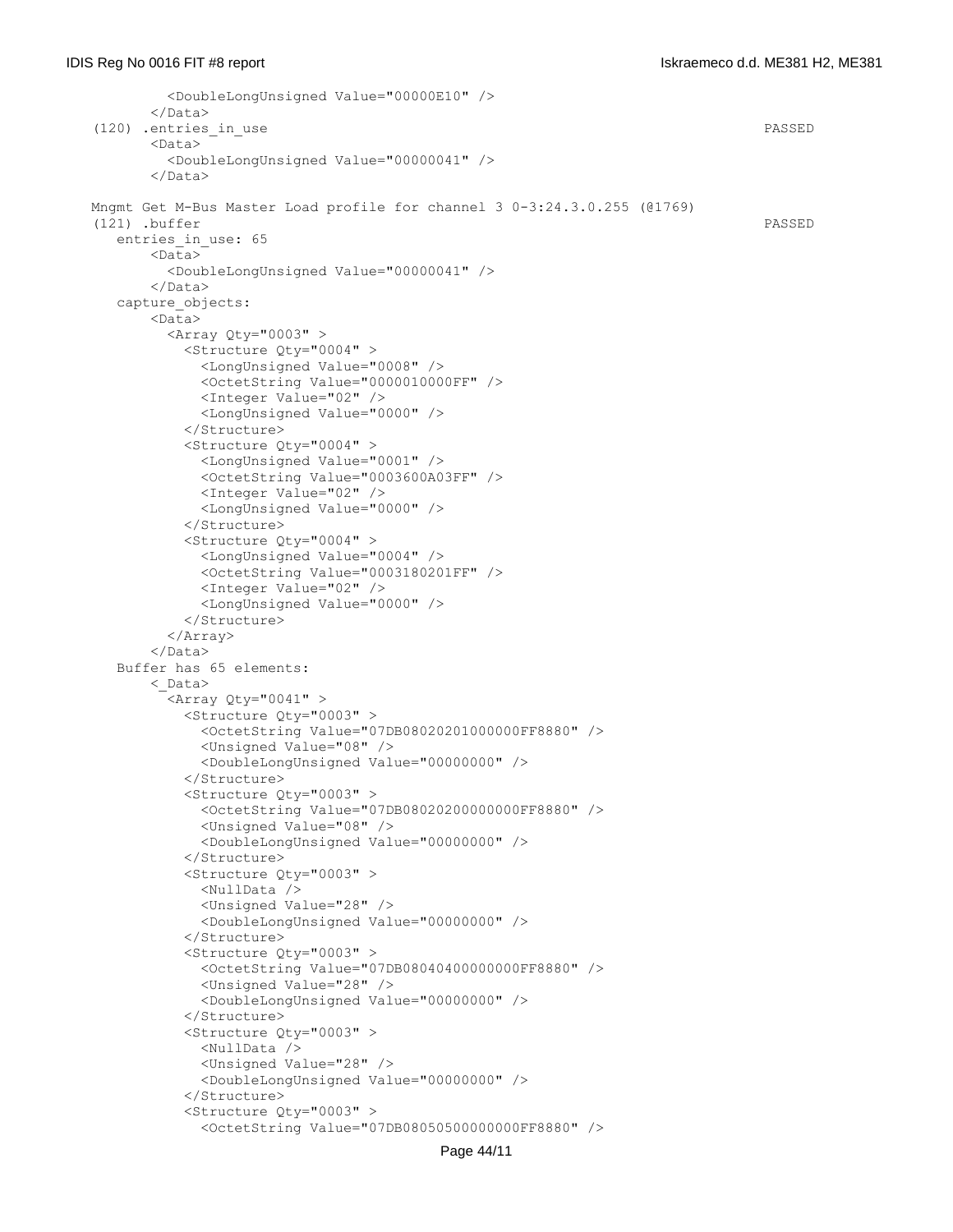```
 <Unsigned Value="28" />
   <DoubleLongUnsigned Value="00000000" />
 </Structure>
 <Structure Qty="0003" >
   <NullData />
   <Unsigned Value="28" />
   <DoubleLongUnsigned Value="00000000" />
 </Structure>
 <Structure Qty="0003" >
   <OctetString Value="07DB08070700000000FF8880" />
   <Unsigned Value="28" />
   <DoubleLongUnsigned Value="00000000" />
 </Structure>
 <Structure Qty="0003" >
   <NullData />
  <Unsigned Value="28" />
   <DoubleLongUnsigned Value="00000000" />
 </Structure>
 <Structure Qty="0003" >
   <OctetString Value="07DB08090200000000FF8880" />
   <Unsigned Value="28" />
   <DoubleLongUnsigned Value="00000000" />
 </Structure>
 <Structure Qty="0003" >
   <NullData />
   <Unsigned Value="28" />
   <DoubleLongUnsigned Value="00000000" />
 </Structure>
 <Structure Qty="0003" >
   <OctetString Value="07DB080A0300000000FF8880" />
   <Unsigned Value="28" />
   <DoubleLongUnsigned Value="00000000" />
 </Structure>
 <Structure Qty="0003" >
  <NullData />
   <Unsigned Value="28" />
   <DoubleLongUnsigned Value="00000000" />
 </Structure>
 <Structure Qty="0003" >
   <OctetString Value="07DB09020500000000FF8880" />
   <Unsigned Value="28" />
  <DoubleLongUnsigned Value="00000000" />
 </Structure>
 <Structure Qty="0003" >
   <NullData />
  <Unsigned Value="88" />
   <DoubleLongUnsigned Value="00000000" />
 </Structure>
 <Structure Qty="0003" >
   <OctetString Value="07DB09030615000000FF8880" />
   <Unsigned Value="88" />
   <DoubleLongUnsigned Value="00000000" />
 </Structure>
 <Structure Qty="0003" >
   <NullData />
   <Unsigned Value="08" />
   <DoubleLongUnsigned Value="00000000" />
 </Structure>
 <Structure Qty="0003" >
   <NullData />
   <Unsigned Value="28" />
   <DoubleLongUnsigned Value="00000000" />
 </Structure>
 <Structure Qty="0003" >
   <OctetString Value="07DB09030616000000FF8880" />
   <Unsigned Value="28" />
```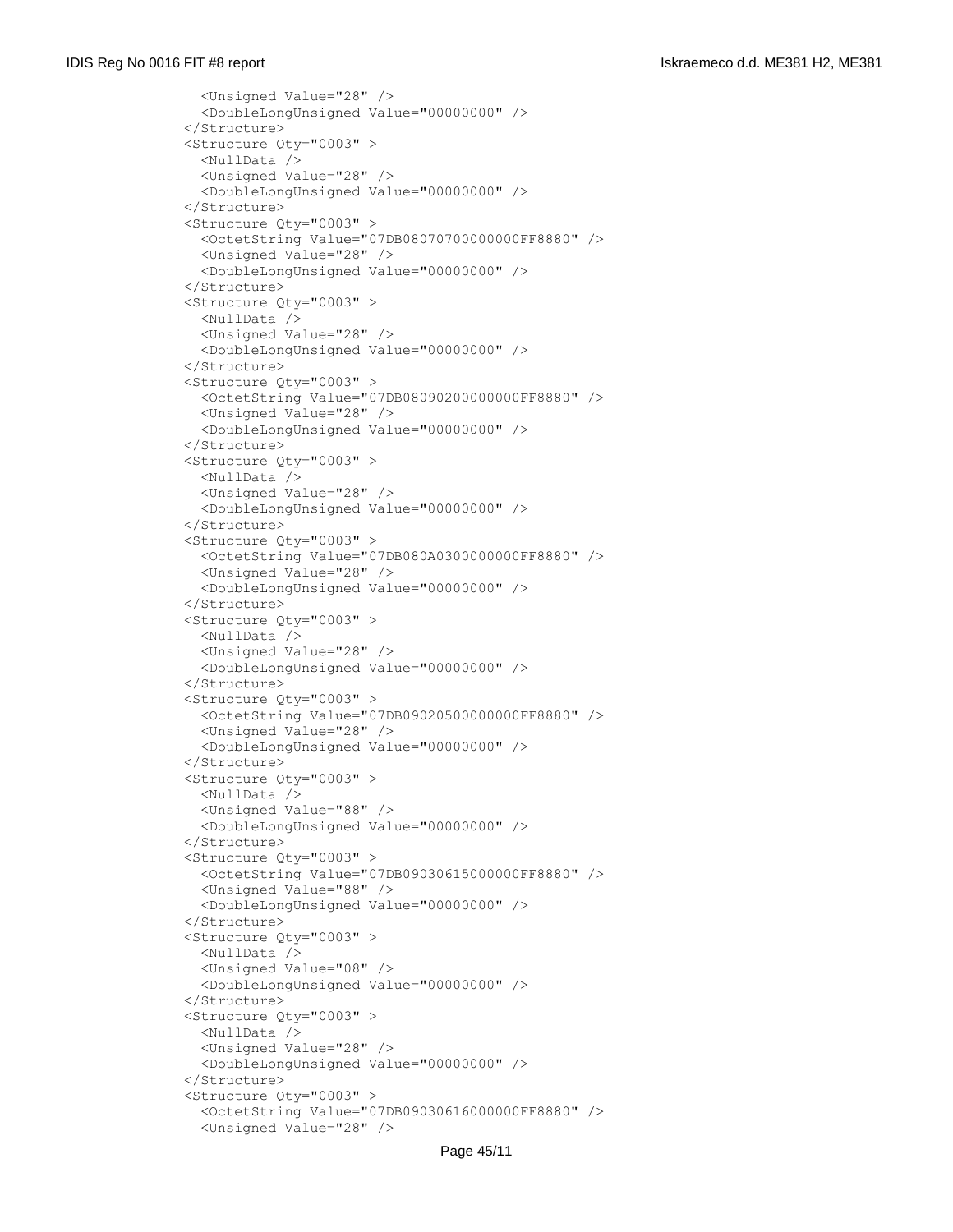```
 <DoubleLongUnsigned Value="00000000" />
 </Structure>
 <Structure Qty="0003" >
  <NullData />
  <Unsigned Value="28" />
   <DoubleLongUnsigned Value="00000000" />
 </Structure>
 <Structure Qty="0003" >
   <OctetString Value="07DB09030600000000FF8880" />
   <Unsigned Value="08" />
   <DoubleLongUnsigned Value="00000000" />
 </Structure>
 <Structure Qty="0003" >
   <NullData />
   <Unsigned Value="28" />
  <DoubleLongUnsigned Value="00000000" />
 </Structure>
 <Structure Qty="0003" >
   <OctetString Value="07DB09030604000000FF8880" />
   <Unsigned Value="08" />
   <DoubleLongUnsigned Value="00000000" />
 </Structure>
 <Structure Qty="0003" >
   <NullData />
   <Unsigned Value="28" />
   <DoubleLongUnsigned Value="00000000" />
 </Structure>
 <Structure Qty="0003" >
   <OctetString Value="07DB09030608000000FF8880" />
   <Unsigned Value="08" />
   <DoubleLongUnsigned Value="00000000" />
 </Structure>
 <Structure Qty="0003" >
   <NullData />
   <Unsigned Value="28" />
   <DoubleLongUnsigned Value="00000000" />
 </Structure>
 <Structure Qty="0003" >
   <OctetString Value="07DB0903060C000000FF8880" />
   <Unsigned Value="08" />
   <DoubleLongUnsigned Value="00000000" />
 </Structure>
 <Structure Qty="0003" >
   <NullData />
   <Unsigned Value="28" />
   <DoubleLongUnsigned Value="00000000" />
 </Structure>
 <Structure Qty="0003" >
   <OctetString Value="07DB09030617000000FF8880" />
   <Unsigned Value="28" />
   <DoubleLongUnsigned Value="00000000" />
 </Structure>
 <Structure Qty="0003" >
   <OctetString Value="07DD0B01050C000000FFC400" />
   <Unsigned Value="00" />
   <DoubleLongUnsigned Value="00000000" />
 </Structure>
 <Structure Qty="0003" >
   <NullData />
   <Unsigned Value="20" />
   <DoubleLongUnsigned Value="00000000" />
 </Structure>
 <Structure Qty="0003" >
   <OctetString Value="07DB09030617000000FF8880" />
   <Unsigned Value="28" />
   <DoubleLongUnsigned Value="00000000" />
```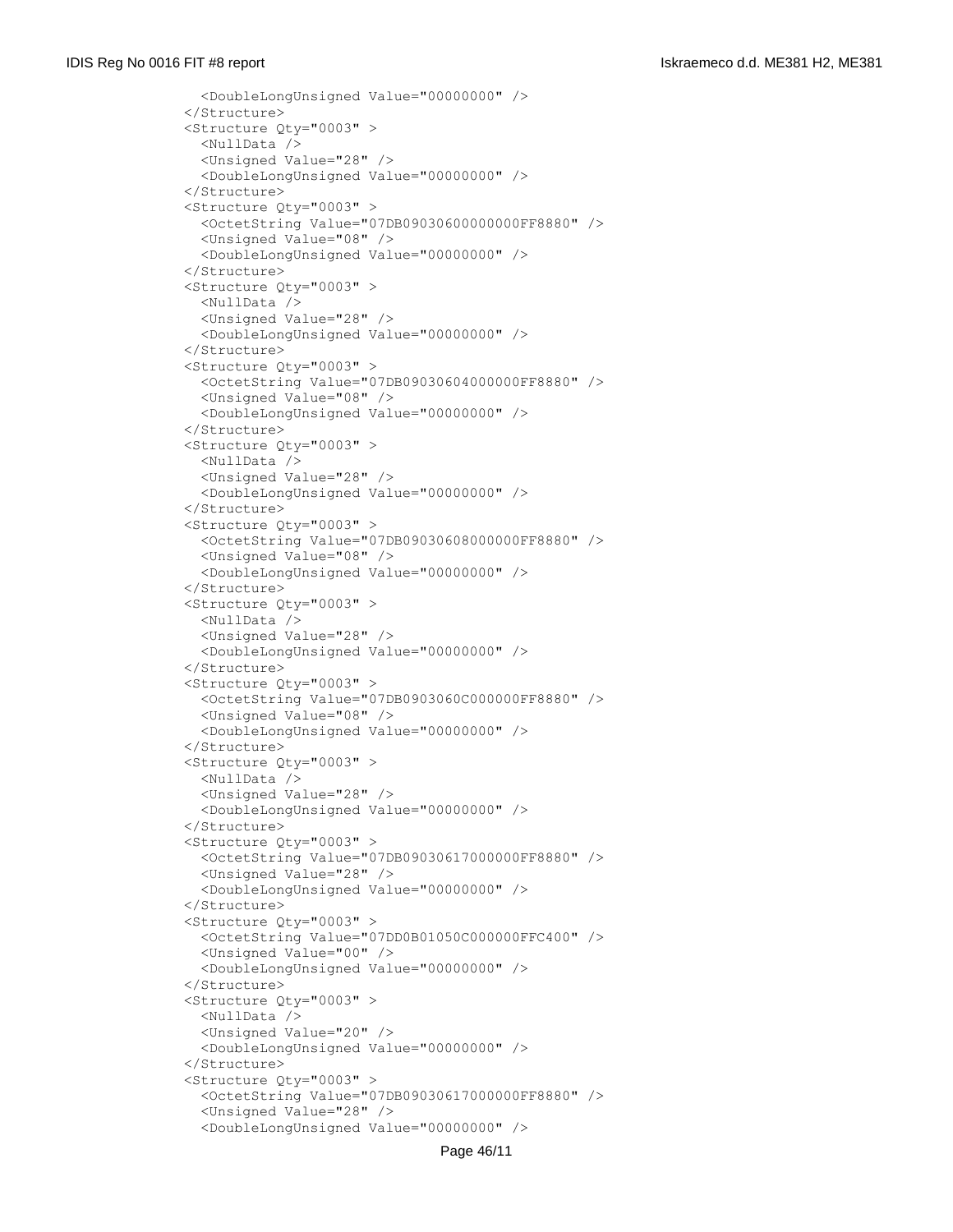```
 </Structure>
 <Structure Qty="0003" >
   <NullData />
   <Unsigned Value="08" />
   <DoubleLongUnsigned Value="00000000" />
 </Structure>
 <Structure Qty="0003" >
  <NullData />
   <Unsigned Value="08" />
   <DoubleLongUnsigned Value="00000000" />
 </Structure>
 <Structure Qty="0003" >
   <NullData />
   <Unsigned Value="08" />
   <DoubleLongUnsigned Value="00000000" />
 </Structure>
 <Structure Qty="0003" >
   <NullData />
   <Unsigned Value="08" />
   <DoubleLongUnsigned Value="00000000" />
 </Structure>
 <Structure Qty="0003" >
   <NullData />
   <Unsigned Value="08" />
   <DoubleLongUnsigned Value="00000000" />
 </Structure>
 <Structure Qty="0003" >
   <NullData />
   <Unsigned Value="08" />
   <DoubleLongUnsigned Value="00000000" />
 </Structure>
 <Structure Qty="0003" >
  <NullData />
   <Unsigned Value="08" />
   <DoubleLongUnsigned Value="00000000" />
 </Structure>
 <Structure Qty="0003" >
   <NullData />
   <Unsigned Value="08" />
   <DoubleLongUnsigned Value="00000000" />
 </Structure>
 <Structure Qty="0003" >
   <NullData />
   <Unsigned Value="08" />
   <DoubleLongUnsigned Value="00000000" />
 </Structure>
 <Structure Qty="0003" >
   <NullData />
   <Unsigned Value="08" />
   <DoubleLongUnsigned Value="00000000" />
 </Structure>
 <Structure Qty="0003" >
   <NullData />
   <Unsigned Value="08" />
   <DoubleLongUnsigned Value="00000000" />
 </Structure>
 <Structure Qty="0003" >
   <NullData />
   <Unsigned Value="08" />
   <DoubleLongUnsigned Value="00000000" />
 </Structure>
 <Structure Qty="0003" >
   <NullData />
   <Unsigned Value="08" />
   <DoubleLongUnsigned Value="00000000" />
 </Structure>
```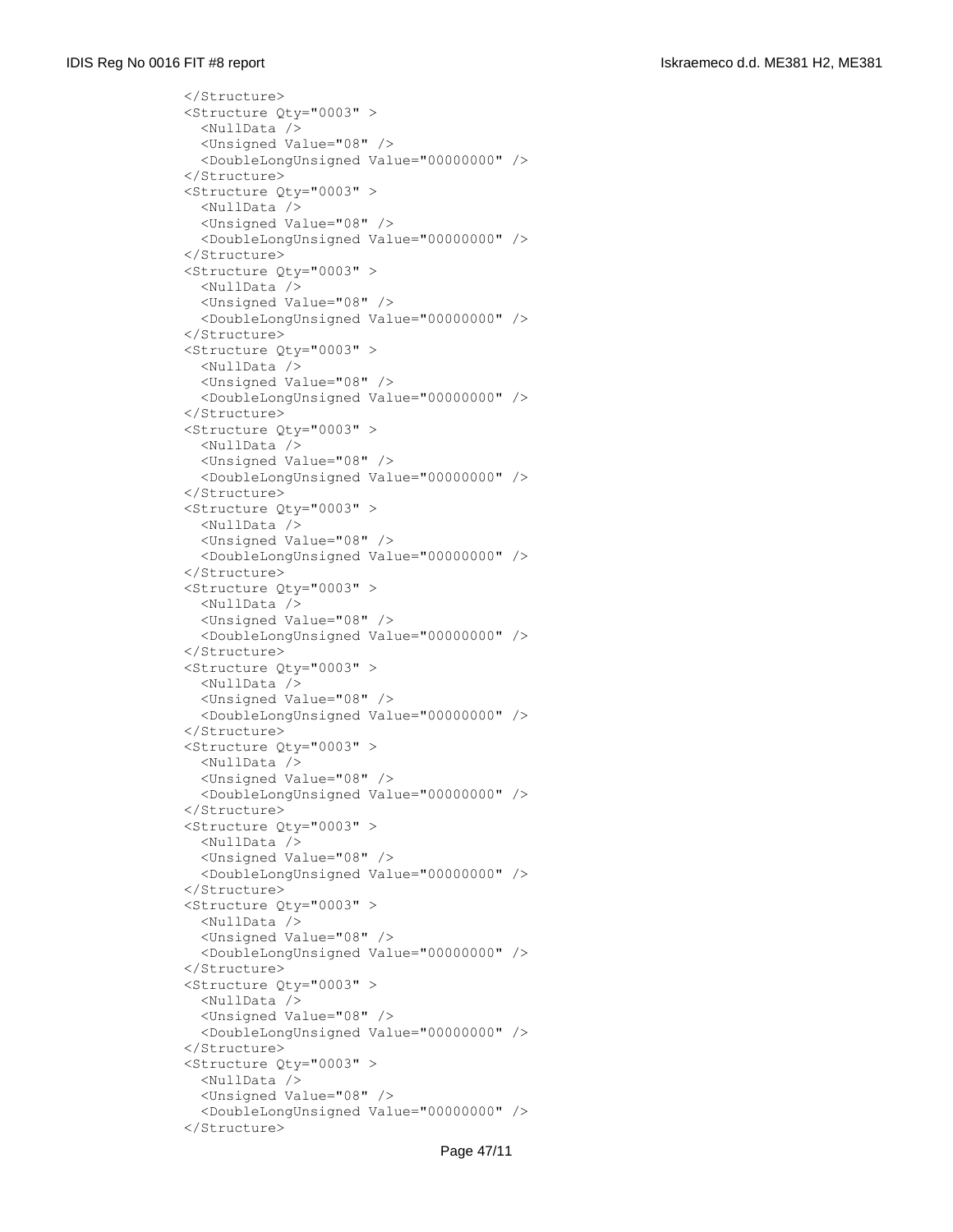```
 <Structure Qty="0003" >
  <NullData />
   <Unsigned Value="08" />
   <DoubleLongUnsigned Value="00000000" />
 </Structure>
 <Structure Qty="0003" >
   <NullData />
   <Unsigned Value="08" />
   <DoubleLongUnsigned Value="00000000" />
 </Structure>
 <Structure Qty="0003" >
   <NullData />
   <Unsigned Value="08" />
   <DoubleLongUnsigned Value="00000000" />
 </Structure>
 <Structure Qty="0003" >
   <NullData />
   <Unsigned Value="08" />
   <DoubleLongUnsigned Value="00000000" />
 </Structure>
 <Structure Qty="0003" >
  <NullData />
   <Unsigned Value="08" />
   <DoubleLongUnsigned Value="00000000" />
 </Structure>
 <Structure Qty="0003" >
   <NullData />
   <Unsigned Value="08" />
   <DoubleLongUnsigned Value="00000000" />
 </Structure>
 <Structure Qty="0003" >
  <NullData />
   <Unsigned Value="08" />
   <DoubleLongUnsigned Value="00000000" />
 </Structure>
 <Structure Qty="0003" >
  <NullData />
  <Unsigned Value="88" />
   <DoubleLongUnsigned Value="00000000" />
 </Structure>
 <Structure Qty="0003" >
   <OctetString Value="07DB09080411000000FF8880" />
   <Unsigned Value="A8" />
   <DoubleLongUnsigned Value="05F5DD1C" />
 </Structure>
 <Structure Qty="0003" >
   <OctetString Value="07DD0B06030B000000FFC400" />
   <Unsigned Value="A0" />
   <DoubleLongUnsigned Value="05F5DD1C" />
 </Structure>
 <Structure Qty="0003" >
   <OctetString Value="07DC01010708000000FFC400" />
   <Unsigned Value="20" />
   <DoubleLongUnsigned Value="05F5DD1C" />
 </Structure>
 <Structure Qty="0003" >
   <NullData />
   <Unsigned Value="00" />
   <DoubleLongUnsigned Value="05F5DD1C" />
 </Structure>
 <Structure Qty="0003" >
  <NullData />
  <Unsigned Value="00" />
   <DoubleLongUnsigned Value="05F5DD1C" />
 </Structure>
 <Structure Qty="0003" >
```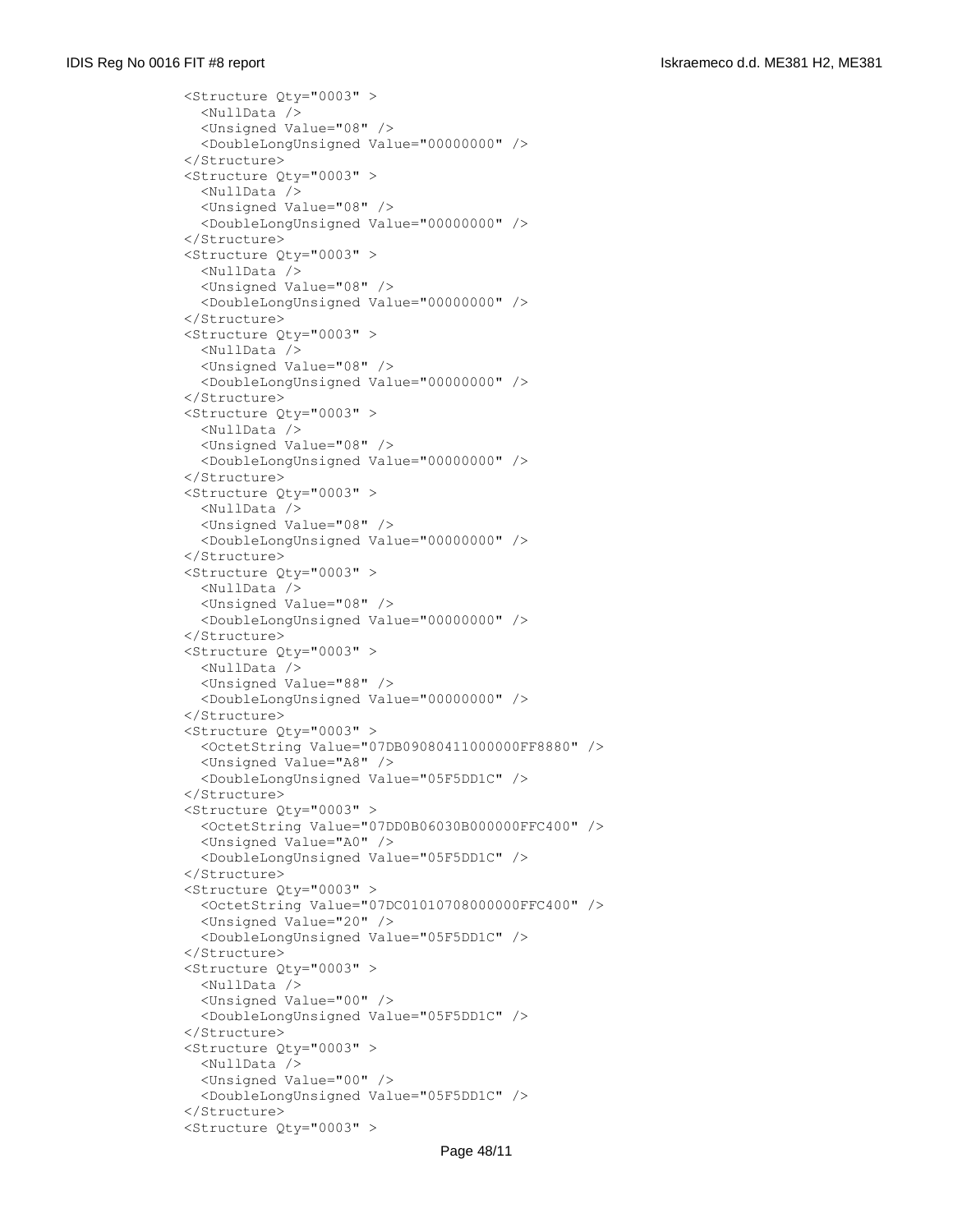```
 <NullData />
             <Unsigned Value="00" />
             <DoubleLongUnsigned Value="05F5DD1C" />
           </Structure>
           <Structure Qty="0003" >
            <NullData />
            <Unsigned Value="80" />
             <DoubleLongUnsigned Value="05F5DD1C" />
           </Structure>
           <Structure Qty="0003" >
             <NullData />
             <Unsigned Value="20" />
             <DoubleLongUnsigned Value="05F5DD1C" />
           </Structure>
           <Structure Qty="0003" >
             <OctetString Value="07DC01010708000000FFC400" />
            <Unsigned Value="20" />
            <DoubleLongUnsigned Value="05F5DD1C" />
           </Structure>
           <Structure Qty="0003" >
             <NullData />
             <Unsigned Value="00" />
             <DoubleLongUnsigned Value="05F5DD1C" />
           </Structure>
           <Structure Qty="0003" >
             <NullData />
             <Unsigned Value="00" />
             <DoubleLongUnsigned Value="05F5DD1C" />
           </Structure>
           <Structure Qty="0003" >
            <NullData />
            <Unsigned Value="20" />
             <DoubleLongUnsigned Value="05F5DD21" />
           </Structure>
         </Array>
       </_Data>
   Earliest date: 02-AUG-2011 00:00:00, latest date: 06-NOV-2013 11:00:00
   Middle date: 08-SEP-2011 17:00:00
 (122) .capture_objects PASSED
       <Data>
         <Array Qty="0003" >
           <Structure Qty="0004" >
             <LongUnsigned Value="0008" />
             <OctetString Value="0000010000FF" />
            <Integer Value="02" />
            <LongUnsigned Value="0000" />
           </Structure>
           <Structure Qty="0004" >
            <LongUnsigned Value="0001" />
             <OctetString Value="0003600A03FF" />
            <Integer Value="02" />
             <LongUnsigned Value="0000" />
           </Structure>
           <Structure Qty="0004" >
            <LongUnsigned Value="0004" />
             <OctetString Value="0003180201FF" />
             <Integer Value="02" />
             <LongUnsigned Value="0000" />
           </Structure>
         </Array>
       </Data>
 (123) .capture_period PASSED
      <Data>
         <DoubleLongUnsigned Value="00000E10" />
       </Data>
 (124) .entries_in_use PASSED
```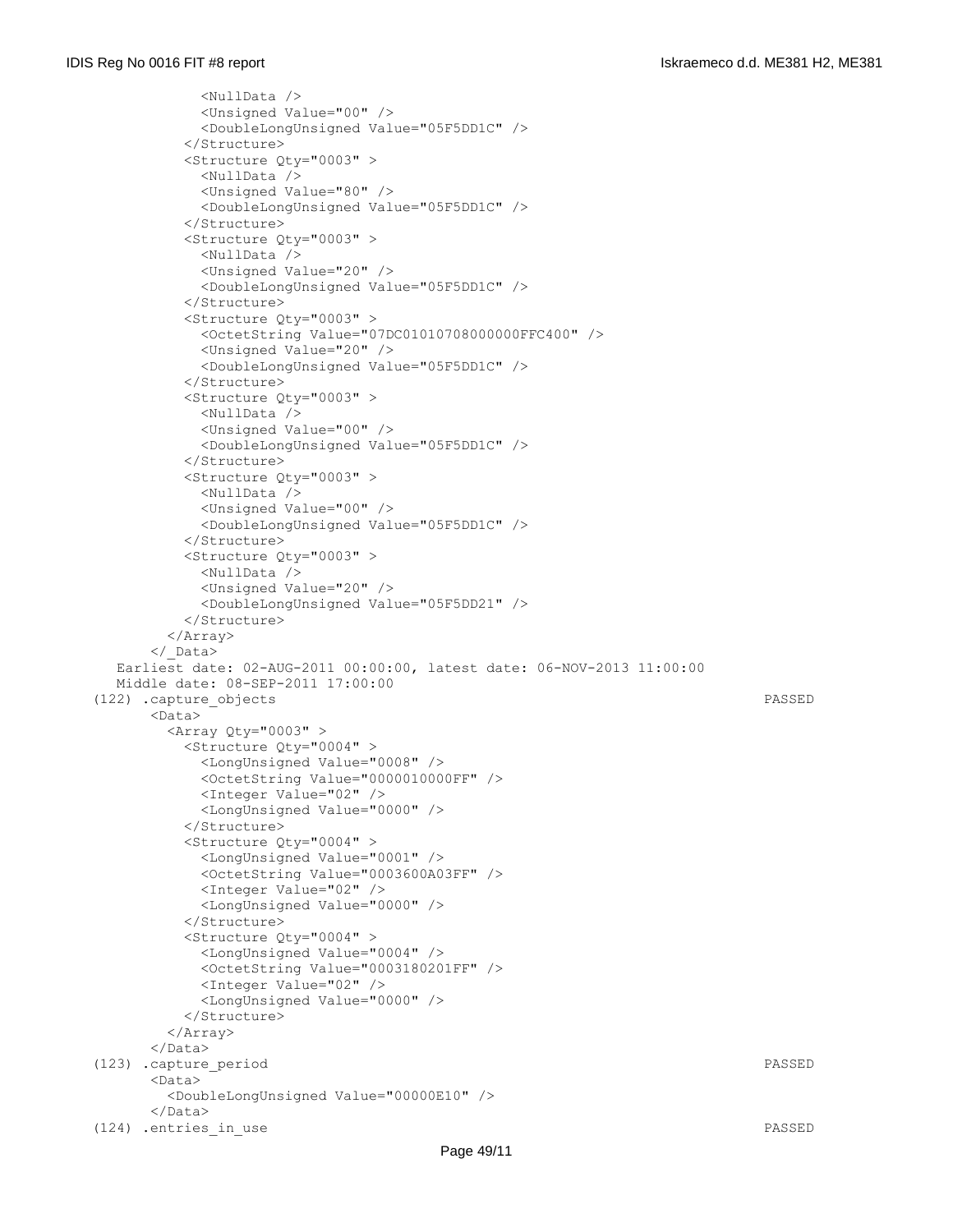```
 <Data>
          <DoubleLongUnsigned Value="00000041" />
        </Data>
 Mngmt Get M-Bus Master Load profile for channel 4 0-4:24.3.0.255 (@1780)
 (125) .buffer PASSED
   entries in use: 65
       <Data>
         <DoubleLongUnsigned Value="00000041" />
        </Data>
    capture_objects:
        <Data>
          <Array Qty="0003" >
            <Structure Qty="0004" >
              <LongUnsigned Value="0008" />
             <OctetString Value="0000010000FF" />
              <Integer Value="02" />
              <LongUnsigned Value="0000" />
            </Structure>
            <Structure Qty="0004" >
              <LongUnsigned Value="0001" />
              <OctetString Value="0004600A03FF" />
              <Integer Value="02" />
              <LongUnsigned Value="0000" />
            </Structure>
            <Structure Qty="0004" >
              <LongUnsigned Value="0004" />
              <OctetString Value="0004180201FF" />
              <Integer Value="02" />
              <LongUnsigned Value="0000" />
            </Structure>
          </Array>
        </Data>
    Buffer has 65 elements:
        <_Data>
         \langleArray Qty="0041" >
            <Structure Qty="0003" >
              <OctetString Value="07DB08020201000000FF8880" />
              <Unsigned Value="08" />
              <DoubleLongUnsigned Value="00000000" />
            </Structure>
            <Structure Qty="0003" >
              <OctetString Value="07DB08020200000000FF8880" />
              <Unsigned Value="08" />
              <DoubleLongUnsigned Value="00000000" />
            </Structure>
            <Structure Qty="0003" >
              <NullData />
              <Unsigned Value="28" />
              <DoubleLongUnsigned Value="00000000" />
            </Structure>
            <Structure Qty="0003" >
              <OctetString Value="07DB08040400000000FF8880" />
              <Unsigned Value="28" />
              <DoubleLongUnsigned Value="00000000" />
            </Structure>
            <Structure Qty="0003" >
              <NullData />
              <Unsigned Value="28" />
              <DoubleLongUnsigned Value="00000000" />
            </Structure>
            <Structure Qty="0003" >
              <OctetString Value="07DB08050500000000FF8880" />
              <Unsigned Value="28" />
              <DoubleLongUnsigned Value="00000000" />
            </Structure>
```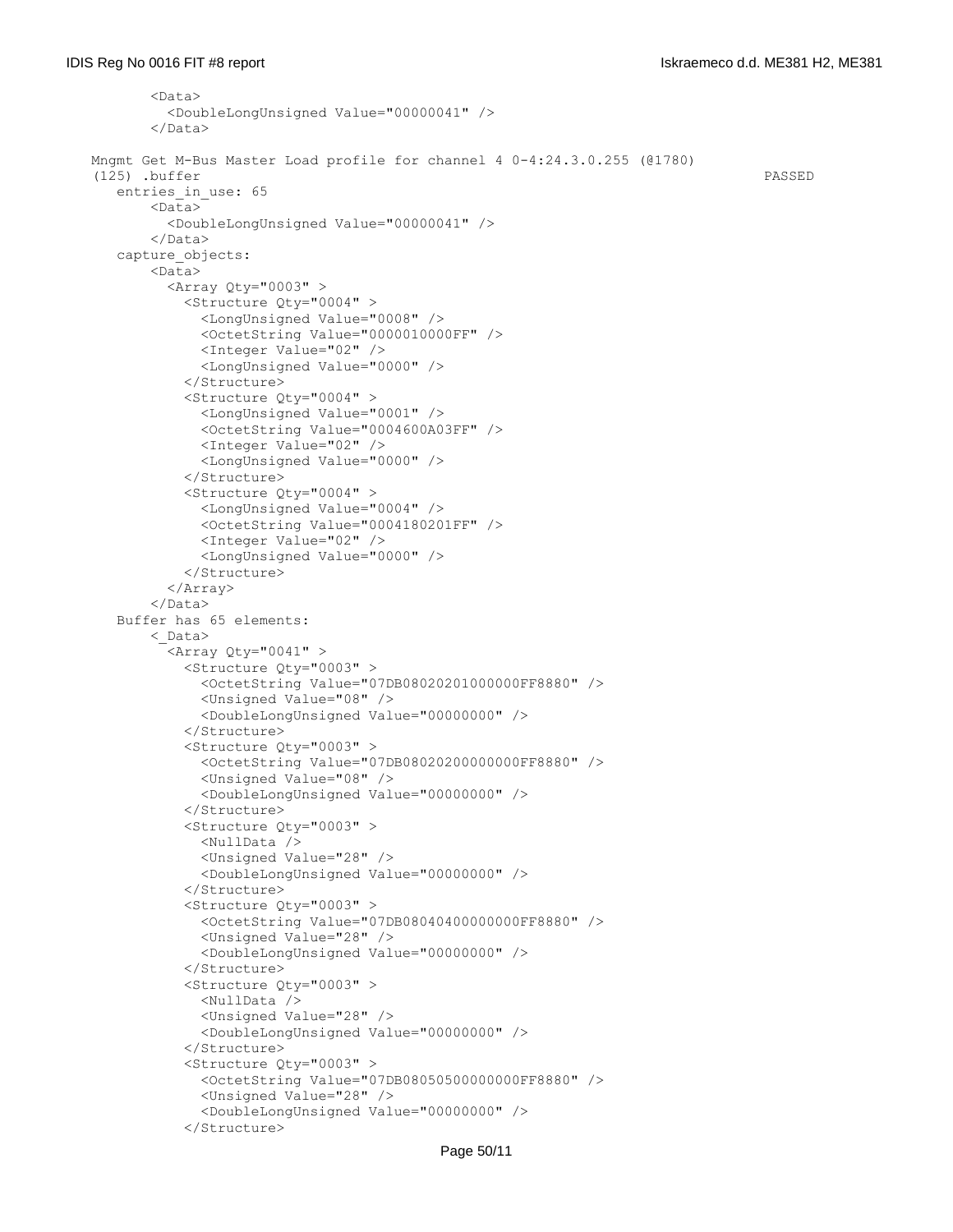```
 <Structure Qty="0003" >
  <NullData />
   <Unsigned Value="28" />
   <DoubleLongUnsigned Value="00000000" />
 </Structure>
 <Structure Qty="0003" >
   <OctetString Value="07DB08070700000000FF8880" />
   <Unsigned Value="28" />
   <DoubleLongUnsigned Value="00000000" />
 </Structure>
 <Structure Qty="0003" >
   <NullData />
   <Unsigned Value="28" />
   <DoubleLongUnsigned Value="00000000" />
 </Structure>
 <Structure Qty="0003" >
   <OctetString Value="07DB08090200000000FF8880" />
   <Unsigned Value="28" />
   <DoubleLongUnsigned Value="00000000" />
 </Structure>
 <Structure Qty="0003" >
  <NullData />
   <Unsigned Value="28" />
   <DoubleLongUnsigned Value="00000000" />
 </Structure>
 <Structure Qty="0003" >
   <OctetString Value="07DB080A0300000000FF8880" />
   <Unsigned Value="28" />
   <DoubleLongUnsigned Value="00000000" />
 </Structure>
 <Structure Qty="0003" >
   <NullData />
   <Unsigned Value="28" />
   <DoubleLongUnsigned Value="00000000" />
 </Structure>
 <Structure Qty="0003" >
   <OctetString Value="07DB09020500000000FF8880" />
   <Unsigned Value="28" />
   <DoubleLongUnsigned Value="00000000" />
 </Structure>
 <Structure Qty="0003" >
   <NullData />
   <Unsigned Value="88" />
   <DoubleLongUnsigned Value="00000000" />
 </Structure>
 <Structure Qty="0003" >
   <OctetString Value="07DB09030615000000FF8880" />
   <Unsigned Value="88" />
   <DoubleLongUnsigned Value="00000000" />
 </Structure>
 <Structure Qty="0003" >
   <NullData />
   <Unsigned Value="08" />
   <DoubleLongUnsigned Value="00000000" />
 </Structure>
 <Structure Qty="0003" >
   <NullData />
   <Unsigned Value="28" />
   <DoubleLongUnsigned Value="00000000" />
 </Structure>
 <Structure Qty="0003" >
   <OctetString Value="07DB09030616000000FF8880" />
   <Unsigned Value="28" />
   <DoubleLongUnsigned Value="00000000" />
 </Structure>
 <Structure Qty="0003" >
```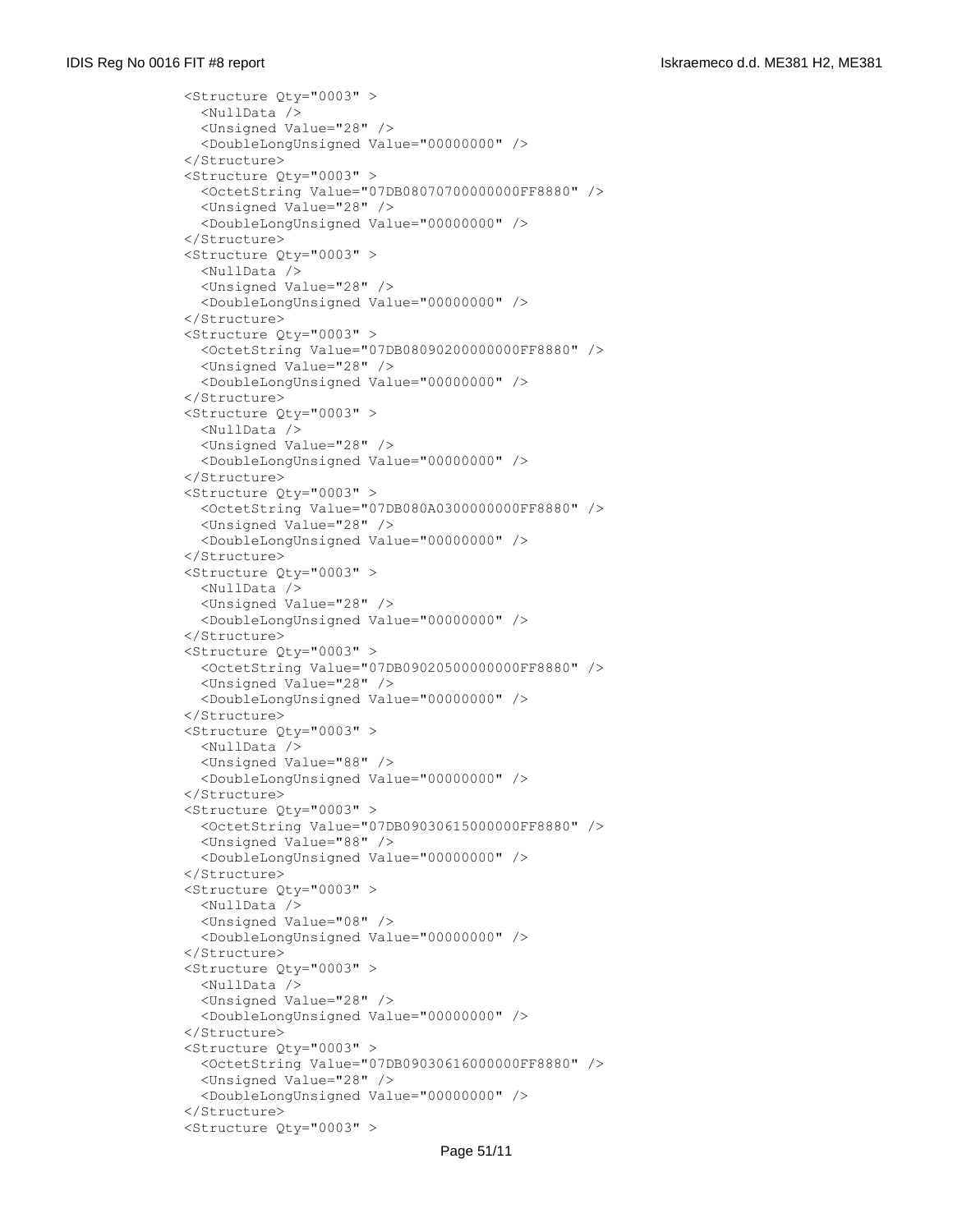```
 <NullData />
   <Unsigned Value="28" />
   <DoubleLongUnsigned Value="00000000" />
 </Structure>
 <Structure Qty="0003" >
   <OctetString Value="07DB09030600000000FF8880" />
   <Unsigned Value="08" />
   <DoubleLongUnsigned Value="00000000" />
 </Structure>
 <Structure Qty="0003" >
   <NullData />
   <Unsigned Value="28" />
   <DoubleLongUnsigned Value="00000000" />
 </Structure>
 <Structure Qty="0003" >
   <OctetString Value="07DB09030604000000FF8880" />
   <Unsigned Value="08" />
   <DoubleLongUnsigned Value="00000000" />
 </Structure>
 <Structure Qty="0003" >
   <NullData />
   <Unsigned Value="28" />
   <DoubleLongUnsigned Value="00000000" />
 </Structure>
 <Structure Qty="0003" >
   <OctetString Value="07DB09030608000000FF8880" />
   <Unsigned Value="08" />
   <DoubleLongUnsigned Value="00000000" />
 </Structure>
 <Structure Qty="0003" >
  <NullData />
   <Unsigned Value="28" />
   <DoubleLongUnsigned Value="00000000" />
 </Structure>
 <Structure Qty="0003" >
   <OctetString Value="07DB0903060C000000FF8880" />
   <Unsigned Value="08" />
   <DoubleLongUnsigned Value="00000000" />
 </Structure>
 <Structure Qty="0003" >
   <NullData />
  <Unsigned Value="28" />
   <DoubleLongUnsigned Value="00000000" />
 </Structure>
 <Structure Qty="0003" >
   <OctetString Value="07DB09030617000000FF8880" />
   <Unsigned Value="28" />
   <DoubleLongUnsigned Value="00000000" />
 </Structure>
 <Structure Qty="0003" >
   <OctetString Value="07DD0B01050C000000FFC400" />
   <Unsigned Value="00" />
   <DoubleLongUnsigned Value="00000000" />
 </Structure>
 <Structure Qty="0003" >
   <NullData />
   <Unsigned Value="20" />
   <DoubleLongUnsigned Value="00000000" />
 </Structure>
 <Structure Qty="0003" >
   <OctetString Value="07DB09030617000000FF8880" />
   <Unsigned Value="28" />
   <DoubleLongUnsigned Value="00000000" />
 </Structure>
 <Structure Qty="0003" >
   <NullData />
```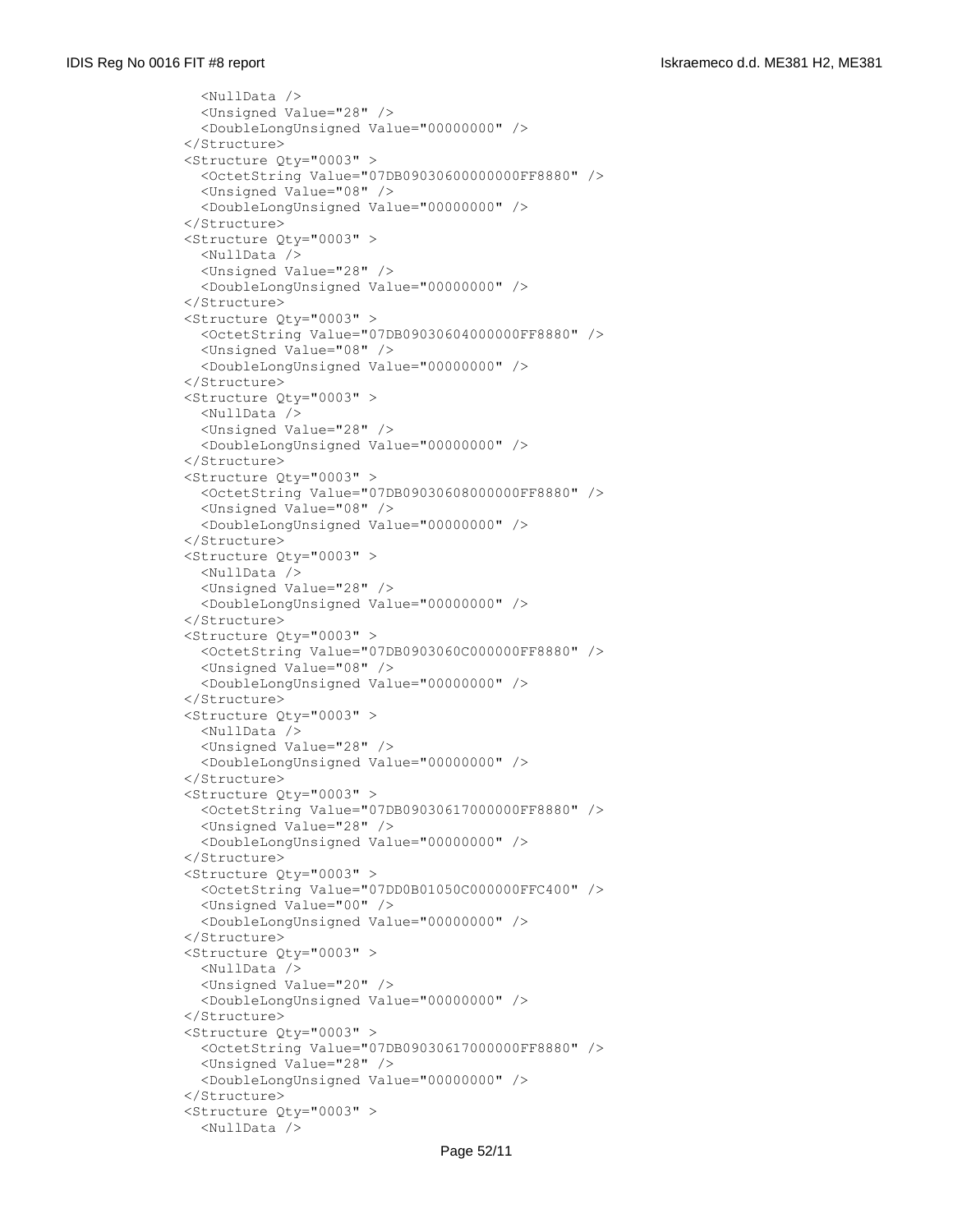```
 <Unsigned Value="08" />
   <DoubleLongUnsigned Value="00000000" />
 </Structure>
 <Structure Qty="0003" >
   <NullData />
   <Unsigned Value="08" />
   <DoubleLongUnsigned Value="00000000" />
 </Structure>
 <Structure Qty="0003" >
  <NullData />
   <Unsigned Value="08" />
   <DoubleLongUnsigned Value="00000000" />
 </Structure>
 <Structure Qty="0003" >
   <NullData />
  <Unsigned Value="08" />
   <DoubleLongUnsigned Value="00000000" />
 </Structure>
 <Structure Qty="0003" >
   <NullData />
   <Unsigned Value="08" />
   <DoubleLongUnsigned Value="00000000" />
 </Structure>
 <Structure Qty="0003" >
   <NullData />
   <Unsigned Value="08" />
   <DoubleLongUnsigned Value="00000000" />
 </Structure>
 <Structure Qty="0003" >
   <NullData />
   <Unsigned Value="08" />
   <DoubleLongUnsigned Value="00000000" />
 </Structure>
 <Structure Qty="0003" >
  <NullData />
   <Unsigned Value="08" />
   <DoubleLongUnsigned Value="00000000" />
 </Structure>
 <Structure Qty="0003" >
   <NullData />
   <Unsigned Value="08" />
  <DoubleLongUnsigned Value="00000000" />
 </Structure>
 <Structure Qty="0003" >
   <NullData />
  <Unsigned Value="08" />
   <DoubleLongUnsigned Value="00000000" />
 </Structure>
 <Structure Qty="0003" >
   <NullData />
   <Unsigned Value="08" />
   <DoubleLongUnsigned Value="00000000" />
 </Structure>
 <Structure Qty="0003" >
   <NullData />
   <Unsigned Value="08" />
   <DoubleLongUnsigned Value="00000000" />
 </Structure>
 <Structure Qty="0003" >
   <NullData />
   <Unsigned Value="08" />
   <DoubleLongUnsigned Value="00000000" />
 </Structure>
 <Structure Qty="0003" >
   <NullData />
   <Unsigned Value="08" />
```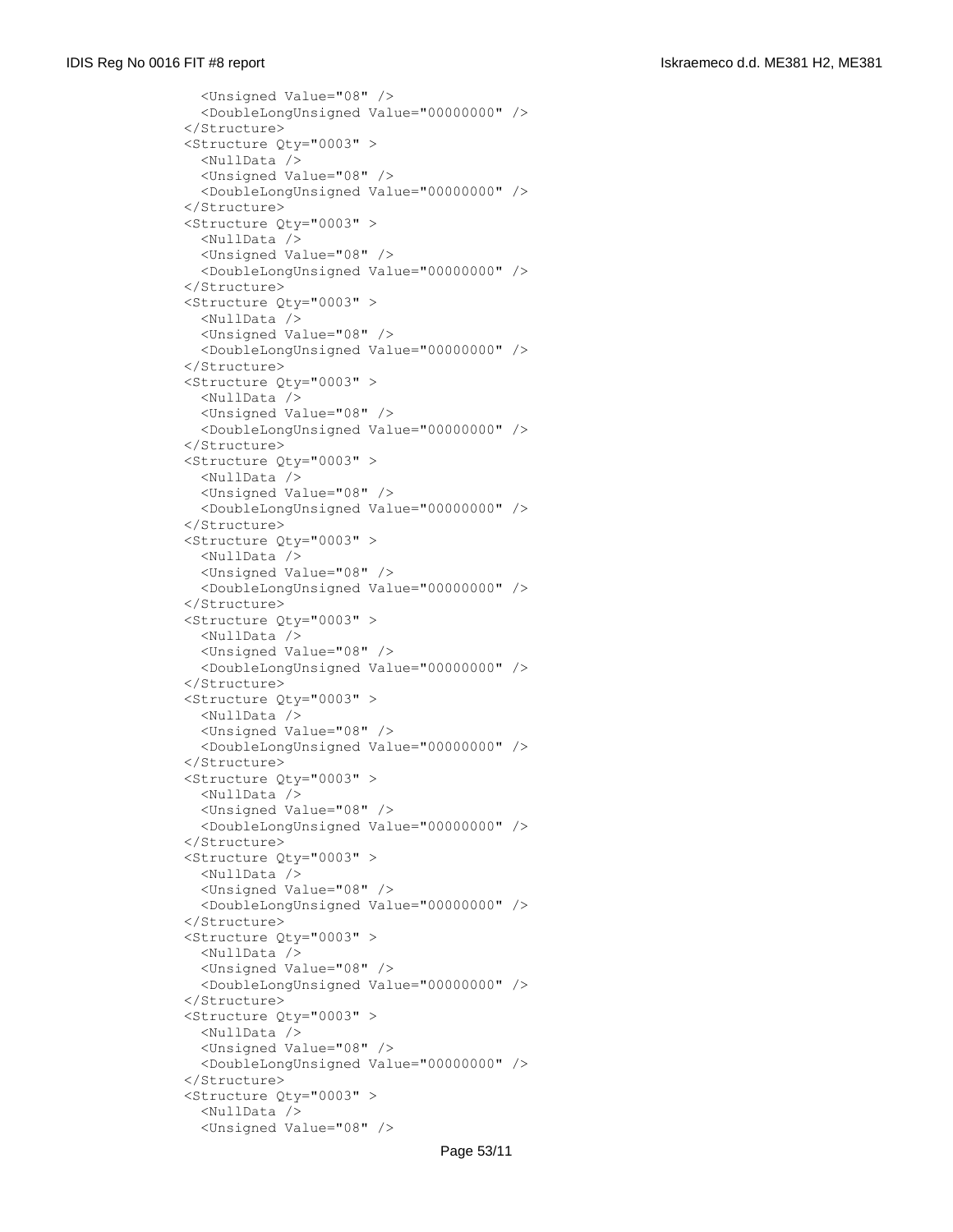```
 <DoubleLongUnsigned Value="00000000" />
 </Structure>
 <Structure Qty="0003" >
  <NullData />
  <Unsigned Value="08" />
   <DoubleLongUnsigned Value="00000000" />
 </Structure>
 <Structure Qty="0003" >
   <NullData />
   <Unsigned Value="08" />
   <DoubleLongUnsigned Value="00000000" />
 </Structure>
 <Structure Qty="0003" >
   <NullData />
   <Unsigned Value="08" />
   <DoubleLongUnsigned Value="00000000" />
 </Structure>
 <Structure Qty="0003" >
   <NullData />
   <Unsigned Value="08" />
   <DoubleLongUnsigned Value="00000000" />
 </Structure>
 <Structure Qty="0003" >
   <NullData />
   <Unsigned Value="08" />
   <DoubleLongUnsigned Value="00000000" />
 </Structure>
 <Structure Qty="0003" >
   <NullData />
   <Unsigned Value="08" />
   <DoubleLongUnsigned Value="00000000" />
 </Structure>
 <Structure Qty="0003" >
   <NullData />
   <Unsigned Value="88" />
   <DoubleLongUnsigned Value="00000000" />
 </Structure>
 <Structure Qty="0003" >
   <OctetString Value="07DB09080411000000FF8880" />
   <Unsigned Value="A8" />
   <DoubleLongUnsigned Value="05F5DD24" />
 </Structure>
 <Structure Qty="0003" >
   <OctetString Value="07DD0B06030B000000FFC400" />
   <Unsigned Value="A0" />
   <DoubleLongUnsigned Value="05F5DD24" />
 </Structure>
 <Structure Qty="0003" >
   <OctetString Value="07DC01010708000000FFC400" />
   <Unsigned Value="20" />
   <DoubleLongUnsigned Value="05F5DD24" />
 </Structure>
 <Structure Qty="0003" >
  <NullData />
   <Unsigned Value="00" />
   <DoubleLongUnsigned Value="05F5DD24" />
 </Structure>
 <Structure Qty="0003" >
   <NullData />
   <Unsigned Value="00" />
   <DoubleLongUnsigned Value="05F5DD24" />
 </Structure>
 <Structure Qty="0003" >
   <NullData />
   <Unsigned Value="00" />
   <DoubleLongUnsigned Value="05F5DD24" />
```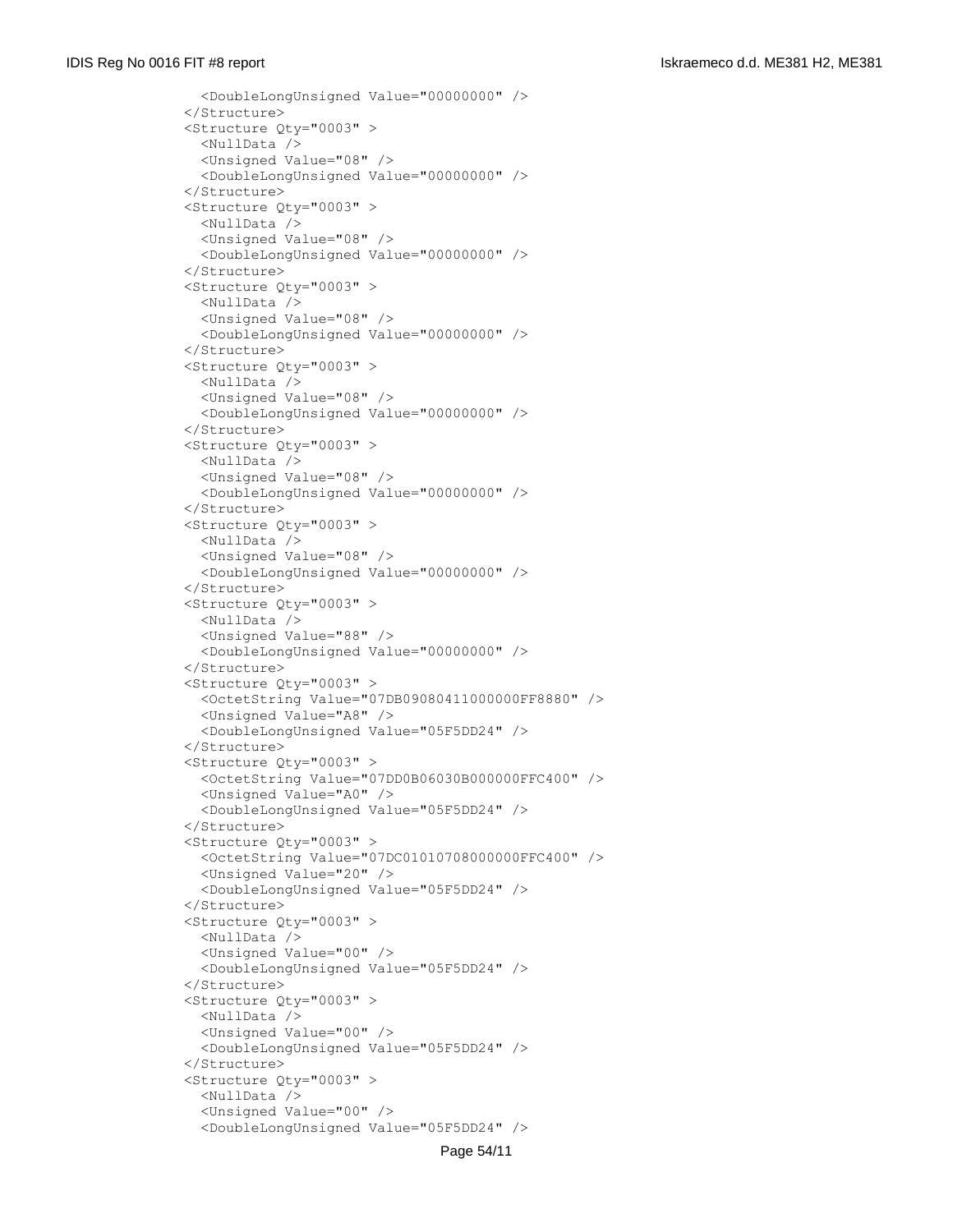```
 </Structure>
           <Structure Qty="0003" >
             <NullData />
             <Unsigned Value="80" />
             <DoubleLongUnsigned Value="05F5DD24" />
           </Structure>
           <Structure Qty="0003" >
             <NullData />
             <Unsigned Value="20" />
             <DoubleLongUnsigned Value="05F5DD24" />
           </Structure>
           <Structure Qty="0003" >
             <OctetString Value="07DC01010708000000FFC400" />
             <Unsigned Value="20" />
             <DoubleLongUnsigned Value="05F5DD24" />
           </Structure>
           <Structure Qty="0003" >
             <NullData />
             <Unsigned Value="00" />
             <DoubleLongUnsigned Value="05F5DD24" />
           </Structure>
           <Structure Qty="0003" >
             <NullData />
             <Unsigned Value="00" />
             <DoubleLongUnsigned Value="05F5DD24" />
           </Structure>
           <Structure Qty="0003" >
             <NullData />
             <Unsigned Value="20" />
             <DoubleLongUnsigned Value="05F5DD18" />
           </Structure>
         </Array>
       </_Data>
   Earliest date: 02-AUG-2011 00:00:00, latest date: 06-NOV-2013 11:00:00
   Middle date: 08-SEP-2011 17:00:00
 (126) .capture_objects PASSED
       <Data>
        \langleArray Qty="0003" >
           <Structure Qty="0004" >
             <LongUnsigned Value="0008" />
             <OctetString Value="0000010000FF" />
            <Integer Value="02" />
             <LongUnsigned Value="0000" />
           </Structure>
           <Structure Qty="0004" >
             <LongUnsigned Value="0001" />
             <OctetString Value="0004600A03FF" />
             <Integer Value="02" />
             <LongUnsigned Value="0000" />
           </Structure>
           <Structure Qty="0004" >
             <LongUnsigned Value="0004" />
             <OctetString Value="0004180201FF" />
             <Integer Value="02" />
             <LongUnsigned Value="0000" />
           </Structure>
         </Array>
      \langleData>
(127) .capture period PASSED
       <Data>
         <DoubleLongUnsigned Value="00000E10" />
       </Data>
(128) .entries in use PASSED
       <Data>
         <DoubleLongUnsigned Value="00000041" />
      \langleData>
```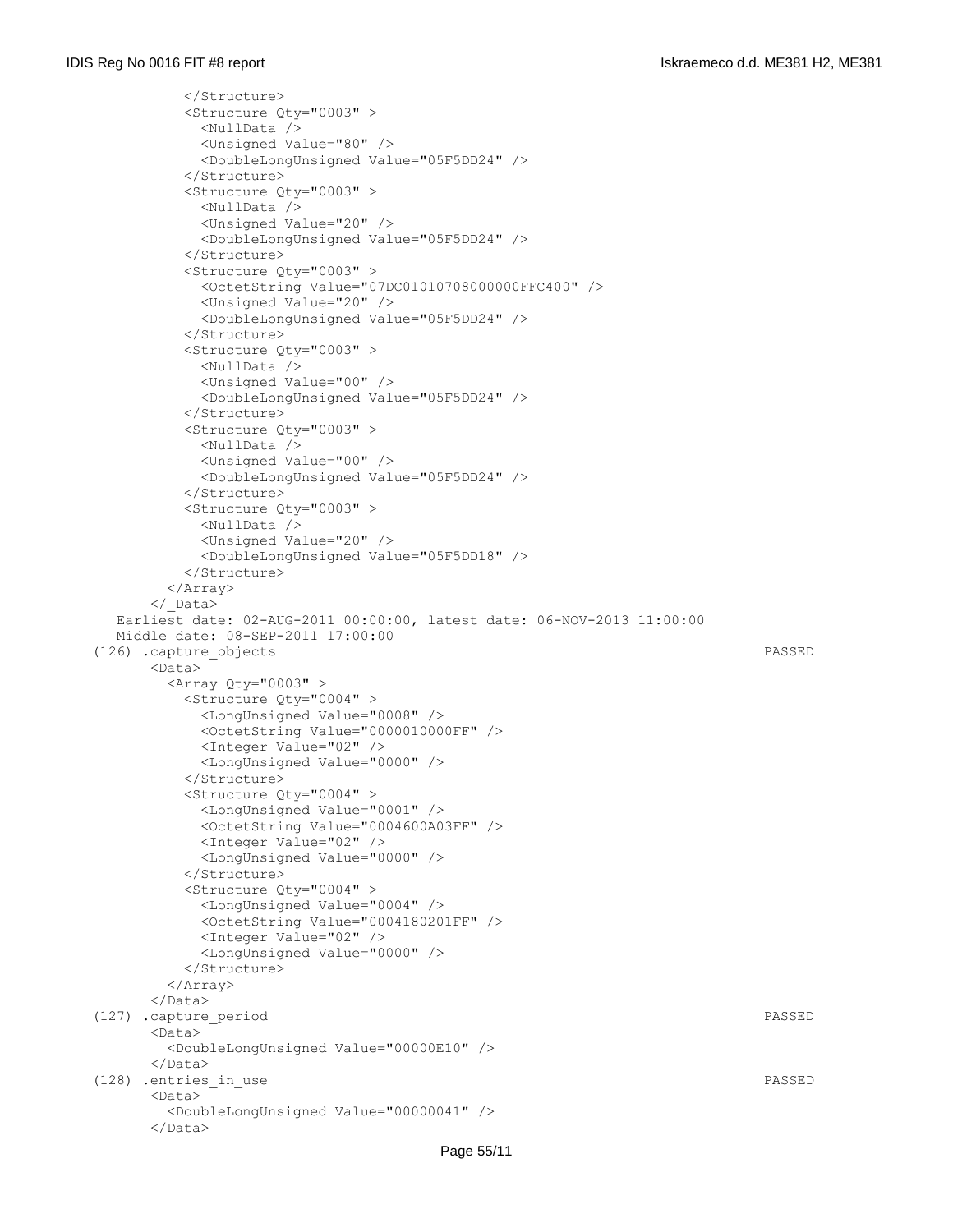```
 Mngmt Get M-Bus Event Log 0-0:99.98.3.255 (@1898)
(129) .buffer PASSED
  entries in use: 30
        <Data>
          <DoubleLongUnsigned Value="0000001E" />
        </Data>
    capture_objects:
        <Data>
         \langleArray Qty="0002" >
            <Structure Qty="0004" >
              <LongUnsigned Value="0008" />
              <OctetString Value="0000010000FF" />
              <Integer Value="02" />
              <LongUnsigned Value="0000" />
            </Structure>
            <Structure Qty="0004" >
              <LongUnsigned Value="0001" />
              <OctetString Value="0000600B03FF" />
              <Integer Value="02" />
              <LongUnsigned Value="0000" />
            </Structure>
          </Array>
       \langleData>
   Buffer has 30 elements:
        <_Data>
          <Array Qty="001E" >
            <Structure Qty="0002" >
              <OctetString Value="07DD0B06030A122700FFC400" />
              <Enum Value="7B" />
            </Structure>
            <Structure Qty="0002" >
              <OctetString Value="07DD0B06030A122A00FFC400" />
              <Enum Value="85" />
            </Structure>
            <Structure Qty="0002" >
              <OctetString Value="07DD0B06030A123600FFC400" />
              <Enum Value="68" />
            </Structure>
            <Structure Qty="0002" >
              <OctetString Value="07DD0B06030A123700FFC400" />
             <Enum Value="72" />
            </Structure>
            <Structure Qty="0002" >
              <OctetString Value="07DD0B06030A123800FFC400" />
              <Enum Value="7C" />
            </Structure>
            <Structure Qty="0002" >
              <OctetString Value="07DD0B06030A123A00FFC400" />
              <Enum Value="86" />
            </Structure>
            <Structure Qty="0002" >
              <OctetString Value="07DC010107071D3400FFC400" />
              <Enum Value="68" />
            </Structure>
            <Structure Qty="0002" >
              <OctetString Value="07DC010107071D3600FFC400" />
              <Enum Value="72" />
            </Structure>
            <Structure Qty="0002" >
              <OctetString Value="07DC010107071D3800FFC400" />
              <Enum Value="7C" />
            </Structure>
            <Structure Qty="0002" >
              <OctetString Value="07DC010107071D3900FFC400" />
              <Enum Value="86" />
```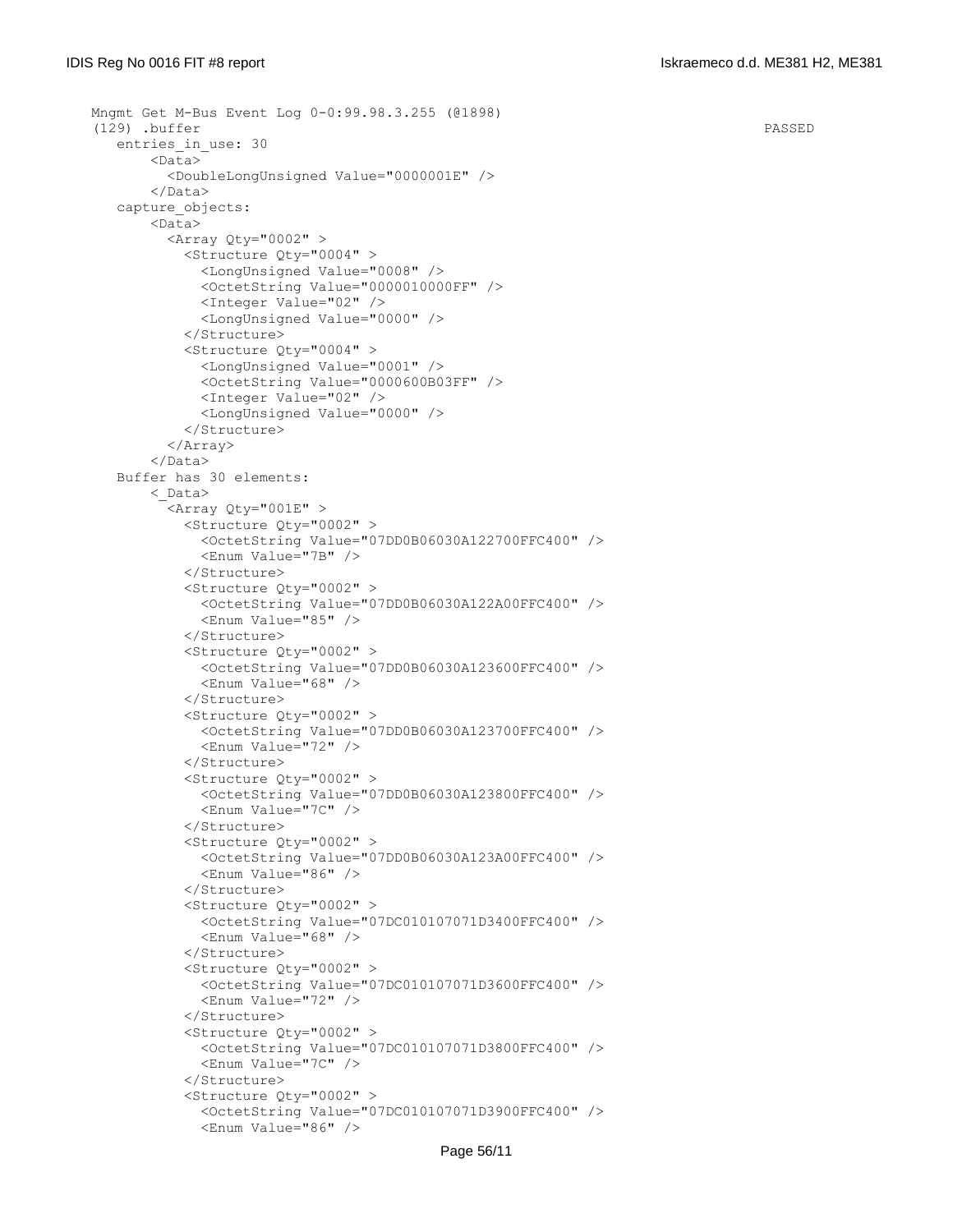```
 </Structure>
 <Structure Qty="0002" >
   <OctetString Value="07DC010107071D3A00FFC400" />
   <Enum Value="68" />
 </Structure>
 <Structure Qty="0002" >
   <OctetString Value="07DC010107071D3B00FFC400" />
   <Enum Value="72" />
 </Structure>
 <Structure Qty="0002" >
   <OctetString Value="07DC010107071E0100FFC400" />
   <Enum Value="7C" />
 </Structure>
 <Structure Qty="0002" >
   <OctetString Value="07DC010107071E0200FFC400" />
  <Enum Value="86" />
 </Structure>
 <Structure Qty="0002" >
   <OctetString Value="07DC01010709000500FFC400" />
   <Enum Value="64" />
 </Structure>
 <Structure Qty="0002" >
   <OctetString Value="07DC01010709000A00FFC400" />
   <Enum Value="6E" />
 </Structure>
 <Structure Qty="0002" >
   <OctetString Value="07DC01010709001000FFC400" />
   <Enum Value="78" />
 </Structure>
 <Structure Qty="0002" >
   <OctetString Value="07DC01010709001500FFC400" />
   <Enum Value="82" />
 </Structure>
 <Structure Qty="0002" >
   <OctetString Value="07DC0101070A071A00FFC400" />
   <Enum Value="65" />
 </Structure>
 <Structure Qty="0002" >
   <OctetString Value="07DC0101070A071B00FFC400" />
   <Enum Value="68" />
 </Structure>
 <Structure Qty="0002" >
   <OctetString Value="07DC0101070A073900FFC400" />
   <Enum Value="6F" />
 </Structure>
 <Structure Qty="0002" >
   <OctetString Value="07DC0101070A073A00FFC400" />
   <Enum Value="72" />
 </Structure>
 <Structure Qty="0002" >
   <OctetString Value="07DC0101070A081F00FFC400" />
   <Enum Value="79" />
 </Structure>
 <Structure Qty="0002" >
   <OctetString Value="07DC0101070A082000FFC400" />
   <Enum Value="7C" />
 </Structure>
 <Structure Qty="0002" >
   <OctetString Value="07DC0101070A082900FFC400" />
   <Enum Value="83" />
 </Structure>
 <Structure Qty="0002" >
   <OctetString Value="07DC0101070A082B00FFC400" />
   <Enum Value="86" />
 </Structure>
 <Structure Qty="0002" >
```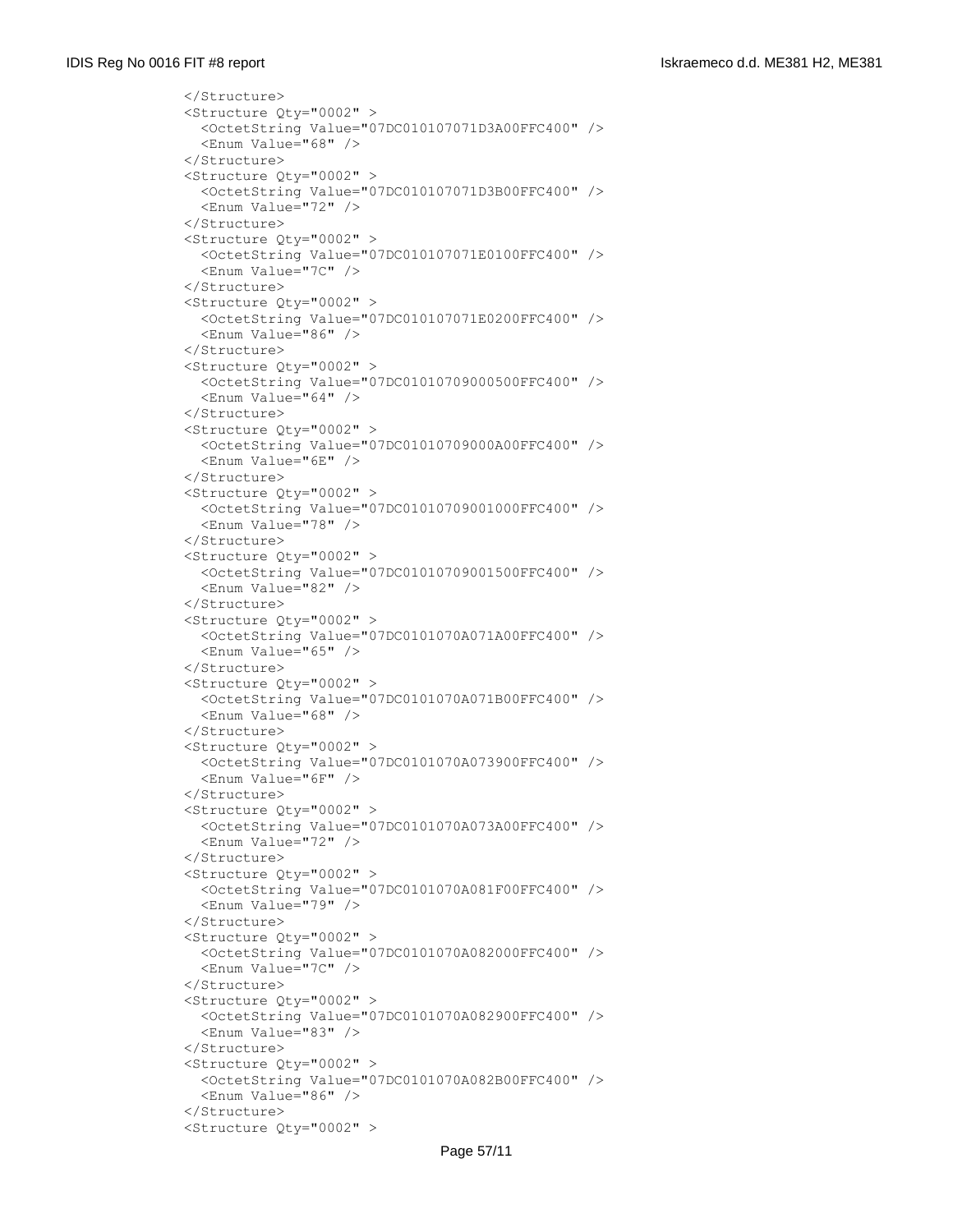<OctetString Value="07DC010107071D3500FFC400" /> <Enum Value="68" /> </Structure> <Structure Qty="0002" > <OctetString Value="07DC010107071D3600FFC400" /> <Enum Value="72" /> </Structure> <Structure Qty="0002" > <OctetString Value="07DC010107071D3700FFC400" /> <Enum Value="7C" /> </Structure> <Structure Qty="0002" > <OctetString Value="07DC010107071D3800FFC400" /> <Enum Value="86" /> </Structure> </Array> </\_Data> Earliest date: 01-JAN-2012 07:29:52, latest date: 06-NOV-2013 10:18:58 Middle date: 01-JAN-2012 09:00:10 (130) .entries in use PASSED <Data> <DoubleLongUnsigned Value="0000001E" /> </Data> \*\*\*\*\*\*\*\*\*\*\*\*\*\*\*\*\*\*\*\*\*\*\*\*\*\*\*\*\*\*\*\*\*\*\*\*\*\*\*\* Test Case 15 : Re-read S-FSK, 35 item(s) \*\*\*\*\*\*\*\*\*\*\*\*\*\*\*\*\*\*\*\*\*\*\*\*\*\*\*\*\*\*\*\*\*\*\*\*\*\*\*\* Mngmt Get S-FSK Phy&MAC setup 0-0:26.0.0.255 (@1933) (1) .logical\_name PASSED  $<sub>Data</sub>$ </sub> <OctetString Value="00001A0000FF" /> </Data> (2) .initiator electrical phase PASSED <Data> <Enum Value="00" />  $\langle$ Data> (3) .delta\_electrical\_phase PASSED <Data> <Enum Value="01" /> </Data> (4) .max receiving gain **PASSED**  <Data> <Unsigned Value="2A" /> </Data> (5) .max\_transmitting\_gain PASSED <Data> <Unsigned Value="00" /> </Data> (6) .search\_initiator\_gain PASSED <Data> <Unsigned Value="62" />  $\langle$ Data> (7) .frequencies PASSED <Data> <Structure Qty="0002" > <DoubleLongUnsigned Value="0000F744" /> <DoubleLongUnsigned Value="00012110" /> </Structure> </Data> (8) .mac\_address PASSED <Data> <LongUnsigned Value="0006" /> </Data> (9) .mac\_group\_addresses PASSED <Data>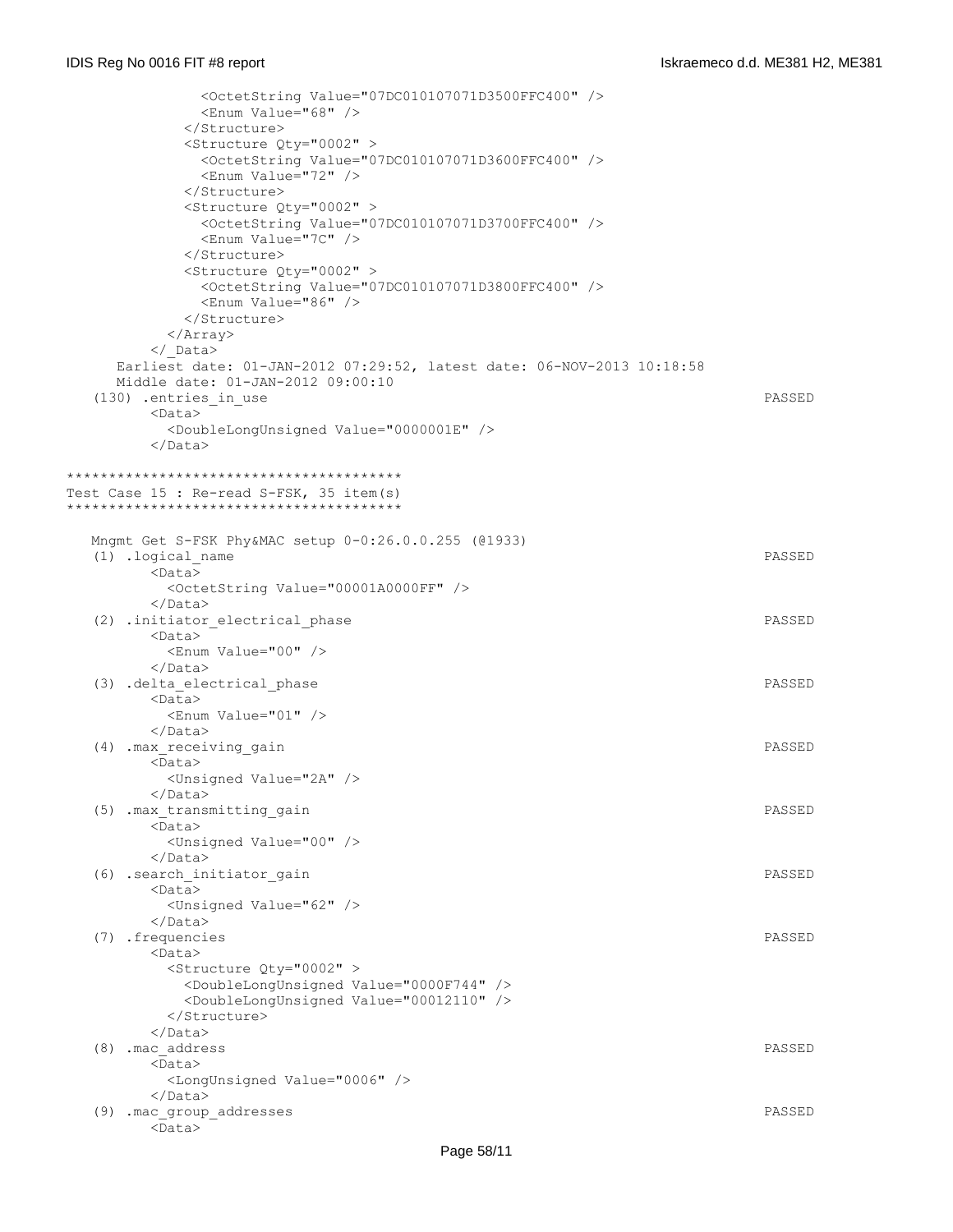| <array qty="0005"></array>                                          |        |
|---------------------------------------------------------------------|--------|
| <longunsigned value="0000"></longunsigned>                          |        |
| <longunsigned value="0000"></longunsigned>                          |        |
| <longunsigned value="0000"></longunsigned>                          |        |
| <longunsigned value="0000"></longunsigned>                          |        |
| <longunsigned value="0000"></longunsigned>                          |        |
| $\langle$ Array>                                                    |        |
| $\langle$ /Data>                                                    |        |
| (10) .repeater                                                      | PASSED |
| $<$ Data $>$                                                        |        |
| <enum value="02"></enum>                                            |        |
| $\langle$ /Data>                                                    |        |
| (11) .repeater_status                                               | PASSED |
| $<$ Data>                                                           |        |
|                                                                     |        |
| <bool value="00"></bool><br>$\langle$ /Data>                        |        |
|                                                                     |        |
| (12) .min delta credit                                              | PASSED |
| $<$ Data $>$                                                        |        |
| <unsigned value="00"></unsigned>                                    |        |
| $\langle$ /Data>                                                    |        |
| (13) .initiator mac address                                         | PASSED |
| $<$ Data $>$                                                        |        |
| <longunsigned value="0C00"></longunsigned>                          |        |
| $\langle$ /Data>                                                    |        |
| (14) .synchronization locked                                        | PASSED |
| $<$ Data $>$                                                        |        |
| <bool value="01"></bool>                                            |        |
| $\langle$ /Data>                                                    |        |
| (15) .transmission speed                                            | PASSED |
| $<$ Data $>$                                                        |        |
| <enum value="03"></enum>                                            |        |
| $\langle$ /Data>                                                    |        |
|                                                                     |        |
|                                                                     |        |
| Mngmt Get S-FSK Active Initiator 0-0:26.1.0.255 (@1950)             |        |
| (16) .logical name                                                  | PASSED |
| $<$ Data $>$                                                        |        |
| <octetstring value="00001A0100FF"></octetstring>                    |        |
| $\langle$ /Data>                                                    |        |
| (17) .active initiator                                              | PASSED |
| $<$ Data $>$                                                        |        |
| <structure qty="0003"></structure>                                  |        |
| <octetstring value="4C475A1169000000"></octetstring>                |        |
| <longunsigned value="0C00"></longunsigned>                          |        |
|                                                                     |        |
| <unsigned value="01"></unsigned><br>                                |        |
|                                                                     |        |
|                                                                     |        |
|                                                                     |        |
| Mngmt Get S-FSK MAC synchronisation timeouts 0-0:26.2.0.255 (01955) | PASSED |
| (18) .logical name                                                  |        |
| <data></data>                                                       |        |
| <octetstring value="00001A0200FF"></octetstring>                    |        |
| $\langle$ /Data>                                                    |        |
| (19) .search initiator timeout                                      | PASSED |
| $<$ Data $>$                                                        |        |
| <longunsigned value="0000"></longunsigned>                          |        |
| $\langle$ /Data>                                                    |        |
| (20) .synchronization confirmation timeout                          | PASSED |
| $<$ Data $>$                                                        |        |
| <longunsigned value="0028"></longunsigned>                          |        |
| $\langle$ /Data>                                                    |        |
| (21) .timeout not addressed                                         | PASSED |
| $<$ Data $>$                                                        |        |
| <longunsigned value="02D0"></longunsigned>                          |        |
|                                                                     |        |
| (22) .timeout frame not OK<br>$<$ Data $>$                          | PASSED |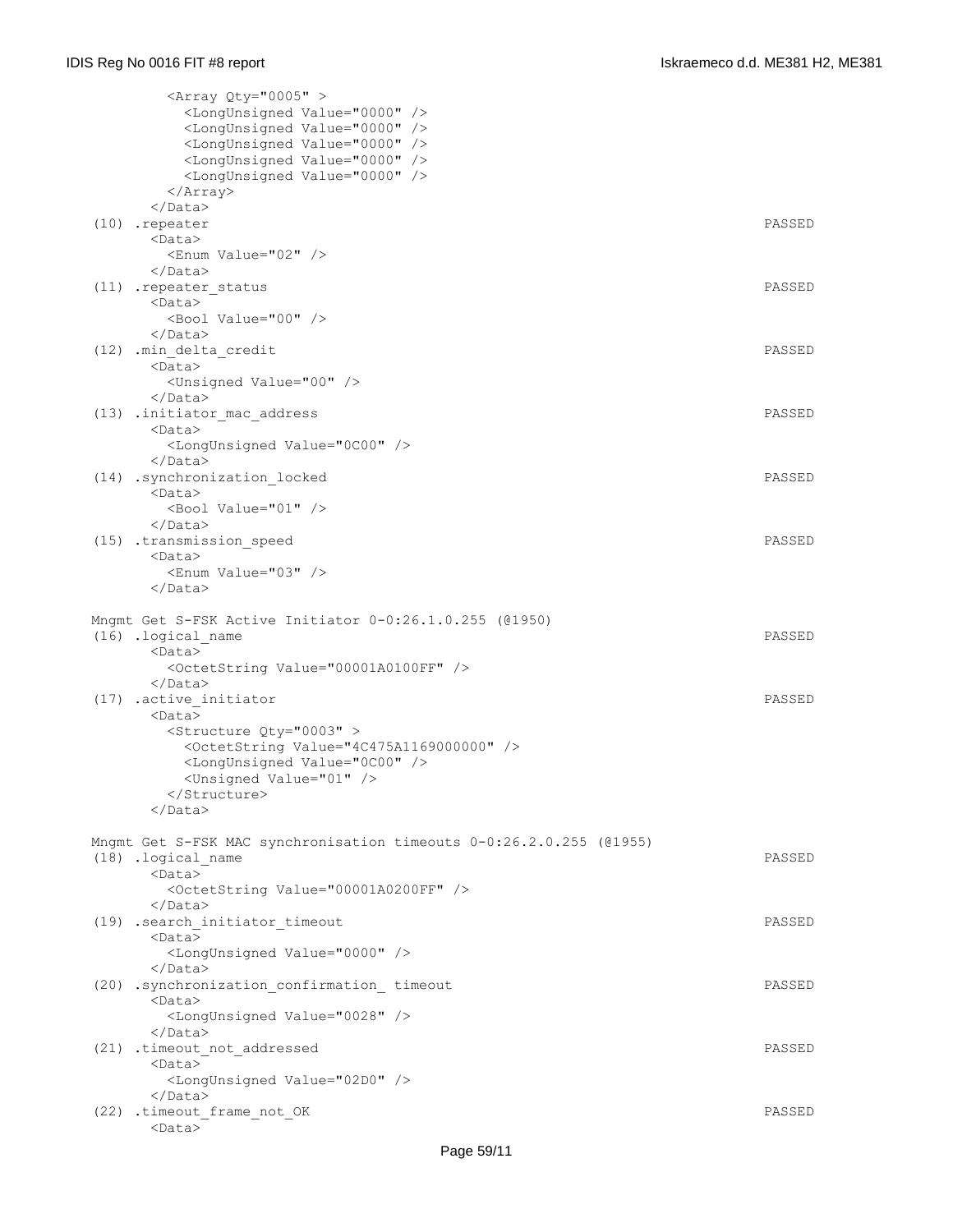```
 <LongUnsigned Value="001E" />
      \langleData>
 Mngmt Get S-FSK MAC counters 0-0:26.3.0.255 (@1962)
 (23) .logical_name PASSED
       <Data>
         <OctetString Value="00001A0300FF" />
       </Data>
 (24) .synchronization_register PASSED
       <Data>
         <Array Qty="0004" >
          <Structure Qty="0002" >
            <LongUnsigned Value="0C00" />
            <DoubleLongUnsigned Value="00000003" />
           </Structure>
          <Structure Qty="0002" >
            <LongUnsigned Value="0000" />
            <DoubleLongUnsigned Value="00000000" />
          </Structure>
          <Structure Qty="0002" >
            <LongUnsigned Value="0000" />
            <DoubleLongUnsigned Value="00000000" />
          </Structure>
          <Structure Qty="0002" >
            <LongUnsigned Value="0000" />
            <DoubleLongUnsigned Value="00000000" />
          </Structure>
         </Array>
       </Data>
 (25) .desynchronization_listing PASSED
      \langleData\rangle <Structure Qty="0005" >
          <DoubleLongUnsigned Value="00000002" />
          <DoubleLongUnsigned Value="00000000" />
          <DoubleLongUnsigned Value="00000002" />
          <DoubleLongUnsigned Value="00000000" />
          <DoubleLongUnsigned Value="00000000" />
         </Structure>
       </Data>
 (26) .broadcast_frames_counter PASSED
       <Data>
        \langleArray Qty="0004" >
          <Structure Qty="0002" >
            <LongUnsigned Value="0C00" />
            <DoubleLongUnsigned Value="00000017" />
          </Structure>
           <Structure Qty="0002" >
            <LongUnsigned Value="0000" />
            <DoubleLongUnsigned Value="00000000" />
           </Structure>
           <Structure Qty="0002" >
            <LongUnsigned Value="0000" />
            <DoubleLongUnsigned Value="00000000" />
          </Structure>
          <Structure Qty="0002" >
            <LongUnsigned Value="0000" />
            <DoubleLongUnsigned Value="00000000" />
          </Structure>
         </Array>
       </Data>
 (27) .repetitions_counter PASSED
       <Data>
         <DoubleLongUnsigned Value="00000000" />
      \langleData>
 (28) .transmissions_counter PASSED
       <Data>
```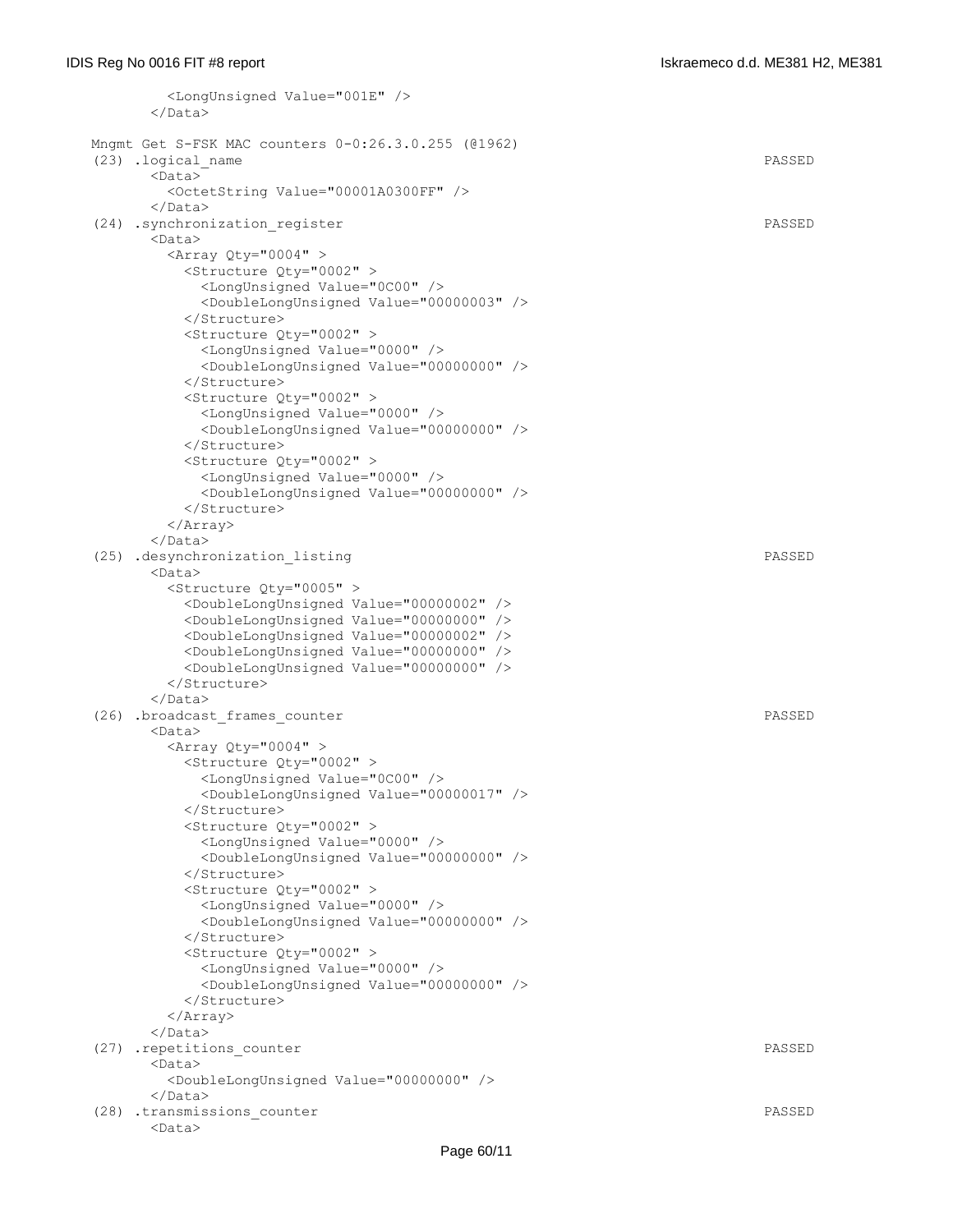<DoubleLongUnsigned Value="0000017C" /> </Data> (29) .CRC\_OK\_frames\_counter PASSED <Data> <DoubleLongUnsigned Value="0000070C" /> </Data> (30) .CRC\_NOK\_frames\_counter PASSED <Data> <DoubleLongUnsigned Value="00000000" />  $\langle$ Data> Mngmt Get S-FSK IEC 61334-4-32 LLC Setup 0-0:26.5.0.255 (@1973) (31) .logical\_name PASSED <Data> <OctetString Value="00001A0500FF" /> </Data> (32) .max\_frame\_length PASSED  $\overline{\text{C}_{\text{Data}}}$  <Unsigned Value="F2" /> </Data> (33) .reply\_status\_list PASSED <Data>  $\langle$ Array Qty="0001" > <Structure Qty="0002" > <Unsigned Value="00" /> <Unsigned Value="07" /> </Structure> </Array> </Data> Mngmt Get S-FSK Reporting system list 0-0:26.6.0.255 (@1978) (34) .logical\_name PASSED <Data> <OctetString Value="00001A0600FF" /> </Data> (35) .reporting\_system\_list PASSED <Data>  $\langle$ Array Qty="0005" > <OctetString Value="\ELSep5P0" /> <OctetString Value="454C5365704C896B" /> <OctetString Value="49534B6573153E90" /> <OctetString Value="454C536452172639" /> <OctetString Value="4C475A6570DBAAC5" /> </Array> </Data> \*\*\*\*\*\*\* \* CTI \* \*\*\*\*\*\*\* // CTI: ISK ME381 IDIS FIT#3 // Last update: 2011-12-14, IDr // Mandatory ''Manufacturer'' structure // \*\*\*\*\*\*\*\*\*\*\*\*\*\*\*\*\*\*\*\*\*\*\*\*\*\*\*\*\*\*\*\*\*\*\*\* Manufacturer = { // Keep the leading '\' to denote a visible-string. Name = '\The Manufacturer' ThreeLettersId = '\ISK' } // Mandatory ''DeviceUnderTest'' structure // \*\*\*\*\*\*\*\*\*\*\*\*\*\*\*\*\*\*\*\*\*\*\*\*\*\*\*\*\*\*\*\*\*\*\*\*\*\*\* DeviceUnderTest = { // ''MeterId'' is a visible string that must match the one expected by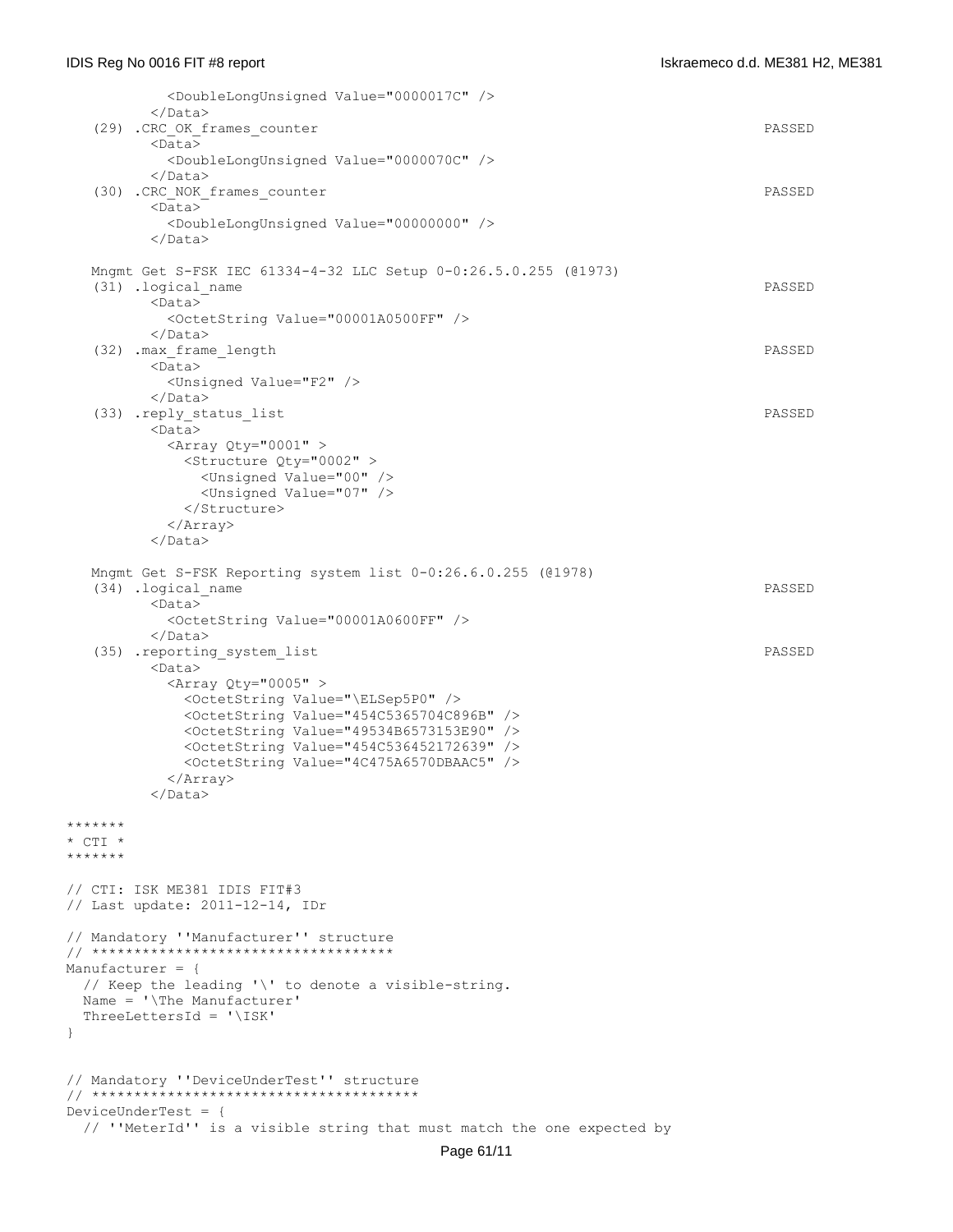```
 // the Data Concentrator
   // MeterId = '\ISK6400000001'
   // The system title of the meter is the MeterId as a binary string 
   // MeterSystemTitle = '49534B6400000001'
   // IDISDeviceType is 100 or 101, it is part of the DUT system title
   IDISDeviceType = 100
   // IDISFunctionType indicates the extension(s) supported by the DUT,
   // it is also a part of the DUT system title.
   // It is a set (possibly empty) of elements 
  // Extension D, Extension L and Extension M
   IDISFunctionType = [Extension_D, Extension_L, Extension_M]
   // The serial number is only for documentation purpose.
   SerialNr = 51723919
   Type = '\ME381 H2'
  // SupportedExtensions = [Extension D, Extension L, Extension M]
}
// Mandatory ''ObjectMode'' structure
// **********************************
// It defines the variant of the object model that the iCTT uses for testing.
ObjectModel = {
   // ''IDIS version'' can be 100 or 101
   // IDISVersion = 100
   // ''WithOptionals'' indicates if the optional elements of the object model
  // are implemented by the device. If yes, then there are all tested, if not, they
   // are not tested at all. 
   // OptionalObjects = ''
   OptionalObjects = '\' +
     '1-0:0.9.1.255, ' +
      '1-0:0.9.2.255, ' +
      '0-2:96.3.10.255, ' +
     '1-1:0.2.0.255, ' +
     '1-1:0.2.8.255, ' +
     '1-0:9.8.0.255, ' +
      '1-0:10.8.0.255, ' +
     '1-0:5.8.1.255, ' ' +'1-0:5.8.2.255, ' +'1-0:5.8.3.255, ' +
     '1-0:5.8.4.255, ' +
      '1-0:6.8.1.255, ' +
      '1-0:6.8.2.255, ' +
      '1-0:6.8.3.255, ' +
      '1-0:6.8.4.255, ' +
      '1-0:7.8.1.255, ' +
      '1-0:7.8.2.255, ' +
     '1-0:7.8.3.255, ' +
     '1-0:7.8.4.255, ' +
     '1-0:8.8.1.255, ' +
      '1-0:8.8.2.255, ' +
      '1-0:8.8.3.255, ' +
     '1-0:8.8.4.255, ' +
     '1-0:9.8.1.255, ' +
      '1-0:9.8.2.255, ' +
      '1-0:9.8.3.255, ' +
      '1-0:9.8.4.255, ' +
      '1-0:10.8.1.255, ' +
      '1-0:10.8.2.255, ' +
     '1-0:10.8.3.255, ' +
      '1-0:10.8.4.255, ' +
```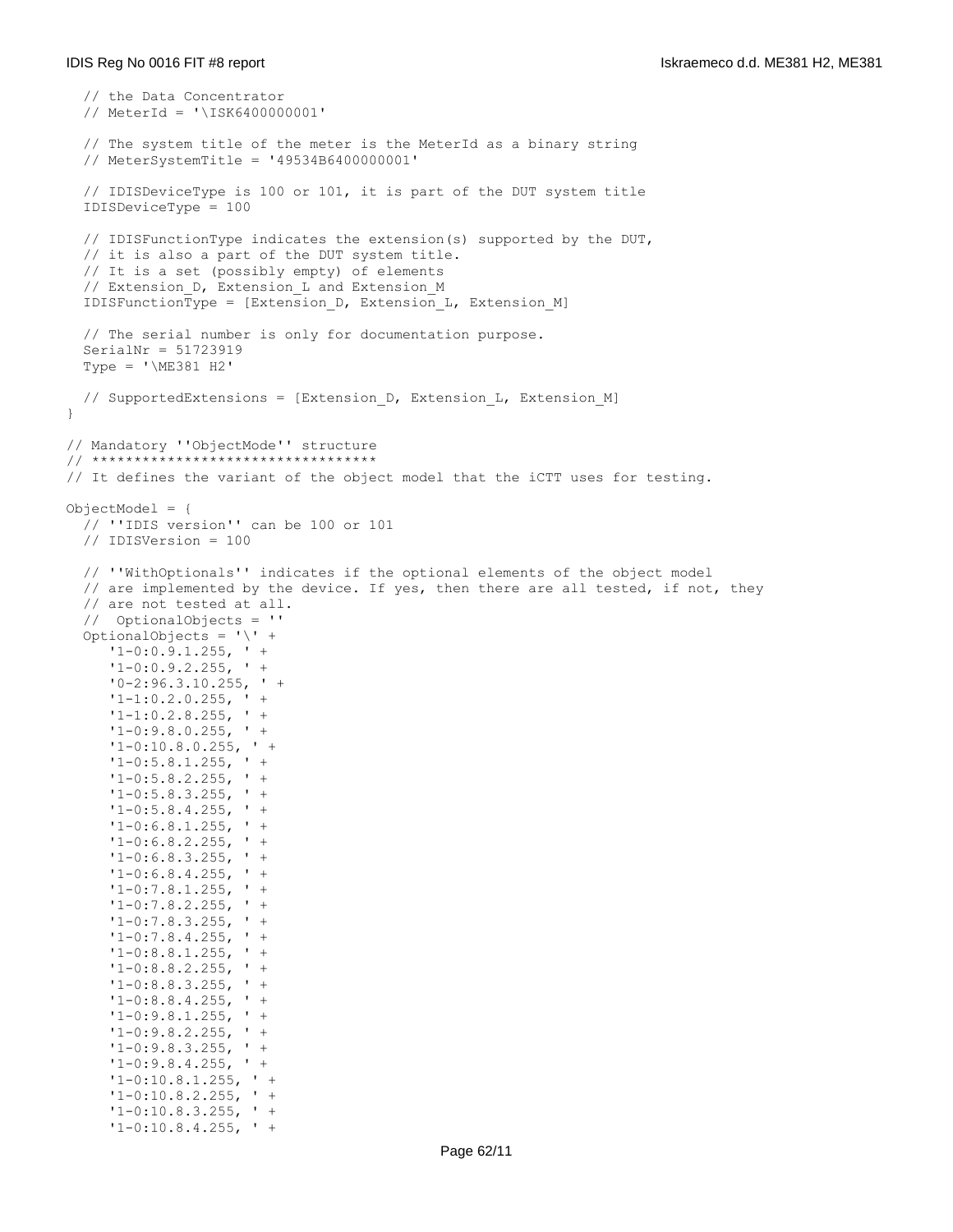```
 '1-0:15.8.1.255, ' +
 '1-0:15.8.2.255, ' +
 '1-0:15.8.3.255, ' +
'1-0:15.8.4.255, ''1-0:9.4.0.255, ' +
'1-0:10.4.0.255, ' + '1-0:1.5.0.255, ' +
 '1-0:2.5.0.255, ' +
 '1-0:3.5.0.255, ' +
'1-0:4.5.0.255, ' +
'1-0:9.5.0.255, ' +'1-0:10.5.0.255, ' +
'1-0:9.6.0.255, ' +
'1-0:9.6.1.255, ' +
'1-0:9.6.2.255, ' +
'1-0:9.6.3.255, ' +'1-0:9.6.4.255, ' +
 '1-0:10.6.0.255, ' +
'1-0:10.6.1.255, ' '1-0:10.6.2.255, ' +
 '1-0:10.6.3.255, ' +
 '1-0:10.6.4.255, ' +
'1-0:14.7.0.255, ' +<br>'1-0:9.7.0.255, ' +'1-0:9.7.0.255,
'1-0:10.7.0.255, ' +'1-0:16.24.0.255, ' +'1-0:13.7.0.255, ' ' + '1-0:13.5.0.255, ' +
'1-0:13.3.0.255, ' +'1-0:0.8.2.255, ' +
'0-0:20.0.0.255, ' +
 '0-0:26.6.0.255'
 InstanceExtraInfo = {
    LogicalName = '0-0:10.0.100.255'
   ClassId = 9 MethodExtraInfo = {
       MethodId = 1
        AccessRights = [ACTION]
     }
 }
 InstanceExtraInfo = {
   LogicalName = '0-0:10.0.1.255'ClassId = 9 AttributeExtraInfo = {
       AttributeId = 2
        AccessRights = [GET]
    }
 }
 InstanceExtraInfo = {
    LogicalName = '0-0:13.0.0.255'
   ClassId = 20 MethodExtraInfo = {
       MethodId = 1
        AccessRights = [ACTION]
     }
 }
 InstanceExtraInfo = {
   LogicalName = '0-0:15.0.0.255'ClassId = 22 AttributeExtraInfo = {
        AttributeId = 3
        AccessRights = [GET,SET]
```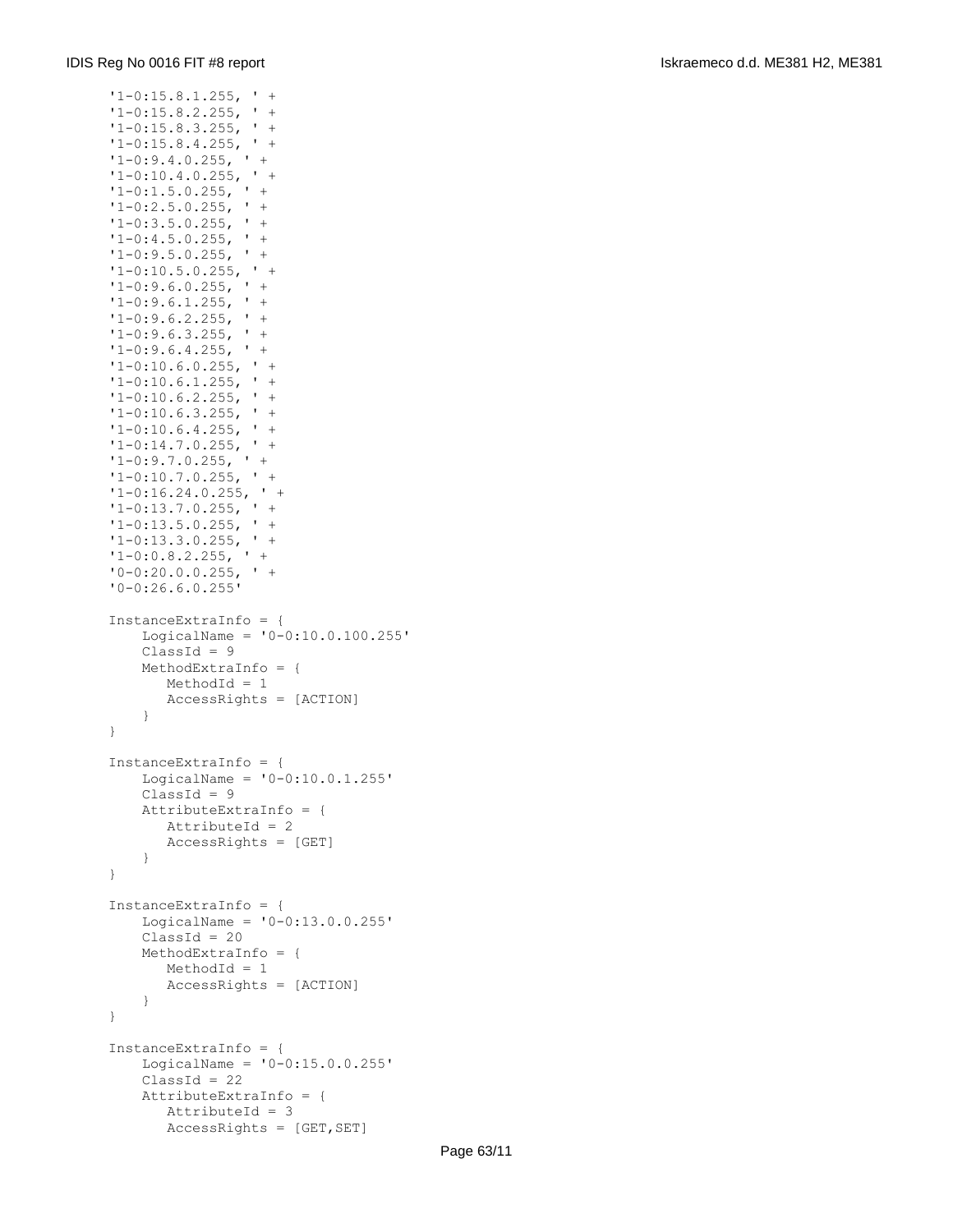```
 }
     }
     InstanceExtraInfo = {
        LogicalName = '0-0:15.0.1.255'ClassId = 22 AttributeExtraInfo = {
            AttributeId = 3
            AccessRights = [GET,SET]
         }
     }
     InstanceExtraInfo = {
         LogicalName = '0-0:15.0.2.255'
        ClassId = 22 AttributeExtraInfo = {
            AttributeId = 3
            AccessRights = [GET,SET]
         }
     }
     InstanceExtraInfo = {
         LogicalName = '0-1:15.0.1.255'
        ClassId = 22 AttributeExtraInfo = {
            AttributeId = 3
           AccessRightS = [GET, SET] }
     }
     InstanceExtraInfo = {
        LogicalName = '0-0:17.0.0.255'ClassId = 71 AttributeExtraInfo = {
            AttributeId = 11
            AccessRights = [GET,SET]
         }
     }
     InstanceExtraInfo = {
         LogicalName = '0-0:10.0.107.255'
        ClassId = 9 AttributeExtraInfo = {
            AttributeId = 2
            AccessRights = [GET]
         }
     }
     InstanceExtraInfo = {
         LogicalName = '0-0:20.0.0.255'
        ClassId = 19 AttributeExtraInfo = {
            AttributeId = 7
            AccessRights = [SET]
            SetData = '\<Data><OctetString Value="3132333435363738" /></Data>'
 }
         AttributeExtraInfo = {
            AttributeId = 8
            AccessRights = [SET]
            SetData = '\<Data><OctetString Value="3132333435363738" /></Data>'
 }
         AttributeExtraInfo = {
            AttributeId = 9
            AccessRights = [SET]
            SetData = '\<Data><OctetString Value="3132333435363738" /></Data>'
 }
```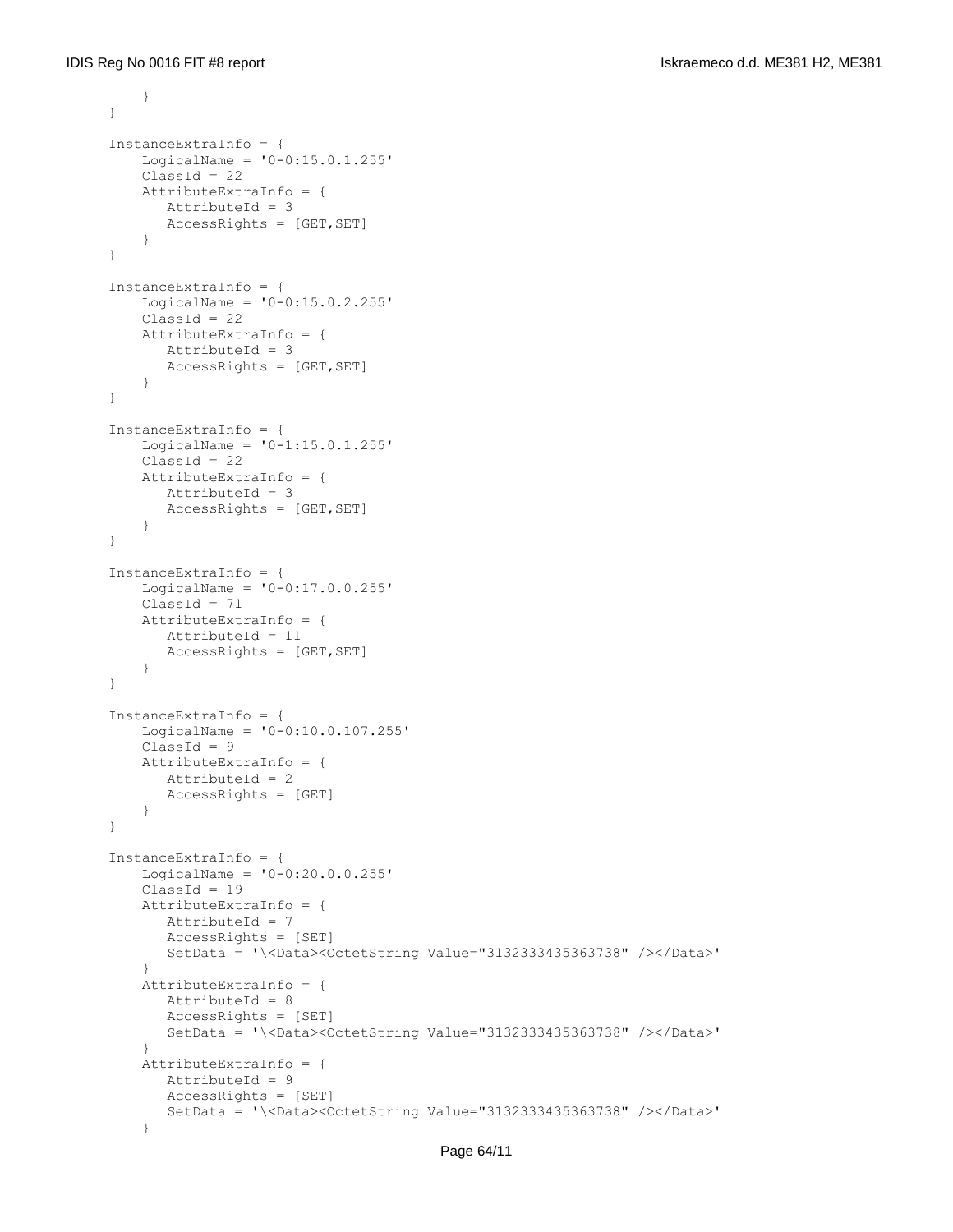```
 }
 InstanceExtraInfo = {
    LogicalName = '0-0:26.3.0.255'
   ClassId = 53 MethodExtraInfo = {
       MethodId = 1
       AccessRights = [ACTION]
     }
 }
 InstanceExtraInfo = {
     LogicalName = '0-0:40.0.0.255'
   ClassId = 15 AttributeExtraInfo = {
       AttributeId = 6
      AccessRights = [GET, SET]
       SetData = '\<Data><OctetString Value="60857405080200" /></Data>'
     }
     MethodExtraInfo = {
       MethodId = 2
       AccessRights = [ACTION]
     }
 }
 InstanceExtraInfo = {
    LogicalName = '0-1:96.3.10.255'
    ClassId = 70 AttributeExtraInfo = {
       AttributeId = 4
       AccessRights = [GET,SET]
     }
 }
 InstanceExtraInfo = {
    LogicalName = '0-2:96.3.10.255'
   ClassId = 70 AttributeExtraInfo = {
       AttributeId = 4
       AccessRightS = [GET, SET] }
 }
 InstanceExtraInfo = {
    LogicalName = '0-0:99.98.0.255'
   ClassId = 7 AttributeExtraInfo = {
       AttributeId = 2
      SelectiveAccessSelectors = [By Range, By Entry]
     }
 }
 InstanceExtraInfo = {
    LogicalName = '0-0:99.98.1.255'
   ClassId = 7 AttributeExtraInfo = {
        AttributeId = 2
        SelectiveAccessSelectors = [By_Range,By_Entry]
     }
 }
 InstanceExtraInfo = {
    LogicalName = '0-0:99.98.2.255'
    ClassId = 7
    AttributeExtraInfo = {
        AttributeId = 2
```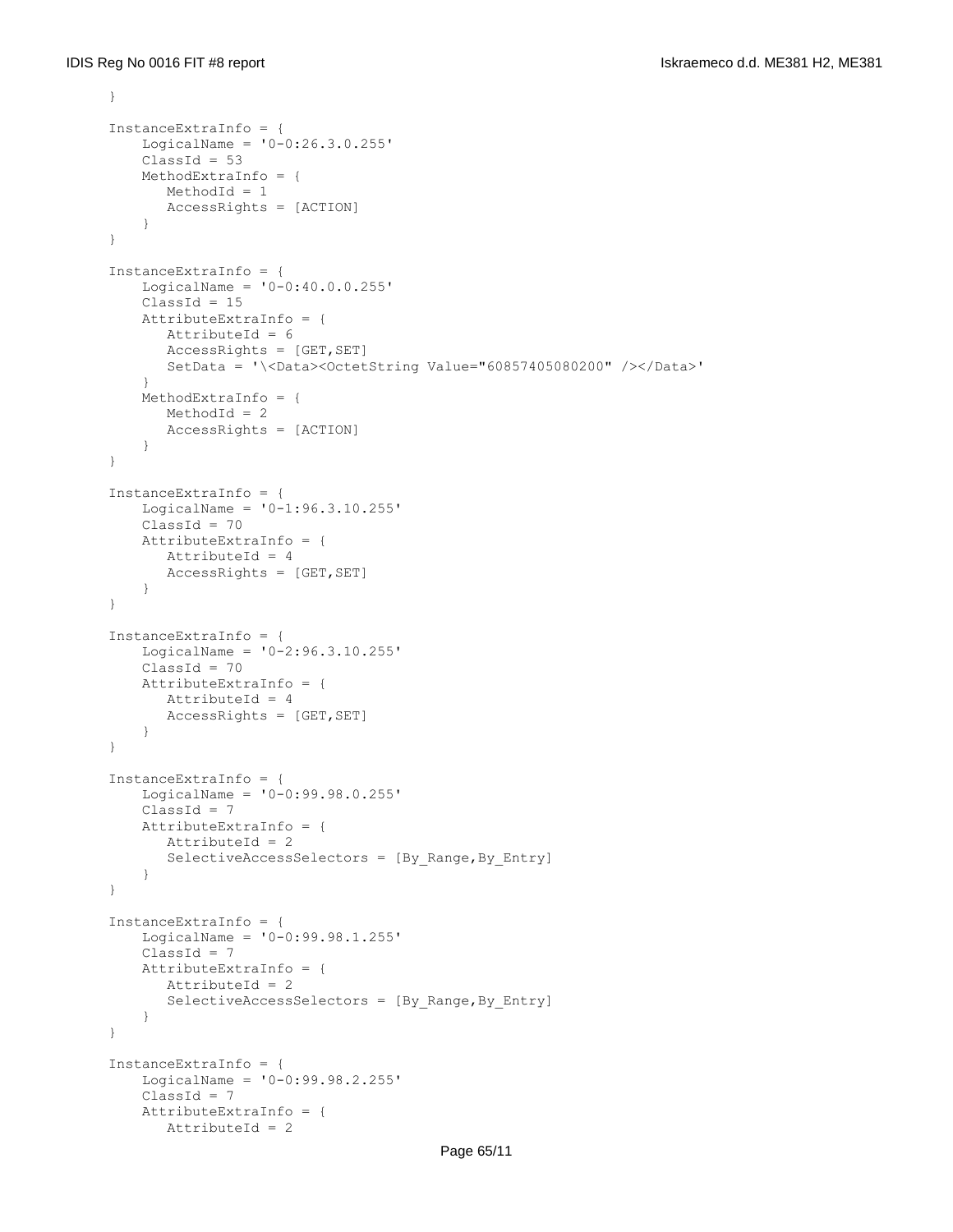```
 SelectiveAccessSelectors = [By_Range,By_Entry]
          }
     }
     InstanceExtraInfo = {
         LogicalName = '0-0:99.98.3.255'
        ClassId = 7 AttributeExtraInfo = {
            AttributeId = 2
            SelectiveAccessSelectors = [By_Range,By_Entry]
          }
     }
     InstanceExtraInfo = {
         LogicalName = '0-0:99.98.4.255'
        ClassId = 7 AttributeExtraInfo = {
            AttributeId = 2
            SelectiveAccessSelectors = [By_Range,By_Entry]
         }
     }
     InstanceExtraInfo = {
         LogicalName = '1-0:99.97.0.255'
        ClassId = 7 AttributeExtraInfo = {
            AttributeId = 2
           SelectiveAccessSelectors = [By Range, By Entry]
 }
         AttributeExtraInfo = {
           AttributeId = 3
            AccessRights = [GET,SET]
         }
     }
     InstanceExtraInfo = {
        LogicalName = '0-1:24.1.0.255'ClassId = 72 MethodExtraInfo = {
            MethodId = 3
            AccessRights = [ACTION]
 }
         MethodExtraInfo = {
            MethodId = 4
            AccessRights = [ACTION]
 }
         MethodExtraInfo = {
           MethodId = 5 AccessRights = [ACTION]
 }
         MethodExtraInfo = {
            MethodId = 6
            AccessRights = [ACTION]
         }
     }
     InstanceExtraInfo = {
         LogicalName = '0-2:24.1.0.255'
        ClassId = 72 MethodExtraInfo = {
            MethodId = 3
            AccessRights = [ACTION]
 }
         MethodExtraInfo = {
            MethodId = 4
            AccessRights = [ACTION]
```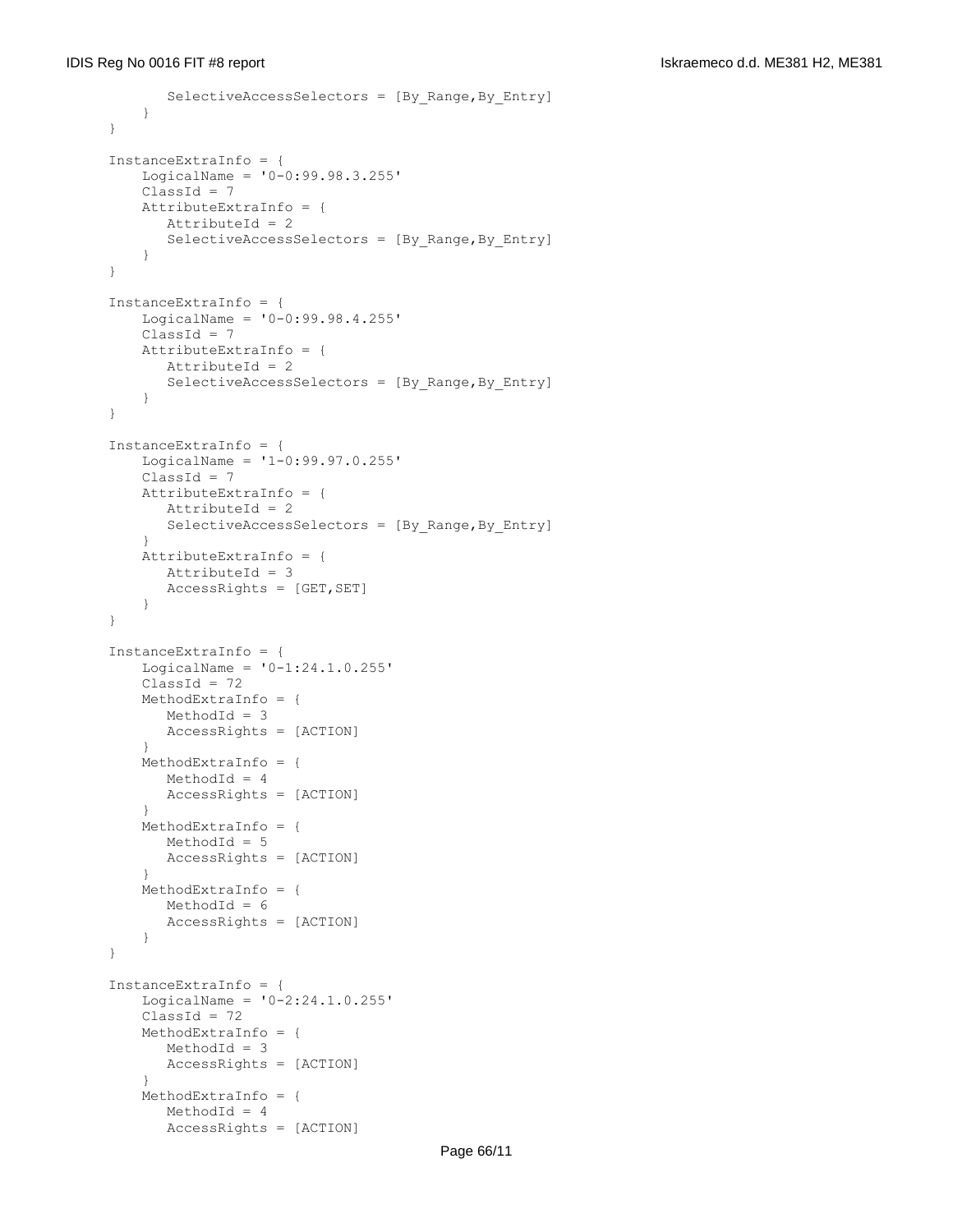```
 }
         MethodExtraInfo = {
           MethodId = 5
           AccessRights = [ACTION]
 }
         MethodExtraInfo = {
           MethodId = 6
            AccessRights = [ACTION]
         }
     }
     InstanceExtraInfo = {
         LogicalName = '0-3:24.1.0.255'
        ClassId = 72 MethodExtraInfo = {
           MethodId = 3
           AccessRights = [ACTION]
 }
         MethodExtraInfo = {
           MethodId = 4
           AccessRights = [ACTION]
 }
         MethodExtraInfo = {
           MethodId = 5
           AccessRights = [ACTION]
 }
         MethodExtraInfo = {
           MethodId = 6
            AccessRights = [ACTION]
         }
     }
     InstanceExtraInfo = {
        LogicalName = '0-4:24.1.0.255'ClassId = 72 MethodExtraInfo = {
           MethodId = 3
           AccessRights = [ACTION]
 }
         MethodExtraInfo = {
           MethodId = 4
            AccessRights = [ACTION]
 }
         MethodExtraInfo = {
           MethodId = 5
            AccessRights = [ACTION]
 }
         MethodExtraInfo = {
           MethodId = 6
            AccessRights = [ACTION]
         }
     }
     InstanceExtraInfo = {
         LogicalName = '0-1:24.5.0.255'
         ClassId = 7
         AttributeExtraInfo = {
           AttributeId = 2
            SelectiveAccessSelectors = [By_Range,By_Entry]
         }
     }
     InstanceExtraInfo = {
        LogicalName = '0-2:24.5.0.255'ClassId = 7 AttributeExtraInfo = {
```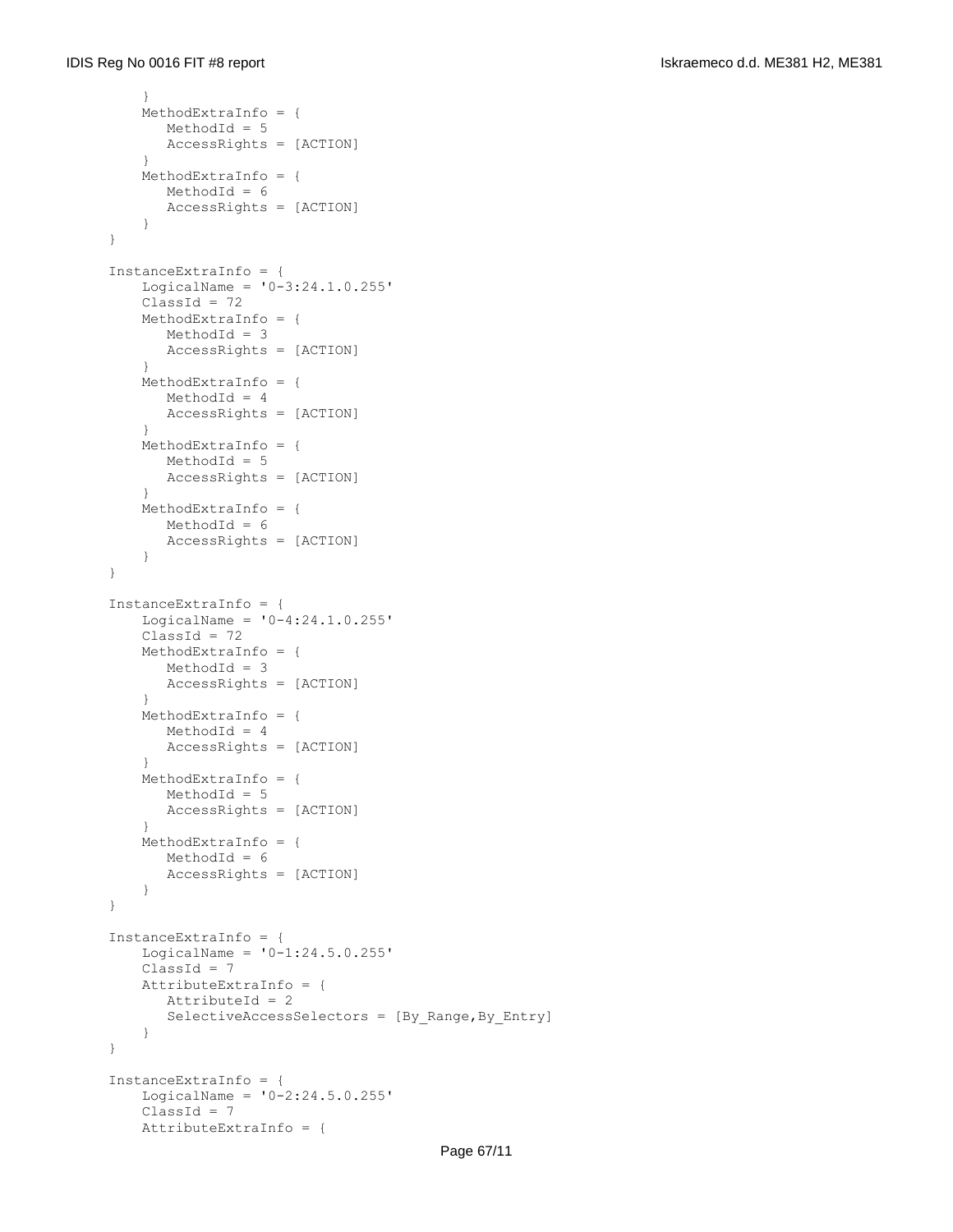```
AttributeId = 2 SelectiveAccessSelectors = [By_Range,By_Entry]
         }
     }
     InstanceExtraInfo = {
       LogicalName = '0-3:24.5.0.255' ClassId = 7
         AttributeExtraInfo = {
           AttributeId = 2
            SelectiveAccessSelectors = [By_Range,By_Entry]
         }
     }
     InstanceExtraInfo = {
        LogicalName = '0-4:24.5.0.255' ClassId = 7
         AttributeExtraInfo = {
           AttributeId = 2
            SelectiveAccessSelectors = [By_Range,By_Entry]
         }
     }
   InstanceExtraInfo = {
    // Set clock to 01/01/2012 07:29:52
   LogicalName = '0-0:1.0.0.255'ClassId = 8 AttributeExtraInfo = {
       AttributeId = 2
        SetData = '\<Data><OctetString Value="07DC0101FF071D34FF8000FF" /></Data>'
      }
   }
    InstanceExtraInfo = {
    // Set special days to 30 entries
   LogicalName = '0-0:11.0.0.255'ClassId = 11 AttributeExtraInfo = {
        AttributeId = 2
        SetData = '\<Data>'
+' <Array Qty="1E" >'
+' <Structure Qty="03" >'
+' <LongUnsigned Value="0001" />'
+' <OctetString Value="FFFF0101FF" />'
            +' <Unsigned Value="02" />'
+' </Structure>'
+' <Structure Qty="03" >'
            +' <LongUnsigned Value="0001" />'
+' <OctetString Value="FFFF0102FF" />'
+' <Unsigned Value="02" />'
          +' </Structure>'
+' <Structure Qty="03" >'
            +' <LongUnsigned Value="0001" />'
+' <OctetString Value="FFFF0103FF" />'
+' <Unsigned Value="02" />'
+' </Structure>'
+' <Structure Qty="03" >'
            +' <LongUnsigned Value="0001" />'
+' <OctetString Value="FFFF0104FF" />'
+' <Unsigned Value="02" />'
+' </Structure>'
+' <Structure Qty="03" >'
+' <LongUnsigned Value="0001" />'
+' <OctetString Value="FFFF0105FF" />'
            +' <Unsigned Value="02" />'
+' </Structure>'
```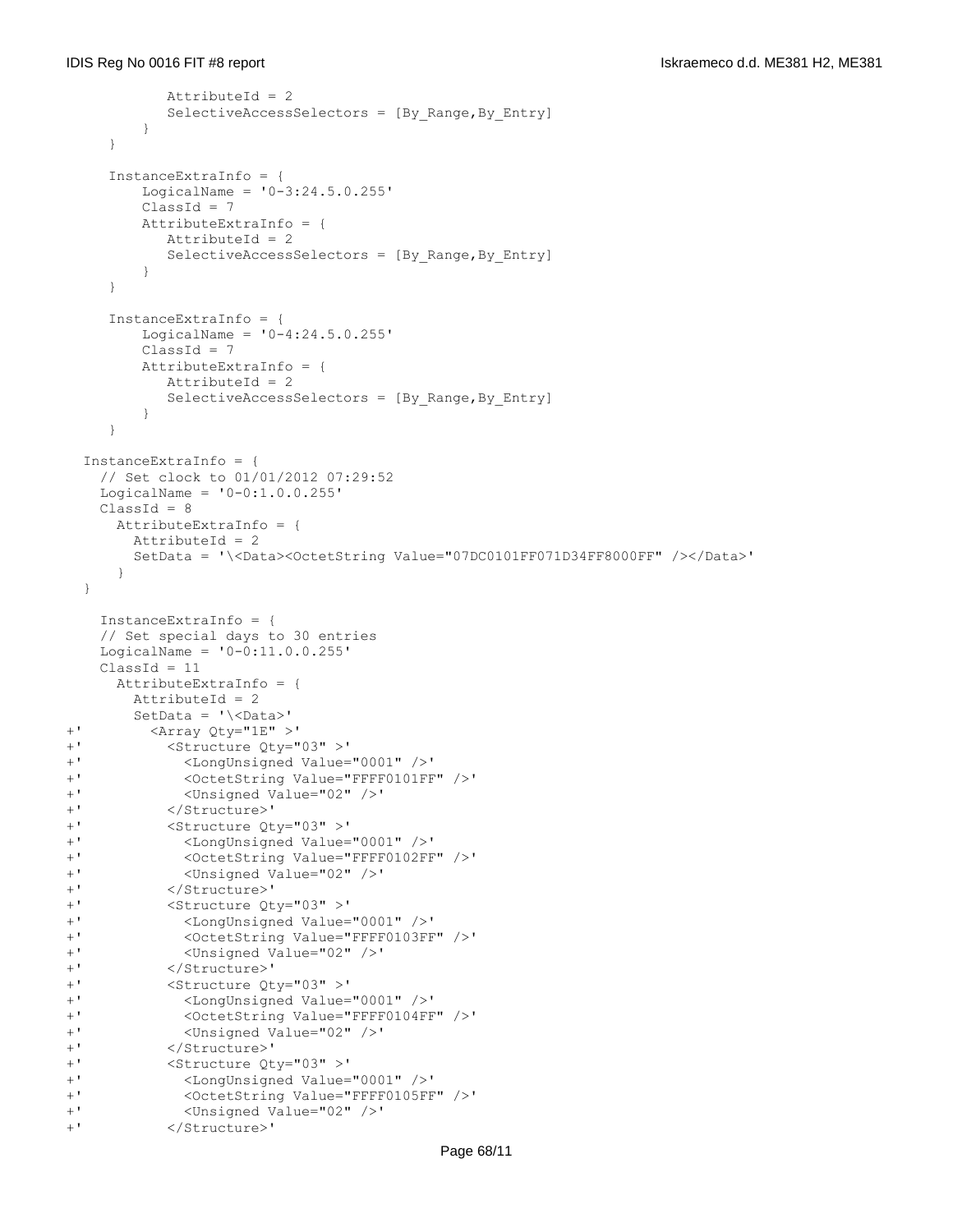| $+$ '          | <structure qty="03">'</structure>                                                                |  |
|----------------|--------------------------------------------------------------------------------------------------|--|
| $+$ '          | <longunsigned value="0001"></longunsigned> '                                                     |  |
| $+$ '          | <octetstring value="FFFF0106FF"></octetstring> '                                                 |  |
| $+$ '          | <unsigned value="02"></unsigned> '                                                               |  |
| $+$ '          | '                                                                                                |  |
| $+$ '          | <structure qty="03">'</structure>                                                                |  |
| $+$ '          | <longunsigned value="0001"></longunsigned> '                                                     |  |
| $+$ '          | <octetstring value="FFFF0107FF"></octetstring> '                                                 |  |
| $+$ '          | <unsigned value="02"></unsigned> '                                                               |  |
| $+$ '          | '                                                                                                |  |
| $+$ '          | <structure qty="03">'</structure>                                                                |  |
| $+$ '          | <longunsigned value="0001"></longunsigned> '                                                     |  |
| $+$ '<br>$+$ ' | <octetstring value="FFFF0108FF"></octetstring> '<br><unsigned value="02"></unsigned> '           |  |
| $+$ '          | '                                                                                                |  |
| $+$ '          | <structure qty="03">'</structure>                                                                |  |
| $+$ '          | <longunsigned value="0001"></longunsigned> '                                                     |  |
| $+$ '          | <octetstring value="FFFF0109FF"></octetstring> '                                                 |  |
| $+$ '          | <unsigned value="02"></unsigned> '                                                               |  |
| $+$ '          | '                                                                                                |  |
| $+$ '          | <structure qty="03">'</structure>                                                                |  |
| $+$ '          | <longunsigned value="0001"></longunsigned> '                                                     |  |
| $+$ '          | <octetstring value="FFFF010AFF"></octetstring> '                                                 |  |
| $+$ '          | <unsigned value="02"></unsigned> '                                                               |  |
| $+$ '          | '                                                                                                |  |
| $+$ '          | <structure qty="03">'</structure>                                                                |  |
| $+$ '          | <longunsigned value="0001"></longunsigned> '                                                     |  |
| $+$ '          | <octetstring value="FFFF0201FF"></octetstring> '                                                 |  |
| $+$ '          | <unsigned value="02"></unsigned> '                                                               |  |
| $+$ '          | '                                                                                                |  |
| $+$ '          | <structure qty="03">'</structure>                                                                |  |
| $+$ '          | <longunsigned value="0001"></longunsigned> '                                                     |  |
| $+$ '          | <octetstring value="FFFF0202FF"></octetstring> '                                                 |  |
| $+$ '          | <unsigned value="02"></unsigned> '                                                               |  |
| $+$ '          | '                                                                                                |  |
| $+$ '          | <structure qty="03">'</structure>                                                                |  |
| $+$ '<br>$+$ ' | <longunsigned value="0001"></longunsigned> '<br><octetstring value="FFFF0203FF"></octetstring> ' |  |
| $+$ '          | <unsigned value="02"></unsigned> '                                                               |  |
| $+$ '          | '                                                                                                |  |
| $+$ '          | <structure qty="03">'</structure>                                                                |  |
| $+$ '          | <longunsigned value="0001"></longunsigned> '                                                     |  |
| $+$ '          | <octetstring value="FFFF0204FF"></octetstring> '                                                 |  |
| $+$ '          | <unsigned value="02"></unsigned> '                                                               |  |
| $+$ '          | '                                                                                                |  |
| $+$ '          | <structure qty="03">'</structure>                                                                |  |
| $+$ '          | <longunsigned value="0001"></longunsigned> '                                                     |  |
| $+$ '          | <octetstring value="FFFF0205FF"></octetstring> '                                                 |  |
| $+$ '          | <unsigned value="02"></unsigned> '                                                               |  |
| $+$ '          | '                                                                                                |  |
| $+$ '          | <structure qty="03">'</structure>                                                                |  |
| $+$ '          | <longunsigned value="0001"></longunsigned> '                                                     |  |
| $+$ '          | <octetstring value="FFFF0206FF"></octetstring> '                                                 |  |
| $+$ '          | <unsigned value="02"></unsigned> '                                                               |  |
| $+$ '          | '                                                                                                |  |
| $+$ '          | <structure qty="03">'</structure>                                                                |  |
| $+$ '          | <longunsigned value="0001"></longunsigned> '                                                     |  |
| $+$ '          | <octetstring value="FFFF0207FF"></octetstring> '                                                 |  |
| $+$ '          | <unsigned value="02"></unsigned> '                                                               |  |
| $+$ '          | '                                                                                                |  |
| $+$ '          | <structure qty="03">'</structure>                                                                |  |
| $+$ '          | <longunsigned value="0001"></longunsigned> '                                                     |  |
| $+$ '<br>$+$ ' | <octetstring value="FFFF0208FF"></octetstring> '                                                 |  |
| $+$ '          | <unsigned value="02"></unsigned> '<br>'                                                          |  |
| $+$ '          | <structure qty="03">'</structure>                                                                |  |
|                |                                                                                                  |  |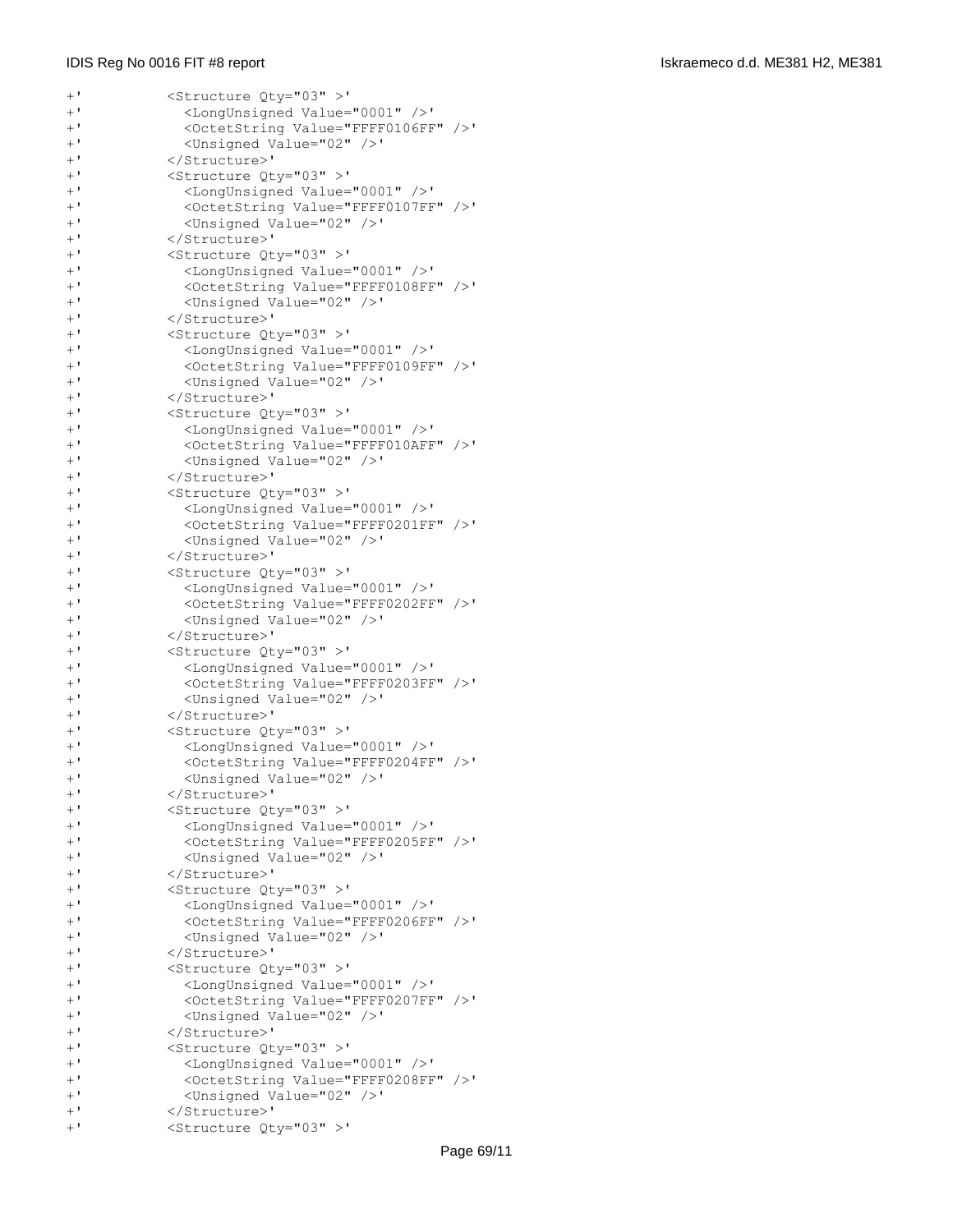}

| $+$ '          | <longunsigned value="0001"></longunsigned> '                                                     |  |
|----------------|--------------------------------------------------------------------------------------------------|--|
| $+$ '          | <octetstring value="FFFF0209FF"></octetstring> '                                                 |  |
| $+$ '          | <unsigned value="02"></unsigned> '                                                               |  |
| $+$ '          | '                                                                                                |  |
| $+$ '          | <structure qty="03">'</structure>                                                                |  |
| $+$ '          | <longunsigned value="0001"></longunsigned> '                                                     |  |
| $+$ '          | <octetstring value="FFFF020AFF"></octetstring> '                                                 |  |
| $+$ '<br>$+$ ' | <unsigned value="02"></unsigned> '<br>'                                                          |  |
| $+$ '          | <structure qty="03">'</structure>                                                                |  |
| $+$ '          | <longunsigned value="0001"></longunsigned> '                                                     |  |
| $+$ '          | <octetstring value="FFFF0301FF"></octetstring> '                                                 |  |
| $\pm$ !        | <unsigned value="02"></unsigned> '                                                               |  |
| $+$ '          | '                                                                                                |  |
| $+$ '          | <structure qty="03">'</structure>                                                                |  |
| $+$ '          | <longunsigned value="0001"></longunsigned> '                                                     |  |
| $+$ '          | <octetstring value="FFFF0302FF"></octetstring> '                                                 |  |
| $+$ '          | <unsigned value="02"></unsigned> '                                                               |  |
| $+$ '          | '                                                                                                |  |
| $+$ '          | <structure qty="03">'</structure>                                                                |  |
| $+$ '          | <longunsigned value="0001"></longunsigned> '                                                     |  |
| $+$ '          | <octetstring value="FFFF0303FF"></octetstring> '                                                 |  |
| $+$ '          | <unsigned value="02"></unsigned> '                                                               |  |
| $+$ '          | '                                                                                                |  |
| $+$ '          | <structure qty="03">'</structure>                                                                |  |
| $+$ '          | <longunsigned value="0001"></longunsigned> '                                                     |  |
| $+$ '          | <octetstring value="FFFF0304FF"></octetstring> '                                                 |  |
| $+$ '          | <unsigned value="02"></unsigned> '                                                               |  |
| $+$ '          | '                                                                                                |  |
| $+$ '          | <structure qty="03">'</structure>                                                                |  |
| $+$ '          | <longunsigned value="0001"></longunsigned> '                                                     |  |
| $+$ '<br>$+$ ' | <octetstring value="FFFF0305FF"></octetstring> '                                                 |  |
| $+$ '          | <unsigned value="02"></unsigned> '                                                               |  |
| $+$ '          | '                                                                                                |  |
| $+$ '          | <structure qty="03">'</structure>                                                                |  |
| $+$ '          | <longunsigned value="0001"></longunsigned> '<br><octetstring value="FFFF0306FF"></octetstring> ' |  |
| $+$ '          | <unsigned value="02"></unsigned> '                                                               |  |
| $+$ '          | '                                                                                                |  |
| $+$ '          | <structure qty="03">'</structure>                                                                |  |
| $+$ '          | <longunsigned value="0001"></longunsigned> '                                                     |  |
| $+$ '          | <octetstring value="FFFF0307FF"></octetstring> '                                                 |  |
| $+$ '          | <unsigned value="02"></unsigned> '                                                               |  |
| $+$ '          | '                                                                                                |  |
| $+$ '          | <structure qty="03">'</structure>                                                                |  |
| $+$ '          | <longunsigned value="0001"></longunsigned> '                                                     |  |
| $+$ '          | <octetstring value="FFFF0308FF"></octetstring> '                                                 |  |
| $+$ '          | <unsigned value="02"></unsigned> '                                                               |  |
| $+$ '          | '                                                                                                |  |
| $+$ '          | <structure qty="03">'</structure>                                                                |  |
| $+$ '          | <longunsigned value="0001"></longunsigned> '                                                     |  |
| $+$ '          | <octetstring value="FFFF0309FF"></octetstring> '                                                 |  |
| $+$ '          | <unsigned value="02"></unsigned> '                                                               |  |
| $+$ '          | '                                                                                                |  |
| $+$ '          | <structure qty="03">'</structure>                                                                |  |
| $+$ '          | <longunsigned value="0001"></longunsigned> '                                                     |  |
| $+$ '          | <octetstring value="FFFF030AFF"></octetstring> '                                                 |  |
| $+$ '          | <unsigned value="02"></unsigned> '                                                               |  |
| $+$ '          | '                                                                                                |  |
| $+$ '          | '                                                                                                |  |
| $+$ '          | '                                                                                                |  |
|                | $\}$                                                                                             |  |
| }              |                                                                                                  |  |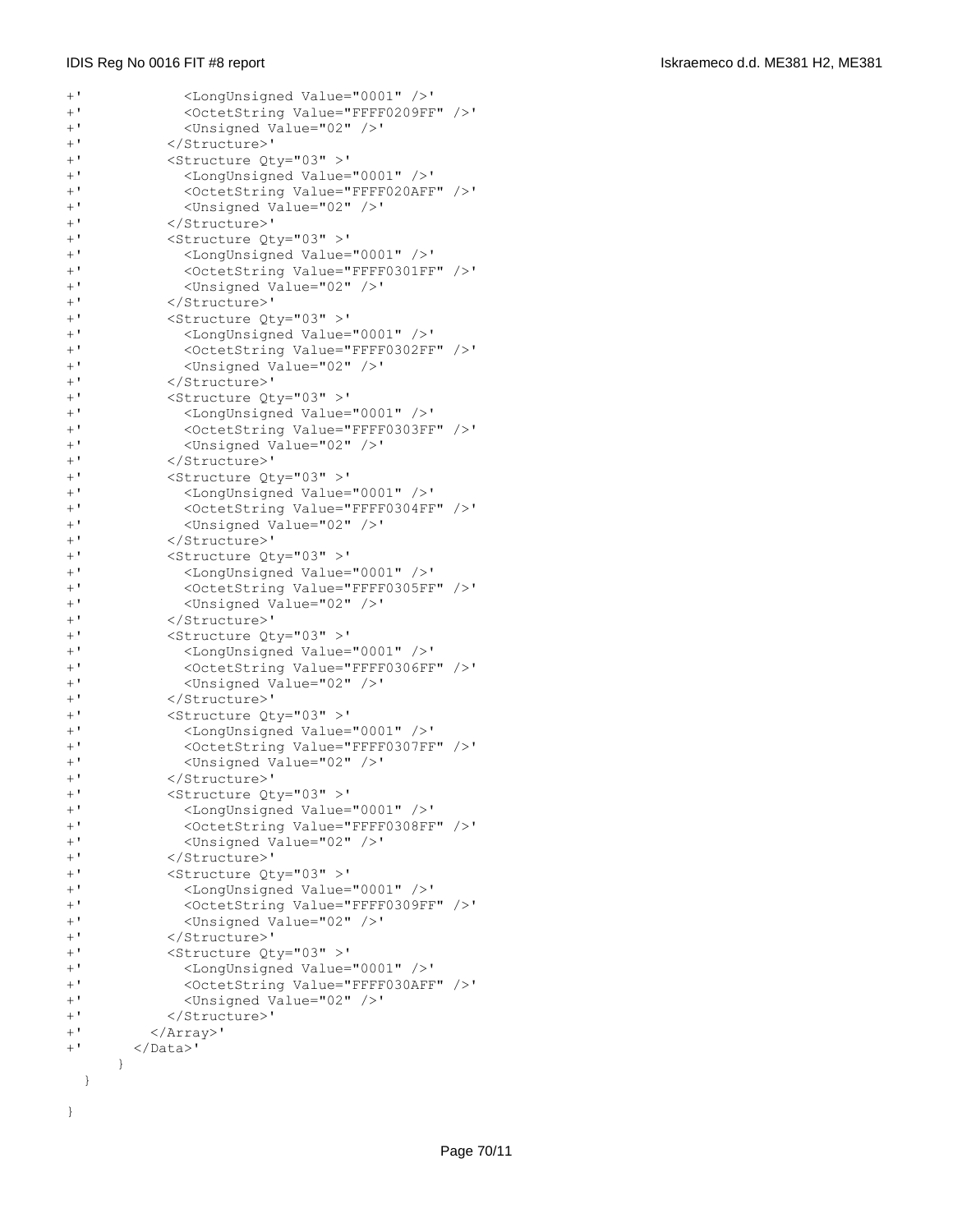```
// Mandatory ''TestParameters'' structure
// **************************************
// Defines miscellaneous values used during the test
TestParameters = {
   // When starting a test session, iCTT optionally starts a discovery and then polls
   // the meters network until it finds the meter specified by ''MeterId''.
   // This polling will last at least the specified time (in ms).
  MeterDiscoveryTimeout = 240000
   // The 'DefaultAccessTimeout'' is the time (in ms) allowed to complete an 
   // access (read, write or action)
   DefaultAccessTimeout = 240000
   // The accesses have a priority between 1 (highest priority) and 10 (lowest priority)
   DefaultPriority = 5
   // Optional delay after executing the Disconnector Control (class 70)
   // connect and disconnect actions
   ConnectDisconnectDelay = 6000
   // Mandatory DC system title
   DCSystemTitle = '4C475A1169000000' //FIT DC
   // Mandatory structure for the ImageTransfer
   ImageTransfer = {
    // Image identifier as passed to the image transfer initiate method
     ImageIdentifier = ''
     // Filename of the image to transfer. If no filepath is given, then the file
     // is supposed to be in the same directory as the CTI file
    ImageFileName = '\ME381V10_ARM_035000376_M1.bin'
    // Time (in ms) that the iCTT loops reading the image transfer status waiting for changes
    Timeout = 10000 }
}
TestOptions = {
}
// Mandatory ''PLCConfig'' structure
// *********************************
// The PLCConfig is set before each test session. The various members are
// defined in the appropriate document. The values defined hereafter are
// the default values
PLCConfig = {
 AddrMAC = 0xC00 TimeoutNotAddr = 360
  MaxSubFrames = 7
  TimeUpdatePeriod = 0
  BkgTaskEnabled = 1
  BkgMinDelay = 60 
  DiscoverTimeSlots = 20 
  ResponseProbability = 100
 MaxCredit = 2 DiscoverPeriod = 0 // was 60, disable periodic discovery
   TransmissionGain = 0 
  ReceptionGain = 8
  BaudRate = 1
   InputFrequency = 0 
  NbComOkDecrCredit = 3
  DecrCredit = 1 IncrCredit = 2
  MaxRetry = 1 RepeaterCallEnabled = 0 
   RepeaterCallLevel = 1000
```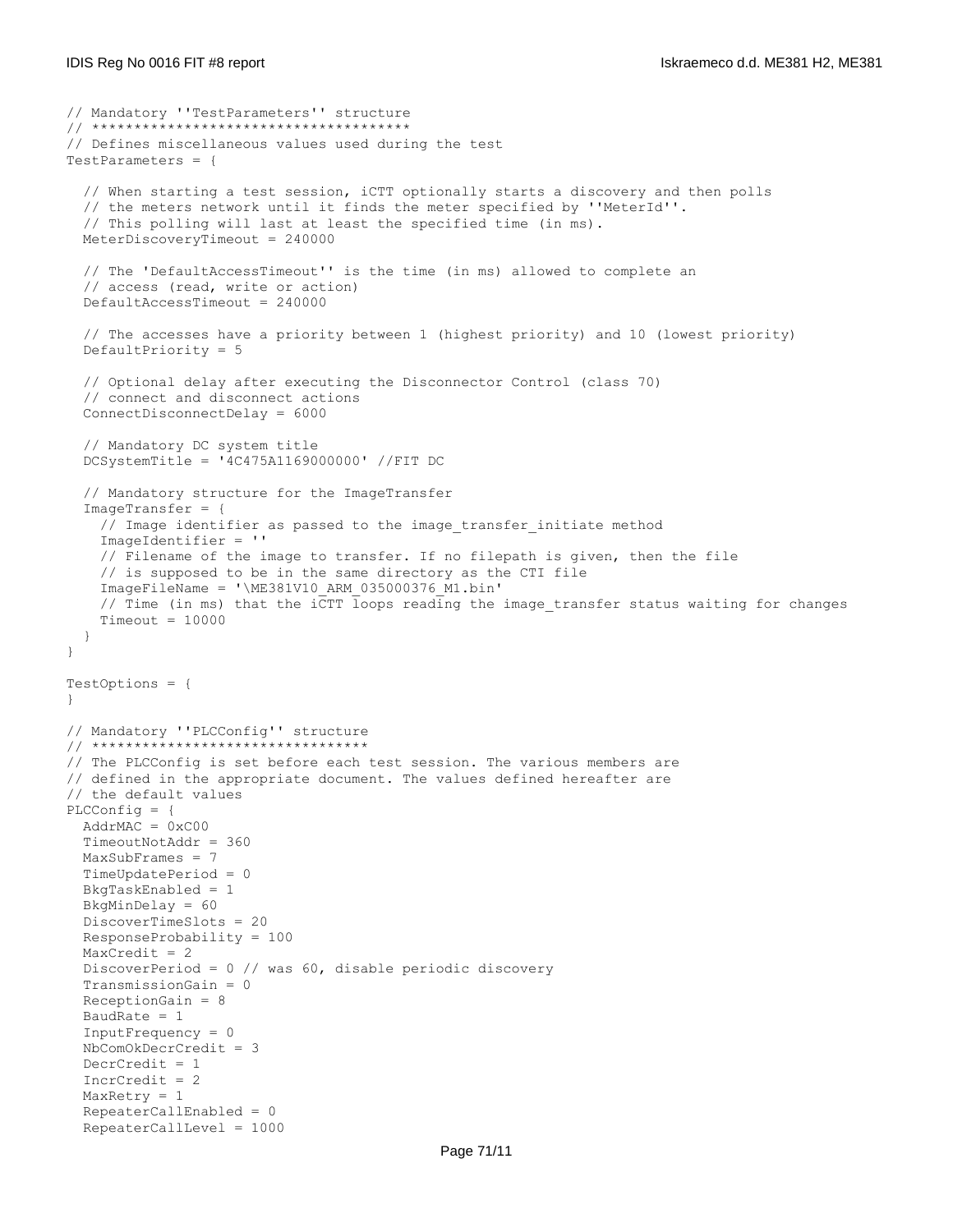```
 NewBcplTSlotCount = 10
   AlarmMngtEnabled = 0 // was 1, Disable alarms
   AlarmMngtDelay = 0
  AutoDiscoveryPriority = 2 
   FCTxValue = 0
}
// Mandatory ''SecurityElements''
// ******************************
// There are 3 sets of ''SecurityElements'', one for each test mode
// (Standard, Tunnel, Local)
// Each set contains one structure per client (in general), each with the following members:
// ContextName: either LONG NAMES or LONG NAMES WITH CIPHERING
// MechanismName: either LOWEST LEVEL SECURITY, LOW LEVEL SECURITY or HIGH LEVEL SECURITY GMAC
// Policy: either NO_SECURITY, AUTHENTICATION, ENCRYPTION Or AUTHENTICATION AND ENCRYPTION
// Password: if required by the mechanism name.
// FrameCounterInstance: if needed, is the instance id of the corresponding frame counter 
// StandardSecurityElements
// Mandatory, used for the standard access (DC and Java API).
// No context name is required. The DC selects the context according
// to the ''Policy'' member. If zero, then the DC generates an AARQ with LONG_NAMES context.
// If positive then the DC generates an AARQ with LONG NAME WITH CIPHERING context.
StandardSecurityElements = {
   Public = {
    MechanismName = LOWEST_LEVEL_SECURITY
     Policy = NO_SECURITY
   }
  Management = {
     MechanismName = LOW_LEVEL_SECURITY
     Policy = NO_SECURITY
   Password = \sqrt{12345678} }
   PreEstablished = {
     Policy = NO_SECURITY
   }
}
// LocalSecurityElements
// Mandatory, used when making ''local'' accesses.
LocalSecurityElements = {
  Public = {
     ContextName = LONG_NAMES
     MechanismName = LOWEST_LEVEL_SECURITY
     Policy = NO_SECURITY
   }
   Management = {
     ContextName = LONG_NAMES_WITH_CIPHERING //LONG_NAMES
    MechanismName = HIGH_LEVEL_SECURITY_GMAC //LOW_LEVEL_SECURITY
    Policy = AUTHENTICATION AND ENCRYPTION //NO SECURITY
     Password = '\12345678'
     // FrameCounterInstance = '\0-1:43.1.0.255'
   }
   PreEstablished = {
     Policy = AUTHENTICATION_AND_ENCRYPTION //NO_SECURITY
   }
}
```